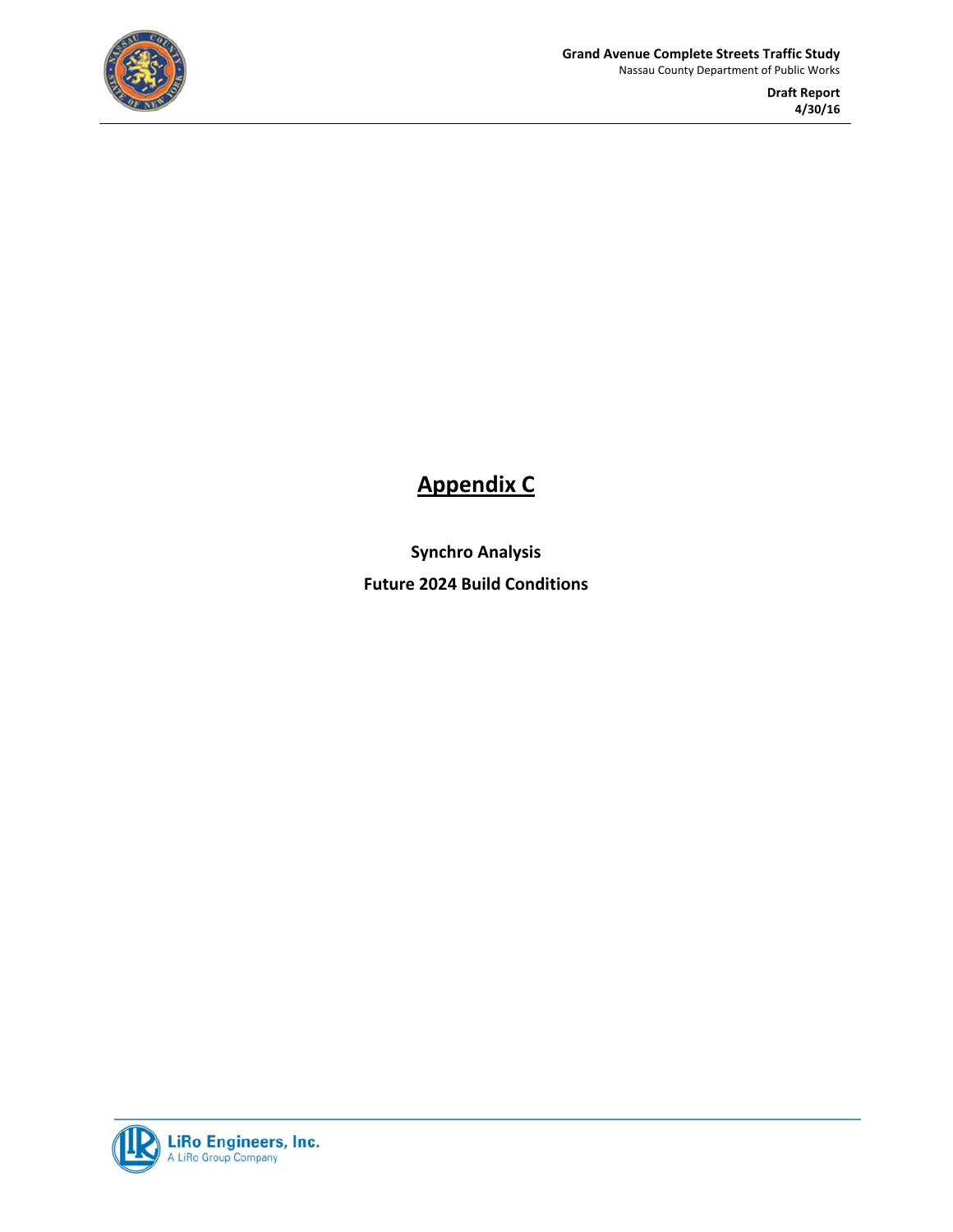### 1: Merrick Road & Grand Avenue WEEKDAY AM PEAK HOUR

|                                                                                                                               | ◢                              |                  |                     |                     |                        |                  |                |                  |                       |                     |             |                                      |  |
|-------------------------------------------------------------------------------------------------------------------------------|--------------------------------|------------------|---------------------|---------------------|------------------------|------------------|----------------|------------------|-----------------------|---------------------|-------------|--------------------------------------|--|
| Lane Group                                                                                                                    | EBL                            | <b>EBT</b>       | <b>EBR</b>          | <b>WBL</b>          | <b>WBT</b>             | <b>WBR</b>       | <b>NBL</b>     | <b>NBT</b>       | <b>NBR</b>            | <b>SBL</b>          | <b>SBT</b>  | <b>SBR</b>                           |  |
| Lane Configurations                                                                                                           | ۲                              | ↟↟               | ۴                   | ۲                   | 作                      |                  | ۲              | 伟                |                       | ۲                   | 怍           |                                      |  |
| Volume (vph)                                                                                                                  | 64                             | 431              | 119                 | 169                 | 688                    | 83               | 186            | 602              | 159                   | 54                  | 417         | 80                                   |  |
| Ideal Flow (vphpl)                                                                                                            | 1900                           | 1900             | 1900                | 1900                | 1900                   | 1900             | 1900           | 1900             | 1900                  | 1900                | 1900        | 1900                                 |  |
| Lane Width (ft)                                                                                                               | 10<br>200                      | 11               | 12                  | 9                   | 11                     | 11<br>80         | 10<br>150      | 10               | 11                    | 10                  | 10          | 10                                   |  |
| Storage Length (ft)<br><b>Storage Lanes</b>                                                                                   | $\mathbf{1}$                   |                  | 100<br>$\mathbf{1}$ | 100<br>$\mathbf{1}$ |                        | $\mathbf 0$      | $\mathbf{1}$   |                  | 0<br>$\boldsymbol{0}$ | 150<br>$\mathbf{1}$ |             | $\boldsymbol{0}$<br>$\boldsymbol{0}$ |  |
| Taper Length (ft)                                                                                                             | 25                             |                  |                     | 25                  |                        |                  | 25             |                  |                       | 25                  |             |                                      |  |
| Lane Util. Factor                                                                                                             | 1.00                           | 0.95             | 1.00                | 1.00                | 0.95                   | 0.95             | 1.00           | 0.95             | 0.95                  | 1.00                | 0.95        | 0.95                                 |  |
| Ped Bike Factor                                                                                                               |                                |                  | 0.98                |                     | 1.00                   |                  |                | 0.99             |                       |                     | 1.00        |                                      |  |
| Frt                                                                                                                           |                                |                  | 0.850               |                     | 0.981                  |                  |                | 0.967            |                       |                     | 0.975       |                                      |  |
| <b>Flt Protected</b>                                                                                                          | 0.950                          |                  |                     | 0.950               |                        |                  | 0.950          |                  |                       | 0.950               |             |                                      |  |
| Satd. Flow (prot)                                                                                                             | 1318                           | 2991             | 1384                | 1341                | 2920                   | $\overline{0}$   | 1472           | 2476             | $\boldsymbol{0}$      | 1417                | 2298        | $\boldsymbol{0}$                     |  |
| <b>Flt Permitted</b>                                                                                                          | 0.164                          |                  |                     | 0.301               |                        |                  | 0.332          |                  |                       | 0.191               |             |                                      |  |
| Satd. Flow (perm)                                                                                                             | 228                            | 2991             | 1351                | 425                 | 2920                   | $\boldsymbol{0}$ | 514            | 2476             | $\boldsymbol{0}$      | 285                 | 2298        | $\boldsymbol{0}$                     |  |
| Right Turn on Red                                                                                                             |                                |                  | Yes                 |                     |                        | Yes              |                |                  | Yes                   |                     |             | Yes                                  |  |
| Satd. Flow (RTOR)                                                                                                             |                                |                  | 131                 |                     | 15                     |                  |                | 38               |                       |                     | 25          |                                      |  |
| Link Speed (mph)                                                                                                              |                                | 30<br>687        |                     |                     | 30<br>922              |                  |                | 30<br>603        |                       |                     | 30<br>228   |                                      |  |
| Link Distance (ft)<br>Travel Time (s)                                                                                         |                                | 15.6             |                     |                     | 21.0                   |                  |                | 13.7             |                       |                     | 5.2         |                                      |  |
| Confl. Peds. (#/hr)                                                                                                           |                                |                  | $\, 8$              |                     |                        | $\boldsymbol{6}$ |                |                  | 17                    |                     |             | 9                                    |  |
| Peak Hour Factor                                                                                                              | 0.94                           | 0.85             | 0.84                | 0.71                | 0.93                   | 0.78             | 0.88           | 0.88             | 0.83                  | 0.68                | 0.90        | 0.85                                 |  |
| Heavy Vehicles (%)                                                                                                            | 15%                            | 5%               | 5%                  | 9%                  | 5%                     | 7%               | 3%             | 6%               | 5%                    | 7%                  | 15%         | 17%                                  |  |
| Parking (#/hr)                                                                                                                |                                |                  |                     |                     |                        |                  |                | 20               |                       |                     | 20          |                                      |  |
| Shared Lane Traffic (%)                                                                                                       |                                |                  |                     |                     |                        |                  |                |                  |                       |                     |             |                                      |  |
| Lane Group Flow (vph)                                                                                                         | 68                             | 507              | 142                 | 238                 | 846                    | $\boldsymbol{0}$ | 211            | 876              | $\boldsymbol{0}$      | 79                  | 557         | $\boldsymbol{0}$                     |  |
| Turn Type                                                                                                                     | pm+pt                          | <b>NA</b>        | Perm                | pm+pt               | <b>NA</b>              |                  | pm+pt          | <b>NA</b>        |                       | pm+pt               | <b>NA</b>   |                                      |  |
| <b>Protected Phases</b>                                                                                                       | 5                              | $\overline{2}$   |                     |                     | 6                      |                  | 7              | $\overline{4}$   |                       | 3                   | 8           |                                      |  |
| <b>Permitted Phases</b>                                                                                                       | $\overline{2}$                 |                  | $\overline{2}$      | $\boldsymbol{6}$    |                        |                  | $\overline{4}$ |                  |                       | 8                   |             |                                      |  |
| Total Split (s)                                                                                                               | 15.0                           | 33.0             | 33.0                | 15.0                | 33.0                   |                  | 13.0           | 39.0             |                       | 13.0                | 39.0        |                                      |  |
| Total Lost Time (s)<br>Act Effct Green (s)                                                                                    | 4.0<br>37.5                    | 6.0<br>27.0      | 6.0<br>27.0         | 4.0<br>42.3         | 6.0<br>31.5            |                  | 4.0<br>45.2    | 6.0<br>36.0      |                       | 4.0<br>43.0         | 6.0<br>33.0 |                                      |  |
| Actuated g/C Ratio                                                                                                            | 0.38                           | 0.27             | 0.27                | 0.42                | 0.32                   |                  | 0.45           | 0.36             |                       | 0.43                | 0.33        |                                      |  |
| v/c Ratio                                                                                                                     | 0.38                           | 0.63             | 0.31                | 0.85                | 0.91                   |                  | 0.66           | 0.96             |                       | 0.37                | 0.72        |                                      |  |
| <b>Control Delay</b>                                                                                                          | 23.3                           | 36.2             | 8.3                 | $50.0$              | 49.0                   |                  | 28.6           | 53.0             |                       | 19.7                | 34.3        |                                      |  |
| Queue Delay                                                                                                                   | 0.0                            | 0.0              | 0.0                 | 0.0                 | 0.0                    |                  | 0.0            | 0.0              |                       | 0.0                 | 0.0         |                                      |  |
| <b>Total Delay</b>                                                                                                            | 23.3                           | 36.2             | 8.3                 | 50.0                | 49.0                   |                  | 28.6           | 53.0             |                       | 19.7                | 34.3        |                                      |  |
| LOS                                                                                                                           | $\mathsf C$                    | D                | A                   | D                   | D                      |                  | C              | D                |                       | Β                   | $\mathsf C$ |                                      |  |
| Approach Delay                                                                                                                |                                | 29.4             |                     |                     | 49.3                   |                  |                | 48.3             |                       |                     | 32.5        |                                      |  |
| Approach LOS                                                                                                                  |                                | C                |                     |                     | D                      |                  |                | D                |                       |                     | $\mathsf C$ |                                      |  |
| Queue Length 50th (ft)                                                                                                        | 25                             | 149              | $\overline{5}$      | 101                 | 275                    |                  | 79             | $-306$           |                       | 27                  | 155         |                                      |  |
| Queue Length 95th (ft)                                                                                                        | 52                             | 191              | 43                  | #126                | #434                   |                  | 127            | #419             |                       | 40                  | 220         |                                      |  |
| Internal Link Dist (ft)                                                                                                       | 200                            | 607              | 100                 | 100                 | 842                    |                  | 150            | 523              |                       | 150                 | 148         |                                      |  |
| Turn Bay Length (ft)<br>Base Capacity (vph)                                                                                   | 211                            | 807              | 460                 | 280                 | 929                    |                  | 318            | 916              |                       | 227                 | 775         |                                      |  |
| Starvation Cap Reductn                                                                                                        | 0                              | $\mathbf{0}$     | $\boldsymbol{0}$    | $\overline{0}$      | 0                      |                  | $\mathbf{0}$   | $\overline{0}$   |                       | $\mathbf{0}$        | $\mathbf 0$ |                                      |  |
| Spillback Cap Reductn                                                                                                         | $\boldsymbol{0}$               | $\overline{0}$   | $\boldsymbol{0}$    | $\boldsymbol{0}$    | $\boldsymbol{0}$       |                  | $\theta$       | $\boldsymbol{0}$ |                       | $\boldsymbol{0}$    | $\theta$    |                                      |  |
| Storage Cap Reductn                                                                                                           | $\boldsymbol{0}$               | $\boldsymbol{0}$ | $\boldsymbol{0}$    | $\boldsymbol{0}$    | $\boldsymbol{0}$       |                  | $\mathbf 0$    | 0                |                       | $\mathbf{0}$        | 0           |                                      |  |
| Reduced v/c Ratio                                                                                                             | 0.32                           | 0.63             | 0.31                | 0.85                | 0.91                   |                  | 0.66           | 0.96             |                       | 0.35                | 0.72        |                                      |  |
| <b>Intersection Summary</b>                                                                                                   |                                |                  |                     |                     |                        |                  |                |                  |                       |                     |             |                                      |  |
| Area Type:                                                                                                                    | CBD                            |                  |                     |                     |                        |                  |                |                  |                       |                     |             |                                      |  |
| Cycle Length: 100                                                                                                             |                                |                  |                     |                     |                        |                  |                |                  |                       |                     |             |                                      |  |
| Actuated Cycle Length: 100                                                                                                    |                                |                  |                     |                     |                        |                  |                |                  |                       |                     |             |                                      |  |
| Offset: 59.5 (60%), Referenced to phase 2:EBTL and 6:WBTL, Start of Green                                                     |                                |                  |                     |                     |                        |                  |                |                  |                       |                     |             |                                      |  |
| Control Type: Actuated-Coordinated                                                                                            |                                |                  |                     |                     |                        |                  |                |                  |                       |                     |             |                                      |  |
| Maximum v/c Ratio: 0.96                                                                                                       |                                |                  |                     |                     |                        |                  |                |                  |                       |                     |             |                                      |  |
| Intersection Signal Delay: 41.9                                                                                               |                                |                  |                     |                     | Intersection LOS: D    |                  |                |                  |                       |                     |             |                                      |  |
| Intersection Capacity Utilization 73.3%                                                                                       |                                |                  |                     |                     | ICU Level of Service D |                  |                |                  |                       |                     |             |                                      |  |
| Analysis Period (min) 15                                                                                                      |                                |                  |                     |                     |                        |                  |                |                  |                       |                     |             |                                      |  |
| Volume exceeds capacity, queue is theoretically infinite.<br>$\ddot{\phantom{0}}$<br>Queue shown is maximum after two cycles. |                                |                  |                     |                     |                        |                  |                |                  |                       |                     |             |                                      |  |
| 95th percentile volume exceeds capacity, queue may be longer.<br>#                                                            |                                |                  |                     |                     |                        |                  |                |                  |                       |                     |             |                                      |  |
| Queue shown is maximum after two cycles.                                                                                      |                                |                  |                     |                     |                        |                  |                |                  |                       |                     |             |                                      |  |
|                                                                                                                               |                                |                  |                     |                     |                        |                  |                |                  |                       |                     |             |                                      |  |
| Splits and Phases:                                                                                                            | 1: Merrick Road & Grand Avenue |                  |                     |                     |                        |                  |                |                  |                       |                     |             |                                      |  |
|                                                                                                                               |                                |                  |                     |                     |                        |                  |                |                  |                       |                     |             |                                      |  |

| உ               |    | -644 |  |
|-----------------|----|------|--|
| 15 <sub>s</sub> | -- |      |  |
|                 |    | - 68 |  |
| 15 <sub>1</sub> | -  |      |  |

Grand Avenue Complete Streets Traffic Study<br>Synchro 9 Report, 3/30/2016<br>LiRo Engineers, Inc. Synchro 9 Report, 3/30/2016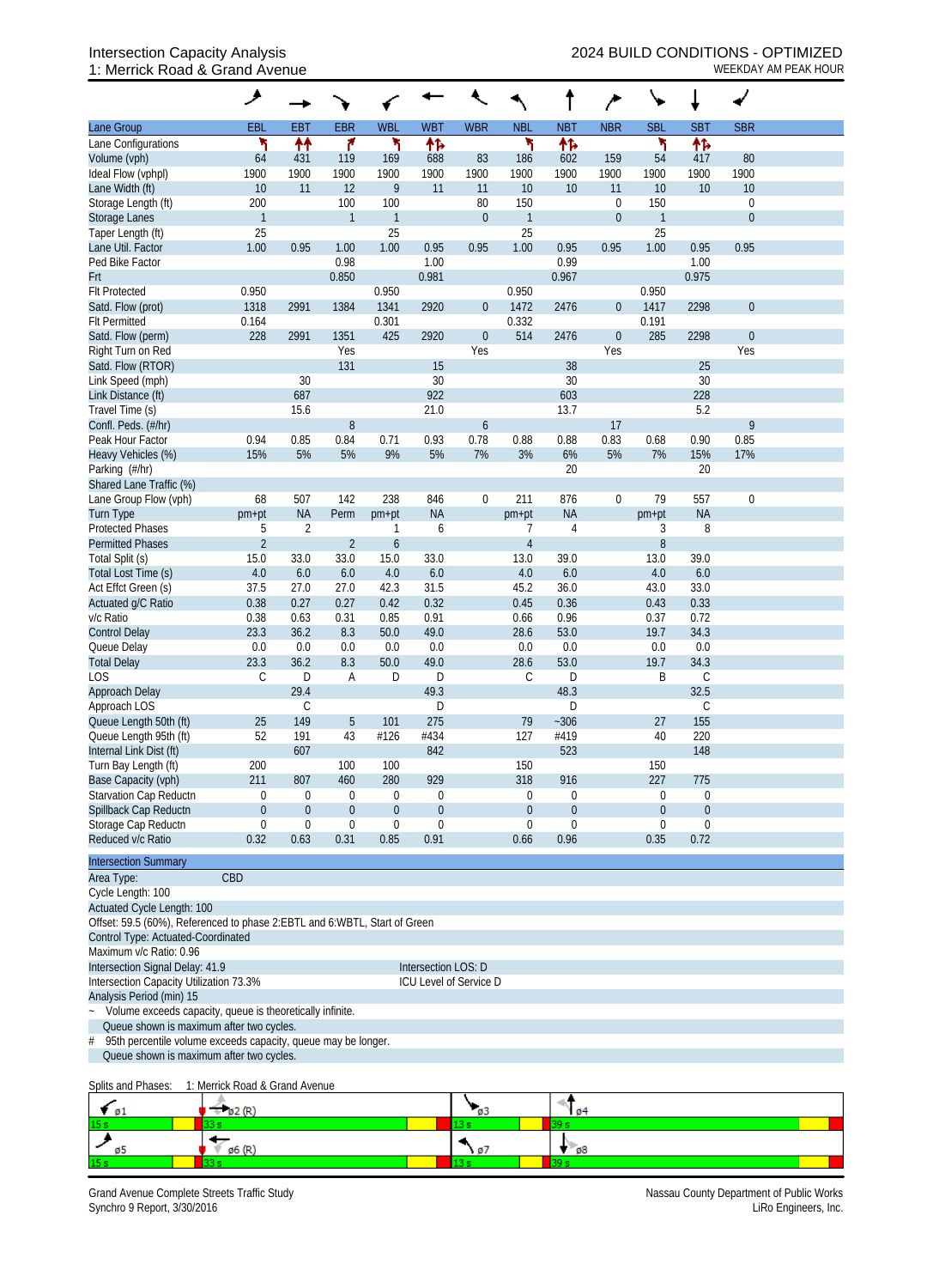# 2: Grand Avenue & Prospect Street WEEKDAY AM PEAK HOUR

|                                                                    | ۶                                 |                                 |                  |                        |                        |                                    |                         |                             |                                      |                     |                              |                                  |      |  |
|--------------------------------------------------------------------|-----------------------------------|---------------------------------|------------------|------------------------|------------------------|------------------------------------|-------------------------|-----------------------------|--------------------------------------|---------------------|------------------------------|----------------------------------|------|--|
| Lane Group                                                         | EBL                               | <b>EBT</b>                      | <b>EBR</b>       | <b>WBL</b>             | <b>WBT</b>             | <b>WBR</b>                         | <b>NBL</b>              | <b>NBT</b>                  | <b>NBR</b>                           | <b>SBL</b>          | <b>SBT</b>                   | <b>SBR</b>                       | Ø4   |  |
| Lane Configurations                                                |                                   | Ф                               |                  |                        | Ф                      |                                    | ۲                       | Ъ                           |                                      | ۲                   | Ъ                            |                                  |      |  |
| Volume (vph)                                                       | 42                                | 5                               | 20               | 1                      | $\mathbf 0$            | 27                                 | $\mathfrak{Z}$          | 687                         | 38                                   | 39                  | 527                          | 47                               |      |  |
| Ideal Flow (vphpl)                                                 | 1900                              | 1900                            | 1900             | 1900                   | 1900                   | 1900                               | 1900                    | 1900                        | 1900                                 | 1900                | 1900                         | 1900                             |      |  |
| Lane Width (ft)                                                    | 10                                | 16                              | 10               | 12                     | 12                     | 12                                 | 12                      | 12                          | 12                                   | 12                  | 12                           | 12                               |      |  |
| Storage Length (ft)                                                | $\mathbf 0$<br>$\boldsymbol{0}$   |                                 | $\boldsymbol{0}$ | $\mathbf 0$            |                        | $\boldsymbol{0}$<br>$\overline{0}$ | 250                     |                             | $\boldsymbol{0}$<br>$\boldsymbol{0}$ | 250                 |                              | $\boldsymbol{0}$<br>$\mathbf{0}$ |      |  |
| <b>Storage Lanes</b><br>Taper Length (ft)                          | 25                                |                                 | $\boldsymbol{0}$ | $\boldsymbol{0}$<br>25 |                        |                                    | $\mathbf{1}$<br>25      |                             |                                      | $\mathbf{1}$<br>25  |                              |                                  |      |  |
| Lane Util. Factor                                                  | 1.00                              | 1.00                            | 1.00             | 1.00                   | 1.00                   | 1.00                               | 1.00                    | 1.00                        | 1.00                                 | 1.00                | 1.00                         | 1.00                             |      |  |
| Ped Bike Factor                                                    |                                   | 0.98                            |                  |                        | 0.96                   |                                    | 1.00                    | 1.00                        |                                      | 0.99                | 1.00                         |                                  |      |  |
| Frt                                                                |                                   | 0.970                           |                  |                        | 0.875                  |                                    |                         | 0.988                       |                                      |                     | 0.982                        |                                  |      |  |
| <b>Flt Protected</b>                                               |                                   | 0.966                           |                  |                        | 0.996                  |                                    | 0.950                   |                             |                                      | 0.950               |                              |                                  |      |  |
| Satd. Flow (prot)                                                  | $\theta$                          | 1766                            | $\boldsymbol{0}$ | $\boldsymbol{0}$       | 1408                   | $\overline{0}$                     | 1547                    | 1261                        | $\boldsymbol{0}$                     | 1477                | 1198                         | $\boldsymbol{0}$                 |      |  |
| <b>Flt Permitted</b>                                               |                                   | 0.756                           |                  |                        | 0.980                  |                                    | 0.340                   |                             |                                      | 0.280               |                              |                                  |      |  |
| Satd. Flow (perm)                                                  | $\theta$                          | 1366                            | $\boldsymbol{0}$ | $\boldsymbol{0}$       | 1385                   | $\boldsymbol{0}$                   | 553                     | 1261                        | $\boldsymbol{0}$                     | 433                 | 1198                         | $\boldsymbol{0}$                 |      |  |
| Right Turn on Red                                                  |                                   |                                 | No               |                        | 87                     | Yes                                |                         | 13                          | Yes                                  |                     | 10                           | Yes                              |      |  |
| Satd. Flow (RTOR)<br>Link Speed (mph)                              |                                   | 30                              |                  |                        | 30                     |                                    |                         | 30                          |                                      |                     | 30                           |                                  |      |  |
| Link Distance (ft)                                                 |                                   | 602                             |                  |                        | 588                    |                                    |                         | 479                         |                                      |                     | 1170                         |                                  |      |  |
| Travel Time (s)                                                    |                                   | 13.7                            |                  |                        | 13.4                   |                                    |                         | 10.9                        |                                      |                     | 26.6                         |                                  |      |  |
| Confl. Peds. (#/hr)                                                | $\overline{5}$                    |                                 | $\overline{4}$   | 4                      |                        | 5                                  | 5                       |                             | 21                                   | 21                  |                              | 5                                |      |  |
| Peak Hour Factor                                                   | 0.54                              | 0.63                            | 0.79             | 0.25                   | 0.25                   | 0.52                               | 0.38                    | 0.97                        | 0.60                                 | 0.66                | 0.90                         | 0.59                             |      |  |
| Heavy Vehicles (%)                                                 | 2%                                | 2%                              | 2%               | 2%                     | 2%                     | 2%                                 | 5%                      | 7%                          | 5%                                   | 10%                 | 12%                          | 10%                              |      |  |
| Parking (#/hr)                                                     |                                   |                                 |                  |                        |                        |                                    |                         | 20                          |                                      |                     | 20                           |                                  |      |  |
| Shared Lane Traffic (%)                                            |                                   |                                 |                  |                        |                        |                                    |                         |                             |                                      |                     |                              |                                  |      |  |
| Lane Group Flow (vph)                                              | $\boldsymbol{0}$                  | 111                             | $\boldsymbol{0}$ | $\mathbf 0$            | 56                     | $\boldsymbol{0}$                   | 8                       | 771                         | $\boldsymbol{0}$                     | 59                  | 666                          | $\mathbf 0$                      |      |  |
| <b>Turn Type</b><br><b>Protected Phases</b>                        | Perm                              | <b>NA</b><br>3                  |                  | Perm                   | <b>NA</b><br>3         |                                    | Perm                    | <b>NA</b><br>$\overline{2}$ |                                      | Perm                | <b>NA</b><br>$\overline{2}$  |                                  |      |  |
| <b>Permitted Phases</b>                                            | $\mathfrak{Z}$                    |                                 |                  | $\mathfrak{Z}$         |                        |                                    | $\overline{2}$          | $\overline{4}$              |                                      | $\overline{2}$      |                              |                                  | 4    |  |
| Total Split (s)                                                    | 20.0                              | 20.0                            |                  | 20.0                   | 20.0                   |                                    | 55.0                    | 55.0                        |                                      | 55.0                | 55.0                         |                                  | 25.0 |  |
| Total Lost Time (s)                                                |                                   | 5.0                             |                  |                        | 5.0                    |                                    | 5.0                     | 5.0                         |                                      | 5.0                 | 5.0                          |                                  |      |  |
| Act Effct Green (s)                                                |                                   | 13.4                            |                  |                        | 13.4                   |                                    | 50.0                    | 50.0                        |                                      | 50.0                | 50.0                         |                                  |      |  |
| Actuated g/C Ratio                                                 |                                   | 0.18                            |                  |                        | 0.18                   |                                    | 0.68                    | 0.68                        |                                      | 0.68                | 0.68                         |                                  |      |  |
| v/c Ratio                                                          |                                   | 0.45                            |                  |                        | 0.17                   |                                    | 0.02                    | 0.89                        |                                      | 0.20                | 0.81                         |                                  |      |  |
| <b>Control Delay</b>                                               |                                   | 33.1                            |                  |                        | 4.2                    |                                    | 4.3                     | 25.6                        |                                      | 6.5                 | 19.0                         |                                  |      |  |
| Queue Delay                                                        |                                   | 0.0                             |                  |                        | 0.0                    |                                    | 0.0                     | 0.0                         |                                      | 0.0                 | 0.0                          |                                  |      |  |
| <b>Total Delay</b><br><b>LOS</b>                                   |                                   | 33.1<br>C                       |                  |                        | 4.2<br>Α               |                                    | 4.3<br>Α                | 25.6<br>$\mathsf C$         |                                      | 6.5<br>Α            | 19.0<br>B                    |                                  |      |  |
| Approach Delay                                                     |                                   | 33.1                            |                  |                        | 4.2                    |                                    |                         | 25.3                        |                                      |                     | 18.0                         |                                  |      |  |
| Approach LOS                                                       |                                   | C                               |                  |                        | Α                      |                                    |                         | С                           |                                      |                     | Β                            |                                  |      |  |
| Queue Length 50th (ft)                                             |                                   | 45                              |                  |                        | $\boldsymbol{0}$       |                                    | 1                       | 230                         |                                      | 8                   | 174                          |                                  |      |  |
| Queue Length 95th (ft)                                             |                                   | 61                              |                  |                        | $\overline{0}$         |                                    | $\overline{2}$          | #549                        |                                      | 16                  | #456                         |                                  |      |  |
| Internal Link Dist (ft)                                            |                                   | 522                             |                  |                        | 508                    |                                    |                         | 399                         |                                      |                     | 1090                         |                                  |      |  |
| Turn Bay Length (ft)                                               |                                   |                                 |                  |                        |                        |                                    | 250                     |                             |                                      | 250                 |                              |                                  |      |  |
| Base Capacity (vph)                                                |                                   | 279                             |                  |                        | 352                    |                                    | 376                     | 863                         |                                      | 295                 | 819                          |                                  |      |  |
| Starvation Cap Reductn                                             |                                   | 0                               |                  |                        | 0                      |                                    | 0                       | 0                           |                                      | 0<br>$\overline{0}$ | 0                            |                                  |      |  |
| Spillback Cap Reductn<br>Storage Cap Reductn                       |                                   | $\boldsymbol{0}$<br>$\mathbf 0$ |                  |                        | 0<br>0                 |                                    | $\theta$<br>$\mathbf 0$ | $\boldsymbol{0}$<br>0       |                                      | $\Omega$            | $\theta$<br>$\boldsymbol{0}$ |                                  |      |  |
| Reduced v/c Ratio                                                  |                                   | 0.40                            |                  |                        | 0.16                   |                                    | 0.02                    | 0.89                        |                                      | 0.20                | 0.81                         |                                  |      |  |
|                                                                    |                                   |                                 |                  |                        |                        |                                    |                         |                             |                                      |                     |                              |                                  |      |  |
| <b>Intersection Summary</b>                                        | CBD                               |                                 |                  |                        |                        |                                    |                         |                             |                                      |                     |                              |                                  |      |  |
| Area Type:<br>Cycle Length: 100                                    |                                   |                                 |                  |                        |                        |                                    |                         |                             |                                      |                     |                              |                                  |      |  |
| Actuated Cycle Length: 73.4                                        |                                   |                                 |                  |                        |                        |                                    |                         |                             |                                      |                     |                              |                                  |      |  |
| Control Type: Actuated-Uncoordinated                               |                                   |                                 |                  |                        |                        |                                    |                         |                             |                                      |                     |                              |                                  |      |  |
| Maximum v/c Ratio: 0.89                                            |                                   |                                 |                  |                        |                        |                                    |                         |                             |                                      |                     |                              |                                  |      |  |
| Intersection Signal Delay: 21.9                                    |                                   |                                 |                  |                        | Intersection LOS: C    |                                    |                         |                             |                                      |                     |                              |                                  |      |  |
| Intersection Capacity Utilization 62.2%                            |                                   |                                 |                  |                        | ICU Level of Service B |                                    |                         |                             |                                      |                     |                              |                                  |      |  |
| Analysis Period (min) 15                                           |                                   |                                 |                  |                        |                        |                                    |                         |                             |                                      |                     |                              |                                  |      |  |
| 95th percentile volume exceeds capacity, queue may be longer.<br># |                                   |                                 |                  |                        |                        |                                    |                         |                             |                                      |                     |                              |                                  |      |  |
| Queue shown is maximum after two cycles.                           |                                   |                                 |                  |                        |                        |                                    |                         |                             |                                      |                     |                              |                                  |      |  |
| Splits and Phases:                                                 | 2: Grand Avenue & Prospect Street |                                 |                  |                        |                        |                                    |                         |                             |                                      |                     |                              |                                  |      |  |
|                                                                    |                                   |                                 |                  |                        |                        |                                    |                         |                             |                                      |                     |                              |                                  |      |  |
| ₩.,2                                                               |                                   |                                 |                  |                        |                        |                                    |                         |                             |                                      |                     | ø4                           |                                  |      |  |

 $20 s$ 

т

553

Т.

 $25s$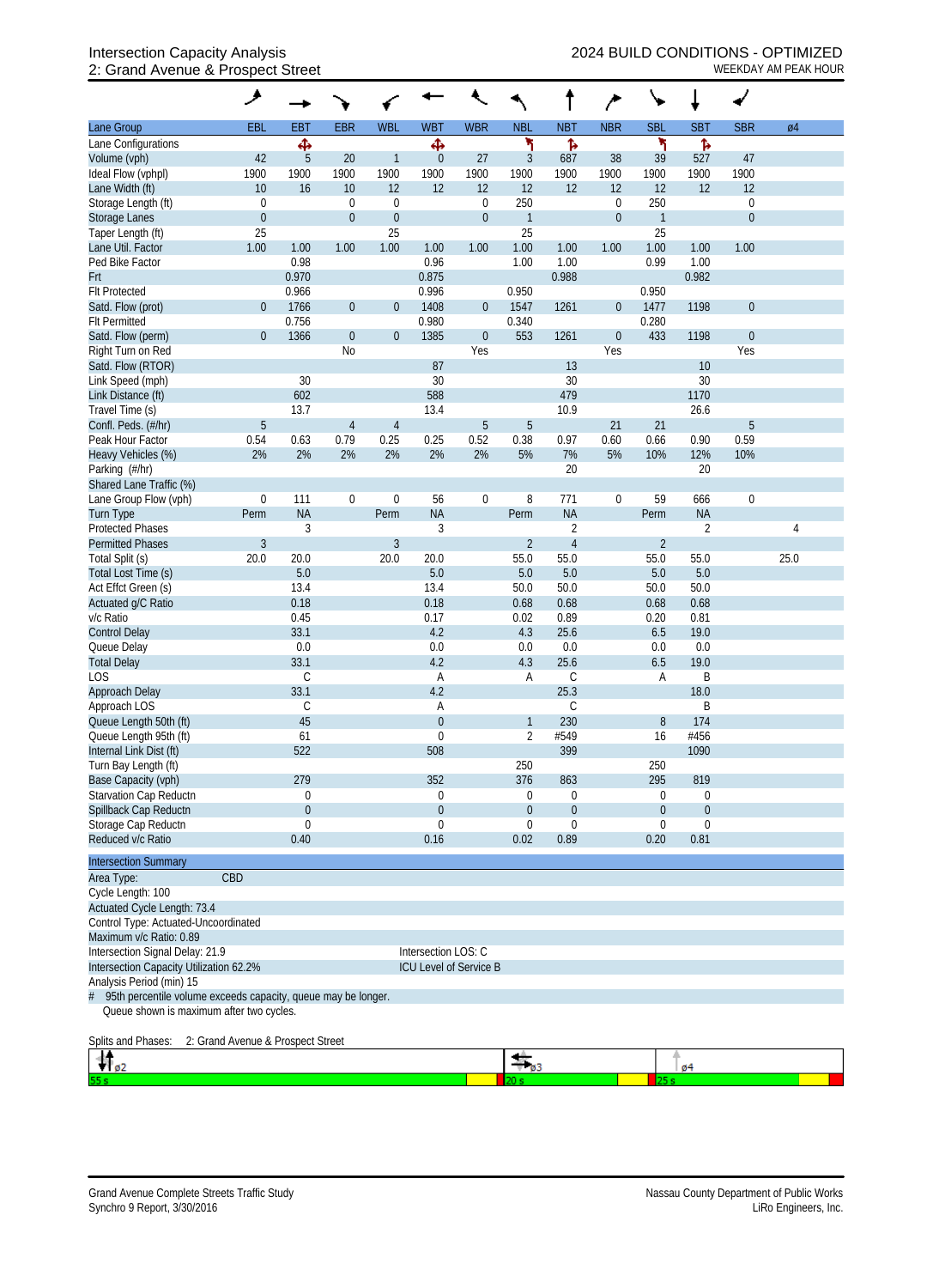### 3: Sunrise Highway & Grand Avenue WEEKDAY AM PEAK HOUR

|                                                                          | ۶                |                  |                  |                  |                        |                  |                |                  |                  | ╰              |             |                  |  |
|--------------------------------------------------------------------------|------------------|------------------|------------------|------------------|------------------------|------------------|----------------|------------------|------------------|----------------|-------------|------------------|--|
| Lane Group                                                               | EBL              | EBT              | <b>EBR</b>       | <b>WBL</b>       | <b>WBT</b>             | <b>WBR</b>       | <b>NBL</b>     | <b>NBT</b>       | <b>NBR</b>       | <b>SBL</b>     | <b>SBT</b>  | <b>SBR</b>       |  |
| Lane Configurations                                                      | ۲                | ተተኈ              |                  | ۲                | ተተኈ                    |                  | ۲              | 怍                |                  | ۲              | 伟           |                  |  |
| Volume (vph)                                                             | 124              | 1519             | 40               | 176              | 1781                   | 66               | 104            | 508              | 122              | 82             | 433         | 130              |  |
| Ideal Flow (vphpl)                                                       | 1900             | 1900             | 1900             | 1900             | 1900                   | 1900             | 1900           | 1900             | 1900             | 1900           | 1900        | 1900             |  |
| Lane Width (ft)                                                          | 12               | 12               | 12               | 12               | 12                     | 12               | 10             | 10               | 10               | 10             | 10          | 10               |  |
| Storage Length (ft)                                                      | 300              |                  | 0                | 400              |                        | $\boldsymbol{0}$ | 250            |                  | $\boldsymbol{0}$ | 250            |             | 0                |  |
| Storage Lanes                                                            | $\mathbf{1}$     |                  | $\boldsymbol{0}$ | $\mathbf{1}$     |                        | $\mathbf 0$      | $\overline{1}$ |                  | $\mathbf{0}$     | $\mathbf{1}$   |             | $\mathbf 0$      |  |
| Taper Length (ft)                                                        | 25               |                  |                  | 25               |                        |                  | 25             |                  |                  | 25             |             |                  |  |
| Lane Util. Factor                                                        | 1.00             | 0.91             | 0.91             | 1.00             | 0.91                   | 0.91             | 1.00           | 0.95             | 0.95             | 1.00           | 0.95        | 0.95             |  |
| Ped Bike Factor                                                          |                  | 1.00             |                  |                  | 1.00                   |                  |                | 0.99             |                  |                | 0.99        |                  |  |
| Frt                                                                      |                  | 0.996            |                  |                  | 0.994                  |                  |                | 0.969            |                  |                | 0.964       |                  |  |
| <b>Flt Protected</b>                                                     | 0.950            |                  |                  | 0.950            |                        |                  | 0.950          |                  |                  | 0.950          |             |                  |  |
| Satd. Flow (prot)                                                        | 1464             | 4391             | $\boldsymbol{0}$ | 1464             | 4190                   | $\boldsymbol{0}$ | 1501           | 2716             | $\theta$         | 1366           | 2636        | $\mathbf 0$      |  |
| <b>Flt Permitted</b>                                                     | 0.950            |                  |                  | 0.950            |                        |                  | 0.950          |                  |                  | 0.950          |             |                  |  |
| Satd. Flow (perm)                                                        | 1464             | 4391             | $\boldsymbol{0}$ | 1464             | 4190                   | $\boldsymbol{0}$ | 1501           | 2716             | $\mathbf 0$      | 1366           | 2636        | $\boldsymbol{0}$ |  |
| Right Turn on Red                                                        |                  |                  | Yes              |                  |                        | Yes              |                |                  | No               |                |             | No               |  |
| Satd. Flow (RTOR)                                                        |                  | $\mathfrak{Z}$   |                  |                  | 5                      |                  |                |                  |                  |                |             |                  |  |
| Link Speed (mph)                                                         |                  | 30               |                  |                  | 30                     |                  |                | 30               |                  |                | 30          |                  |  |
| Link Distance (ft)                                                       |                  | 1155             |                  |                  | 1126                   |                  |                | 302              |                  |                | 303         |                  |  |
| Travel Time (s)                                                          |                  | 26.3             |                  |                  | 25.6                   |                  |                | 6.9              |                  |                | 6.9         |                  |  |
| Confl. Peds. (#/hr)                                                      |                  |                  | 6                |                  |                        | $\overline{2}$   |                |                  | 34               |                |             | 10               |  |
| Peak Hour Factor                                                         | 0.91             | 0.95             | 0.84             | 0.82             | 0.98                   | 0.91             | 0.94           | 0.96             | 0.88             | 0.88           | 0.95        | 0.90             |  |
| Heavy Vehicles (%)                                                       | 11%              | 6%               | $0\%$            | 11%              | 11%                    | 3%               | 1%             | 7%               | 7%               | 11%            | 10%         | 10%              |  |
| Bus Blockages (#/hr)                                                     | $\mathbf 0$      | $\mathbf 0$      | $\mathbf 0$      | $\boldsymbol{0}$ | 0                      | $\boldsymbol{0}$ | $\mathbf 0$    | $\boldsymbol{0}$ | $\boldsymbol{0}$ | $\overline{0}$ | $\mathbf 1$ | 0                |  |
| Shared Lane Traffic (%)                                                  |                  |                  |                  |                  |                        |                  |                |                  |                  |                |             |                  |  |
| Lane Group Flow (vph)                                                    | 136              | 1647             | $\boldsymbol{0}$ | 215              | 1890                   | $\boldsymbol{0}$ | 111            | 668              | $\boldsymbol{0}$ | 93             | 600         | $\mathbf 0$      |  |
| <b>Turn Type</b>                                                         | Prot             | <b>NA</b>        |                  | Prot             | <b>NA</b>              |                  | Prot           | <b>NA</b>        |                  | Prot           | <b>NA</b>   |                  |  |
| <b>Protected Phases</b>                                                  | 5                | $\overline{2}$   |                  | 1                | 6                      |                  | 7              | 4                |                  | 3              | 8           |                  |  |
| <b>Permitted Phases</b>                                                  |                  |                  |                  |                  |                        |                  |                |                  |                  |                |             |                  |  |
| Total Split (s)                                                          | 27.0             | 60.0             |                  | 27.0             | 60.0                   |                  | 15.0           | 43.0             |                  | 15.0           | 43.0        |                  |  |
| Total Lost Time (s)                                                      | $5.0\,$          | 8.4              |                  | 5.0              | 8.4                    |                  | 5.0            | 7.0              |                  | 5.0            | 7.0         |                  |  |
| Act Effct Green (s)                                                      | 17.9             | 51.6             |                  | 22.0             | 55.7                   |                  | 10.0           | 36.0             |                  | 10.0           | 36.0        |                  |  |
| Actuated g/C Ratio                                                       | 0.12             | 0.36             |                  | 0.15             | 0.38                   |                  | 0.07           | 0.25             |                  | 0.07           | 0.25        |                  |  |
| v/c Ratio                                                                | 0.75             | 1.05             |                  | 0.97             | 1.17                   |                  | 1.08           | 0.99             |                  | 0.99           | 0.92        |                  |  |
| <b>Control Delay</b>                                                     | 85.7             | 82.8             |                  | 113.1            | 124.4                  |                  | 172.0          | 86.4             |                  | 155.6          | 73.0        |                  |  |
| Queue Delay                                                              | 0.0              | 0.0              |                  | 0.0              | 0.0                    |                  | 0.0            | 0.0              |                  | 0.0            | 0.0         |                  |  |
| <b>Total Delay</b>                                                       | 85.7             | 82.8             |                  | 113.1            | 124.4                  |                  | 172.0          | 86.4             |                  | 155.6          | 73.0        |                  |  |
| LOS                                                                      | F                | F                |                  | F                | F                      |                  | F              | F                |                  | F              | E           |                  |  |
| Approach Delay                                                           |                  | 83.1             |                  |                  | 123.2                  |                  |                | 98.6             |                  |                | 84.1        |                  |  |
| Approach LOS                                                             |                  | F                |                  |                  | F                      |                  |                |                  |                  |                | F           |                  |  |
| Queue Length 50th (ft)                                                   | 125              | $-620$           |                  | 205              | $-787$                 |                  | ~116           | 333              |                  | 89             | 292         |                  |  |
| Queue Length 95th (ft)                                                   | 198              | #719             |                  | #321             | #918                   |                  | #245           | #468             |                  | #204           | #405        |                  |  |
| Internal Link Dist (ft)                                                  |                  | 1075             |                  |                  | 1046                   |                  |                | 222              |                  |                | 223         |                  |  |
| Turn Bay Length (ft)                                                     | 300              |                  |                  | 400              |                        |                  | 250            |                  |                  | 250            |             |                  |  |
| Base Capacity (vph)                                                      | 222              | 1564             |                  | 222              | 1612                   |                  | 103            | 674              |                  | 94             | 654         |                  |  |
| Starvation Cap Reductn                                                   | 0                | $\boldsymbol{0}$ |                  | $\mathbf 0$      | 0                      |                  | 0              | $\boldsymbol{0}$ |                  | $\overline{0}$ | $\mathbf 0$ |                  |  |
| Spillback Cap Reductn                                                    | $\boldsymbol{0}$ | $\boldsymbol{0}$ |                  | $\theta$         | $\boldsymbol{0}$       |                  | $\theta$       | $\boldsymbol{0}$ |                  | $\overline{0}$ | $\mathbf 0$ |                  |  |
| Storage Cap Reductn                                                      | 0                | $\mathbf 0$      |                  | $\theta$         | 0                      |                  | $\mathbf 0$    | 0                |                  | 0              | $\mathbf 0$ |                  |  |
| Reduced v/c Ratio                                                        | 0.61             | 1.05             |                  | 0.97             | 1.17                   |                  | 1.08           | 0.99             |                  | 0.99           | 0.92        |                  |  |
|                                                                          |                  |                  |                  |                  |                        |                  |                |                  |                  |                |             |                  |  |
| <b>Intersection Summary</b>                                              |                  |                  |                  |                  |                        |                  |                |                  |                  |                |             |                  |  |
| Area Type:                                                               | CBD              |                  |                  |                  |                        |                  |                |                  |                  |                |             |                  |  |
| Cycle Length: 145                                                        |                  |                  |                  |                  |                        |                  |                |                  |                  |                |             |                  |  |
| Actuated Cycle Length: 145                                               |                  |                  |                  |                  |                        |                  |                |                  |                  |                |             |                  |  |
| Offset: 138 (95%), Referenced to phase 2: EBT and 6: WBT, Start of Green |                  |                  |                  |                  |                        |                  |                |                  |                  |                |             |                  |  |
| Control Type: Actuated-Coordinated                                       |                  |                  |                  |                  |                        |                  |                |                  |                  |                |             |                  |  |
| Maximum v/c Ratio: 1.17                                                  |                  |                  |                  |                  |                        |                  |                |                  |                  |                |             |                  |  |
| Intersection Signal Delay: 101.2                                         |                  |                  |                  |                  | Intersection LOS: F    |                  |                |                  |                  |                |             |                  |  |
| Intersection Capacity Utilization 100.7%                                 |                  |                  |                  |                  | ICU Level of Service G |                  |                |                  |                  |                |             |                  |  |
| Analysis Period (min) 15                                                 |                  |                  |                  |                  |                        |                  |                |                  |                  |                |             |                  |  |
| Volume exceeds capacity, queue is theoretically infinite.                |                  |                  |                  |                  |                        |                  |                |                  |                  |                |             |                  |  |
| Queue shown is maximum after two cycles.                                 |                  |                  |                  |                  |                        |                  |                |                  |                  |                |             |                  |  |
| 95th percentile volume exceeds capacity, queue may be longer.<br>#       |                  |                  |                  |                  |                        |                  |                |                  |                  |                |             |                  |  |
| Queue shown is maximum after two cycles.                                 |                  |                  |                  |                  |                        |                  |                |                  |                  |                |             |                  |  |

#### Splits and Phases: 3: Sunrise Highway & Grand Avenue

| øı              |       |      | 64 |
|-----------------|-------|------|----|
| 27 <sub>s</sub> |       |      |    |
|                 | 66 (R | יש ו | ø8 |
| 27 <sub>s</sub> |       |      |    |

Grand Avenue Complete Streets Traffic Study<br>Synchro 9 Report, 3/30/2016<br>LiRo Engineers, Inc. Synchro 9 Report, 3/30/2016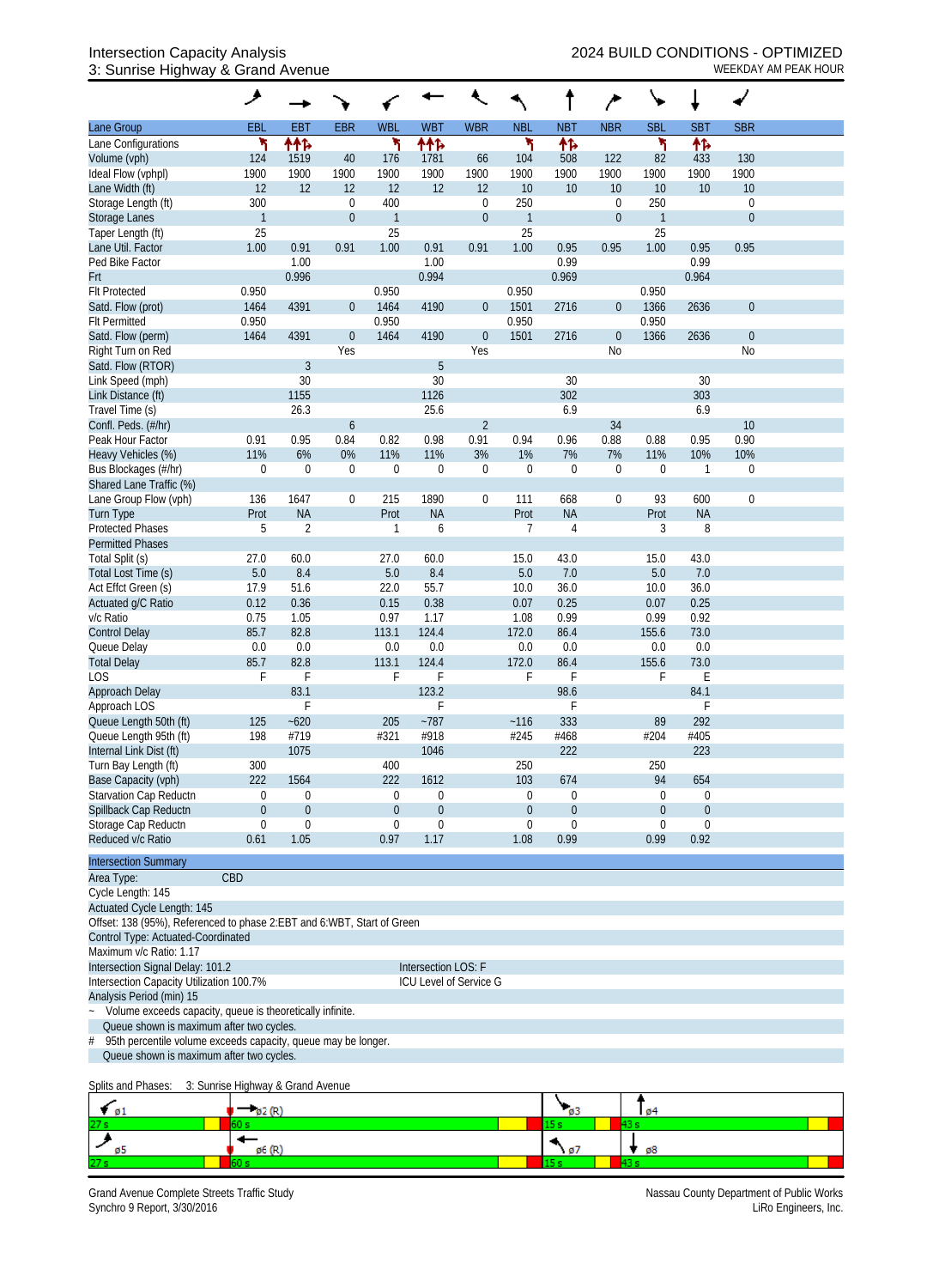|                                                                                                  | ۶                                             |               |                                      |                          |                        |                          |                |                    | $\overline{ }$           |                  |                |                                 |  |
|--------------------------------------------------------------------------------------------------|-----------------------------------------------|---------------|--------------------------------------|--------------------------|------------------------|--------------------------|----------------|--------------------|--------------------------|------------------|----------------|---------------------------------|--|
| Lane Group                                                                                       | EBL                                           | <b>EBT</b>    | <b>EBR</b>                           | <b>WBL</b>               | <b>WBT</b>             | <b>WBR</b>               | <b>NBL</b>     | <b>NBT</b>         | <b>NBR</b>               | <b>SBL</b>       | <b>SBT</b>     | <b>SBR</b>                      |  |
| Lane Configurations                                                                              |                                               | Ф             |                                      |                          | Ф                      |                          | ۲              | ħ                  |                          | ۲                | Ъ              |                                 |  |
| Volume (vph)                                                                                     | 24                                            | 11            | 27                                   | 6                        | $\overline{7}$         | $\overline{4}$           | 14             | 689                | 11                       | 12               | 765            | 46                              |  |
| Ideal Flow (vphpl)<br>Storage Length (ft)                                                        | 1900                                          | 1900          | 1900                                 | 1900<br>$\boldsymbol{0}$ | 1900                   | 1900<br>$\boldsymbol{0}$ | 1900<br>200    | 1900               | 1900<br>$\boldsymbol{0}$ | 1900<br>200      | 1900           | 1900                            |  |
| Storage Lanes                                                                                    | $\boldsymbol{0}$<br>$\mathbf 0$               |               | $\boldsymbol{0}$<br>$\boldsymbol{0}$ | $\mathbf 0$              |                        | $\boldsymbol{0}$         | $\mathbf{1}$   |                    | $\mathbf 0$              | $\mathbf{1}$     |                | $\boldsymbol{0}$<br>$\mathbf 0$ |  |
| Taper Length (ft)                                                                                | 25                                            |               |                                      | 25                       |                        |                          | 25             |                    |                          | 25               |                |                                 |  |
| Lane Util. Factor                                                                                | 1.00                                          | 1.00          | 1.00                                 | 1.00                     | 1.00                   | 1.00                     | 1.00           | 1.00               | 1.00                     | 1.00             | 1.00           | 1.00                            |  |
| Ped Bike Factor                                                                                  |                                               | 0.98          |                                      |                          | 0.99                   |                          | 1.00           | 1.00               |                          | 0.99             | 1.00           |                                 |  |
| Frt                                                                                              |                                               | 0.947         |                                      |                          | 0.973                  |                          |                | 0.997              |                          |                  | 0.988          |                                 |  |
| <b>Flt Protected</b>                                                                             |                                               | 0.979         |                                      |                          | 0.985                  |                          | 0.950          |                    |                          | 0.950            |                |                                 |  |
| Satd. Flow (prot)                                                                                | $\theta$                                      | 1536          | $\boldsymbol{0}$                     | $\boldsymbol{0}$         | 1591                   | $\mathbf 0$              | 1547           | 1348               | $\mathbf 0$              | 1547             | 1312           | $\boldsymbol{0}$                |  |
| <b>Flt Permitted</b><br>Satd. Flow (perm)                                                        | $\mathbf{0}$                                  | 0.845<br>1312 | $\boldsymbol{0}$                     | $\boldsymbol{0}$         | 0.873<br>1409          | $\boldsymbol{0}$         | 0.195<br>316   | 1348               | $\mathbf 0$              | 0.294<br>474     | 1312           | $\mathbf 0$                     |  |
| Right Turn on Red                                                                                |                                               |               | Yes                                  |                          |                        | Yes                      |                |                    | Yes                      |                  |                | Yes                             |  |
| Satd. Flow (RTOR)                                                                                |                                               | 31            |                                      |                          | 8                      |                          |                | $\overline{2}$     |                          |                  | 8              |                                 |  |
| Link Speed (mph)                                                                                 |                                               | 30            |                                      |                          | 30                     |                          |                | 30                 |                          |                  | 30             |                                 |  |
| Link Distance (ft)                                                                               |                                               | 721           |                                      |                          | 584                    |                          |                | 655                |                          |                  | 513            |                                 |  |
| Travel Time (s)                                                                                  |                                               | 16.4          |                                      |                          | 13.3                   |                          |                | 14.9               |                          |                  | 11.7           |                                 |  |
| Confl. Peds. (#/hr)                                                                              | 10                                            |               | 4                                    | 1                        |                        | 4                        | 26             |                    | 40                       | 40               |                | 26                              |  |
| Peak Hour Factor                                                                                 | 0.64                                          | 0.63          | 0.78                                 | 0.50                     | 0.35                   | 0.50                     | 0.65           | 0.96               | 0.63                     | 0.69             | 0.91           | 0.63                            |  |
| Heavy Vehicles (%)                                                                               | 2%                                            | 2%            | 2%                                   | 2%                       | 2%                     | 2%                       | 5%             | 7%                 | 5%                       | 5%               | 8%             | 5%                              |  |
| Bus Blockages (#/hr)                                                                             | $\theta$                                      | $\mathbf 0$   | $\boldsymbol{0}$                     | $\boldsymbol{0}$         | $\boldsymbol{0}$       | $\mathbf{0}$             | $\theta$       | $\mathbf{1}$<br>10 | $\theta$                 | $\boldsymbol{0}$ | 3<br>10        | $\boldsymbol{0}$                |  |
| Parking (#/hr)<br>Shared Lane Traffic (%)                                                        |                                               |               |                                      |                          |                        |                          |                |                    |                          |                  |                |                                 |  |
| Lane Group Flow (vph)                                                                            | $\mathbf 0$                                   | 90            | $\boldsymbol{0}$                     | $\boldsymbol{0}$         | 40                     | $\boldsymbol{0}$         | 22             | 735                | $\boldsymbol{0}$         | 17               | 914            | $\mathbf 0$                     |  |
| Turn Type                                                                                        | Perm                                          | <b>NA</b>     |                                      | Perm                     | <b>NA</b>              |                          | Perm           | <b>NA</b>          |                          | Perm             | <b>NA</b>      |                                 |  |
| <b>Protected Phases</b>                                                                          |                                               | 3             |                                      |                          | $\overline{2}$         |                          |                | 1                  |                          |                  | 1              |                                 |  |
| <b>Permitted Phases</b>                                                                          | $\mathfrak{Z}$                                |               |                                      | $\overline{2}$           |                        |                          | $\mathbf{1}$   |                    |                          | $\mathbf{1}$     |                |                                 |  |
| Total Split (s)                                                                                  | 22.5                                          | 22.5          |                                      | 11.5                     | 11.5                   |                          | 56.0           | 56.0               |                          | 56.0             | 56.0           |                                 |  |
| Total Lost Time (s)                                                                              |                                               | 5.5           |                                      |                          | 5.5                    |                          | 5.5            | 5.5                |                          | 5.5              | 5.5            |                                 |  |
| Act Effct Green (s)                                                                              |                                               | 10.2          |                                      |                          | 6.0                    |                          | 65.3           | 65.3               |                          | 65.3             | 65.3           |                                 |  |
| Actuated g/C Ratio<br>v/c Ratio                                                                  |                                               | 0.11<br>0.51  |                                      |                          | 0.07<br>0.40           |                          | 0.73<br>0.10   | 0.73<br>0.75       |                          | 0.73<br>0.05     | 0.73<br>0.96   |                                 |  |
| <b>Control Delay</b>                                                                             |                                               | 35.0          |                                      |                          | 45.9                   |                          | 9.3            | 19.4               |                          | 7.1              | 31.5           |                                 |  |
| Queue Delay                                                                                      |                                               | 0.0           |                                      |                          | 0.0                    |                          | 0.0            | 0.0                |                          | 0.0              | 0.0            |                                 |  |
| <b>Total Delay</b>                                                                               |                                               | 35.0          |                                      |                          | 45.9                   |                          | 9.3            | 19.4               |                          | 7.1              | 31.5           |                                 |  |
| <b>LOS</b>                                                                                       |                                               | $\mathsf C$   |                                      |                          | D                      |                          | A              | B                  |                          | Α                | $\mathsf C$    |                                 |  |
| Approach Delay                                                                                   |                                               | 35.0          |                                      |                          | 45.9                   |                          |                | 19.1               |                          |                  | 31.1           |                                 |  |
| Approach LOS                                                                                     |                                               | C             |                                      |                          | D                      |                          |                | B                  |                          |                  | C              |                                 |  |
| Queue Length 50th (ft)<br>Queue Length 95th (ft)                                                 |                                               | 32<br>44      |                                      |                          | 18<br>16               |                          | 4<br>13        | 290<br>#645        |                          | m4               | $-571$<br>#878 |                                 |  |
| Internal Link Dist (ft)                                                                          |                                               | 641           |                                      |                          | 504                    |                          |                | 575                |                          |                  | 433            |                                 |  |
| Turn Bay Length (ft)                                                                             |                                               |               |                                      |                          |                        |                          | 200            |                    |                          | 200              |                |                                 |  |
| Base Capacity (vph)                                                                              |                                               | 272           |                                      |                          | 101                    |                          | 229            | 978                |                          | 343              | 953            |                                 |  |
| Starvation Cap Reductn                                                                           |                                               | 0             |                                      |                          | 0                      |                          | $\mathbf 0$    | $\boldsymbol{0}$   |                          | 0                | $\theta$       |                                 |  |
| Spillback Cap Reductn                                                                            |                                               | $\theta$      |                                      |                          | $\boldsymbol{0}$       |                          | $\theta$       | $\boldsymbol{0}$   |                          | $\theta$         | $\theta$       |                                 |  |
| Storage Cap Reductn                                                                              |                                               | $\theta$      |                                      |                          | 0                      |                          | $\overline{0}$ | $\mathbf 0$        |                          | $\Omega$         | $\mathbf 0$    |                                 |  |
| Reduced v/c Ratio                                                                                |                                               | 0.33          |                                      |                          | 0.40                   |                          | 0.10           | 0.75               |                          | 0.05             | 0.96           |                                 |  |
| <b>Intersection Summary</b>                                                                      |                                               |               |                                      |                          |                        |                          |                |                    |                          |                  |                |                                 |  |
| Area Type:                                                                                       | CBD                                           |               |                                      |                          |                        |                          |                |                    |                          |                  |                |                                 |  |
| Cycle Length: 90                                                                                 |                                               |               |                                      |                          |                        |                          |                |                    |                          |                  |                |                                 |  |
| <b>Actuated Cycle Length: 90</b>                                                                 |                                               |               |                                      |                          |                        |                          |                |                    |                          |                  |                |                                 |  |
| Offset: 0 (0%), Referenced to phase 1:NBSB, Start of Green<br>Control Type: Actuated-Coordinated |                                               |               |                                      |                          |                        |                          |                |                    |                          |                  |                |                                 |  |
| Maximum v/c Ratio: 0.96                                                                          |                                               |               |                                      |                          |                        |                          |                |                    |                          |                  |                |                                 |  |
| Intersection Signal Delay: 26.6                                                                  |                                               |               |                                      |                          | Intersection LOS: C    |                          |                |                    |                          |                  |                |                                 |  |
| Intersection Capacity Utilization 63.8%                                                          |                                               |               |                                      |                          | ICU Level of Service B |                          |                |                    |                          |                  |                |                                 |  |
| Analysis Period (min) 15                                                                         |                                               |               |                                      |                          |                        |                          |                |                    |                          |                  |                |                                 |  |
| Volume exceeds capacity, queue is theoretically infinite.                                        |                                               |               |                                      |                          |                        |                          |                |                    |                          |                  |                |                                 |  |
| Queue shown is maximum after two cycles.                                                         |                                               |               |                                      |                          |                        |                          |                |                    |                          |                  |                |                                 |  |
| 95th percentile volume exceeds capacity, queue may be longer.<br>#                               |                                               |               |                                      |                          |                        |                          |                |                    |                          |                  |                |                                 |  |
| Queue shown is maximum after two cycles.                                                         |                                               |               |                                      |                          |                        |                          |                |                    |                          |                  |                |                                 |  |
| m Volume for 95th percentile queue is metered by upstream signal.                                |                                               |               |                                      |                          |                        |                          |                |                    |                          |                  |                |                                 |  |
| Splits and Phases:<br>$\overline{A}$                                                             | 4: Grand Avenue & Baldwin Avenue/Miller Place |               |                                      |                          |                        |                          |                |                    |                          |                  |                |                                 |  |
|                                                                                                  |                                               |               |                                      |                          |                        |                          |                |                    |                          |                  |                |                                 |  |

| r.<br>יי |  |  |
|----------|--|--|
|          |  |  |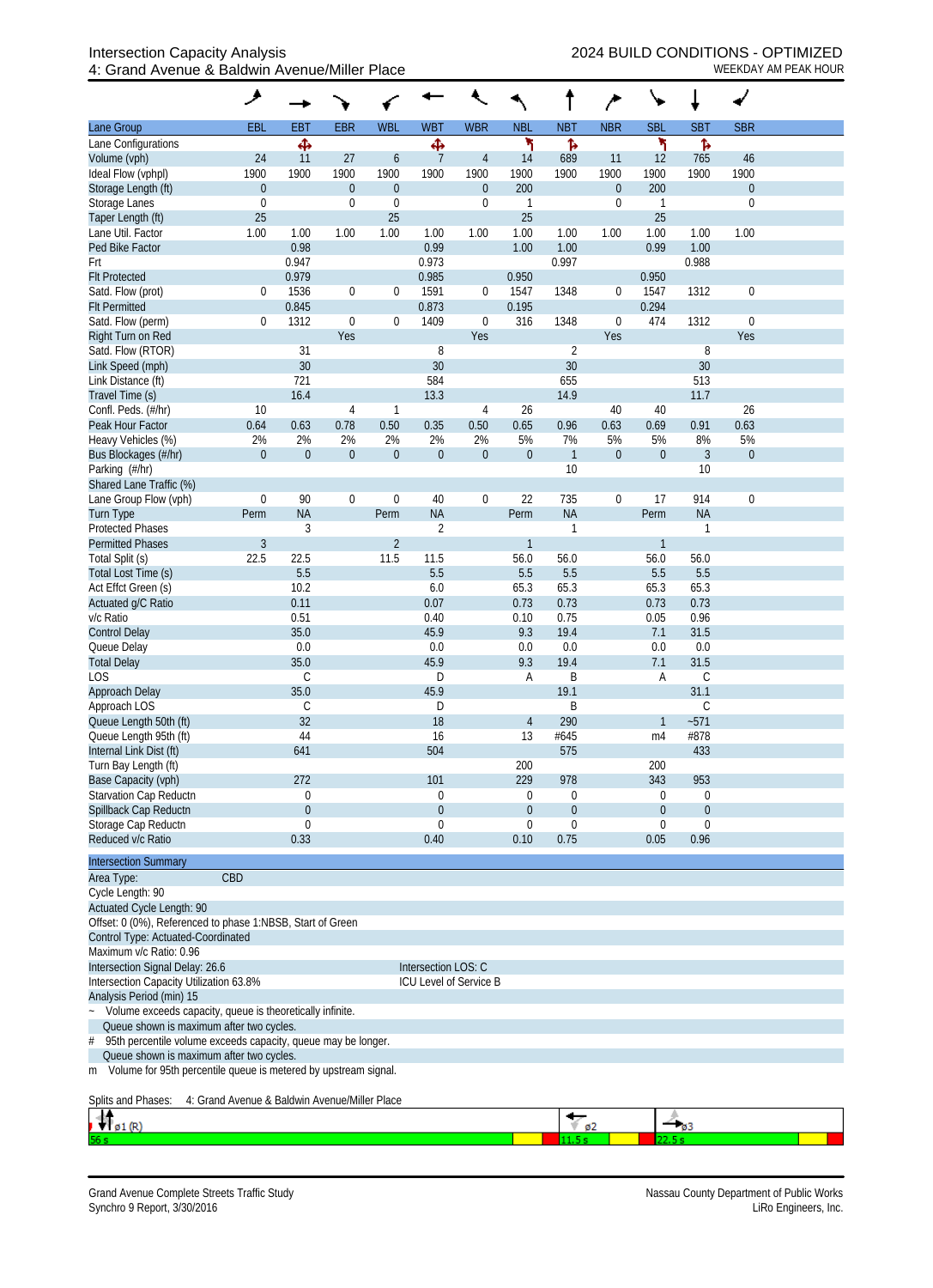## 5: Milburn Avenue & Grand Avenue WEEKDAY AM PEAK HOUR

|                                                                      |                                  | r                | ₩                |                                    | ↶                   |                        |  |
|----------------------------------------------------------------------|----------------------------------|------------------|------------------|------------------------------------|---------------------|------------------------|--|
| Lane Group                                                           | <b>NBT</b>                       | <b>NBR</b>       | <b>SBL</b>       | <b>SBT</b>                         | <b>NWL</b>          | <b>NWR</b>             |  |
| Lane Configurations                                                  | 怍                                |                  |                  | 忭                                  |                     | ۴                      |  |
| Volume (vph)                                                         | 772                              | $\mathbf{1}$     | $\boldsymbol{0}$ | 973                                | $\boldsymbol{0}$    | 283                    |  |
| Ideal Flow (vphpl)                                                   | 1900                             | 1900             | 1900             | 1900                               | 1900                | 1900                   |  |
| Lane Width (ft)                                                      | 12                               | 11               | 11               | 11                                 | 12                  | 12                     |  |
| Storage Length (ft)                                                  |                                  | $\mathbf 0$      | 150              |                                    | $\boldsymbol{0}$    | $\mathbf 0$            |  |
| Storage Lanes                                                        |                                  | $\theta$         | $\boldsymbol{0}$ |                                    | $\boldsymbol{0}$    | $\mathbf{1}$           |  |
| Taper Length (ft)                                                    |                                  |                  | 25               |                                    | 25                  |                        |  |
| Lane Util. Factor<br>Ped Bike Factor                                 | 0.95<br>1.00                     | 0.95             | 1.00             | 0.95                               | 1.00                | 1.00                   |  |
| Frt                                                                  | 0.999                            |                  |                  |                                    |                     | 0.865                  |  |
| <b>Flt Protected</b>                                                 |                                  |                  |                  |                                    |                     |                        |  |
| Satd. Flow (prot)                                                    | 2806                             | $\boldsymbol{0}$ | $\boldsymbol{0}$ | 2626                               | $\boldsymbol{0}$    | 1409                   |  |
| <b>Flt Permitted</b>                                                 |                                  |                  |                  |                                    |                     |                        |  |
| Satd. Flow (perm)                                                    | 2806                             | $\boldsymbol{0}$ | $\boldsymbol{0}$ | 2626                               | $\boldsymbol{0}$    | 1409                   |  |
| Right Turn on Red                                                    |                                  | <b>No</b>        |                  |                                    |                     | <b>No</b>              |  |
| Satd. Flow (RTOR)                                                    |                                  |                  |                  |                                    |                     |                        |  |
| Link Speed (mph)                                                     | 30                               |                  |                  | 30                                 | 30                  |                        |  |
| Link Distance (ft)                                                   | 327                              |                  |                  | 379                                | 359                 |                        |  |
| Travel Time (s)                                                      | 7.4                              |                  |                  | 8.6                                | 8.2                 |                        |  |
| Confl. Peds. (#/hr)                                                  |                                  | 17               | 17               |                                    |                     | 1                      |  |
| Peak Hour Factor                                                     | 0.94                             | 0.25             | 0.88             | 0.98                               | 0.92                | 0.93                   |  |
| Heavy Vehicles (%)                                                   | 7%                               | 4%               | 5%               | 7%                                 | 2%                  | 5%                     |  |
| Bus Blockages (#/hr)                                                 | $\boldsymbol{0}$                 | $\mathbf 0$      | $\boldsymbol{0}$ | 3                                  | $\boldsymbol{0}$    | $\boldsymbol{0}$       |  |
| Parking (#/hr)                                                       | 10                               |                  |                  | 20                                 |                     |                        |  |
| Shared Lane Traffic (%)                                              |                                  |                  |                  |                                    |                     |                        |  |
| Lane Group Flow (vph)                                                | 825                              | $\boldsymbol{0}$ | $\boldsymbol{0}$ | 993                                | $\boldsymbol{0}$    | 304                    |  |
| Turn Type<br><b>Protected Phases</b>                                 | <b>NA</b><br>$\overline{2}$      |                  |                  | <b>NA</b>                          |                     | Prot                   |  |
| <b>Permitted Phases</b>                                              |                                  |                  |                  | $\boldsymbol{6}$<br>$\overline{2}$ |                     | 8                      |  |
| Total Split (s)                                                      | 59.0                             |                  |                  | 59.0                               |                     | 31.0                   |  |
| Total Lost Time (s)                                                  | 6.0                              |                  |                  | 6.0                                |                     | 6.0                    |  |
| Act Effct Green (s)                                                  | 54.0                             |                  |                  | 54.0                               |                     | 24.0                   |  |
| Actuated g/C Ratio                                                   | 0.60                             |                  |                  | 0.60                               |                     | 0.27                   |  |
| v/c Ratio                                                            | 0.49                             |                  |                  | 0.63                               |                     | 0.81                   |  |
| <b>Control Delay</b>                                                 | 10.4                             |                  |                  | 6.7                                |                     | 48.6                   |  |
| Queue Delay                                                          | 0.6                              |                  |                  | 0.2                                |                     | 0.0                    |  |
| <b>Total Delay</b>                                                   | 11.0                             |                  |                  | 6.9                                |                     | 48.6                   |  |
| <b>LOS</b>                                                           | B                                |                  |                  | A                                  |                     | $\mathsf D$            |  |
| Approach Delay                                                       | 11.0                             |                  |                  | 6.9                                |                     |                        |  |
| Approach LOS                                                         | B                                |                  |                  | A                                  |                     |                        |  |
| Queue Length 50th (ft)                                               | 124                              |                  |                  | 79                                 |                     | 159                    |  |
| Queue Length 95th (ft)                                               | 84                               |                  |                  | 49                                 |                     | #288                   |  |
| Internal Link Dist (ft)                                              | 247                              |                  |                  | 299                                | 279                 |                        |  |
| Turn Bay Length (ft)                                                 |                                  |                  |                  |                                    |                     |                        |  |
| Base Capacity (vph)                                                  | 1704                             |                  |                  | 1594                               |                     | 402                    |  |
| Starvation Cap Reductn                                               | 472                              |                  |                  | 130                                |                     | 0                      |  |
| Spillback Cap Reductn                                                | 73                               |                  |                  | 35                                 |                     | 0                      |  |
| Storage Cap Reductn                                                  | $\boldsymbol{0}$                 |                  |                  | $\theta$                           |                     | 0                      |  |
| Reduced v/c Ratio                                                    | 0.67                             |                  |                  | 0.68                               |                     | 0.76                   |  |
| <b>Intersection Summary</b>                                          |                                  |                  |                  |                                    |                     |                        |  |
| Area Type:                                                           | CBD                              |                  |                  |                                    |                     |                        |  |
| Cycle Length: 90                                                     |                                  |                  |                  |                                    |                     |                        |  |
| Actuated Cycle Length: 90                                            |                                  |                  |                  |                                    |                     |                        |  |
| Offset: 0 (0%), Referenced to phase 2:NBSB and 6:SBT, Start of Green |                                  |                  |                  |                                    |                     |                        |  |
| Control Type: Actuated-Coordinated                                   |                                  |                  |                  |                                    |                     |                        |  |
| Maximum v/c Ratio: 0.81                                              |                                  |                  |                  |                                    |                     |                        |  |
| Intersection Signal Delay: 14.5                                      |                                  |                  |                  |                                    | Intersection LOS: B |                        |  |
| Intersection Capacity Utilization 53.3%                              |                                  |                  |                  |                                    |                     | ICU Level of Service A |  |
| Analysis Period (min) 15                                             |                                  |                  |                  |                                    |                     |                        |  |
| 95th percentile volume exceeds capacity, queue may be longer.<br>#   |                                  |                  |                  |                                    |                     |                        |  |
| Queue shown is maximum after two cycles.                             |                                  |                  |                  |                                    |                     |                        |  |
|                                                                      |                                  |                  |                  |                                    |                     |                        |  |
| Splits and Phases:                                                   | 5: Milburn Avenue & Grand Avenue |                  |                  |                                    |                     |                        |  |
|                                                                      |                                  |                  |                  |                                    |                     |                        |  |

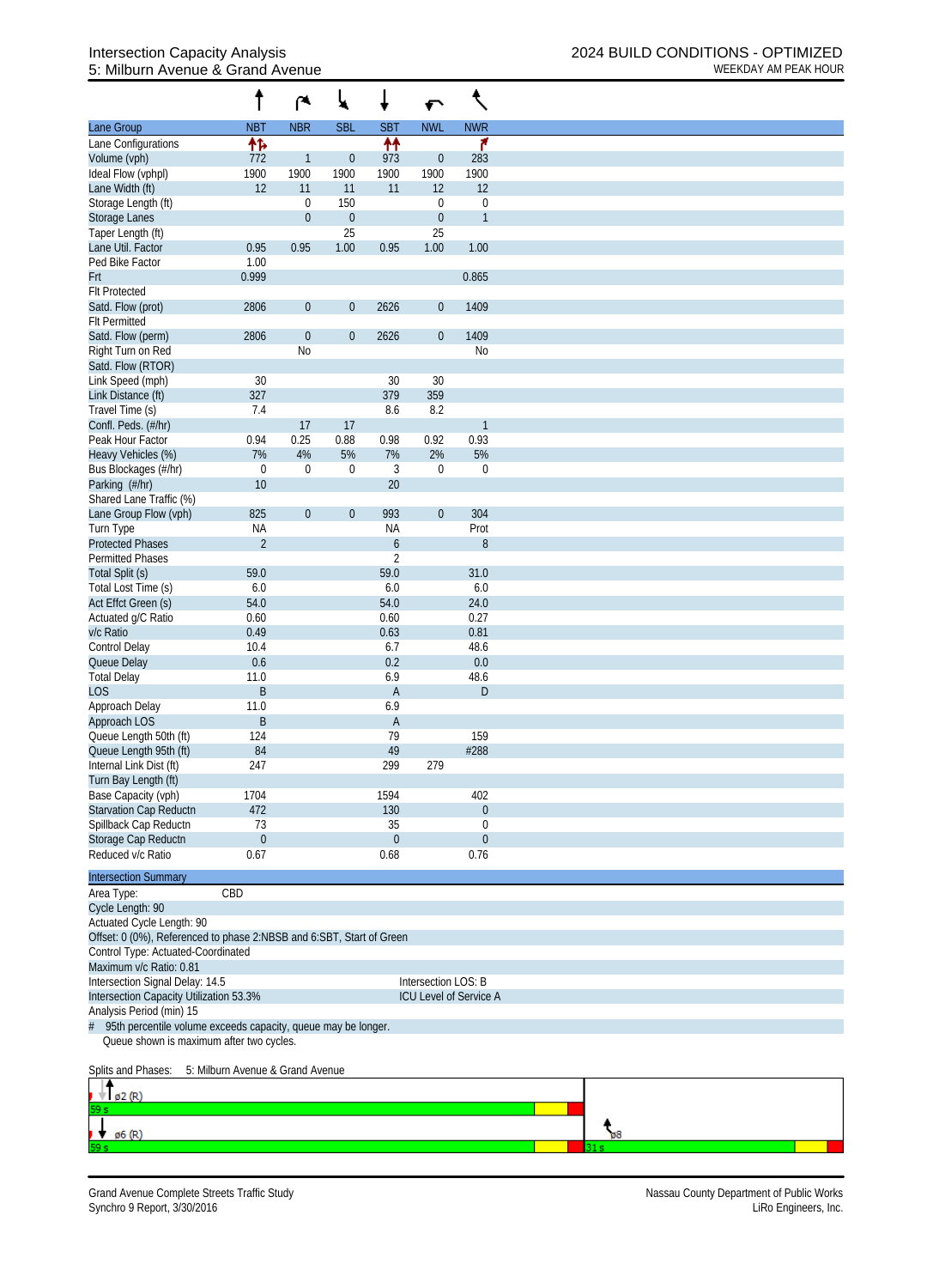## 6: Grand Avenue & Lorenz Avenue WEEKDAY AM PEAK HOUR

| Lane Group                                                            | <b>WBL</b>                      | <b>WBR</b>     | <b>NBT</b>       | <b>NBR</b>       | <b>SBL</b>          | <b>SBT</b>             |                      |  |  |
|-----------------------------------------------------------------------|---------------------------------|----------------|------------------|------------------|---------------------|------------------------|----------------------|--|--|
| Lane Configurations                                                   | v                               |                | 忭                |                  |                     | 41                     |                      |  |  |
| Volume (vph)                                                          | 13                              | 10             | 1046             | $8\,$            | $\overline{7}$      | 1051                   |                      |  |  |
| Ideal Flow (vphpl)                                                    | 1900                            | 1900           | 1900             | 1900             | 1900                | 1900                   |                      |  |  |
| Lane Width (ft)                                                       | 12                              | 12             | 11               | 11               | 11                  | 11                     |                      |  |  |
| Lane Util. Factor                                                     | 1.00                            | 1.00           | 0.95             | 0.95             | 0.95                | 0.95                   |                      |  |  |
| Ped Bike Factor                                                       | 0.99                            |                | 1.00             |                  |                     | 1.00                   |                      |  |  |
| Frt                                                                   | 0.931                           |                | 0.998            |                  |                     |                        |                      |  |  |
| <b>Flt Protected</b>                                                  | 0.976                           |                |                  |                  |                     | 0.999                  |                      |  |  |
| Satd. Flow (prot)                                                     | 1512                            | $\overline{0}$ | 2630             | $\boldsymbol{0}$ | 0                   | 2639                   |                      |  |  |
| <b>Flt Permitted</b>                                                  | 0.976                           |                |                  |                  |                     | 0.937                  |                      |  |  |
| Satd. Flow (perm)                                                     | 1512                            | $\overline{0}$ | 2630             | $\boldsymbol{0}$ | 0                   | 2475                   |                      |  |  |
| Right Turn on Red                                                     |                                 | <b>No</b>      |                  | Yes              |                     |                        |                      |  |  |
| Satd. Flow (RTOR)                                                     |                                 |                | $\overline{2}$   |                  |                     |                        |                      |  |  |
| Link Speed (mph)                                                      | 30                              |                | 30               |                  |                     | 30                     |                      |  |  |
| Link Distance (ft)                                                    | 918                             |                | 379              |                  |                     | 300                    |                      |  |  |
| Travel Time (s)                                                       | 20.9                            |                | 8.6              |                  |                     | 6.8                    |                      |  |  |
| Confl. Peds. (#/hr)                                                   |                                 | $\overline{2}$ |                  | 35               | 35                  |                        |                      |  |  |
| Peak Hour Factor                                                      | 0.75                            | 0.56           | 0.83             | 0.50             | 0.58                | 0.92                   |                      |  |  |
| Heavy Vehicles (%)                                                    | 2%                              | 2%             | 7%               | 6%               | 6%                  | 7%                     |                      |  |  |
| Bus Blockages (#/hr)                                                  | $\boldsymbol{0}$                | $\overline{0}$ | $\mathbf{1}$     | $\boldsymbol{0}$ | $\boldsymbol{0}$    | $\boldsymbol{0}$       |                      |  |  |
| Parking (#/hr)                                                        |                                 |                | 20               |                  |                     | 20                     |                      |  |  |
| Shared Lane Traffic (%)                                               |                                 |                |                  |                  |                     |                        |                      |  |  |
|                                                                       | 35                              | $\overline{0}$ | 1276             | $\mathbf 0$      | $\boldsymbol{0}$    | 1154                   |                      |  |  |
| Lane Group Flow (vph)                                                 | Prot                            |                | <b>NA</b>        |                  | Perm                | <b>NA</b>              |                      |  |  |
| Turn Type<br><b>Protected Phases</b>                                  | 8                               |                | $\overline{2}$   |                  |                     | 6                      |                      |  |  |
| <b>Permitted Phases</b>                                               |                                 |                |                  |                  |                     |                        |                      |  |  |
|                                                                       |                                 |                |                  |                  | 6                   |                        |                      |  |  |
| Total Split (s)                                                       | 35.0                            |                | 55.0             |                  | 55.0                | 55.0                   |                      |  |  |
| Total Lost Time (s)                                                   | 5.5                             |                | 5.5              |                  |                     | 5.5                    |                      |  |  |
| Act Effct Green (s)                                                   | 9.3                             |                | 76.6             |                  |                     | 76.6                   |                      |  |  |
| Actuated g/C Ratio                                                    | 0.10                            |                | 0.85             |                  |                     | 0.85                   |                      |  |  |
| v/c Ratio                                                             | 0.23                            |                | 0.57             |                  |                     | 0.55                   |                      |  |  |
| <b>Control Delay</b>                                                  | 38.3                            |                | 4.5              |                  |                     | 1.5                    |                      |  |  |
| Queue Delay                                                           | 0.0                             |                | 0.0              |                  |                     | 0.2                    |                      |  |  |
| <b>Total Delay</b>                                                    | 38.3                            |                | 4.5              |                  |                     | 1.7                    |                      |  |  |
| <b>LOS</b>                                                            | D                               |                | А                |                  |                     | Α                      |                      |  |  |
| Approach Delay                                                        | 38.3                            |                | 4.5              |                  |                     | 1.7                    |                      |  |  |
| Approach LOS                                                          | D                               |                | Α                |                  |                     | Α                      |                      |  |  |
| Queue Length 50th (ft)                                                | 19                              |                | 95               |                  |                     | 26                     |                      |  |  |
| Queue Length 95th (ft)                                                | 35                              |                | 142              |                  |                     | 33                     |                      |  |  |
| Internal Link Dist (ft)                                               | 838                             |                | 299              |                  |                     | 220                    |                      |  |  |
| Turn Bay Length (ft)                                                  |                                 |                |                  |                  |                     |                        |                      |  |  |
| Base Capacity (vph)                                                   | 495                             |                | 2238             |                  |                     | 2106                   |                      |  |  |
| Starvation Cap Reductn                                                | 0                               |                | 0                |                  |                     | 235                    |                      |  |  |
| Spillback Cap Reductn                                                 | $\mathbf 0$                     |                | $\boldsymbol{0}$ |                  |                     | $\boldsymbol{0}$       |                      |  |  |
| Storage Cap Reductn                                                   | $\mathbf 0$                     |                | $\boldsymbol{0}$ |                  |                     | $\mathbf 0$            |                      |  |  |
| Reduced v/c Ratio                                                     | 0.07                            |                | 0.57             |                  |                     | 0.62                   |                      |  |  |
| <b>Intersection Summary</b>                                           |                                 |                |                  |                  |                     |                        |                      |  |  |
| Area Type:                                                            | CBD                             |                |                  |                  |                     |                        |                      |  |  |
| Cycle Length: 90                                                      |                                 |                |                  |                  |                     |                        |                      |  |  |
| Actuated Cycle Length: 90                                             |                                 |                |                  |                  |                     |                        |                      |  |  |
| Offset: 9 (10%), Referenced to phase 2:NBT and 6:SBTL, Start of Green |                                 |                |                  |                  |                     |                        |                      |  |  |
| Control Type: Actuated-Coordinated                                    |                                 |                |                  |                  |                     |                        |                      |  |  |
| Maximum v/c Ratio: 0.57                                               |                                 |                |                  |                  |                     |                        |                      |  |  |
| Intersection Signal Delay: 3.6                                        |                                 |                |                  |                  | Intersection LOS: A |                        |                      |  |  |
| Intersection Capacity Utilization 52.5%                               |                                 |                |                  |                  |                     | ICU Level of Service A |                      |  |  |
| Analysis Period (min) 15                                              |                                 |                |                  |                  |                     |                        |                      |  |  |
|                                                                       |                                 |                |                  |                  |                     |                        |                      |  |  |
| Splits and Phases:                                                    | 6: Grand Avenue & Lorenz Avenue |                |                  |                  |                     |                        |                      |  |  |
|                                                                       |                                 |                |                  |                  |                     |                        |                      |  |  |
| ø2 (R)                                                                |                                 |                |                  |                  |                     |                        |                      |  |  |
|                                                                       |                                 |                |                  |                  |                     |                        |                      |  |  |
|                                                                       |                                 |                |                  |                  |                     |                        |                      |  |  |
| ø6 (R)                                                                |                                 |                |                  |                  |                     |                        | $\epsilon$ $\beta$ 8 |  |  |
|                                                                       |                                 |                |                  |                  |                     |                        |                      |  |  |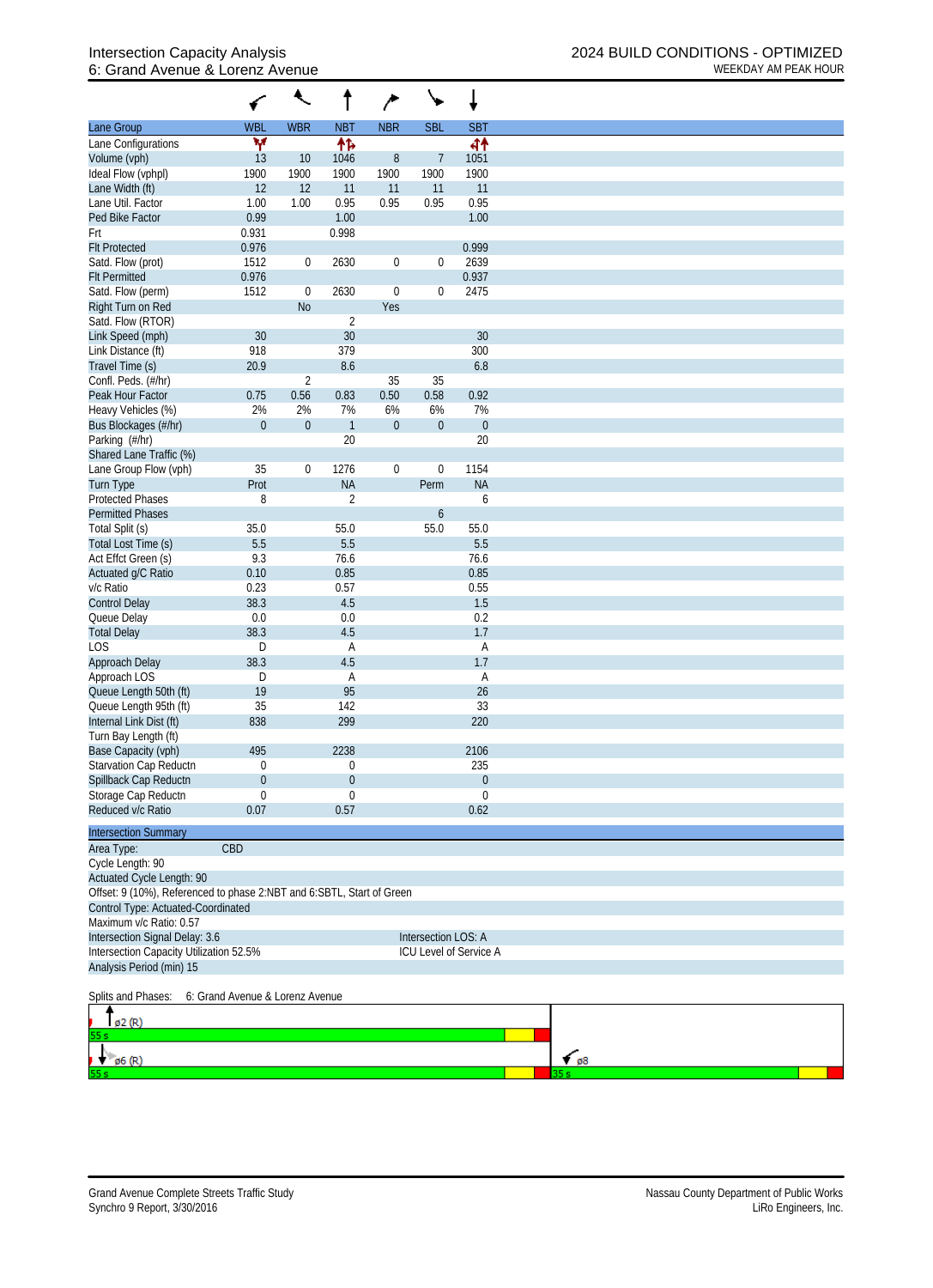|                                                                      | ۸                |                  |                  |                  |                     |                        |
|----------------------------------------------------------------------|------------------|------------------|------------------|------------------|---------------------|------------------------|
| Lane Group                                                           | EBL              | <b>EBR</b>       | <b>NBL</b>       | <b>NBT</b>       | <b>SBT</b>          | <b>SBR</b>             |
| Lane Configurations                                                  | v                |                  | ۲                | 忭                | 伟                   |                        |
| Volume (vph)                                                         | 140              | 58               | 50               | 970              | 981                 | 113                    |
| Ideal Flow (vphpl)                                                   | 1900             | 1900             | 1900             | 1900             | 1900                | 1900                   |
| Lane Width (ft)                                                      | 12               | 12               | 11               | 11               | 11                  | 11                     |
| Storage Length (ft)                                                  | $\boldsymbol{0}$ | $\mathbf 0$      | 200              |                  |                     | 0                      |
| Storage Lanes                                                        | $\mathbf{1}$     | $\boldsymbol{0}$ | $\mathbf{1}$     |                  |                     | $\boldsymbol{0}$       |
| Taper Length (ft)                                                    | 25               |                  | 100              |                  |                     |                        |
| Lane Util. Factor                                                    | 1.00             | 1.00             | 1.00             | 0.95             | 0.95                | 0.95                   |
| Ped Bike Factor                                                      | 0.99             |                  | 1.00             |                  | 0.99                |                        |
| Frt                                                                  | 0.960            |                  |                  |                  | 0.980               |                        |
| <b>Flt Protected</b>                                                 | 0.966            |                  | 0.950            |                  |                     |                        |
| Satd. Flow (prot)                                                    | 1507             | $\boldsymbol{0}$ | 1298             | 2617             | 2706                | $\boldsymbol{0}$       |
| <b>Flt Permitted</b>                                                 | 0.966            |                  | 0.189            |                  |                     |                        |
| Satd. Flow (perm)                                                    | 1505             | $\overline{0}$   | 257              | 2617             | 2706                | $\boldsymbol{0}$       |
| Right Turn on Red                                                    |                  | N <sub>0</sub>   |                  |                  |                     | Yes                    |
| Satd. Flow (RTOR)                                                    |                  |                  |                  |                  | 27                  |                        |
| Link Speed (mph)                                                     | 30               |                  |                  | 30               | 30                  |                        |
| Link Distance (ft)                                                   | 655              |                  |                  | 360              | 196                 |                        |
| Travel Time (s)                                                      | 14.9             |                  |                  | 8.2              | 4.5                 |                        |
| Confl. Peds. (#/hr)                                                  | $\mathbf{1}$     | $\overline{7}$   | 19               |                  |                     | 19                     |
| Peak Hour Factor                                                     | 0.80             | 0.79             | 0.65             | 0.89             | 0.94                | 0.72                   |
| Heavy Vehicles (%)                                                   | 4%               | 6%               | 21%              | 8%               | 7%                  | 11%                    |
| Parking (#/hr)                                                       |                  |                  |                  | 20               | $\boldsymbol{0}$    |                        |
| Shared Lane Traffic (%)                                              |                  |                  |                  |                  |                     |                        |
| Lane Group Flow (vph)                                                | 248              | $\mathbf 0$      | 77               | 1090             | 1201                | $\boldsymbol{0}$       |
| <b>Turn Type</b>                                                     | Prot             |                  | Perm             | <b>NA</b>        | <b>NA</b>           |                        |
| <b>Protected Phases</b>                                              | $\overline{4}$   |                  |                  | $\overline{2}$   | 6                   |                        |
| <b>Permitted Phases</b>                                              |                  |                  | $\overline{2}$   |                  |                     |                        |
| Total Split (s)                                                      | 39.0             |                  | 51.0             | 51.0             | 51.0                |                        |
| Total Lost Time (s)                                                  | 5.5              |                  | 5.5              | 5.5              | 5.5                 |                        |
|                                                                      |                  |                  | 58.8             | 58.8             | 58.8                |                        |
| Act Effct Green (s)                                                  | 20.2             |                  | 0.65             |                  |                     |                        |
| Actuated g/C Ratio                                                   | 0.22             |                  |                  | 0.65             | 0.65                |                        |
| v/c Ratio                                                            | 0.73             |                  | 0.46             | 0.64             | 0.68                |                        |
| <b>Control Delay</b>                                                 | 44.6             |                  | 15.4             | 8.6              | 9.2                 |                        |
| Queue Delay                                                          | 0.6              |                  | 0.0              | 0.3              | 0.2                 |                        |
| <b>Total Delay</b>                                                   | 45.1             |                  | 15.4             | 9.0              | 9.4                 |                        |
| LOS                                                                  | D                |                  | Β                | A                | A                   |                        |
| Approach Delay                                                       | 45.1             |                  |                  | 9.4              | 9.4                 |                        |
| Approach LOS                                                         | D                |                  |                  | A                | A                   |                        |
| Queue Length 50th (ft)                                               | 131              |                  | 20               | 148              | 115                 |                        |
| Queue Length 95th (ft)                                               | 165              |                  | 18               | 112              | m182                |                        |
| Internal Link Dist (ft)                                              | 575              |                  |                  | 280              | 116                 |                        |
| Turn Bay Length (ft)                                                 |                  |                  | 200              |                  |                     |                        |
| Base Capacity (vph)                                                  | 560              |                  | 167              | 1708             | 1776                |                        |
| Starvation Cap Reductn                                               | $\boldsymbol{0}$ |                  | 0                | 185              | 100                 |                        |
| Spillback Cap Reductn                                                | 96               |                  | $\boldsymbol{0}$ | 53               | $\boldsymbol{0}$    |                        |
| Storage Cap Reductn                                                  | $\boldsymbol{0}$ |                  | $\boldsymbol{0}$ | $\boldsymbol{0}$ | $\boldsymbol{0}$    |                        |
| Reduced v/c Ratio                                                    | 0.53             |                  | 0.46             | 0.72             | 0.72                |                        |
|                                                                      |                  |                  |                  |                  |                     |                        |
| <b>Intersection Summary</b>                                          |                  |                  |                  |                  |                     |                        |
| Area Type:                                                           | CBD              |                  |                  |                  |                     |                        |
| Cycle Length: 90                                                     |                  |                  |                  |                  |                     |                        |
| Actuated Cycle Length: 90                                            |                  |                  |                  |                  |                     |                        |
| Offset: 0 (0%), Referenced to phase 2:NBTL and 6:SBT, Start of Green |                  |                  |                  |                  |                     |                        |
| Control Type: Actuated-Coordinated                                   |                  |                  |                  |                  |                     |                        |
| Maximum v/c Ratio: 0.73                                              |                  |                  |                  |                  |                     |                        |
| Intersection Signal Delay: 12.8                                      |                  |                  |                  |                  | Intersection LOS: B |                        |
| Intersection Capacity Utilization 68.9%                              |                  |                  |                  |                  |                     | ICU Level of Service C |
| Analysis Period (min) 15                                             |                  |                  |                  |                  |                     |                        |
| m Volume for 95th percentile queue is metered by upstream signal.    |                  |                  |                  |                  |                     |                        |
|                                                                      |                  |                  |                  |                  |                     |                        |
| Splits and Phases:                                                   | 7: Seaman Avenue |                  |                  |                  |                     |                        |
|                                                                      |                  |                  |                  |                  |                     |                        |

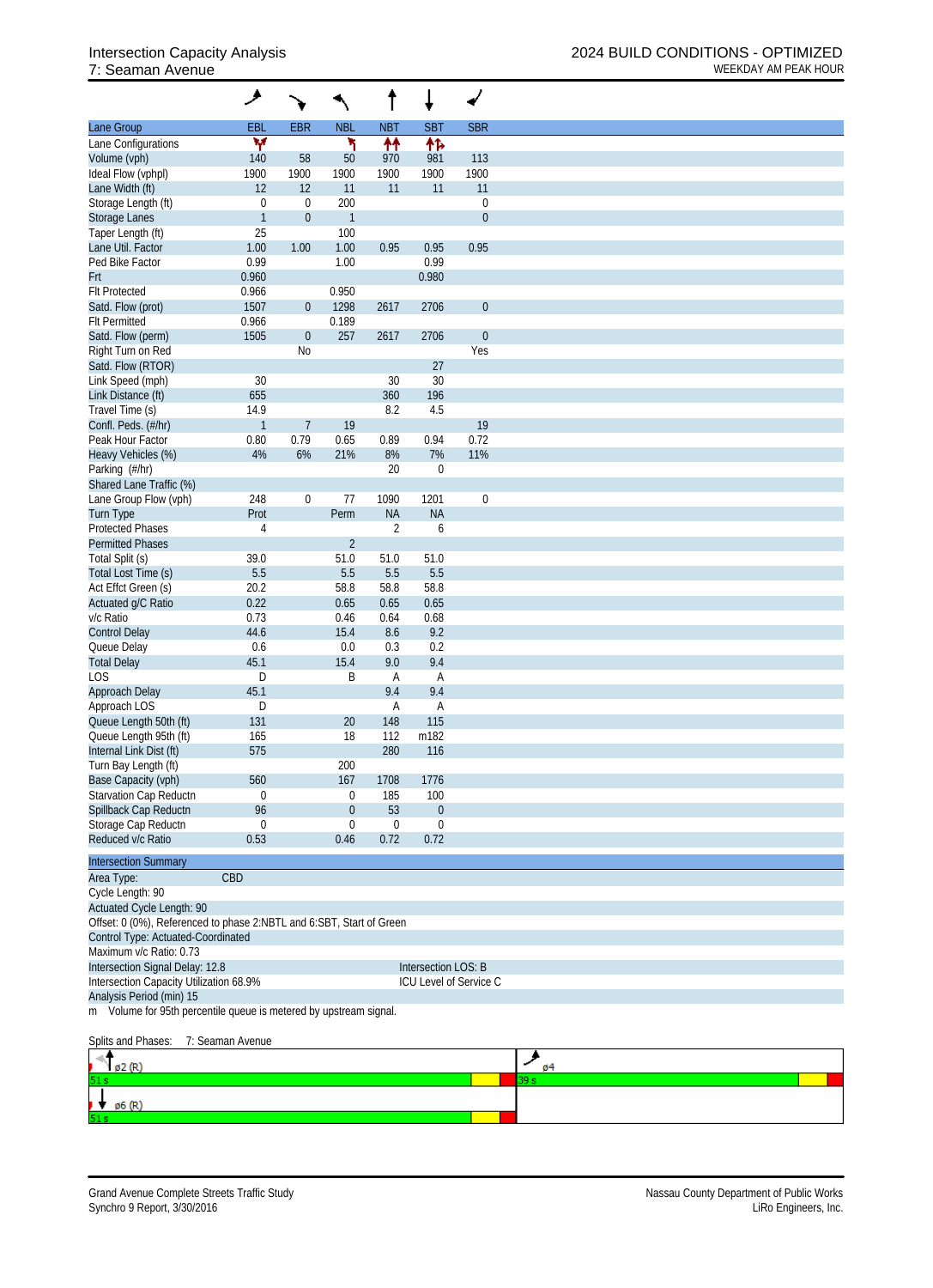|                                                                                                           | ✓                 | €                | t                           | ∕                                    | ↘                   |                        |  |
|-----------------------------------------------------------------------------------------------------------|-------------------|------------------|-----------------------------|--------------------------------------|---------------------|------------------------|--|
| Lane Group                                                                                                | <b>WBL</b>        | <b>WBR</b>       | <b>NBT</b>                  | <b>NBR</b>                           | <b>SBL</b>          | <b>SBT</b>             |  |
| Lane Configurations                                                                                       | Y                 |                  | 怍                           |                                      | ۲                   | ↟↟                     |  |
| Volume (vph)                                                                                              | 269               | 81               | 861                         | 257                                  | 61                  | 799                    |  |
| Ideal Flow (vphpl)                                                                                        | 1900              | 1900             | 1900                        | 1900                                 | 1900                | 1900                   |  |
| Lane Width (ft)                                                                                           | 12                | 12               | 11                          | 11                                   | 11                  | 11                     |  |
| Storage Length (ft)<br><b>Storage Lanes</b>                                                               | 0<br>$\mathbf{1}$ | $\boldsymbol{0}$ |                             | $\boldsymbol{0}$<br>$\boldsymbol{0}$ | 100                 |                        |  |
| Taper Length (ft)                                                                                         | 25                | $\theta$         |                             |                                      | $\mathbf{1}$<br>25  |                        |  |
| Lane Util. Factor                                                                                         | 1.00              | 1.00             | 0.95                        | 0.95                                 | 1.00                | 0.95                   |  |
| Ped Bike Factor                                                                                           | 1.00              |                  | 0.96                        |                                      | 0.99                |                        |  |
| Frt                                                                                                       | 0.970             |                  | 0.954                       |                                      |                     |                        |  |
| <b>Flt Protected</b>                                                                                      | 0.963             |                  |                             |                                      | 0.950               |                        |  |
| Satd. Flow (prot)                                                                                         | 1442              | $\overline{0}$   | 2408                        | $\boldsymbol{0}$                     | 1510                | 2642                   |  |
| <b>Flt Permitted</b>                                                                                      | 0.963             |                  |                             |                                      | 0.137               |                        |  |
| Satd. Flow (perm)                                                                                         | 1442              | 0                | 2408                        | $\boldsymbol{0}$                     | 216                 | 2642                   |  |
| Right Turn on Red                                                                                         |                   | N <sub>0</sub>   |                             | Yes                                  |                     |                        |  |
| Satd. Flow (RTOR)                                                                                         |                   |                  | 131                         |                                      |                     |                        |  |
| Link Speed (mph)                                                                                          | 30                |                  | 30                          |                                      |                     | 30                     |  |
| Link Distance (ft)                                                                                        | 767               |                  | 196                         |                                      |                     | 252                    |  |
| Travel Time (s)                                                                                           | 17.4              |                  | 4.5                         |                                      |                     | 5.7                    |  |
| Confl. Peds. (#/hr)                                                                                       |                   | $\overline{2}$   |                             | 48                                   | 48                  |                        |  |
| Peak Hour Factor                                                                                          | 0.72              | 0.76             | 0.95                        | 0.65                                 | 0.84                | 0.91                   |  |
| Heavy Vehicles (%)                                                                                        | 12%               | 5%               | 8%                          | 7%                                   | 4%                  | 7%                     |  |
| Parking (#/hr)                                                                                            |                   |                  | 20                          |                                      |                     | 20                     |  |
| Shared Lane Traffic (%)                                                                                   |                   |                  |                             |                                      |                     |                        |  |
| Lane Group Flow (vph)                                                                                     | 481               | $\mathbf{0}$     | 1301                        | $\boldsymbol{0}$                     | 73                  | 878<br><b>NA</b>       |  |
| Turn Type<br><b>Protected Phases</b>                                                                      | Prot<br>8         |                  | <b>NA</b><br>$\overline{2}$ |                                      | Perm                | 6                      |  |
| <b>Permitted Phases</b>                                                                                   |                   |                  |                             |                                      | $\boldsymbol{6}$    |                        |  |
| Total Split (s)                                                                                           | 32.0              |                  | 58.0                        |                                      | 58.0                | 58.0                   |  |
| Total Lost Time (s)                                                                                       | 5.5               |                  | 5.5                         |                                      | 5.5                 | 5.5                    |  |
| Act Effct Green (s)                                                                                       | 27.7              |                  | 51.3                        |                                      | 51.3                | 51.3                   |  |
| Actuated g/C Ratio                                                                                        | 0.31              |                  | 0.57                        |                                      | 0.57                | 0.57                   |  |
| v/c Ratio                                                                                                 | 1.09              |                  | 0.91                        |                                      | 0.59                | 0.58                   |  |
| <b>Control Delay</b>                                                                                      | 100.4             |                  | 20.1                        |                                      | 29.7                | 10.2                   |  |
| Queue Delay                                                                                               | 6.8               |                  | 1.0                         |                                      | 0.0                 | 0.3                    |  |
| <b>Total Delay</b>                                                                                        | 107.2             |                  | 21.2                        |                                      | 29.7                | 10.5                   |  |
| LOS                                                                                                       | F                 |                  | С                           |                                      | С                   | B                      |  |
| Approach Delay                                                                                            | 107.2             |                  | 21.2                        |                                      |                     | 12.0                   |  |
| Approach LOS                                                                                              | F                 |                  | С                           |                                      |                     | B                      |  |
| Queue Length 50th (ft)                                                                                    | $-321$            |                  | 60                          |                                      | 34                  | 212                    |  |
| Queue Length 95th (ft)                                                                                    | #356              |                  | #463                        |                                      | #90                 | 61                     |  |
| Internal Link Dist (ft)                                                                                   | 687               |                  | 116                         |                                      |                     | 172                    |  |
| Turn Bay Length (ft)                                                                                      |                   |                  |                             |                                      | 100                 |                        |  |
| Base Capacity (vph)<br>Starvation Cap Reductn                                                             | 443               |                  | 1459                        |                                      | 126                 | 1541                   |  |
| Spillback Cap Reductn                                                                                     | 0<br>62           |                  | 8<br>43                     |                                      | 0<br>0              | 187<br>125             |  |
| Storage Cap Reductn                                                                                       | $\boldsymbol{0}$  |                  | $\mathbf 0$                 |                                      | 0                   | $\boldsymbol{0}$       |  |
| Reduced v/c Ratio                                                                                         | 1.26              |                  | 0.92                        |                                      | 0.58                | 0.65                   |  |
|                                                                                                           |                   |                  |                             |                                      |                     |                        |  |
| <b>Intersection Summary</b>                                                                               |                   |                  |                             |                                      |                     |                        |  |
| Area Type:                                                                                                | CBD               |                  |                             |                                      |                     |                        |  |
| Cycle Length: 90                                                                                          |                   |                  |                             |                                      |                     |                        |  |
| Actuated Cycle Length: 90                                                                                 |                   |                  |                             |                                      |                     |                        |  |
| Offset: 79 (88%), Referenced to phase 2:NBT and 6:SBTL, Start of Green                                    |                   |                  |                             |                                      |                     |                        |  |
| Control Type: Actuated-Coordinated                                                                        |                   |                  |                             |                                      |                     |                        |  |
| Maximum v/c Ratio: 1.09                                                                                   |                   |                  |                             |                                      |                     |                        |  |
| Intersection Signal Delay: 33.1                                                                           |                   |                  |                             |                                      | Intersection LOS: C |                        |  |
| Intersection Capacity Utilization 87.6%                                                                   |                   |                  |                             |                                      |                     | ICU Level of Service E |  |
| Analysis Period (min) 15                                                                                  |                   |                  |                             |                                      |                     |                        |  |
| Volume exceeds capacity, queue is theoretically infinite.<br>$\ddot{\phantom{0}}$                         |                   |                  |                             |                                      |                     |                        |  |
| Queue shown is maximum after two cycles.<br>95th percentile volume exceeds capacity, queue may be longer. |                   |                  |                             |                                      |                     |                        |  |
| #<br>Queue shown is maximum after two cycles.                                                             |                   |                  |                             |                                      |                     |                        |  |
|                                                                                                           |                   |                  |                             |                                      |                     |                        |  |
| Splits and Phases:                                                                                        | 8: Seaman Avenue  |                  |                             |                                      |                     |                        |  |
|                                                                                                           |                   |                  |                             |                                      |                     |                        |  |
| ø2 (R)                                                                                                    |                   |                  |                             |                                      |                     |                        |  |

Grand Avenue Complete Streets Traffic Study Nassau County Department of Public Works Synchro 9 Report, 3/30/2016 LiRo Engineers, Inc.

 $\downarrow$  6 (R)

 $\frac{1}{\sqrt{68}}$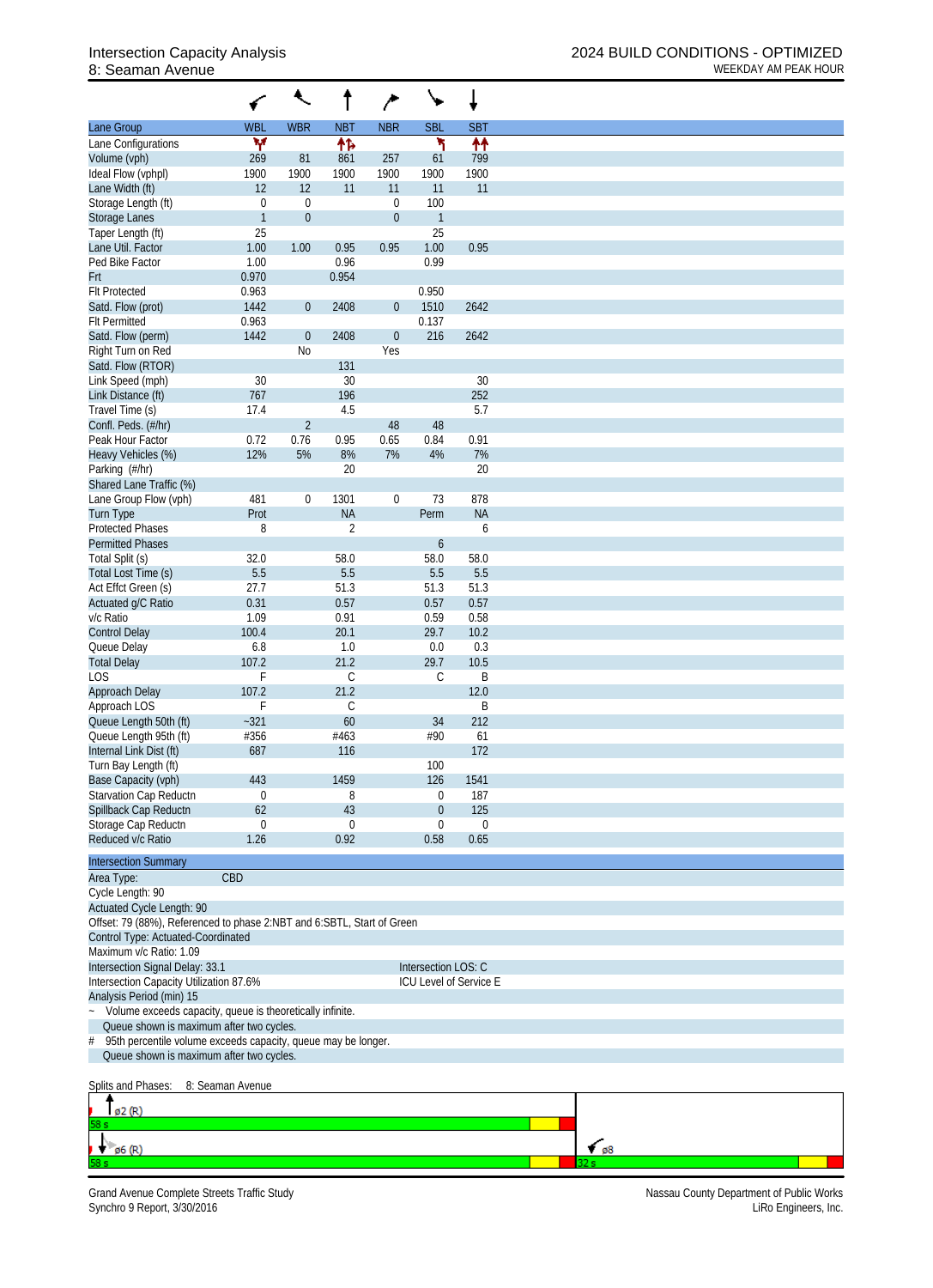## 9: St Lukes Place & Grand Avenue WEEKDAY AM PEAK HOUR

|                                                                      | ۸                                |                  |                  |                  |                     |                               |
|----------------------------------------------------------------------|----------------------------------|------------------|------------------|------------------|---------------------|-------------------------------|
| Lane Group                                                           | EBL                              | <b>EBR</b>       | <b>NBL</b>       | <b>NBT</b>       | <b>SBT</b>          | <b>SBR</b>                    |
| Lane Configurations                                                  | v                                |                  | ኻ                | ↟↟               | 伟                   |                               |
| Volume (vph)                                                         | 82                               | 49               | 42               | 984              | 810                 | 63                            |
| Ideal Flow (vphpl)                                                   | 1900                             | 1900             | 1900             | 1900             | 1900                | 1900                          |
| Lane Width (ft)                                                      | 12                               | 12               | 11               | 11               | 11                  | 11                            |
| Storage Length (ft)                                                  | $\boldsymbol{0}$                 | $\mathbf 0$      | 75               |                  |                     | $\boldsymbol{0}$              |
| Storage Lanes                                                        | $\mathbf{1}$                     | $\boldsymbol{0}$ | $\mathbf{1}$     |                  |                     | $\boldsymbol{0}$              |
| Taper Length (ft)                                                    | 25                               |                  | 25               |                  |                     |                               |
| Lane Util. Factor                                                    | 1.00                             | 1.00             | 1.00             | 0.95             | 0.95                | 0.95                          |
| Ped Bike Factor                                                      | 0.99                             |                  | 1.00             |                  | 1.00                |                               |
| Frt                                                                  | 0.948                            |                  |                  |                  | 0.986               |                               |
| <b>Flt Protected</b>                                                 | 0.970                            |                  | 0.950            |                  |                     |                               |
| Satd. Flow (prot)                                                    | 1531                             | $\overline{0}$   | 1496             | 2642             | 2601                | $\boldsymbol{0}$              |
| <b>Flt Permitted</b>                                                 | 0.970                            |                  | 0.284            |                  |                     |                               |
| Satd. Flow (perm)                                                    | 1524                             | $\overline{0}$   | 446              | 2642             | 2601                | $\boldsymbol{0}$              |
| Right Turn on Red                                                    |                                  | <b>No</b>        |                  |                  |                     | Yes                           |
| Satd. Flow (RTOR)                                                    |                                  |                  |                  |                  | 18                  |                               |
| Link Speed (mph)<br>Link Distance (ft)                               | 30                               |                  |                  | 30<br>252        | 30<br>852           |                               |
| Travel Time (s)                                                      | 678<br>15.4                      |                  |                  | 5.7              | 19.4                |                               |
| Confl. Peds. (#/hr)                                                  | $\boldsymbol{6}$                 | $\overline{4}$   | 16               |                  |                     | 16                            |
| Peak Hour Factor                                                     | 0.80                             | 0.77             | 0.77             | 0.89             | 0.95                | 0.74                          |
| Heavy Vehicles (%)                                                   | 2%                               | 2%               | 5%               | 7%               | 7%                  | 5%                            |
| Parking (#/hr)                                                       |                                  |                  |                  | 20               | 20                  |                               |
| Shared Lane Traffic (%)                                              |                                  |                  |                  |                  |                     |                               |
| Lane Group Flow (vph)                                                | 166                              | $\mathbf 0$      | 55               | 1106             | 938                 | $\boldsymbol{0}$              |
| <b>Turn Type</b>                                                     | Prot                             |                  | Perm             | <b>NA</b>        | <b>NA</b>           |                               |
| <b>Protected Phases</b>                                              | $\overline{4}$                   |                  |                  | $\overline{2}$   | 6                   |                               |
| <b>Permitted Phases</b>                                              |                                  |                  | $\overline{2}$   |                  |                     |                               |
| Total Split (s)                                                      | 35.0                             |                  | 55.0             | 55.0             | 55.0                |                               |
| Total Lost Time (s)                                                  | 5.5                              |                  | 5.5              | 5.5              | 5.5                 |                               |
| Act Effct Green (s)                                                  | 15.1                             |                  | 63.9             | 63.9             | 63.9                |                               |
| Actuated g/C Ratio                                                   | 0.17                             |                  | 0.71             | 0.71             | 0.71                |                               |
| v/c Ratio                                                            | 0.65                             |                  | 0.17             | 0.59             | 0.51                |                               |
| <b>Control Delay</b>                                                 | 46.2                             |                  | 3.9              | 4.6              | 8.6                 |                               |
| Queue Delay                                                          | 0.0                              |                  | 0.0              | 1.7              | 0.2                 |                               |
| <b>Total Delay</b>                                                   | 46.2                             |                  | 3.9              | 6.4              | $8.8\,$             |                               |
| <b>LOS</b>                                                           | D                                |                  | Α                | A                | A                   |                               |
| Approach Delay                                                       | 46.2                             |                  |                  | 6.2              | $8.8\,$             |                               |
| Approach LOS                                                         | D                                |                  |                  | A                | A                   |                               |
| Queue Length 50th (ft)                                               | 89                               |                  | 5                | 69               | 37                  |                               |
| Queue Length 95th (ft)                                               | 125                              |                  | m6               | m90              | m294                |                               |
| Internal Link Dist (ft)                                              | 598                              |                  |                  | 172              | 772                 |                               |
| Turn Bay Length (ft)                                                 |                                  |                  | 75               |                  |                     |                               |
| Base Capacity (vph)                                                  | 501                              |                  | 316              | 1876             | 1853                |                               |
| Starvation Cap Reductn                                               | 0                                |                  | 0                | 563              | $\mathbf 0$         |                               |
| Spillback Cap Reductn                                                | $\boldsymbol{0}$                 |                  | $\boldsymbol{0}$ | $\boldsymbol{0}$ | 238                 |                               |
| Storage Cap Reductn                                                  | $\boldsymbol{0}$                 |                  | $\boldsymbol{0}$ | $\mathbf 0$      | $\mathbf 0$         |                               |
| Reduced v/c Ratio                                                    | 0.33                             |                  | 0.17             | 0.84             | 0.58                |                               |
| <b>Intersection Summary</b>                                          |                                  |                  |                  |                  |                     |                               |
| Area Type:                                                           | CBD                              |                  |                  |                  |                     |                               |
| Cycle Length: 90                                                     |                                  |                  |                  |                  |                     |                               |
| <b>Actuated Cycle Length: 90</b>                                     |                                  |                  |                  |                  |                     |                               |
| Offset: 4 (4%), Referenced to phase 2:NBTL and 6:SBT, Start of Green |                                  |                  |                  |                  |                     |                               |
| Control Type: Actuated-Coordinated                                   |                                  |                  |                  |                  |                     |                               |
| Maximum v/c Ratio: 0.65                                              |                                  |                  |                  |                  |                     |                               |
| Intersection Signal Delay: 10.2                                      |                                  |                  |                  |                  | Intersection LOS: B |                               |
| Intersection Capacity Utilization 57.5%                              |                                  |                  |                  |                  |                     | <b>ICU Level of Service B</b> |
| Analysis Period (min) 15                                             |                                  |                  |                  |                  |                     |                               |
| m Volume for 95th percentile queue is metered by upstream signal.    |                                  |                  |                  |                  |                     |                               |
|                                                                      |                                  |                  |                  |                  |                     |                               |
| Splits and Phases:                                                   | 9: St Lukes Place & Grand Avenue |                  |                  |                  |                     |                               |

| $\mathfrak{g}(R)$<br>ъ. | 684 |
|-------------------------|-----|
| 55s                     |     |
| , .<br>ø6 (R)           |     |
| 55 s                    |     |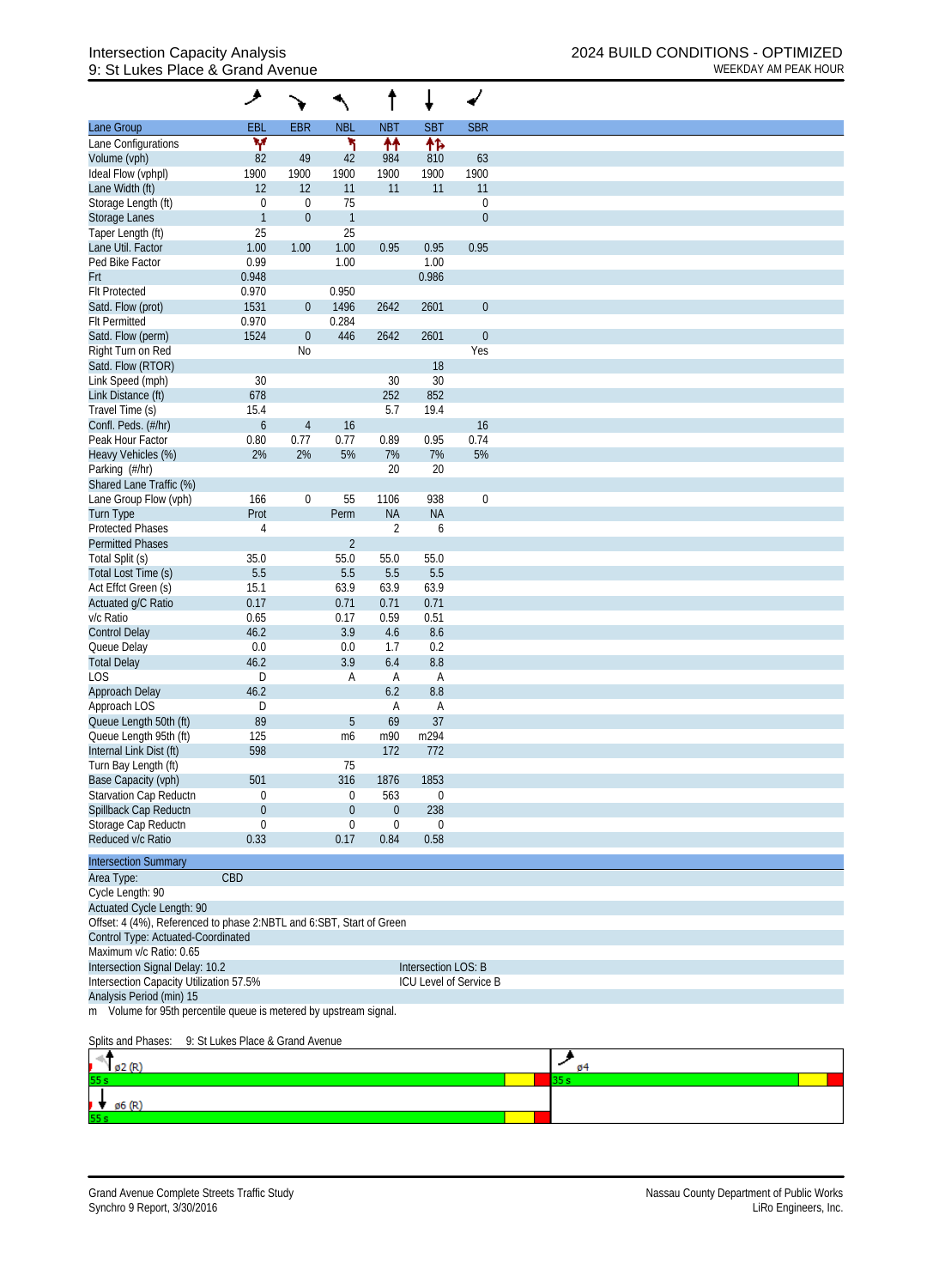#### Intersection Capacity Analysis<br>10: Grand Avenue & High School Drive<br>WEEKDAY AM PEAK HOUR 10: Grand Avenue & High School Drive

|                                                                                                                | ۶                     |              |                                      |                             |                     |                                 |                         |             |                                 | ↘                   |                |                                    |  |
|----------------------------------------------------------------------------------------------------------------|-----------------------|--------------|--------------------------------------|-----------------------------|---------------------|---------------------------------|-------------------------|-------------|---------------------------------|---------------------|----------------|------------------------------------|--|
| Lane Group                                                                                                     | EBL                   | <b>EBT</b>   | <b>EBR</b>                           | <b>WBL</b>                  | <b>WBT</b>          | <b>WBR</b>                      | <b>NBL</b>              | <b>NBT</b>  | <b>NBR</b>                      | <b>SBL</b>          | <b>SBT</b>     | <b>SBR</b>                         |  |
| Lane Configurations                                                                                            |                       | Ф            |                                      |                             | Ф                   |                                 | ۲                       | 怍           |                                 | ۲                   | ₩              |                                    |  |
| Volume (vph)                                                                                                   | 3                     | $\theta$     | $\overline{2}$                       | 132                         | 0                   | 138                             | $\overline{4}$          | 791         | 206                             | 155                 | 754            | $\mathbf{1}$                       |  |
| Ideal Flow (vphpl)                                                                                             | 1900                  | 1900         | 1900                                 | 1900                        | 1900                | 1900                            | 1900                    | 1900        | 1900                            | 1900                | 1900           | 1900                               |  |
| Lane Width (ft)                                                                                                | 12                    | 12           | 12                                   | 12                          | 12                  | 12                              | 12<br>150               | 11          | 11                              | 12                  | 11             | 11                                 |  |
| Storage Length (ft)<br><b>Storage Lanes</b>                                                                    | 0<br>$\boldsymbol{0}$ |              | $\boldsymbol{0}$<br>$\boldsymbol{0}$ | $\mathbf 0$<br>$\mathbf{0}$ |                     | $\boldsymbol{0}$<br>$\mathbf 0$ | $\overline{\mathbf{1}}$ |             | $\mathbf 0$<br>$\boldsymbol{0}$ | 200<br>$\mathbf{1}$ |                | $\boldsymbol{0}$<br>$\overline{0}$ |  |
| Taper Length (ft)                                                                                              | 25                    |              |                                      | 25                          |                     |                                 | 25                      |             |                                 | 25                  |                |                                    |  |
| Lane Util. Factor                                                                                              | 1.00                  | 1.00         | 1.00                                 | 1.00                        | 1.00                | 1.00                            | 1.00                    | 0.95        | 0.95                            | 1.00                | 0.95           | 0.95                               |  |
| Ped Bike Factor                                                                                                |                       | 0.96         |                                      |                             | 0.92                |                                 | 0.97                    | 0.99        |                                 |                     | 1.00           |                                    |  |
| Frt                                                                                                            |                       | 0.932        |                                      |                             | 0.923               |                                 |                         | 0.965       |                                 |                     | 0.999          |                                    |  |
| <b>Flt Protected</b>                                                                                           |                       | 0.976        |                                      |                             | 0.979               |                                 | 0.950                   |             |                                 | 0.950               |                |                                    |  |
| Satd. Flow (prot)                                                                                              | $\mathbf 0$           | 1508         | $\boldsymbol{0}$                     | $\mathbf{0}$                | 1403                | $\overline{0}$                  | 1593                    | 2810        | $\boldsymbol{0}$                | 1504                | 2891           | $\mathbf{0}$                       |  |
| <b>Flt Permitted</b>                                                                                           |                       | 0.862        |                                      |                             | 0.858               |                                 | 0.341                   |             |                                 | 0.950               |                |                                    |  |
| Satd. Flow (perm)                                                                                              | $\mathbf{0}$          | 1299         | $\boldsymbol{0}$                     | $\mathbf{0}$                | 1224                | $\boldsymbol{0}$                | 556                     | 2810        | $\boldsymbol{0}$                | 1504                | 2891           | $\mathbf{0}$                       |  |
| Right Turn on Red                                                                                              |                       |              | Yes                                  |                             |                     | Yes                             |                         |             | Yes                             |                     |                | Yes                                |  |
| Satd. Flow (RTOR)                                                                                              |                       | 85           |                                      |                             | 85                  |                                 |                         | 51          |                                 |                     | $\mathbf{1}$   |                                    |  |
| Link Speed (mph)<br>Link Distance (ft)                                                                         |                       | 30<br>564    |                                      |                             | 30<br>861           |                                 |                         | 30<br>852   |                                 |                     | 30<br>745      |                                    |  |
| Travel Time (s)                                                                                                |                       | 12.8         |                                      |                             | 19.6                |                                 |                         | 19.4        |                                 |                     | 16.9           |                                    |  |
| Confl. Peds. (#/hr)                                                                                            | 106                   |              | 9                                    | 9                           |                     | 106                             | 66                      |             | $8\,$                           |                     |                | 66                                 |  |
| Peak Hour Factor                                                                                               | 0.75                  | 0.92         | 0.50                                 | 0.81                        | 0.92                | 0.63                            | 0.50                    | 0.80        | 0.69                            | 0.51                | 0.92           | 0.25                               |  |
| Heavy Vehicles (%)                                                                                             | 2%                    | 2%           | 2%                                   | 2%                          | 2%                  | 2%                              | 2%                      | 6%          | 8%                              | 8%                  | 7%             | 2%                                 |  |
| Bus Blockages (#/hr)                                                                                           | 0                     | $\mathbf 0$  | 0                                    | $\boldsymbol{0}$            | $\overline{0}$      | $\boldsymbol{0}$                | $\mathbf 0$             | 3           | $\boldsymbol{0}$                | $\mathbf 0$         | $\overline{7}$ | $\mathbf 0$                        |  |
| Shared Lane Traffic (%)                                                                                        |                       |              |                                      |                             |                     |                                 |                         |             |                                 |                     |                |                                    |  |
| Lane Group Flow (vph)                                                                                          | $\boldsymbol{0}$      | 8            | 0                                    | $\boldsymbol{0}$            | 382                 | $\mathbf 0$                     | 8                       | 1288        | $\boldsymbol{0}$                | 304                 | 824            | $\mathbf 0$                        |  |
| <b>Turn Type</b>                                                                                               | Perm                  | <b>NA</b>    |                                      | Perm                        | <b>NA</b>           |                                 | Perm                    | <b>NA</b>   |                                 | Prot                | <b>NA</b>      |                                    |  |
| <b>Protected Phases</b>                                                                                        |                       | 4            |                                      |                             | 8                   |                                 |                         | 6           |                                 | 5                   | $\sqrt{2}$     |                                    |  |
| <b>Permitted Phases</b>                                                                                        | $\overline{4}$        |              |                                      | 8                           |                     |                                 | $\boldsymbol{6}$        |             |                                 |                     | 6              |                                    |  |
| Total Split (s)                                                                                                | 30.0                  | 30.0         |                                      | 30.0                        | 30.0                |                                 | 40.0                    | 40.0        |                                 | 20.0                | 60.0           |                                    |  |
| Total Lost Time (s)<br>Act Effct Green (s)                                                                     |                       | 6.0<br>24.0  |                                      |                             | 6.0<br>24.0         |                                 | 6.0<br>34.0             | 6.0<br>34.0 |                                 | 4.0<br>16.0         | 6.0<br>54.0    |                                    |  |
| Actuated g/C Ratio                                                                                             |                       | 0.27         |                                      |                             | 0.27                |                                 | 0.38                    | 0.38        |                                 | 0.18                | 0.60           |                                    |  |
| v/c Ratio                                                                                                      |                       | 0.02         |                                      |                             | 0.98                |                                 | 0.04                    | 1.18        |                                 | 1.14                | 0.47           |                                    |  |
| <b>Control Delay</b>                                                                                           |                       | 0.0          |                                      |                             | 69.9                |                                 | 23.5                    | 119.7       |                                 | 133.9               | 11.2           |                                    |  |
| Queue Delay                                                                                                    |                       | 0.0          |                                      |                             | 0.0                 |                                 | 0.0                     | 0.0         |                                 | 0.0                 | 0.0            |                                    |  |
| <b>Total Delay</b>                                                                                             |                       | 0.0          |                                      |                             | 69.9                |                                 | 23.5                    | 119.7       |                                 | 133.9               | 11.2           |                                    |  |
| LOS                                                                                                            |                       | A            |                                      |                             | Ε                   |                                 | С                       | F           |                                 | F                   | B              |                                    |  |
| Approach Delay                                                                                                 |                       | 0.0          |                                      |                             | 69.9                |                                 |                         | 119.1       |                                 |                     | 44.3           |                                    |  |
| Approach LOS                                                                                                   |                       | A            |                                      |                             | Ε                   |                                 |                         | F           |                                 |                     | D              |                                    |  |
| Queue Length 50th (ft)                                                                                         |                       | $\theta$     |                                      |                             | 175                 |                                 | 3                       | $-468$      |                                 | ~204                | 126            |                                    |  |
| Queue Length 95th (ft)                                                                                         |                       | $\mathbf 0$  |                                      |                             | #362                |                                 | m <sub>7</sub>          | #501        |                                 | 140                 | 170            |                                    |  |
| Internal Link Dist (ft)<br>Turn Bay Length (ft)                                                                |                       | 484          |                                      |                             | 781                 |                                 | 150                     | 772         |                                 | 200                 | 665            |                                    |  |
| Base Capacity (vph)                                                                                            |                       | 408          |                                      |                             | 388                 |                                 | 210                     | 1093        |                                 | 267                 | 1735           |                                    |  |
| Starvation Cap Reductn                                                                                         |                       | 0            |                                      |                             | 0                   |                                 | 0                       | 0           |                                 | 0                   | 0              |                                    |  |
| Spillback Cap Reductn                                                                                          |                       | $\mathbf{0}$ |                                      |                             | $\mathbf 0$         |                                 | $\overline{0}$          | 0           |                                 | $\overline{0}$      | $\mathbf 0$    |                                    |  |
| Storage Cap Reductn                                                                                            |                       | $\theta$     |                                      |                             | $\Omega$            |                                 | 0                       | 0           |                                 | 0                   | $\mathbf 0$    |                                    |  |
| Reduced v/c Ratio                                                                                              |                       | 0.02         |                                      |                             | 0.98                |                                 | 0.04                    | 1.18        |                                 | 1.14                | 0.47           |                                    |  |
| <b>Intersection Summary</b>                                                                                    |                       |              |                                      |                             |                     |                                 |                         |             |                                 |                     |                |                                    |  |
| Area Type:                                                                                                     | CBD                   |              |                                      |                             |                     |                                 |                         |             |                                 |                     |                |                                    |  |
| Cycle Length: 90                                                                                               |                       |              |                                      |                             |                     |                                 |                         |             |                                 |                     |                |                                    |  |
| Actuated Cycle Length: 90                                                                                      |                       |              |                                      |                             |                     |                                 |                         |             |                                 |                     |                |                                    |  |
| Offset: 63 (70%), Referenced to phase 6:NBSB, Start of Green                                                   |                       |              |                                      |                             |                     |                                 |                         |             |                                 |                     |                |                                    |  |
| Control Type: Actuated-Coordinated                                                                             |                       |              |                                      |                             |                     |                                 |                         |             |                                 |                     |                |                                    |  |
| Maximum v/c Ratio: 1.18                                                                                        |                       |              |                                      |                             |                     |                                 |                         |             |                                 |                     |                |                                    |  |
| Intersection Signal Delay: 82.1                                                                                |                       |              |                                      |                             | Intersection LOS: F |                                 |                         |             |                                 |                     |                |                                    |  |
| Intersection Capacity Utilization 77.8%                                                                        |                       |              |                                      |                             |                     | ICU Level of Service D          |                         |             |                                 |                     |                |                                    |  |
| Analysis Period (min) 15                                                                                       |                       |              |                                      |                             |                     |                                 |                         |             |                                 |                     |                |                                    |  |
| Volume exceeds capacity, queue is theoretically infinite.                                                      |                       |              |                                      |                             |                     |                                 |                         |             |                                 |                     |                |                                    |  |
| Queue shown is maximum after two cycles.<br>95th percentile volume exceeds capacity, queue may be longer.<br># |                       |              |                                      |                             |                     |                                 |                         |             |                                 |                     |                |                                    |  |
| Queue shown is maximum after two cycles.                                                                       |                       |              |                                      |                             |                     |                                 |                         |             |                                 |                     |                |                                    |  |
| m Volume for 95th percentile queue is metered by upstream signal.                                              |                       |              |                                      |                             |                     |                                 |                         |             |                                 |                     |                |                                    |  |
|                                                                                                                |                       |              |                                      |                             |                     |                                 |                         |             |                                 |                     |                |                                    |  |
| Splits and Phases: 10: Grand Avenue & High School Drive                                                        |                       |              |                                      |                             |                     |                                 |                         |             |                                 |                     |                |                                    |  |

| <b>ø2</b>                                   |               |                                          |                      |
|---------------------------------------------|---------------|------------------------------------------|----------------------|
| 60 s                                        |               | 30 s                                     |                      |
|                                             | $\circ$ 6 (R) | ø8                                       |                      |
| 20s                                         |               |                                          |                      |
| Grand Avenue Complete Streets Traffic Study |               | Nassau County Department of Public Works |                      |
| Synchro 9 Report, 3/30/2016                 |               |                                          | LiRo Engineers, Inc. |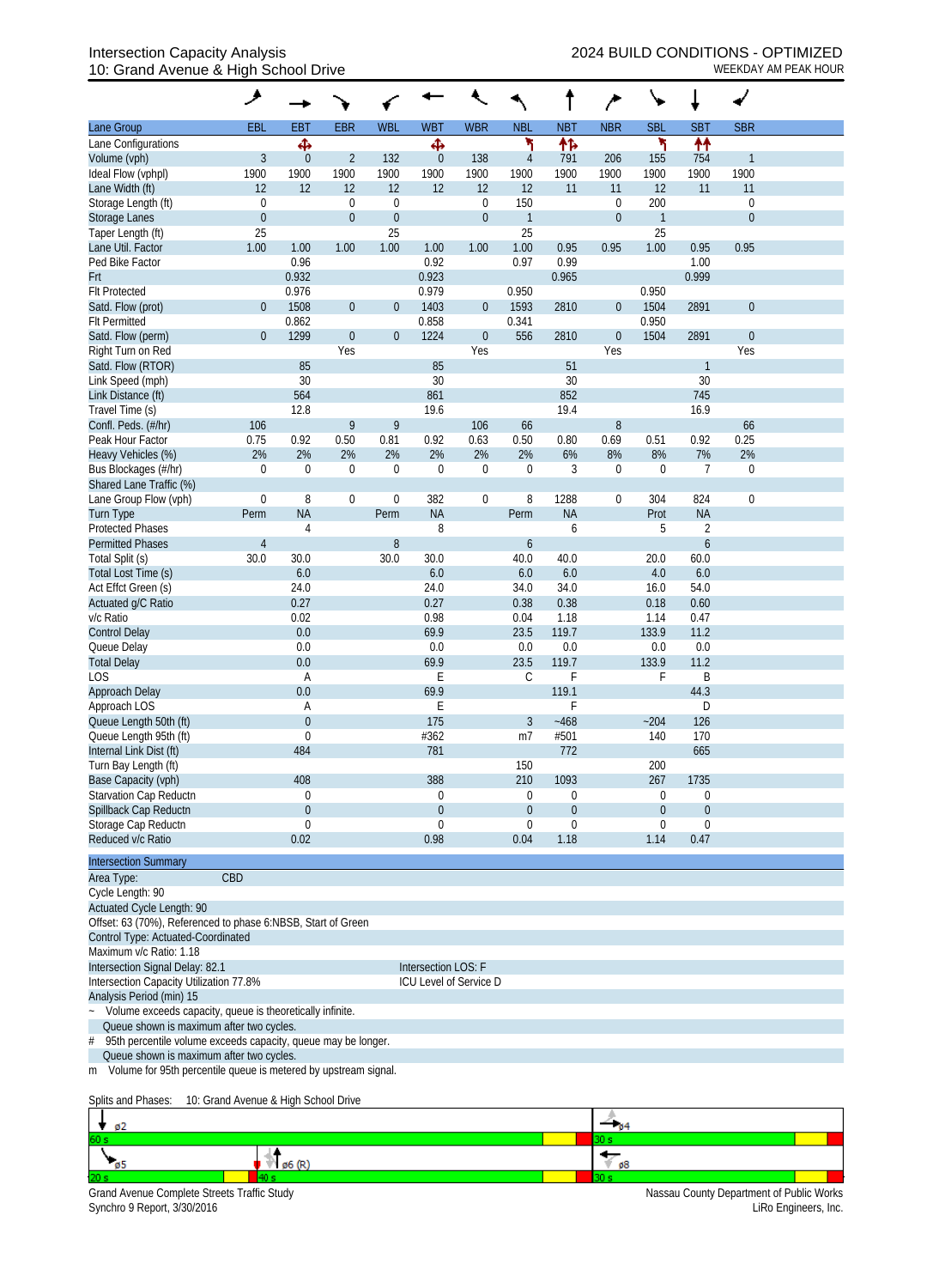## 11: Grand Avenue & Stowe Avenue Weekbay American Changes and Muslim Muslim Muslim Muslim Muslim Muslim Muslim Muslim Muslim Muslim Muslim Muslim Muslim Muslim Muslim Muslim Muslim Muslim Muslim Muslim Muslim Muslim Muslim

| Lane Group                                                        | EBL                             | <b>EBT</b>               | <b>EBR</b>       | <b>WBL</b>             | <b>WBT</b>          | <b>WBR</b>             | <b>NBL</b>           | <b>NBT</b>               | <b>NBR</b>             | <b>SBL</b>           | <b>SBT</b>       | <b>SBR</b>       |  |
|-------------------------------------------------------------------|---------------------------------|--------------------------|------------------|------------------------|---------------------|------------------------|----------------------|--------------------------|------------------------|----------------------|------------------|------------------|--|
| Lane Configurations                                               |                                 | Ф                        |                  |                        | बीर्क               |                        | ۲                    | 怍                        |                        | ۲                    | 伟                |                  |  |
| Volume (vph)                                                      | 20                              | 7                        | 34               | 88                     | $\overline{4}$      | 40                     | 83                   | 1004                     | 34                     | 27                   | 926              | 3                |  |
| Ideal Flow (vphpl)                                                | 1900                            | 1900                     | 1900             | 1900                   | 1900                | 1900                   | 1900                 | 1900                     | 1900                   | 1900                 | 1900             | 1900             |  |
| Lane Width (ft)                                                   | 12                              | 12                       | 12               | 12                     | 12                  | 12                     | 11                   | 11                       | 11                     | 11                   | 11               | 11               |  |
| Storage Length (ft)                                               | $\boldsymbol{0}$                |                          | $\boldsymbol{0}$ | $\mathbf 0$            |                     | $\mathbf 0$            | 150                  |                          | $\boldsymbol{0}$       | 200                  |                  | $\boldsymbol{0}$ |  |
| <b>Storage Lanes</b>                                              | $\boldsymbol{0}$<br>25          |                          | $\boldsymbol{0}$ | $\boldsymbol{0}$<br>25 |                     | $\mathbf 0$            | $\overline{1}$<br>25 |                          | $\boldsymbol{0}$       | $\overline{1}$<br>25 |                  | $\boldsymbol{0}$ |  |
| Taper Length (ft)<br>Lane Util. Factor                            | 1.00                            | 1.00                     | 1.00             | 0.95                   | 0.95                | 0.95                   | 1.00                 | 0.95                     | 0.95                   | 1.00                 | 0.95             | 0.95             |  |
| Ped Bike Factor                                                   |                                 | 0.99                     |                  |                        | 0.99                |                        | 1.00                 | 1.00                     |                        |                      | 1.00             |                  |  |
| Frt                                                               |                                 | 0.929                    |                  |                        | 0.960               |                        |                      | 0.995                    |                        |                      | 0.999            |                  |  |
| <b>Flt Protected</b>                                              |                                 | 0.982                    |                  |                        | 0.966               |                        | 0.950                |                          |                        | 0.950                |                  |                  |  |
| Satd. Flow (prot)                                                 | $\theta$                        | 1512                     | $\boldsymbol{0}$ | $\boldsymbol{0}$       | 2942                | $\overline{0}$         | 1481                 | 2944                     | $\boldsymbol{0}$       | 1481                 | 2960             | $\boldsymbol{0}$ |  |
| <b>Flt Permitted</b>                                              |                                 | 0.791                    |                  |                        | 0.757               |                        | 0.293                |                          |                        | 0.950                |                  |                  |  |
| Satd. Flow (perm)                                                 | $\theta$                        | 1217                     | $\boldsymbol{0}$ | $\boldsymbol{0}$       | 2292                | $\boldsymbol{0}$       | 455                  | 2944                     | $\boldsymbol{0}$       | 1481                 | 2960             | $\boldsymbol{0}$ |  |
| Right Turn on Red                                                 |                                 |                          | Yes              |                        |                     | Yes                    |                      |                          | Yes                    |                      |                  | Yes              |  |
| Satd. Flow (RTOR)                                                 |                                 | 55                       |                  |                        | 55                  |                        |                      | 5                        |                        |                      | $\mathbf{1}$     |                  |  |
| Link Speed (mph)                                                  |                                 | 30                       |                  |                        | 30                  |                        |                      | 30                       |                        |                      | 30               |                  |  |
| Link Distance (ft)                                                |                                 | 653                      |                  |                        | 595                 |                        |                      | 745                      |                        |                      | 408              |                  |  |
| Travel Time (s)                                                   |                                 | 14.8                     |                  |                        | 13.5                |                        |                      | 16.9                     |                        |                      | 9.3              |                  |  |
| Confl. Peds. (#/hr)<br>Peak Hour Factor                           | $\mathfrak{Z}$<br>0.53          | 0.58                     | $\, 8$<br>0.62   | 8<br>0.61              | 0.50                | $\mathfrak{Z}$<br>0.73 | 17<br>0.72           | 0.84                     | 15<br>0.80             | 0.63                 | 0.95             | 17<br>0.75       |  |
| Heavy Vehicles (%)                                                | 2%                              | 2%                       | 2%               | 2%                     | 2%                  | 2%                     | 6%                   | 6%                       | 6%                     | 6%                   | 6%               | 6%               |  |
| Shared Lane Traffic (%)                                           |                                 |                          |                  |                        |                     |                        |                      |                          |                        |                      |                  |                  |  |
| Lane Group Flow (vph)                                             | $\boldsymbol{0}$                | 105                      | $\boldsymbol{0}$ | $\boldsymbol{0}$       | 207                 | $\overline{0}$         | 115                  | 1237                     | $\mathbf 0$            | 43                   | 979              | $\mathbf{0}$     |  |
| Turn Type                                                         | Perm                            | <b>NA</b>                |                  | Perm                   | <b>NA</b>           |                        | Perm                 | <b>NA</b>                |                        | Prot                 | <b>NA</b>        |                  |  |
| <b>Protected Phases</b>                                           |                                 | $\overline{4}$           |                  |                        | $\, 8$              |                        |                      | $\boldsymbol{6}$         |                        | 5                    | $\overline{2}$   |                  |  |
| <b>Permitted Phases</b>                                           | $\overline{4}$                  |                          |                  | 8                      |                     |                        | 6                    |                          |                        |                      | 6                |                  |  |
| Total Split (s)                                                   | 29.0                            | 29.0                     |                  | 29.0                   | 29.0                |                        | 34.0                 | 34.0                     |                        | 17.0                 | 51.0             |                  |  |
| Total Lost Time (s)                                               |                                 | 5.5                      |                  |                        | 5.5                 |                        | 5.5                  | 5.5                      |                        | 4.0                  | 5.5              |                  |  |
| Act Effct Green (s)                                               |                                 | 11.6                     |                  |                        | 11.6                |                        | 49.5                 | 49.5                     |                        | 7.8                  | 57.4             |                  |  |
| Actuated g/C Ratio                                                |                                 | 0.14                     |                  |                        | 0.14                |                        | 0.62                 | 0.62                     |                        | 0.10                 | 0.72             |                  |  |
| v/c Ratio                                                         |                                 | 0.47                     |                  |                        | 0.55                |                        | 0.41                 | 0.68                     |                        | 0.30                 | 0.46             |                  |  |
| <b>Control Delay</b>                                              |                                 | 22.6                     |                  |                        | 27.5                |                        | 18.9                 | 16.2                     |                        | 40.1                 | 5.3              |                  |  |
| Queue Delay<br><b>Total Delay</b>                                 |                                 | 0.0<br>22.6              |                  |                        | 0.0<br>27.5         |                        | 0.0<br>18.9          | 0.0<br>16.2              |                        | 0.0<br>40.1          | 0.1<br>5.4       |                  |  |
| <b>LOS</b>                                                        |                                 | $\mathsf C$              |                  |                        | $\mathsf C$         |                        | B                    | B                        |                        | $\mathsf{D}$         | A                |                  |  |
| Approach Delay                                                    |                                 | 22.6                     |                  |                        | 27.5                |                        |                      | 16.4                     |                        |                      | 6.8              |                  |  |
| Approach LOS                                                      |                                 | $\mathsf C$              |                  |                        | $\mathsf{C}$        |                        |                      | B                        |                        |                      | A                |                  |  |
| Queue Length 50th (ft)                                            |                                 | 23                       |                  |                        | 37                  |                        | 29                   | 212                      |                        | 22                   | 59               |                  |  |
| Queue Length 95th (ft)                                            |                                 | 28                       |                  |                        | 26                  |                        | 73                   | #406                     |                        | m36                  | 142              |                  |  |
| Internal Link Dist (ft)                                           |                                 | 573                      |                  |                        | 515                 |                        |                      | 665                      |                        |                      | 328              |                  |  |
| Turn Bay Length (ft)                                              |                                 |                          |                  |                        |                     |                        | 150                  |                          |                        | 200                  |                  |                  |  |
| Base Capacity (vph)                                               |                                 | 396                      |                  |                        | 712                 |                        | 281                  | 1824                     |                        | 240                  | 2123             |                  |  |
| Starvation Cap Reductn                                            |                                 | $\boldsymbol{0}$         |                  |                        | $\boldsymbol{0}$    |                        | $\theta$             | $\boldsymbol{0}$         |                        | $\boldsymbol{0}$     | 291              |                  |  |
| Spillback Cap Reductn                                             |                                 | $\mathbf 0$              |                  |                        | 0                   |                        | $\Omega$             | 0                        |                        | 0                    | $\mathbf 0$      |                  |  |
| Storage Cap Reductn<br>Reduced v/c Ratio                          |                                 | $\boldsymbol{0}$         |                  |                        | $\mathbf 0$         |                        | $\theta$             | $\boldsymbol{0}$<br>0.68 |                        | $\overline{0}$       | $\boldsymbol{0}$ |                  |  |
|                                                                   |                                 | 0.27                     |                  |                        | 0.29                |                        | 0.41                 |                          |                        | 0.18                 | 0.53             |                  |  |
| <b>Intersection Summary</b>                                       |                                 |                          |                  |                        |                     |                        |                      |                          |                        |                      |                  |                  |  |
| Area Type:                                                        | CBD                             |                          |                  |                        |                     |                        |                      |                          |                        |                      |                  |                  |  |
| Cycle Length: 80                                                  |                                 |                          |                  |                        |                     |                        |                      |                          |                        |                      |                  |                  |  |
| Actuated Cycle Length: 80                                         |                                 |                          |                  |                        |                     |                        |                      |                          |                        |                      |                  |                  |  |
| Offset: 0 (0%), Referenced to phase 6:NBSB, Start of Green        |                                 |                          |                  |                        |                     |                        |                      |                          |                        |                      |                  |                  |  |
| Control Type: Actuated-Coordinated<br>Maximum v/c Ratio: 0.68     |                                 |                          |                  |                        |                     |                        |                      |                          |                        |                      |                  |                  |  |
| Intersection Signal Delay: 13.9                                   |                                 |                          |                  |                        | Intersection LOS: B |                        |                      |                          |                        |                      |                  |                  |  |
| Intersection Capacity Utilization 71.5%                           |                                 |                          |                  |                        |                     | ICU Level of Service C |                      |                          |                        |                      |                  |                  |  |
| Analysis Period (min) 15                                          |                                 |                          |                  |                        |                     |                        |                      |                          |                        |                      |                  |                  |  |
| # 95th percentile volume exceeds capacity, queue may be longer.   |                                 |                          |                  |                        |                     |                        |                      |                          |                        |                      |                  |                  |  |
| Queue shown is maximum after two cycles.                          |                                 |                          |                  |                        |                     |                        |                      |                          |                        |                      |                  |                  |  |
| m Volume for 95th percentile queue is metered by upstream signal. |                                 |                          |                  |                        |                     |                        |                      |                          |                        |                      |                  |                  |  |
| Splits and Phases:                                                | 11: Grand Avenue & Stowe Avenue |                          |                  |                        |                     |                        |                      |                          |                        |                      |                  |                  |  |
|                                                                   |                                 |                          |                  |                        |                     |                        |                      |                          |                        |                      |                  |                  |  |
| ø2<br>51 s.                                                       |                                 |                          |                  |                        |                     |                        |                      | 29 s                     |                        |                      |                  |                  |  |
|                                                                   |                                 |                          |                  |                        |                     |                        |                      |                          |                        |                      |                  |                  |  |
| $\frac{1}{95}$                                                    |                                 | $\mathbf{M}_{\rho 6(R)}$ |                  |                        |                     |                        |                      |                          | $\overline{\sqrt{68}}$ |                      |                  |                  |  |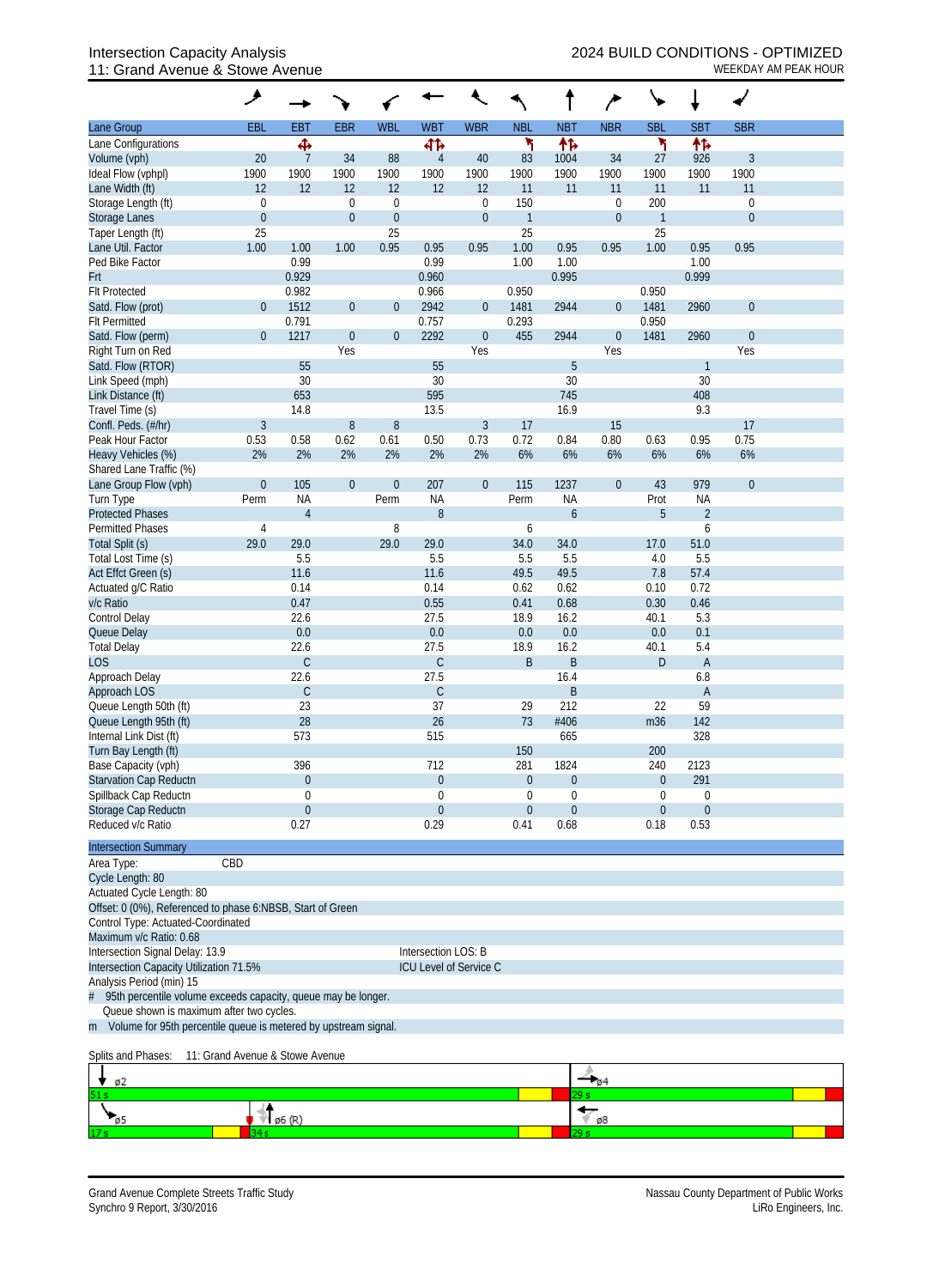## 12: Staton Avenue & Grand Avenue WEEKDAY AM PEAK HOUR

|                                                                         | ۶                                |                  |                  |                  |                       |                        |                  |                         |                  |                  | ۰                |                  |  |
|-------------------------------------------------------------------------|----------------------------------|------------------|------------------|------------------|-----------------------|------------------------|------------------|-------------------------|------------------|------------------|------------------|------------------|--|
| Lane Group                                                              | EBL                              | EBT              | <b>EBR</b>       | <b>WBL</b>       | <b>WBT</b>            | <b>WBR</b>             | <b>NBL</b>       | <b>NBT</b>              | <b>NBR</b>       | <b>SBL</b>       | <b>SBT</b>       | <b>SBR</b>       |  |
| Lane Configurations                                                     |                                  | Ф                |                  |                  | Ф                     |                        |                  | 41                      |                  |                  | 41               |                  |  |
| Volume (vph)                                                            | 25                               | 14               | 57               | 74               | 12                    | 41                     | 16               | 1006                    | 62               | 24               | 834              | 13               |  |
| Ideal Flow (vphpl)                                                      | 1900                             | 1900             | 1900             | 1900             | 1900                  | 1900                   | 1900             | 1900                    | 1900             | 1900             | 1900             | 1900             |  |
| Lane Width (ft)                                                         | 12                               | 12               | 12               | 12               | 12                    | 12                     | 11               | 11                      | 11               | 11               | 11               | 11               |  |
| Lane Util. Factor<br>Ped Bike Factor                                    | 1.00                             | 1.00<br>0.98     | 1.00             | 1.00             | 1.00<br>0.99          | 1.00                   | 0.95             | 0.95<br>0.99            | 0.95             | 0.95             | 0.95<br>1.00     | 0.95             |  |
| Frt                                                                     |                                  | 0.923            |                  |                  | 0.951                 |                        |                  | 0.989                   |                  |                  | 0.997            |                  |  |
| <b>Flt Protected</b>                                                    |                                  | 0.989            |                  |                  | 0.974                 |                        |                  | 0.999                   |                  |                  | 0.998            |                  |  |
| Satd. Flow (prot)                                                       | $\boldsymbol{0}$                 | 1510             | $\boldsymbol{0}$ | 0                | 1540                  | $\boldsymbol{0}$       | $\boldsymbol{0}$ | 2889                    | $\boldsymbol{0}$ | 0                | 2625             | $\boldsymbol{0}$ |  |
| <b>Flt Permitted</b>                                                    |                                  | 0.896            |                  |                  | 0.731                 |                        |                  | 0.930                   |                  |                  | 0.869            |                  |  |
| Satd. Flow (perm)                                                       | 0                                | 1365             | $\boldsymbol{0}$ | $\boldsymbol{0}$ | 1150                  | $\boldsymbol{0}$       | $\overline{0}$   | 2689                    | $\boldsymbol{0}$ | $\boldsymbol{0}$ | 2285             | $\boldsymbol{0}$ |  |
| Right Turn on Red                                                       |                                  |                  | Yes              |                  |                       | Yes                    |                  |                         | Yes              |                  |                  | Yes              |  |
| Satd. Flow (RTOR)                                                       |                                  | 84               |                  |                  | 35                    |                        |                  | 15                      |                  |                  | 3                |                  |  |
| Link Speed (mph)                                                        |                                  | 30               |                  |                  | 30                    |                        |                  | 30                      |                  |                  | 30               |                  |  |
| Link Distance (ft)                                                      |                                  | 666              |                  |                  | 765                   |                        |                  | 408                     |                  |                  | 549              |                  |  |
| Travel Time (s)<br>Confl. Peds. (#/hr)                                  | 9                                | 15.1             | 10               |                  | 17.4                  | 9                      |                  | 9.3                     | 55               |                  | 12.5             | 25               |  |
| Peak Hour Factor                                                        | 0.75                             | 0.46             | 0.68             | 10<br>0.80       | 0.69                  | 0.65                   | 25<br>0.75       | 0.85                    | 0.66             | 55<br>0.72       | 0.90             | 0.75             |  |
| Heavy Vehicles (%)                                                      | 2%                               | 2%               | 2%               | 2%               | 2%                    | 2%                     | 6%               | 6%                      | 6%               | 6%               | 6%               | 6%               |  |
| Bus Blockages (#/hr)                                                    | $\mathbf 0$                      | $\boldsymbol{0}$ | $\boldsymbol{0}$ | $\boldsymbol{0}$ | $\boldsymbol{0}$      | $\boldsymbol{0}$       | $\boldsymbol{0}$ | $\sqrt{4}$              | $\boldsymbol{0}$ | $\boldsymbol{0}$ | 5                | $\boldsymbol{0}$ |  |
| Parking (#/hr)                                                          |                                  |                  |                  |                  |                       |                        |                  |                         |                  |                  | 20               |                  |  |
| Shared Lane Traffic (%)                                                 |                                  |                  |                  |                  |                       |                        |                  |                         |                  |                  |                  |                  |  |
| Lane Group Flow (vph)                                                   | $\boldsymbol{0}$                 | 147              | $\boldsymbol{0}$ | $\mathbf 0$      | 172                   | $\boldsymbol{0}$       | $\boldsymbol{0}$ | 1299                    | $\boldsymbol{0}$ | 0                | 977              | $\mathbf 0$      |  |
| <b>Turn Type</b>                                                        | Perm                             | <b>NA</b>        |                  | Perm             | <b>NA</b>             |                        | Perm             | <b>NA</b>               |                  | Perm             | <b>NA</b>        |                  |  |
| <b>Protected Phases</b>                                                 |                                  | $\overline{4}$   |                  |                  | 8                     |                        |                  | $\sqrt{2}$              |                  |                  | 6                |                  |  |
| <b>Permitted Phases</b>                                                 | $\overline{4}$                   |                  |                  | $\, 8$           |                       |                        | $\overline{2}$   |                         |                  | $\mathfrak b$    |                  |                  |  |
| Total Split (s)                                                         | 34.0                             | 34.0             |                  | 34.0             | 34.0                  |                        | 46.0             | 46.0                    |                  | 46.0             | 46.0             |                  |  |
| Total Lost Time (s)                                                     |                                  | 5.5              |                  |                  | 5.5                   |                        |                  | 5.5                     |                  |                  | 5.5              |                  |  |
| Act Effct Green (s)                                                     |                                  | 14.5             |                  |                  | 14.5                  |                        |                  | 54.5                    |                  |                  | 54.5<br>0.68     |                  |  |
| Actuated g/C Ratio<br>v/c Ratio                                         |                                  | 0.18<br>0.46     |                  |                  | 0.18<br>0.73          |                        |                  | 0.68<br>0.71            |                  |                  | 0.63             |                  |  |
| <b>Control Delay</b>                                                    |                                  | 17.4             |                  |                  | 40.8                  |                        |                  | 6.9                     |                  |                  | 10.6             |                  |  |
| Queue Delay                                                             |                                  | 0.0              |                  |                  | 0.0                   |                        |                  | 0.0                     |                  |                  | 0.0              |                  |  |
| <b>Total Delay</b>                                                      |                                  | 17.4             |                  |                  | 40.8                  |                        |                  | 6.9                     |                  |                  | 10.6             |                  |  |
| LOS                                                                     |                                  | B                |                  |                  | D                     |                        |                  | Α                       |                  |                  | B                |                  |  |
| Approach Delay                                                          |                                  | 17.4             |                  |                  | 40.8                  |                        |                  | 6.9                     |                  |                  | 10.6             |                  |  |
| Approach LOS                                                            |                                  | B                |                  |                  | D                     |                        |                  | Α                       |                  |                  | B                |                  |  |
| Queue Length 50th (ft)                                                  |                                  | 27               |                  |                  | 65                    |                        |                  | 21                      |                  |                  | 121              |                  |  |
| Queue Length 95th (ft)                                                  |                                  | 17               |                  |                  | 80                    |                        |                  | 83                      |                  |                  | 244              |                  |  |
| Internal Link Dist (ft)                                                 |                                  | 586              |                  |                  | 685                   |                        |                  | 328                     |                  |                  | 469              |                  |  |
| Turn Bay Length (ft)                                                    |                                  | 540              |                  |                  |                       |                        |                  | 1835                    |                  |                  |                  |                  |  |
| Base Capacity (vph)<br>Starvation Cap Reductn                           |                                  | $\overline{0}$   |                  |                  | 432<br>$\overline{0}$ |                        |                  | 0                       |                  |                  | 1556<br>0        |                  |  |
| Spillback Cap Reductn                                                   |                                  | $\overline{0}$   |                  |                  | $\boldsymbol{0}$      |                        |                  | 0                       |                  |                  | $\boldsymbol{0}$ |                  |  |
| Storage Cap Reductn                                                     |                                  | 0                |                  |                  | 0                     |                        |                  | 0                       |                  |                  | 0                |                  |  |
| Reduced v/c Ratio                                                       |                                  | 0.27             |                  |                  | 0.40                  |                        |                  | 0.71                    |                  |                  | 0.63             |                  |  |
| <b>Intersection Summary</b>                                             |                                  |                  |                  |                  |                       |                        |                  |                         |                  |                  |                  |                  |  |
| Area Type:                                                              | CBD                              |                  |                  |                  |                       |                        |                  |                         |                  |                  |                  |                  |  |
| Cycle Length: 80                                                        |                                  |                  |                  |                  |                       |                        |                  |                         |                  |                  |                  |                  |  |
| Actuated Cycle Length: 80                                               |                                  |                  |                  |                  |                       |                        |                  |                         |                  |                  |                  |                  |  |
| Offset: 77 (96%), Referenced to phase 2:NBTL and 6:SBTL, Start of Green |                                  |                  |                  |                  |                       |                        |                  |                         |                  |                  |                  |                  |  |
| Control Type: Actuated-Coordinated                                      |                                  |                  |                  |                  |                       |                        |                  |                         |                  |                  |                  |                  |  |
| Maximum v/c Ratio: 0.73                                                 |                                  |                  |                  |                  |                       |                        |                  |                         |                  |                  |                  |                  |  |
| Intersection Signal Delay: 11.1                                         |                                  |                  |                  |                  | Intersection LOS: B   |                        |                  |                         |                  |                  |                  |                  |  |
| Intersection Capacity Utilization 70.6%                                 |                                  |                  |                  |                  |                       | ICU Level of Service C |                  |                         |                  |                  |                  |                  |  |
| Analysis Period (min) 15                                                |                                  |                  |                  |                  |                       |                        |                  |                         |                  |                  |                  |                  |  |
| Splits and Phases:                                                      | 12: Staton Avenue & Grand Avenue |                  |                  |                  |                       |                        |                  |                         |                  |                  |                  |                  |  |
| ø2 (R)                                                                  |                                  |                  |                  |                  |                       |                        |                  |                         |                  |                  |                  |                  |  |
|                                                                         |                                  |                  |                  |                  |                       |                        |                  |                         |                  |                  |                  |                  |  |
|                                                                         |                                  |                  |                  |                  |                       |                        |                  |                         |                  |                  |                  |                  |  |
| $\varphi$ 6 (R)                                                         |                                  |                  |                  |                  |                       |                        |                  | $\sqrt{\phantom{a}}$ ø8 |                  |                  |                  |                  |  |

134 s

46 s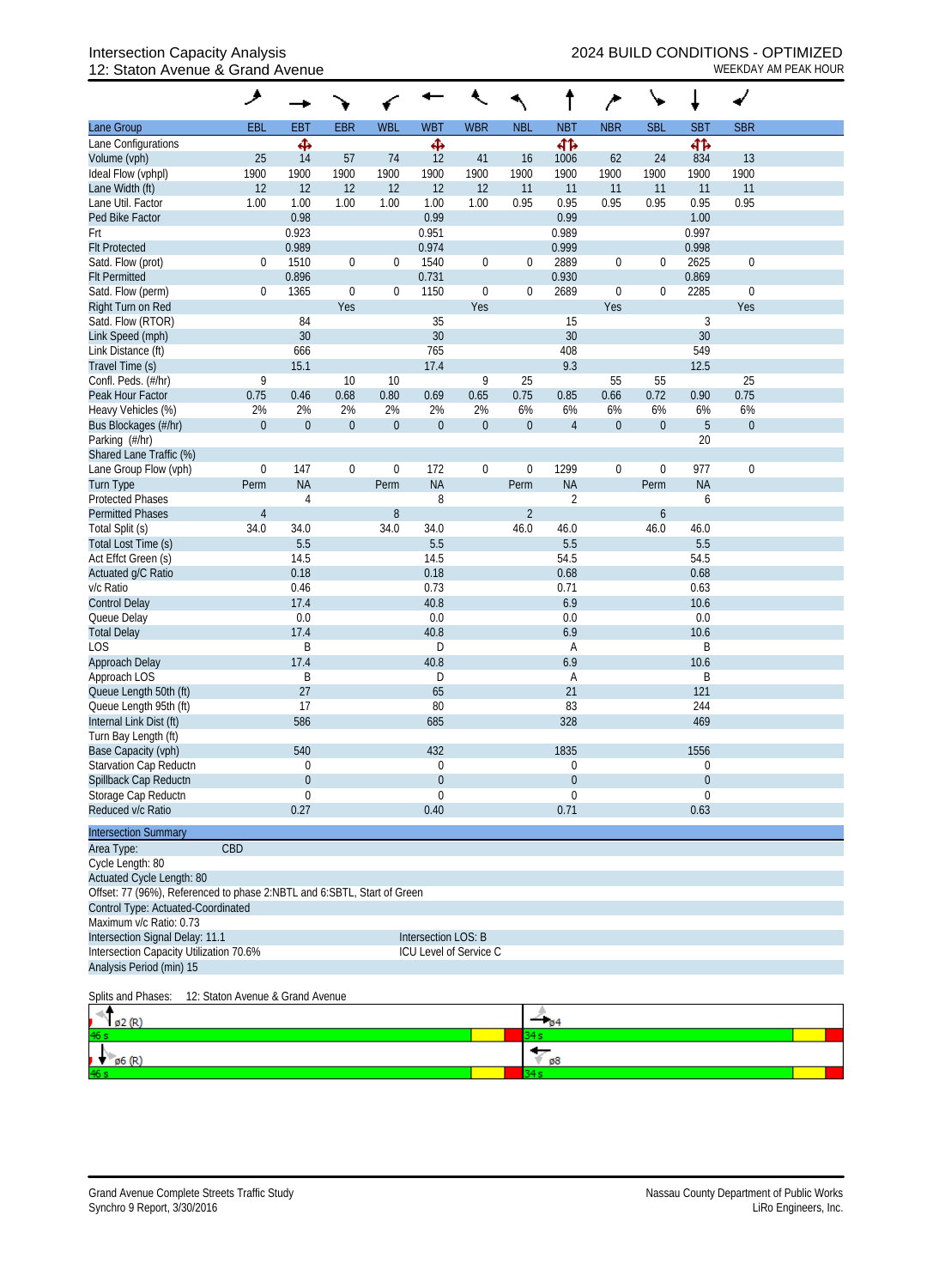## 34: Grand Avenue & McKenna PI and the McChannel Control of the MCEKDAY AM PEAK HOUR

|                                                                      |                               | $\overline{\phantom{a}}$ | t                | م                |                     | ↓                      |             |
|----------------------------------------------------------------------|-------------------------------|--------------------------|------------------|------------------|---------------------|------------------------|-------------|
| Lane Group                                                           | <b>WBL</b>                    | <b>WBR</b>               | <b>NBT</b>       | <b>NBR</b>       | <b>SBL</b>          | <b>SBT</b>             |             |
| Lane Configurations                                                  | ۷                             |                          | Ъ                |                  | ኻ                   | ↟                      |             |
| Volume (vph)                                                         | 50                            | 55                       | 717              | $\mathbf{0}$     | 175                 | 798                    |             |
| Ideal Flow (vphpl)                                                   | 1900                          | 1900                     | 1900             | 1900             | 1900                | 1900                   |             |
| Lane Util. Factor                                                    | 1.00                          | 1.00                     | 1.00             | 1.00             | 1.00                | 1.00                   |             |
| Frt                                                                  | 0.929                         |                          |                  |                  |                     |                        |             |
| <b>Flt Protected</b>                                                 | 0.977                         |                          |                  |                  | 0.950               |                        |             |
| Satd. Flow (prot)                                                    | 1522<br>0.977                 | $\pmb{0}$                | 1358             | $\boldsymbol{0}$ | 1547                | 1358                   |             |
| <b>Flt Permitted</b><br>Satd. Flow (perm)                            | 1522                          | $\boldsymbol{0}$         | 1358             | $\boldsymbol{0}$ | 0.325<br>529        | 1358                   |             |
| Right Turn on Red                                                    |                               | Yes                      |                  | Yes              |                     |                        |             |
| Satd. Flow (RTOR)                                                    | 60                            |                          |                  |                  |                     |                        |             |
| Link Speed (mph)                                                     | 30                            |                          | 30               |                  |                     | 30                     |             |
| Link Distance (ft)                                                   | 226                           |                          | 513              |                  |                     | 327                    |             |
| Travel Time (s)                                                      | 5.1                           |                          | 11.7             |                  |                     | 7.4                    |             |
| Peak Hour Factor                                                     | 0.92                          | 0.92                     | 0.94             | 0.92             | 0.88                | 0.98                   |             |
| Heavy Vehicles (%)                                                   | 2%                            | 2%                       | 7%               | 2%               | 5%                  | 7%                     |             |
| Parking (#/hr)                                                       |                               |                          | 10               |                  |                     | 10                     |             |
| Shared Lane Traffic (%)                                              |                               |                          |                  |                  |                     |                        |             |
| Lane Group Flow (vph)                                                | 114                           | $\boldsymbol{0}$         | 763              | $\mathbf 0$      | 199                 | 814                    |             |
| <b>Turn Type</b>                                                     | Prot                          |                          | <b>NA</b>        |                  | Perm                | <b>NA</b>              |             |
| <b>Protected Phases</b>                                              | 8                             |                          | $\sqrt{2}$       |                  |                     | 6                      |             |
| <b>Permitted Phases</b>                                              |                               |                          |                  |                  | $\boldsymbol{6}$    |                        |             |
| Total Split (s)                                                      | 30.0                          |                          | 60.0             |                  | 60.0                | 60.0                   |             |
| Total Lost Time (s)                                                  | $6.0\,$                       |                          | 6.0              |                  | 6.0                 | 6.0                    |             |
| Act Effct Green (s)                                                  | 11.0<br>0.12                  |                          | 71.4<br>0.79     |                  | 71.4<br>0.79        | 71.4<br>0.79           |             |
| Actuated g/C Ratio<br>v/c Ratio                                      | 0.48                          |                          | 0.71             |                  | 0.47                | 0.76                   |             |
| <b>Control Delay</b>                                                 | 26.1                          |                          | 7.8              |                  | 4.5                 | 11.5                   |             |
| Queue Delay                                                          | 0.0                           |                          | 0.0              |                  | 0.0                 | 2.4                    |             |
| <b>Total Delay</b>                                                   | 26.1                          |                          | 7.9              |                  | 4.5                 | 13.9                   |             |
| <b>LOS</b>                                                           | $\mathsf C$                   |                          | А                |                  | A                   | B                      |             |
| Approach Delay                                                       | 26.1                          |                          | 7.9              |                  |                     | 12.1                   |             |
| Approach LOS                                                         | $\mathsf C$                   |                          | Α                |                  |                     | B                      |             |
| Queue Length 50th (ft)                                               | 29                            |                          | 47               |                  | $\boldsymbol{0}$    | 64                     |             |
| Queue Length 95th (ft)                                               | 77                            |                          | 191              |                  | 23                  | #592                   |             |
| Internal Link Dist (ft)                                              | 146                           |                          | 433              |                  |                     | 247                    |             |
| Turn Bay Length (ft)                                                 |                               |                          |                  |                  |                     |                        |             |
| Base Capacity (vph)                                                  | 449                           |                          | 1078             |                  | 419                 | 1078                   |             |
| Starvation Cap Reductn                                               | 0                             |                          | 7                |                  | 0                   | 130                    |             |
| Spillback Cap Reductn                                                | 6                             |                          | $\boldsymbol{0}$ |                  | $\overline{0}$      | 151                    |             |
| Storage Cap Reductn                                                  | $\mathbf 0$                   |                          | $\boldsymbol{0}$ |                  | $\mathbf{0}$        | $\boldsymbol{0}$       |             |
| Reduced v/c Ratio                                                    | 0.26                          |                          | 0.71             |                  | 0.47                | 0.88                   |             |
| <b>Intersection Summary</b>                                          |                               |                          |                  |                  |                     |                        |             |
| Area Type:                                                           | CBD                           |                          |                  |                  |                     |                        |             |
| Cycle Length: 90                                                     |                               |                          |                  |                  |                     |                        |             |
| Actuated Cycle Length: 90                                            |                               |                          |                  |                  |                     |                        |             |
| Offset: 0 (0%), Referenced to phase 2:NBT and 6:SBTL, Start of Green |                               |                          |                  |                  |                     |                        |             |
| Control Type: Actuated-Coordinated                                   |                               |                          |                  |                  |                     |                        |             |
| Maximum v/c Ratio: 0.76                                              |                               |                          |                  |                  |                     |                        |             |
| Intersection Signal Delay: 11.2                                      |                               |                          |                  |                  | Intersection LOS: B |                        |             |
| Intersection Capacity Utilization 81.9%                              |                               |                          |                  |                  |                     | ICU Level of Service D |             |
| Analysis Period (min) 15                                             |                               |                          |                  |                  |                     |                        |             |
| 95th percentile volume exceeds capacity, queue may be longer.<br>#   |                               |                          |                  |                  |                     |                        |             |
| Queue shown is maximum after two cycles.                             |                               |                          |                  |                  |                     |                        |             |
| Splits and Phases:                                                   | 34: Grand Avenue & McKenna Pl |                          |                  |                  |                     |                        |             |
| ø2 (R)                                                               |                               |                          |                  |                  |                     |                        |             |
|                                                                      |                               |                          |                  |                  |                     |                        |             |
|                                                                      |                               |                          |                  |                  |                     |                        | $\sim$ $68$ |
| $\emptyset$ 6 (R)                                                    |                               |                          |                  |                  |                     |                        |             |

0.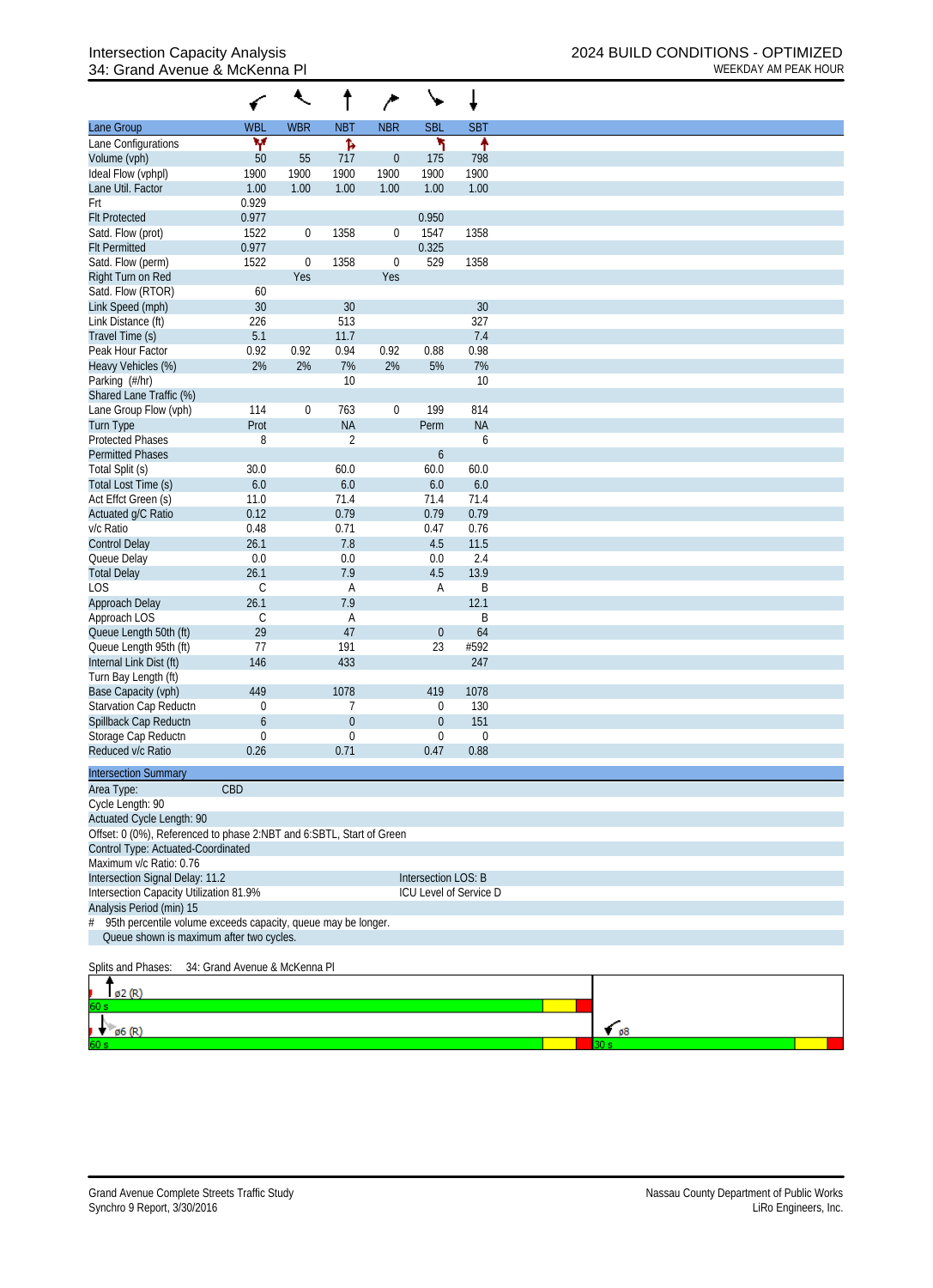## 1: Merrick Road & Grand Avenue WEEKDAY MIDDAY PEAK HOUR

|                                                                             | ᢣ                                    |                                  |                        |                                      |                                      |                  |                                    |                                      |                  |                                 |                                 |                  |  |
|-----------------------------------------------------------------------------|--------------------------------------|----------------------------------|------------------------|--------------------------------------|--------------------------------------|------------------|------------------------------------|--------------------------------------|------------------|---------------------------------|---------------------------------|------------------|--|
| Lane Group                                                                  | EBL                                  | EBT                              | <b>EBR</b>             | <b>WBL</b>                           | <b>WBT</b>                           | <b>WBR</b>       | <b>NBL</b>                         | <b>NBT</b>                           | <b>NBR</b>       | <b>SBL</b>                      | <b>SBT</b>                      | <b>SBR</b>       |  |
| Lane Configurations                                                         | ۲                                    | ↟↟                               | ۴                      | ۲                                    | 怍                                    |                  | ۲                                  | 怍                                    |                  | ۲                               | 怍                               |                  |  |
| Volume (vph)                                                                | 94                                   | 415                              | 125                    | 137                                  | 453                                  | 100              | 121                                | 405                                  | 114              | 89                              | 383                             | 119              |  |
| Ideal Flow (vphpl)                                                          | 1900                                 | 1900                             | 1900                   | 1900                                 | 1900                                 | 1900             | 1900                               | 1900                                 | 1900             | 1900                            | 1900                            | 1900             |  |
| Lane Width (ft)                                                             | 10                                   | 11                               | 12                     | $\overline{9}$                       | 11                                   | 11               | 10                                 | 10                                   | 11               | 10                              | 10                              | 10               |  |
| Storage Length (ft)                                                         | 200                                  |                                  | 100                    | 100                                  |                                      | 80               | 150                                |                                      | $\boldsymbol{0}$ | 150                             |                                 | $\boldsymbol{0}$ |  |
| Storage Lanes                                                               | $\mathbf{1}$                         |                                  | $\mathbf{1}$           | $\mathbf{1}$                         |                                      | $\overline{0}$   | $\overline{1}$                     |                                      | $\theta$         | $\mathbf{1}$                    |                                 | $\boldsymbol{0}$ |  |
| Taper Length (ft)                                                           | 25                                   |                                  |                        | 25                                   |                                      |                  | 25                                 |                                      |                  | 25                              |                                 |                  |  |
| Lane Util. Factor                                                           | 1.00                                 | 0.95                             | 1.00                   | 1.00                                 | 0.95                                 | 0.95             | 1.00                               | 0.95                                 | 0.95             | 1.00                            | 0.95                            | 0.95             |  |
| Ped Bike Factor                                                             |                                      |                                  | 0.98                   |                                      | 0.99                                 |                  |                                    | 0.99                                 |                  |                                 | 0.99                            |                  |  |
| Frt                                                                         |                                      |                                  | 0.850                  |                                      | 0.974                                |                  |                                    | 0.958                                |                  |                                 | 0.960                           |                  |  |
| <b>Flt Protected</b>                                                        | 0.950                                |                                  |                        | 0.950                                |                                      |                  | 0.950                              |                                      |                  | 0.950                           |                                 |                  |  |
| Satd. Flow (prot)                                                           | 1458                                 | 2945                             | 1398                   | 1406                                 | 2862                                 | $\overline{0}$   | 1430                               | 2469                                 | $\theta$         | 1458                            | 2477                            | $\boldsymbol{0}$ |  |
| <b>Flt Permitted</b>                                                        | 0.317                                |                                  |                        | 0.398                                |                                      |                  | 0.283                              |                                      |                  | 0.307                           |                                 |                  |  |
| Satd. Flow (perm)                                                           | 486                                  | 2945                             | 1372                   | 589                                  | 2862                                 | $\boldsymbol{0}$ | 426                                | 2469                                 | $\boldsymbol{0}$ | 471                             | 2477                            | $\boldsymbol{0}$ |  |
| Right Turn on Red                                                           |                                      |                                  | Yes                    |                                      |                                      | Yes              |                                    |                                      | Yes              |                                 |                                 | Yes              |  |
| Satd. Flow (RTOR)                                                           |                                      |                                  | 139                    |                                      | 25                                   |                  |                                    | 63                                   |                  |                                 | 55                              |                  |  |
| Link Speed (mph)                                                            |                                      | 30                               |                        |                                      | 30                                   |                  |                                    | 30                                   |                  |                                 | 30                              |                  |  |
| Link Distance (ft)                                                          |                                      | 687                              |                        |                                      | 922                                  |                  |                                    | 603                                  |                  |                                 | 243                             |                  |  |
| Travel Time (s)                                                             |                                      | 15.6                             |                        |                                      | 21.0                                 |                  |                                    | 13.7                                 |                  |                                 | 5.5                             | 9                |  |
| Confl. Peds. (#/hr)<br>Peak Hour Factor                                     | 0.79                                 | 0.88                             | $\overline{4}$<br>0.89 | 0.84                                 | 0.88                                 | 13<br>0.91       | 0.96                               | 0.98                                 | 5<br>0.70        | 0.82                            | 0.89                            | 0.76             |  |
| Heavy Vehicles (%)                                                          | 4%                                   | 6%                               | 4%                     | 4%                                   | 6%                                   | 4%               | 6%                                 | 5%                                   | 4%               | 4%                              | 5%                              | 3%               |  |
| Bus Blockages (#/hr)                                                        | $\mathbf 0$                          | 3                                | $\mathbf 0$            | $\mathbf 0$                          | 3                                    | $\mathbf 0$      | $\mathbf 0$                        | 3                                    | $\mathbf 0$      | $\mathbf 0$                     | 3                               | $\boldsymbol{0}$ |  |
| Parking (#/hr)                                                              |                                      |                                  |                        |                                      |                                      |                  |                                    | 20                                   |                  |                                 | 20                              |                  |  |
| Shared Lane Traffic (%)                                                     |                                      |                                  |                        |                                      |                                      |                  |                                    |                                      |                  |                                 |                                 |                  |  |
| Lane Group Flow (vph)                                                       | 119                                  | 472                              | 140                    | 163                                  | 625                                  | $\mathbf 0$      | 126                                | 576                                  | $\theta$         | 109                             | 587                             | $\mathbf 0$      |  |
| Turn Type                                                                   | pm+pt                                | <b>NA</b>                        | Perm                   | pm+pt                                | <b>NA</b>                            |                  | pm+pt                              | <b>NA</b>                            |                  | pm+pt                           | <b>NA</b>                       |                  |  |
| <b>Protected Phases</b>                                                     | $\overline{5}$                       | $\overline{2}$                   |                        | $\mathbf{1}$                         | $\boldsymbol{6}$                     |                  | $\overline{7}$                     | $\overline{4}$                       |                  | 3                               | 8                               |                  |  |
| <b>Permitted Phases</b>                                                     | $\overline{2}$                       |                                  | $\overline{2}$         | 6                                    |                                      |                  | 4                                  |                                      |                  | 8                               |                                 |                  |  |
| Total Split (s)                                                             | 15.0                                 | 33.0                             | 33.0                   | 15.0                                 | 33.0                                 |                  | 13.0                               | 39.0                                 |                  | 13.0                            | 39.0                            |                  |  |
| Total Lost Time (s)                                                         | 4.0                                  | 6.0                              | 6.0                    | 4.0                                  | 6.0                                  |                  | 4.0                                | 6.0                                  |                  | 4.0                             | 6.0                             |                  |  |
| Act Effct Green (s)                                                         | 44.3                                 | 32.7                             | 32.7                   | 46.5                                 | 33.8                                 |                  | 39.1                               | 27.9                                 |                  | 38.2                            | 27.4                            |                  |  |
| Actuated g/C Ratio                                                          | 0.44                                 | 0.33                             | 0.33                   | 0.46                                 | 0.34                                 |                  | 0.39                               | 0.28                                 |                  | 0.38                            | 0.27                            |                  |  |
| v/c Ratio                                                                   | 0.39                                 | 0.49                             | 0.26                   | 0.45                                 | 0.64                                 |                  | 0.49                               | 0.79                                 |                  | 0.41                            | 0.82                            |                  |  |
| <b>Control Delay</b>                                                        | 19.6                                 | 30.8                             | 6.5                    | 20.7                                 | 32.1                                 |                  | 23.6                               | 37.3                                 |                  | 21.3                            | 40.0                            |                  |  |
| Queue Delay                                                                 | 0.0                                  | 0.0                              | 0.0                    | $0.0\,$                              | 0.0                                  |                  | 0.0                                | 0.0                                  |                  | 0.0                             | 0.0                             |                  |  |
| <b>Total Delay</b>                                                          | 19.6                                 | 30.8                             | 6.5                    | 20.7                                 | 32.1                                 |                  | 23.6                               | 37.3                                 |                  | 21.3                            | 40.0                            |                  |  |
| <b>LOS</b>                                                                  | $\sf B$                              | $\mathsf C$                      | $\mathsf A$            | $\mathsf C$                          | $\mathsf C$                          |                  | $\mathsf{C}$                       | D                                    |                  | $\mathsf{C}$                    | ${\sf D}$                       |                  |  |
| Approach Delay                                                              |                                      | 24.3                             |                        |                                      | 29.7                                 |                  |                                    | 34.8                                 |                  |                                 | 37.1                            |                  |  |
| Approach LOS                                                                |                                      | $\mathsf C$                      |                        |                                      | $\mathsf C$                          |                  |                                    | $\mathsf C$                          |                  |                                 | D                               |                  |  |
| Queue Length 50th (ft)                                                      | 42                                   | 134                              | $\boldsymbol{0}$       | 60                                   | 176                                  |                  | 47                                 | 157                                  |                  | 40                              | 166                             |                  |  |
| Queue Length 95th (ft)                                                      | 71                                   | 186                              | 45                     | 102                                  | 247                                  |                  | 80                                 | 210                                  |                  | 63                              | 213                             |                  |  |
| Internal Link Dist (ft)                                                     |                                      | 607                              |                        |                                      | 842                                  |                  |                                    | 523                                  |                  |                                 | 163                             |                  |  |
| Turn Bay Length (ft)                                                        | 200                                  |                                  | 100                    | 100                                  |                                      |                  | 150                                |                                      |                  | 150                             |                                 |                  |  |
| Base Capacity (vph)                                                         | 331                                  | 963                              | 542                    | 372                                  | 983                                  |                  | 263                                | 856                                  |                  | 273                             | 854                             |                  |  |
| Starvation Cap Reductn                                                      | $\boldsymbol{0}$                     | $\boldsymbol{0}$                 | $\boldsymbol{0}$       | $\boldsymbol{0}$                     | $\boldsymbol{0}$                     |                  | $\overline{0}$                     | $\boldsymbol{0}$                     |                  | $\boldsymbol{0}$                | $\boldsymbol{0}$                |                  |  |
| Spillback Cap Reductn<br>Storage Cap Reductn                                | $\boldsymbol{0}$<br>$\boldsymbol{0}$ | $\mathbf{0}$<br>$\boldsymbol{0}$ | 0<br>$\boldsymbol{0}$  | $\boldsymbol{0}$<br>$\boldsymbol{0}$ | $\boldsymbol{0}$<br>$\boldsymbol{0}$ |                  | $\overline{0}$<br>$\boldsymbol{0}$ | $\boldsymbol{0}$<br>$\boldsymbol{0}$ |                  | $\mathbf 0$<br>$\boldsymbol{0}$ | $\mathbf 0$<br>$\boldsymbol{0}$ |                  |  |
| Reduced v/c Ratio                                                           | 0.36                                 | 0.49                             | 0.26                   | 0.44                                 | 0.64                                 |                  | 0.48                               | 0.67                                 |                  | 0.40                            | 0.69                            |                  |  |
| <b>Intersection Summary</b>                                                 |                                      |                                  |                        |                                      |                                      |                  |                                    |                                      |                  |                                 |                                 |                  |  |
| Area Type:                                                                  | CBD                                  |                                  |                        |                                      |                                      |                  |                                    |                                      |                  |                                 |                                 |                  |  |
| Cycle Length: 100                                                           |                                      |                                  |                        |                                      |                                      |                  |                                    |                                      |                  |                                 |                                 |                  |  |
| Actuated Cycle Length: 100                                                  |                                      |                                  |                        |                                      |                                      |                  |                                    |                                      |                  |                                 |                                 |                  |  |
| Offset: 59.5 (60%), Referenced to phase 2: EBTL and 6: WBTL, Start of Green |                                      |                                  |                        |                                      |                                      |                  |                                    |                                      |                  |                                 |                                 |                  |  |
| Control Type: Actuated-Coordinated                                          |                                      |                                  |                        |                                      |                                      |                  |                                    |                                      |                  |                                 |                                 |                  |  |
| Maximum v/c Ratio: 0.82                                                     |                                      |                                  |                        |                                      |                                      |                  |                                    |                                      |                  |                                 |                                 |                  |  |
| Intersection Signal Delay: 31.4                                             |                                      |                                  |                        |                                      | Intersection LOS: C                  |                  |                                    |                                      |                  |                                 |                                 |                  |  |
| Intersection Capacity Utilization 67.6%                                     |                                      |                                  |                        |                                      | ICU Level of Service C               |                  |                                    |                                      |                  |                                 |                                 |                  |  |

Analysis Period (min) 15

Splits and Phases: 1: Merrick Road & Grand Avenue

| LD 1 | . |   |    |
|------|---|---|----|
|      |   | o | ø8 |
| 15   |   |   |    |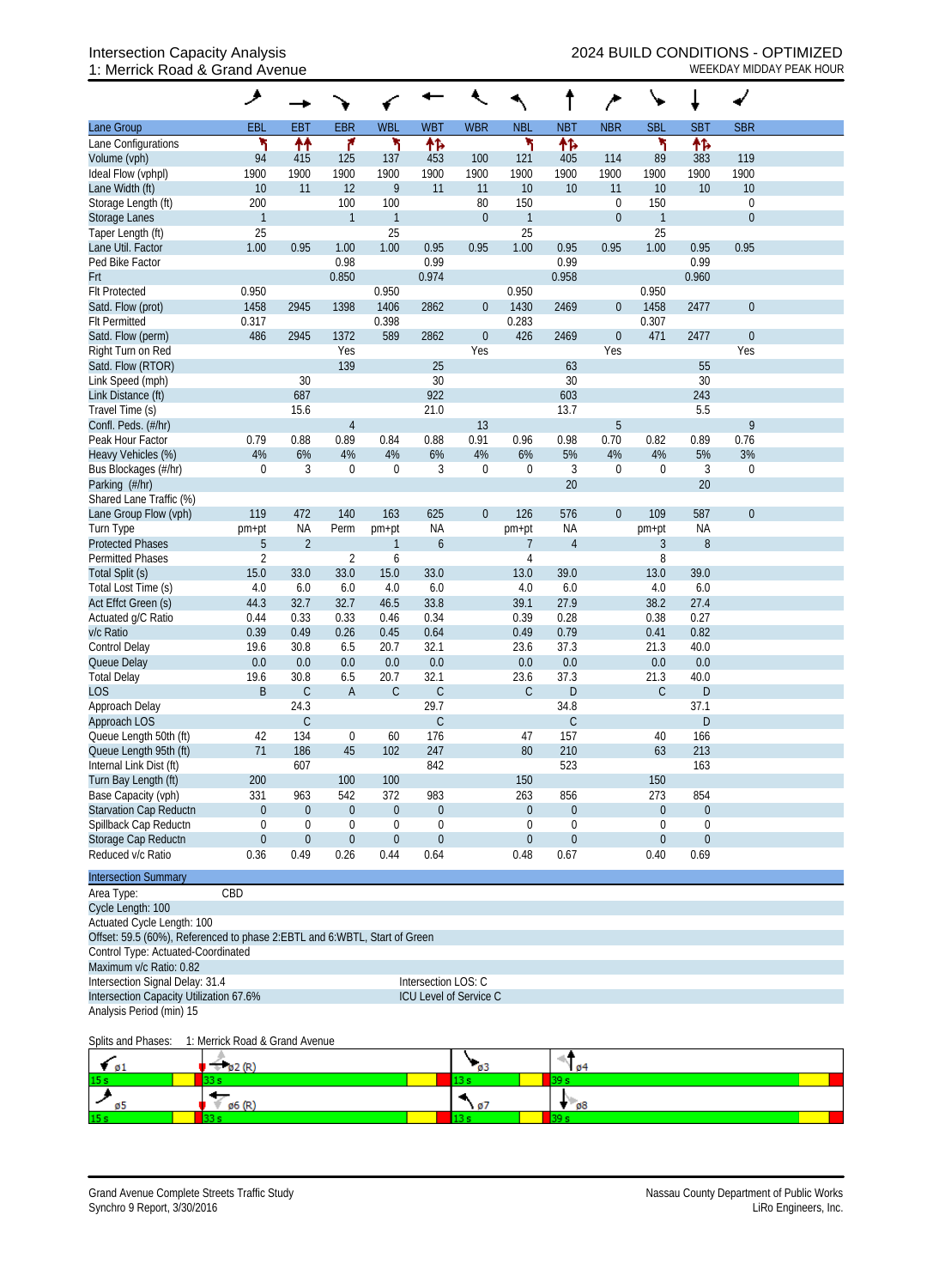## 2: Grand Avenue & Prospect Street WEEKDAY MIDDAY PEAK HOUR

|                                                                                                                                       | ۸                |                |                  |                  |                        |                               |                |                  |                  | ╰╸              |                  |                  |      |
|---------------------------------------------------------------------------------------------------------------------------------------|------------------|----------------|------------------|------------------|------------------------|-------------------------------|----------------|------------------|------------------|-----------------|------------------|------------------|------|
| Lane Group                                                                                                                            | EBL              | <b>EBT</b>     | <b>EBR</b>       | <b>WBL</b>       | <b>WBT</b>             | <b>WBR</b>                    | <b>NBL</b>     | <b>NBT</b>       | <b>NBR</b>       | <b>SBL</b>      | <b>SBT</b>       | <b>SBR</b>       | Ø4   |
| Lane Configurations                                                                                                                   |                  | Ф              |                  |                  | Ф                      |                               | ۲              | ħ                |                  | ۲               | ħ                |                  |      |
| Volume (vph)                                                                                                                          | 27               | $\overline{2}$ | $\boldsymbol{6}$ | 8                | $\mathbf{1}$           | 39                            | $\overline{2}$ | 530              | 19               | 58              | 561              | 29               |      |
| Ideal Flow (vphpl)                                                                                                                    | 1900             | 1900           | 1900             | 1900             | 1900                   | 1900                          | 1900           | 1900             | 1900             | 1900            | 1900             | 1900             |      |
| Lane Width (ft)                                                                                                                       | 10               | 16             | 10               | 12               | 12                     | 12                            | 12             | 12               | 12               | 12              | 12               | 12               |      |
| Storage Length (ft)                                                                                                                   | 0                |                | $\boldsymbol{0}$ | $\mathbf 0$      |                        | $\boldsymbol{0}$              | 250            |                  | $\boldsymbol{0}$ | 250             |                  | $\boldsymbol{0}$ |      |
| Storage Lanes                                                                                                                         | $\boldsymbol{0}$ |                | $\boldsymbol{0}$ | $\mathbf{0}$     |                        | $\overline{0}$                | $\mathbf{1}$   |                  | $\mathbf 0$      | $\mathbf{1}$    |                  | $\overline{0}$   |      |
| Taper Length (ft)                                                                                                                     | 25               |                |                  | 25               |                        |                               | 25             |                  |                  | 25              |                  |                  |      |
| Lane Util. Factor                                                                                                                     | 1.00             | 1.00           | 1.00             | 1.00             | 1.00                   | 1.00                          | 1.00           | 1.00             | 1.00             | 1.00            | 1.00             | 1.00             |      |
| Ped Bike Factor                                                                                                                       |                  | 0.99           |                  |                  | 0.98                   |                               | 1.00           | 1.00             |                  | 1.00            | 1.00             |                  |      |
| Frt                                                                                                                                   |                  | 0.974          |                  |                  | 0.898                  |                               |                | 0.991            |                  |                 | 0.990            |                  |      |
| <b>Flt Protected</b><br>Satd. Flow (prot)                                                                                             | $\theta$         | 0.964<br>1784  | $\boldsymbol{0}$ | $\theta$         | 0.990<br>1458          | $\boldsymbol{0}$              | 0.950<br>1577  | 1290             | $\mathbf 0$      | 0.950<br>1577   | 1289             | $\mathbf{0}$     |      |
| <b>Flt Permitted</b>                                                                                                                  |                  | 0.758          |                  |                  | 0.943                  |                               | 0.279          |                  |                  | 0.343           |                  |                  |      |
| Satd. Flow (perm)                                                                                                                     | $\theta$         | 1395           | $\boldsymbol{0}$ | $\boldsymbol{0}$ | 1388                   | $\boldsymbol{0}$              | 463            | 1290             | $\mathbf 0$      | 567             | 1289             | $\mathbf{0}$     |      |
| Right Turn on Red                                                                                                                     |                  |                | N <sub>0</sub>   |                  |                        | Yes                           |                |                  | Yes              |                 |                  | Yes              |      |
| Satd. Flow (RTOR)                                                                                                                     |                  |                |                  |                  | 63                     |                               |                | 10               |                  |                 | $\boldsymbol{6}$ |                  |      |
| Link Speed (mph)                                                                                                                      |                  | 30             |                  |                  | 30                     |                               |                | 30               |                  |                 | 30               |                  |      |
| Link Distance (ft)                                                                                                                    |                  | 602            |                  |                  | 588                    |                               |                | 464              |                  |                 | 1176             |                  |      |
| Travel Time (s)                                                                                                                       |                  | 13.7           |                  |                  | 13.4                   |                               |                | 10.5             |                  |                 | 26.7             |                  |      |
| Confl. Peds. (#/hr)                                                                                                                   | $\mathfrak{Z}$   |                |                  |                  |                        | 3                             | $\overline{4}$ |                  | 9                | 9               |                  | $\overline{4}$   |      |
| Peak Hour Factor                                                                                                                      | 0.57             | 0.50           | 0.50             | 0.50             | 0.25                   | 0.62                          | 0.25           | 0.93             | 0.50             | 0.81            | 0.86             | 0.61             |      |
| Heavy Vehicles (%)                                                                                                                    | 2%               | 2%             | 2%               | 2%               | 2%                     | 2%                            | 3%             | 5%               | 3%               | 3%              | 5%               | 3%               |      |
| Parking (#/hr)                                                                                                                        |                  |                |                  |                  |                        |                               |                | 20               |                  |                 | 20               |                  |      |
| Shared Lane Traffic (%)                                                                                                               |                  |                |                  |                  |                        |                               |                |                  |                  |                 |                  |                  |      |
| Lane Group Flow (vph)                                                                                                                 | $\boldsymbol{0}$ | 63             | $\boldsymbol{0}$ | $\mathbf 0$      | 83                     | $\mathbf 0$                   | 8              | 608              | $\boldsymbol{0}$ | 72              | 700              | $\mathbf 0$      |      |
| Turn Type                                                                                                                             | Perm             | <b>NA</b>      |                  | Perm             | <b>NA</b>              |                               | Perm           | <b>NA</b>        |                  | Perm            | <b>NA</b>        |                  |      |
| <b>Protected Phases</b>                                                                                                               |                  | 3              |                  |                  | 3                      |                               |                | 2                |                  |                 | $\overline{2}$   |                  | 4    |
| <b>Permitted Phases</b>                                                                                                               | $\mathfrak{Z}$   |                |                  | $\overline{3}$   |                        |                               | $\overline{2}$ | $\overline{4}$   |                  | $\overline{2}$  |                  |                  |      |
| Total Split (s)                                                                                                                       | 18.0             | 18.0           |                  | 18.0             | 18.0                   |                               | 37.0           | 37.0             |                  | 37.0            | 37.0             |                  | 25.0 |
| Total Lost Time (s)                                                                                                                   |                  | 5.0            |                  |                  | 5.0                    |                               | 5.0            | 5.0              |                  | 5.0             | 5.0              |                  |      |
| Act Effct Green (s)                                                                                                                   |                  | 13.0           |                  |                  | 13.0                   |                               | 32.0           | 32.0             |                  | 32.0            | 32.0             |                  |      |
| Actuated g/C Ratio<br>v/c Ratio                                                                                                       |                  | 0.24<br>0.19   |                  |                  | 0.24<br>0.22           |                               | 0.58<br>0.03   | 0.58<br>0.81     |                  | 0.58<br>0.22    | 0.58<br>0.93     |                  |      |
| <b>Control Delay</b>                                                                                                                  |                  | 18.6           |                  |                  | 9.1                    |                               | 5.5            | 20.2             |                  | 7.6             | 33.8             |                  |      |
| Queue Delay                                                                                                                           |                  | 0.0            |                  |                  | 0.0                    |                               | 0.0            | 0.0              |                  | 0.0             | 0.0              |                  |      |
| <b>Total Delay</b>                                                                                                                    |                  | 18.6           |                  |                  | 9.1                    |                               | 5.5            | 20.2             |                  | 7.6             | 33.8             |                  |      |
| <b>LOS</b>                                                                                                                            |                  | B              |                  |                  | Α                      |                               | Α              | $\mathsf C$      |                  | Α               | C                |                  |      |
| Approach Delay                                                                                                                        |                  | 18.6           |                  |                  | 9.1                    |                               |                | 20.0             |                  |                 | 31.4             |                  |      |
| Approach LOS                                                                                                                          |                  | B              |                  |                  | A                      |                               |                | С                |                  |                 | С                |                  |      |
| Queue Length 50th (ft)                                                                                                                |                  | 16             |                  |                  | 5                      |                               | 1              | 133              |                  | 10 <sup>1</sup> | 179              |                  |      |
| Queue Length 95th (ft)                                                                                                                |                  | 23             |                  |                  | 0                      |                               | $\mathbf 1$    | #330             |                  | 24              | #378             |                  |      |
| Internal Link Dist (ft)                                                                                                               |                  | 522            |                  |                  | 508                    |                               |                | 384              |                  |                 | 1096             |                  |      |
| Turn Bay Length (ft)                                                                                                                  |                  |                |                  |                  |                        |                               | 250            |                  |                  | 250             |                  |                  |      |
| Base Capacity (vph)                                                                                                                   |                  | 329            |                  |                  | 376                    |                               | 269            | 754              |                  | 329             | 752              |                  |      |
| Starvation Cap Reductn                                                                                                                |                  | 0              |                  |                  | 0                      |                               | 0              | $\boldsymbol{0}$ |                  | 0               | 0                |                  |      |
| Spillback Cap Reductn                                                                                                                 |                  | $\mathbf{0}$   |                  |                  | $\mathbf 0$            |                               | $\theta$       | $\boldsymbol{0}$ |                  | $\overline{0}$  | $\theta$         |                  |      |
| Storage Cap Reductn                                                                                                                   |                  | $\Omega$       |                  |                  | 0                      |                               | $\mathbf 0$    | $\mathbf 0$      |                  | 0               | $\mathbf 0$      |                  |      |
| Reduced v/c Ratio                                                                                                                     |                  | 0.19           |                  |                  | 0.22                   |                               | 0.03           | 0.81             |                  | 0.22            | 0.93             |                  |      |
| <b>Intersection Summary</b>                                                                                                           |                  |                |                  |                  |                        |                               |                |                  |                  |                 |                  |                  |      |
| CBD<br>Area Type:                                                                                                                     |                  |                |                  |                  |                        |                               |                |                  |                  |                 |                  |                  |      |
| Cycle Length: 80                                                                                                                      |                  |                |                  |                  |                        |                               |                |                  |                  |                 |                  |                  |      |
| Actuated Cycle Length: 55                                                                                                             |                  |                |                  |                  |                        |                               |                |                  |                  |                 |                  |                  |      |
| Control Type: Actuated-Uncoordinated                                                                                                  |                  |                |                  |                  |                        |                               |                |                  |                  |                 |                  |                  |      |
| Maximum v/c Ratio: 0.93                                                                                                               |                  |                |                  |                  |                        |                               |                |                  |                  |                 |                  |                  |      |
| Intersection Signal Delay: 25.1                                                                                                       |                  |                |                  |                  | Intersection LOS: C    |                               |                |                  |                  |                 |                  |                  |      |
| Intersection Capacity Utilization 66.4%                                                                                               |                  |                |                  |                  | ICU Level of Service C |                               |                |                  |                  |                 |                  |                  |      |
| Analysis Period (min) 15<br>95th percentile volume exceeds capacity, queue may be longer.<br>Queue shown is maximum after two cycles. |                  |                |                  |                  |                        |                               |                |                  |                  |                 |                  |                  |      |
| Splits and Phases:<br>2: Grand Avenue & Prospect Street                                                                               |                  |                |                  |                  |                        |                               |                |                  |                  |                 |                  |                  |      |
| PT 02                                                                                                                                 |                  |                |                  |                  |                        | $\overline{\mathcal{F}}_{g3}$ |                |                  |                  | ø4              |                  |                  |      |
|                                                                                                                                       |                  |                |                  |                  |                        |                               |                |                  | 25s              |                 |                  |                  |      |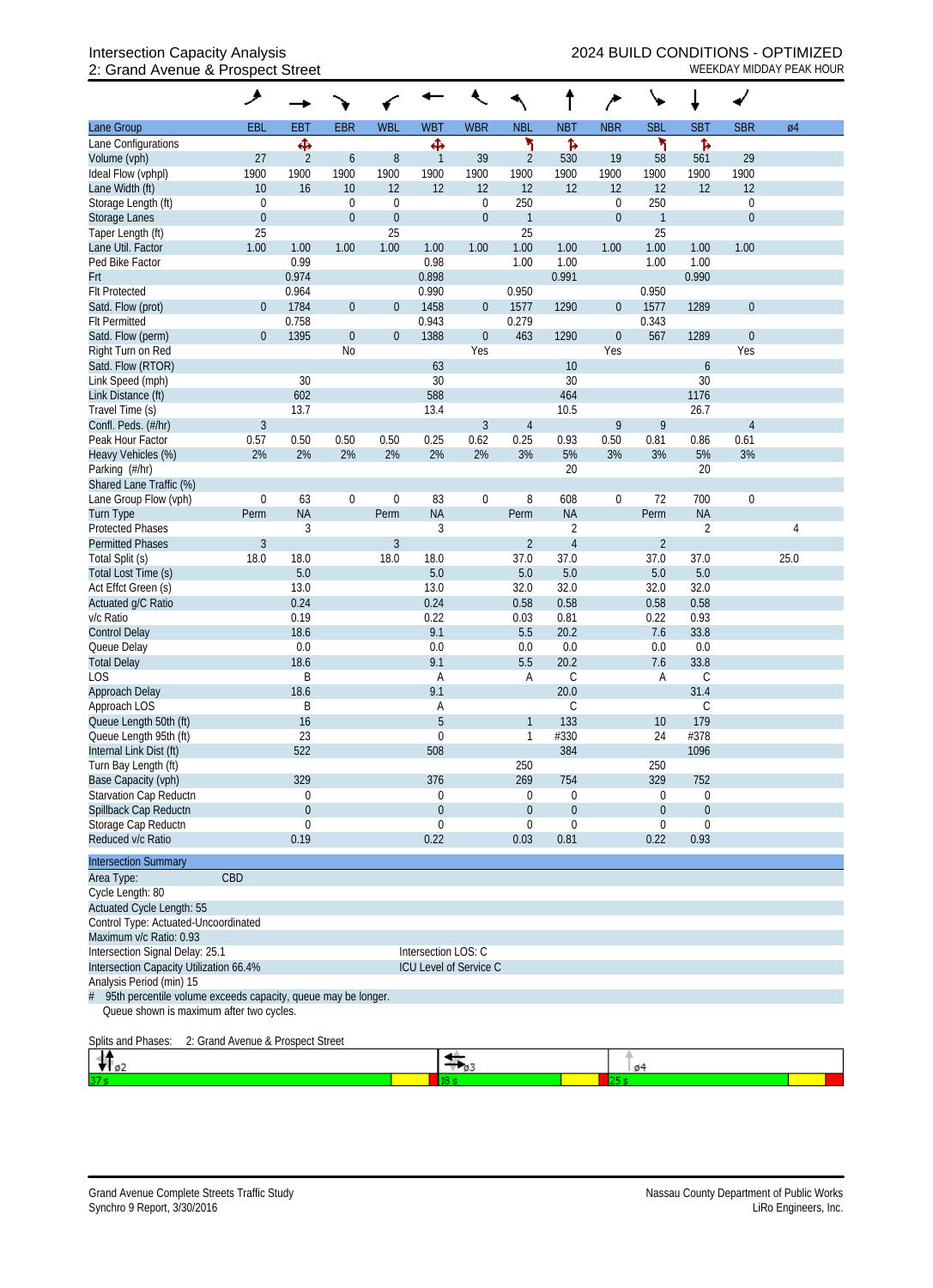#### 3: Sunrise Highway & Grand Avenue WEEKDAY MIDDAY PEAK HOUR

|                                                                     | ۸            |                  |                  |                  |                        |                  |                |                  |                  |                |                  |                  |  |
|---------------------------------------------------------------------|--------------|------------------|------------------|------------------|------------------------|------------------|----------------|------------------|------------------|----------------|------------------|------------------|--|
| Lane Group                                                          | <b>EBL</b>   | <b>EBT</b>       | <b>EBR</b>       | <b>WBL</b>       | <b>WBT</b>             | <b>WBR</b>       | <b>NBL</b>     | <b>NBT</b>       | <b>NBR</b>       | <b>SBL</b>     | <b>SBT</b>       | <b>SBR</b>       |  |
| Lane Configurations                                                 | ۲            | ተተኈ              |                  | ۲                | ተተኈ                    |                  | ۲              | 怍                |                  |                | 怍                |                  |  |
| Volume (vph)                                                        | 188          | 1165             | 65               | 163              | 951                    | 58               | 79             | 388              | 163              | 121            | 429              | 116              |  |
| Ideal Flow (vphpl)                                                  | 1900         | 1900             | 1900             | 1900             | 1900                   | 1900             | 1900           | 1900             | 1900             | 1900           | 1900             | 1900             |  |
| Lane Width (ft)                                                     | 12           | 12               | 12               | 12               | 12                     | 12               | 10             | 10               | 10               | 10             | 10               | 10               |  |
| Storage Length (ft)                                                 | 300          |                  | $\mathbf 0$      | 400              |                        | $\mathbf 0$      | 250            |                  | $\mathbf 0$      | 250            |                  | $\mathbf 0$      |  |
| Storage Lanes                                                       | $\mathbf{1}$ |                  | $\boldsymbol{0}$ | $\overline{1}$   |                        | $\boldsymbol{0}$ | $\overline{1}$ |                  | $\theta$         | $\mathbf{1}$   |                  | $\theta$         |  |
| Taper Length (ft)                                                   | 25           |                  |                  | 25               |                        |                  | 25             |                  |                  | 25             |                  |                  |  |
| Lane Util. Factor                                                   | 1.00         | 0.91             | 0.91             | 1.00             | 0.91                   | 0.91             | 1.00           | 0.95             | 0.95             | 1.00           | 0.95             | 0.95             |  |
| Ped Bike Factor<br>Frt                                              |              | 1.00             |                  |                  | 1.00                   |                  |                | 0.99<br>0.954    |                  |                | 0.99             |                  |  |
| <b>Flt Protected</b>                                                | 0.950        | 0.991            |                  | 0.950            | 0.989                  |                  | 0.950          |                  |                  | 0.950          | 0.965            |                  |  |
| Satd. Flow (prot)                                                   | 1504         | 4112             | $\boldsymbol{0}$ | 1577             | 4067                   | $\overline{0}$   | 1404           | 2755             | $\boldsymbol{0}$ | 1444           | 2769             | $\boldsymbol{0}$ |  |
| <b>Flt Permitted</b>                                                | 0.950        |                  |                  | 0.950            |                        |                  | 0.950          |                  |                  | 0.950          |                  |                  |  |
| Satd. Flow (perm)                                                   | 1504         | 4112             | $\boldsymbol{0}$ | 1577             | 4067                   | $\boldsymbol{0}$ | 1404           | 2755             | $\theta$         | 1444           | 2769             | $\theta$         |  |
| Right Turn on Red                                                   |              |                  | Yes              |                  |                        | Yes              |                |                  | <b>No</b>        |                |                  | No               |  |
| Satd. Flow (RTOR)                                                   |              | 8                |                  |                  | 10                     |                  |                |                  |                  |                |                  |                  |  |
| Link Speed (mph)                                                    |              | 30               |                  |                  | 30                     |                  |                | 30               |                  |                | 30               |                  |  |
| Link Distance (ft)                                                  |              | 1155             |                  |                  | 1126                   |                  |                | 297              |                  |                | 297              |                  |  |
| Travel Time (s)                                                     |              | 26.3             |                  |                  | 25.6                   |                  |                | 6.8              |                  |                | 6.8              |                  |  |
| Confl. Peds. (#/hr)                                                 |              |                  | $\overline{7}$   |                  |                        | $\boldsymbol{6}$ |                |                  | 16               |                |                  | 16               |  |
| Peak Hour Factor                                                    | 0.94         | 0.89             | 0.81             | 0.92             | 0.95                   | 0.76             | 0.84           | 0.95             | 0.91             | 0.84           | 0.82             | 0.72             |  |
| Heavy Vehicles (%)                                                  | 8%           | 13%              | 2%               | 3%               | 14%                    | 5%               | 8%             | 3%               | 5%               | 5%             | 4%               | $6\%$            |  |
| Bus Blockages (#/hr)                                                | $\mathbf 0$  | $\mathbf 0$      | $\boldsymbol{0}$ | $\mathbf 0$      | $\mathbf 0$            | $\mathbf 0$      | $\mathbf 0$    | $\overline{2}$   | $\mathbf 0$      | $\mathbf 0$    | $\overline{2}$   | $\mathbf 0$      |  |
| Shared Lane Traffic (%)                                             |              |                  |                  |                  |                        |                  |                |                  |                  |                |                  |                  |  |
| Lane Group Flow (vph)                                               | 200          | 1389             | $\boldsymbol{0}$ | 177              | 1077                   | $\boldsymbol{0}$ | 94             | 587              | $\boldsymbol{0}$ | 144            | 684              | $\boldsymbol{0}$ |  |
| Turn Type                                                           | Prot         | <b>NA</b>        |                  | Prot             | <b>NA</b>              |                  | Prot           | <b>NA</b>        |                  | Prot           | <b>NA</b>        |                  |  |
| <b>Protected Phases</b>                                             | 5            | $\overline{2}$   |                  | 1                | 6                      |                  | 7              | $\overline{4}$   |                  | 3              | 8                |                  |  |
| <b>Permitted Phases</b>                                             |              |                  |                  |                  |                        |                  |                |                  |                  |                |                  |                  |  |
| Total Split (s)                                                     | 23.0         | 49.0             |                  | 23.0             | 49.0                   |                  | 14.0           | 39.0             |                  | 14.0           | 39.0             |                  |  |
| Total Lost Time (s)                                                 | 5.0          | 8.4<br>41.8      |                  | 5.0<br>16.8      | 8.4<br>40.7            |                  | 5.0<br>9.0     | 7.0<br>32.0      |                  | 5.0<br>9.0     | 7.0<br>32.0      |                  |  |
| Act Effct Green (s)<br>Actuated g/C Ratio                           | 17.9<br>0.14 | 0.33             |                  | 0.13             | 0.33                   |                  | 0.07           | 0.26             |                  | 0.07           | 0.26             |                  |  |
| v/c Ratio                                                           | 0.93         | 1.01             |                  | 0.83             | 0.81                   |                  | 0.93           | 0.83             |                  | 1.40           | 0.97             |                  |  |
| <b>Control Delay</b>                                                | 99.0         | 67.3             |                  | 83.6             | 44.0                   |                  | 130.1          | 55.5             |                  | 269.3          | 72.7             |                  |  |
| Queue Delay                                                         | 0.0          | 0.0              |                  | 0.0              | 0.0                    |                  | 0.0            | 0.0              |                  | 0.0            | 0.0              |                  |  |
| <b>Total Delay</b>                                                  | 99.0         | 67.3             |                  | 83.6             | 44.0                   |                  | 130.1          | 55.5             |                  | 269.3          | 72.7             |                  |  |
| LOS                                                                 | F            | E                |                  | F                | D                      |                  | F              | E                |                  | F              | E                |                  |  |
| Approach Delay                                                      |              | 71.3             |                  |                  | 49.6                   |                  |                | 65.8             |                  |                | 106.9            |                  |  |
| Approach LOS                                                        |              | E                |                  |                  | D                      |                  |                | Ε                |                  |                | F                |                  |  |
| Queue Length 50th (ft)                                              | 162          | $-441$           |                  | 140              | 289                    |                  | 77             | 237              |                  | ~155           | 288              |                  |  |
| Queue Length 95th (ft)                                              | #311         | #528             |                  | #255             | 348                    |                  | #169           | #325             |                  | #266           | #350             |                  |  |
| Internal Link Dist (ft)                                             |              | 1075             |                  |                  | 1046                   |                  |                | 217              |                  |                | 217              |                  |  |
| Turn Bay Length (ft)                                                | 300          |                  |                  | 400              |                        |                  | 250            |                  |                  | 250            |                  |                  |  |
| Base Capacity (vph)                                                 | 216          | 1380             |                  | 227              | 1330                   |                  | 101            | 705              |                  | 103            | 708              |                  |  |
| Starvation Cap Reductn                                              | 0            | $\boldsymbol{0}$ |                  | $\boldsymbol{0}$ | 0                      |                  | $\mathbf 0$    | $\boldsymbol{0}$ |                  | $\mathbf 0$    | $\boldsymbol{0}$ |                  |  |
| Spillback Cap Reductn                                               | 0            | $\theta$         |                  | $\theta$         | $\boldsymbol{0}$       |                  | $\overline{0}$ | $\boldsymbol{0}$ |                  | $\overline{0}$ | $\theta$         |                  |  |
| Storage Cap Reductn                                                 | 0            | $\mathbf 0$      |                  | $\mathbf 0$      | $\mathbf 0$            |                  | $\mathbf 0$    | 0                |                  | 0              | $\mathbf 0$      |                  |  |
| Reduced v/c Ratio                                                   | 0.93         | 1.01             |                  | 0.78             | 0.81                   |                  | 0.93           | 0.83             |                  | 1.40           | 0.97             |                  |  |
| <b>Intersection Summary</b>                                         |              |                  |                  |                  |                        |                  |                |                  |                  |                |                  |                  |  |
| CBD<br>Area Type:                                                   |              |                  |                  |                  |                        |                  |                |                  |                  |                |                  |                  |  |
| Cycle Length: 125                                                   |              |                  |                  |                  |                        |                  |                |                  |                  |                |                  |                  |  |
| Actuated Cycle Length: 125                                          |              |                  |                  |                  |                        |                  |                |                  |                  |                |                  |                  |  |
| Offset: 0 (0%), Referenced to phase 2:EBT and 6:WBT, Start of Green |              |                  |                  |                  |                        |                  |                |                  |                  |                |                  |                  |  |
| Control Type: Actuated-Coordinated                                  |              |                  |                  |                  |                        |                  |                |                  |                  |                |                  |                  |  |
| Maximum v/c Ratio: 1.40                                             |              |                  |                  |                  |                        |                  |                |                  |                  |                |                  |                  |  |
| Intersection Signal Delay: 71.0                                     |              |                  |                  |                  | Intersection LOS: E    |                  |                |                  |                  |                |                  |                  |  |
| Intersection Capacity Utilization 86.6%                             |              |                  |                  |                  | ICU Level of Service E |                  |                |                  |                  |                |                  |                  |  |
| Analysis Period (min) 15                                            |              |                  |                  |                  |                        |                  |                |                  |                  |                |                  |                  |  |
| Volume exceeds capacity, queue is theoretically infinite.<br>$\sim$ |              |                  |                  |                  |                        |                  |                |                  |                  |                |                  |                  |  |
| Queue shown is maximum after two cycles.                            |              |                  |                  |                  |                        |                  |                |                  |                  |                |                  |                  |  |
| 95th percentile volume exceeds capacity, queue may be longer.<br>#  |              |                  |                  |                  |                        |                  |                |                  |                  |                |                  |                  |  |
| Queue shown is maximum after two cycles.                            |              |                  |                  |                  |                        |                  |                |                  |                  |                |                  |                  |  |

#### Splits and Phases: 3: Sunrise Highway & Grand Avenue

| Ø1              |           |     |    |
|-----------------|-----------|-----|----|
| 23 s            |           |     |    |
|                 | <b>Am</b> | , ט | ø8 |
| 23 <sub>s</sub> |           |     |    |

Grand Avenue Complete Streets Traffic Study<br>Synchro 9 Report, 3/30/2016<br>LiRo Engineers, Inc. Synchro 9 Report, 3/30/2016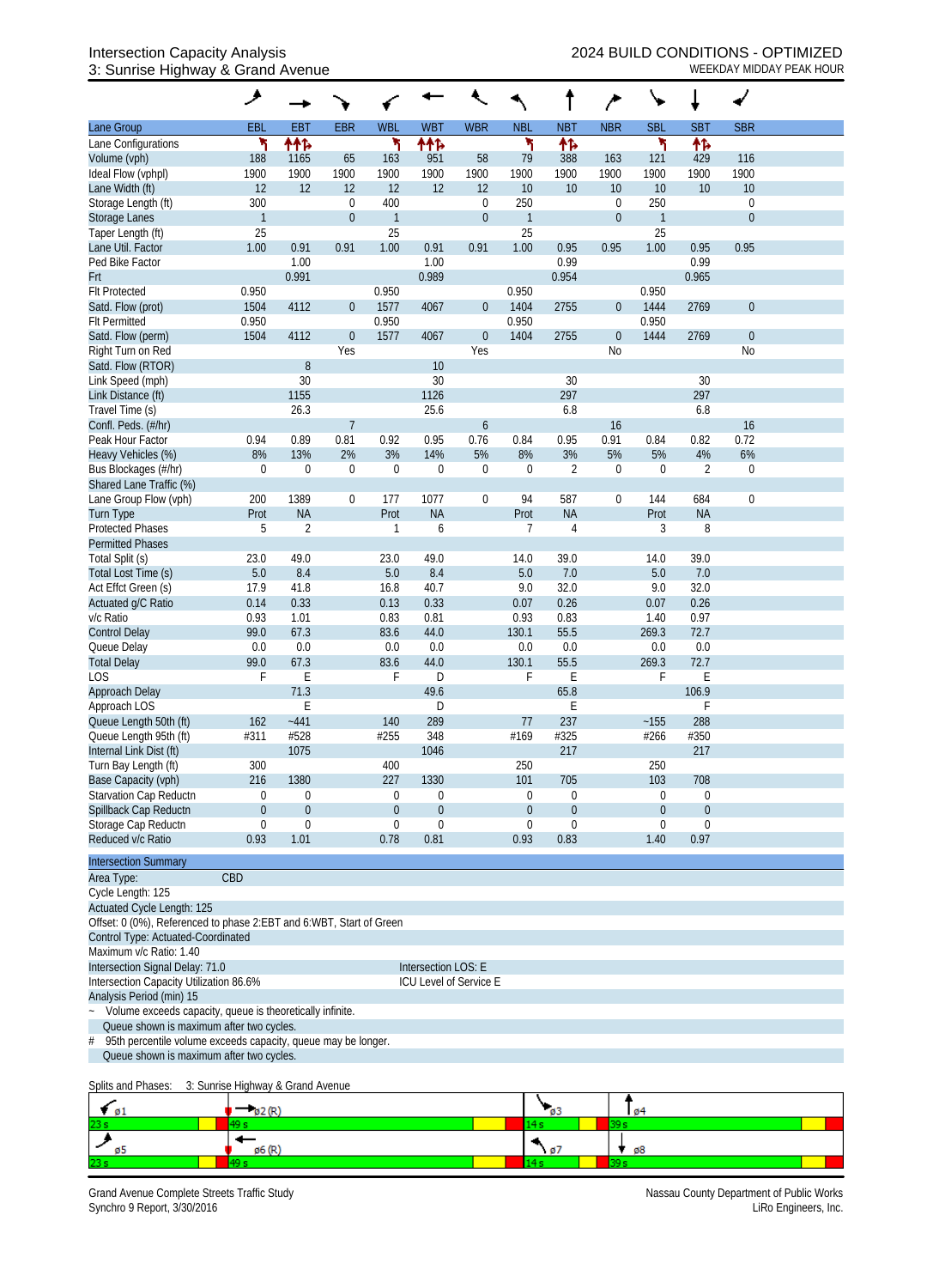|                                                                       | ۶                                             |                  |                  |                   |                        |                  |                      |                  |                  |                    |                  |                  |  |
|-----------------------------------------------------------------------|-----------------------------------------------|------------------|------------------|-------------------|------------------------|------------------|----------------------|------------------|------------------|--------------------|------------------|------------------|--|
| Lane Group                                                            | EBL                                           | <b>EBT</b>       | <b>EBR</b>       | <b>WBL</b>        | <b>WBT</b>             | <b>WBR</b>       | <b>NBL</b>           | <b>NBT</b>       | <b>NBR</b>       | <b>SBL</b>         | <b>SBT</b>       | <b>SBR</b>       |  |
| Lane Configurations                                                   |                                               | Ф                |                  |                   | Ф                      |                  | ኻ                    | Ъ                |                  | ۲                  | Ъ                |                  |  |
| Volume (vph)                                                          | 15                                            | 6                | 24               | 5                 | 5                      | $\overline{7}$   | 13                   | 551              | 13               | 8                  | 684              | 12               |  |
| Ideal Flow (vphpl)                                                    | 1900                                          | 1900             | 1900             | 1900              | 1900                   | 1900             | 1900                 | 1900             | 1900             | 1900               | 1900             | 1900             |  |
| Storage Length (ft)                                                   | $\boldsymbol{0}$                              |                  | $\boldsymbol{0}$ | $\theta$          |                        | $\boldsymbol{0}$ | 200                  |                  | $\boldsymbol{0}$ | 200                |                  | $\boldsymbol{0}$ |  |
| Storage Lanes                                                         | $\mathbf 0$<br>25                             |                  | $\boldsymbol{0}$ | $\mathbf 0$<br>25 |                        | $\boldsymbol{0}$ | $\mathbf 1$<br>25    |                  | $\boldsymbol{0}$ | $\mathbf{1}$<br>25 |                  | $\mathbf 0$      |  |
| Taper Length (ft)<br>Lane Util. Factor                                | 1.00                                          | 1.00             | 1.00             | 1.00              | 1.00                   | 1.00             | 1.00                 | 1.00             | 1.00             | 1.00               | 1.00             | 1.00             |  |
| Ped Bike Factor                                                       |                                               | 0.98             |                  |                   | 0.99                   |                  | 1.00                 | 1.00             |                  | 0.99               | 1.00             |                  |  |
| Frt                                                                   |                                               | 0.934            |                  |                   | 0.966                  |                  |                      | 0.995            |                  |                    | 0.996            |                  |  |
| <b>Flt Protected</b>                                                  |                                               | 0.981            |                  |                   | 0.988                  |                  | 0.950                |                  |                  | 0.950              |                  |                  |  |
| Satd. Flow (prot)                                                     | 0                                             | 1514             | $\boldsymbol{0}$ | $\boldsymbol{0}$  | 1582                   | $\overline{0}$   | 1593                 | 1366             | $\boldsymbol{0}$ | 1577               | 1380             | $\boldsymbol{0}$ |  |
| <b>Flt Permitted</b>                                                  |                                               | 0.859            |                  |                   |                        |                  | 0.265                |                  |                  | 0.352              |                  |                  |  |
| Satd. Flow (perm)                                                     | 0                                             | 1320             | $\boldsymbol{0}$ | $\boldsymbol{0}$  | 1596                   | $\boldsymbol{0}$ | 443                  | 1366             | $\mathbf 0$      | 579                | 1380             | 0                |  |
| Right Turn on Red                                                     |                                               |                  | Yes              |                   |                        | Yes              |                      |                  | Yes              |                    |                  | Yes              |  |
| Satd. Flow (RTOR)                                                     |                                               | 33               |                  |                   | 8                      |                  |                      | 3                |                  |                    | $\mathfrak{Z}$   |                  |  |
| Link Speed (mph)<br>Link Distance (ft)                                |                                               | 30<br>721        |                  |                   | 30<br>584              |                  |                      | 30<br>661        |                  |                    | 30<br>509        |                  |  |
| Travel Time (s)                                                       |                                               | 16.4             |                  |                   | 13.3                   |                  |                      | 15.0             |                  |                    | 11.6             |                  |  |
| Confl. Peds. (#/hr)                                                   | 5                                             |                  | 4                | $\overline{7}$    |                        | 4                | 12                   |                  | 26               | 26                 |                  | 12               |  |
| Peak Hour Factor                                                      | 0.58                                          | 0.75             | 0.72             | 0.63              | 0.31                   | 0.88             | 0.60                 | 0.90             | 0.60             | 0.67               | 0.90             | 0.55             |  |
| Heavy Vehicles (%)                                                    | 2%                                            | 2%               | 2%               | 2%                | 2%                     | 2%               | 2%                   | 5%               | 2%               | 3%                 | 4%               | 3%               |  |
| Bus Blockages (#/hr)                                                  | $\theta$                                      | $\boldsymbol{0}$ | $\boldsymbol{0}$ | $\boldsymbol{0}$  | $\mathbf 0$            | $\mathbf 0$      | $\theta$             | $\overline{2}$   | $\boldsymbol{0}$ | $\boldsymbol{0}$   | $\overline{2}$   | $\boldsymbol{0}$ |  |
| Parking (#/hr)                                                        |                                               |                  |                  |                   |                        |                  |                      | 10               |                  |                    | 10               |                  |  |
| Shared Lane Traffic (%)                                               |                                               |                  |                  |                   |                        |                  |                      |                  |                  |                    |                  |                  |  |
| Lane Group Flow (vph)                                                 | $\boldsymbol{0}$                              | 67               | $\boldsymbol{0}$ | $\mathbf 0$       | 32                     | $\boldsymbol{0}$ | 22                   | 634              | $\boldsymbol{0}$ | 12                 | 782              | $\mathbf 0$      |  |
| Turn Type                                                             | Perm                                          | <b>NA</b>        |                  | Perm              | <b>NA</b>              |                  | Perm                 | <b>NA</b>        |                  | Perm               | <b>NA</b>        |                  |  |
| <b>Protected Phases</b>                                               |                                               | 3                |                  |                   | $\overline{2}$         |                  |                      | 1                |                  |                    | $\mathbf{1}$     |                  |  |
| <b>Permitted Phases</b>                                               | $\mathfrak{Z}$                                |                  |                  | $\overline{2}$    |                        |                  | $\mathbf{1}$         |                  |                  | $\mathbf{1}$       |                  |                  |  |
| Total Split (s)<br>Total Lost Time (s)                                | 23.5                                          | 23.5<br>5.5      |                  | 11.5              | 11.5<br>5.5            |                  | 45.0<br>5.5          | 45.0<br>5.5      |                  | 45.0<br>5.5        | 45.0<br>5.5      |                  |  |
| Act Effct Green (s)                                                   |                                               | 9.1              |                  |                   | 6.0                    |                  | 58.7                 | 58.7             |                  | 58.7               | 58.7             |                  |  |
| Actuated g/C Ratio                                                    |                                               | 0.11             |                  |                   | 0.08                   |                  | 0.73                 | 0.73             |                  | 0.73               | 0.73             |                  |  |
| v/c Ratio                                                             |                                               | 0.37             |                  |                   | 0.25                   |                  | 0.07                 | 0.63             |                  | 0.03               | 0.77             |                  |  |
| <b>Control Delay</b>                                                  |                                               | 24.2             |                  |                   | 33.7                   |                  | 8.5                  | 14.6             |                  | 9.6                | 16.6             |                  |  |
| Queue Delay                                                           |                                               | 0.0              |                  |                   | 0.0                    |                  | 0.0                  | 0.0              |                  | 0.0                | 0.0              |                  |  |
| <b>Total Delay</b>                                                    |                                               | 24.2             |                  |                   | 33.7                   |                  | 8.5                  | 14.6             |                  | 9.6                | 16.6             |                  |  |
| LOS                                                                   |                                               | C                |                  |                   | $\mathcal{C}$          |                  | Α                    | Β                |                  | A                  | B                |                  |  |
| Approach Delay                                                        |                                               | 24.2             |                  |                   | 33.7                   |                  |                      | 14.4             |                  |                    | 16.5             |                  |  |
| Approach LOS<br>Queue Length 50th (ft)                                |                                               | C<br>16          |                  |                   | C<br>12                |                  |                      | Β<br>101         |                  | $\overline{2}$     | Β<br>100         |                  |  |
| Queue Length 95th (ft)                                                |                                               | 36               |                  |                   | 10                     |                  | $\overline{2}$<br>11 | #504             |                  | m4                 | #665             |                  |  |
| Internal Link Dist (ft)                                               |                                               | 641              |                  |                   | 504                    |                  |                      | 581              |                  |                    | 429              |                  |  |
| Turn Bay Length (ft)                                                  |                                               |                  |                  |                   |                        |                  | 200                  |                  |                  | 200                |                  |                  |  |
| Base Capacity (vph)                                                   |                                               | 322              |                  |                   | 127                    |                  | 325                  | 1003             |                  | 424                | 1013             |                  |  |
| Starvation Cap Reductn                                                |                                               | 0                |                  |                   | 0                      |                  | 0                    | 0                |                  | 0                  | 0                |                  |  |
| Spillback Cap Reductn                                                 |                                               | $\boldsymbol{0}$ |                  |                   | 0                      |                  | $\theta$             | $\boldsymbol{0}$ |                  | $\overline{0}$     | $\boldsymbol{0}$ |                  |  |
| Storage Cap Reductn                                                   |                                               | $\mathbf 0$      |                  |                   | 0                      |                  | $\theta$             | 0                |                  | $\Omega$           | $\boldsymbol{0}$ |                  |  |
| Reduced v/c Ratio                                                     |                                               | 0.21             |                  |                   | 0.25                   |                  | 0.07                 | 0.63             |                  | 0.03               | 0.77             |                  |  |
| <b>Intersection Summary</b>                                           |                                               |                  |                  |                   |                        |                  |                      |                  |                  |                    |                  |                  |  |
| Area Type:                                                            | CBD                                           |                  |                  |                   |                        |                  |                      |                  |                  |                    |                  |                  |  |
| Cycle Length: 80                                                      |                                               |                  |                  |                   |                        |                  |                      |                  |                  |                    |                  |                  |  |
| Actuated Cycle Length: 80                                             |                                               |                  |                  |                   |                        |                  |                      |                  |                  |                    |                  |                  |  |
| Offset: 0 (0%), Referenced to phase 1:NBSB, Start of Green            |                                               |                  |                  |                   |                        |                  |                      |                  |                  |                    |                  |                  |  |
| Control Type: Actuated-Coordinated<br>Maximum v/c Ratio: 0.77         |                                               |                  |                  |                   |                        |                  |                      |                  |                  |                    |                  |                  |  |
| Intersection Signal Delay: 16.3                                       |                                               |                  |                  |                   | Intersection LOS: B    |                  |                      |                  |                  |                    |                  |                  |  |
| Intersection Capacity Utilization 56.1%                               |                                               |                  |                  |                   | ICU Level of Service B |                  |                      |                  |                  |                    |                  |                  |  |
| Analysis Period (min) 15                                              |                                               |                  |                  |                   |                        |                  |                      |                  |                  |                    |                  |                  |  |
| 95th percentile volume exceeds capacity, queue may be longer.<br>$\#$ |                                               |                  |                  |                   |                        |                  |                      |                  |                  |                    |                  |                  |  |
| Queue shown is maximum after two cycles.                              |                                               |                  |                  |                   |                        |                  |                      |                  |                  |                    |                  |                  |  |
| Volume for 95th percentile queue is metered by upstream signal.<br>m  |                                               |                  |                  |                   |                        |                  |                      |                  |                  |                    |                  |                  |  |
|                                                                       |                                               |                  |                  |                   |                        |                  |                      |                  |                  |                    |                  |                  |  |
| Splits and Phases:<br>da.                                             | 4: Grand Avenue & Baldwin Avenue/Miller Place |                  |                  |                   |                        |                  |                      |                  |                  |                    |                  |                  |  |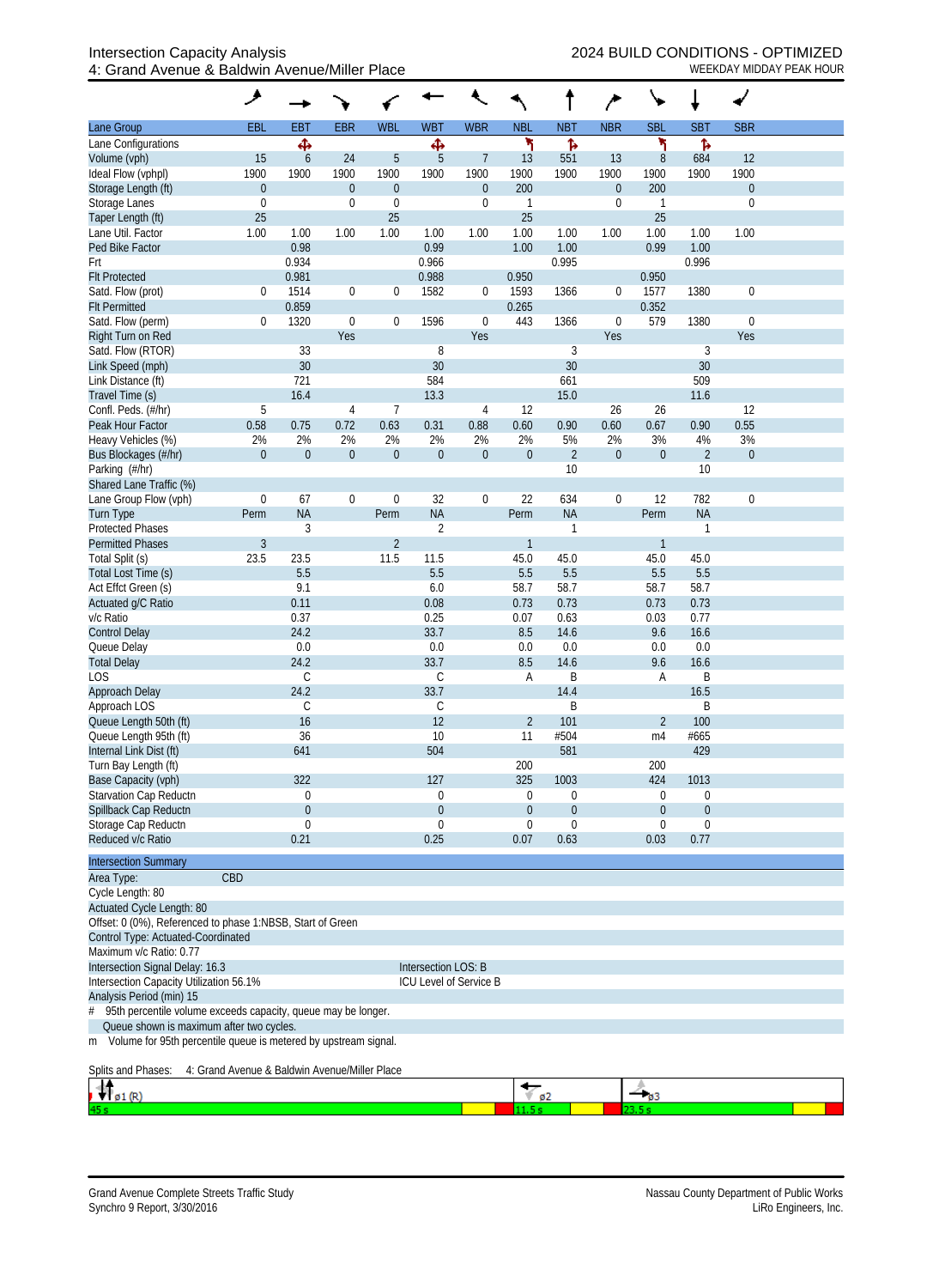|                                                                      |                   | r                | ₩                |                  | $\blacktriangleright$ | ९                      |
|----------------------------------------------------------------------|-------------------|------------------|------------------|------------------|-----------------------|------------------------|
| Lane Group                                                           | <b>NBT</b>        | <b>NBR</b>       | <b>SBL</b>       | <b>SBT</b>       | <b>NWL</b>            | <b>NWR</b>             |
| Lane Configurations                                                  | 怍                 |                  |                  | ₩                |                       | ۴                      |
| Volume (vph)                                                         | 620               | $\boldsymbol{0}$ | $\boldsymbol{0}$ | 951              | $\boldsymbol{0}$      | 235                    |
| Ideal Flow (vphpl)                                                   | 1900              | 1900             | 1900             | 1900             | 1900                  | 1900                   |
| Lane Width (ft)                                                      | 12                | 11               | 11               | 11               | 12                    | 12                     |
| Storage Length (ft)                                                  |                   | $\mathbf 0$      | 80               |                  | $\mathbf 0$           | $\mathbf 0$            |
| <b>Storage Lanes</b>                                                 |                   | $\mathbf{0}$     | $\theta$         |                  | $\boldsymbol{0}$      | $\mathbf{1}$           |
| Taper Length (ft)                                                    |                   |                  | 25               |                  | 25                    |                        |
| Lane Util. Factor                                                    | 0.95              | 0.95             | 1.00             | 0.95             | 1.00                  | 1.00                   |
| Ped Bike Factor                                                      |                   |                  |                  |                  |                       |                        |
| Frt                                                                  |                   |                  |                  |                  |                       | 0.865                  |
| <b>Flt Protected</b>                                                 |                   |                  |                  |                  |                       |                        |
| Satd. Flow (prot)                                                    | 2862              | $\boldsymbol{0}$ | $\boldsymbol{0}$ | 2707             | $\boldsymbol{0}$      | 1409                   |
| <b>Flt Permitted</b>                                                 |                   |                  |                  |                  |                       |                        |
| Satd. Flow (perm)                                                    | 2862              | $\theta$         | $\boldsymbol{0}$ | 2707             | $\boldsymbol{0}$      | 1409                   |
| Right Turn on Red                                                    |                   | N <sub>0</sub>   |                  |                  |                       | N <sub>0</sub>         |
| Satd. Flow (RTOR)                                                    |                   |                  |                  |                  |                       |                        |
| Link Speed (mph)                                                     | 30                |                  |                  | 30               | 30                    |                        |
| Link Distance (ft)                                                   | 329               |                  |                  | 379              | 353                   |                        |
| Travel Time (s)                                                      | 7.5               |                  |                  | 8.6              | 8.0                   |                        |
| Confl. Peds. (#/hr)                                                  |                   | 14               | 14               |                  |                       | $\mathbf{1}$           |
| Peak Hour Factor                                                     | 0.94              | 0.25             | 0.88             | 0.93             | 0.92                  | 0.94                   |
| Heavy Vehicles (%)                                                   | 5%                | 2%               | 4%               | 4%               | 2%                    | 5%                     |
| Bus Blockages (#/hr)                                                 | $\boldsymbol{0}$  | $\mathbf 0$      | $\mathbf 0$      | $\overline{2}$   | $\mathbf 0$           | $\boldsymbol{0}$       |
| Parking (#/hr)                                                       | 10                |                  |                  | 20               |                       |                        |
| Shared Lane Traffic (%)                                              |                   |                  |                  |                  |                       |                        |
| Lane Group Flow (vph)                                                | 660               | $\boldsymbol{0}$ | $\boldsymbol{0}$ | 1023             | $\boldsymbol{0}$      | 250                    |
| Turn Type                                                            | <b>NA</b>         |                  |                  | <b>NA</b>        |                       | Prot                   |
| <b>Protected Phases</b>                                              | $\overline{2}$    |                  |                  | $\boldsymbol{6}$ |                       | $8\,$                  |
| <b>Permitted Phases</b>                                              |                   |                  |                  | $\overline{2}$   |                       |                        |
| Total Split (s)                                                      | 52.0              |                  |                  | 52.0             |                       | 28.0                   |
| Total Lost Time (s)                                                  | 6.0               |                  |                  | 6.0<br>47.2      |                       | 6.0                    |
| Act Effct Green (s)                                                  | 47.2<br>0.59      |                  |                  | 0.59             |                       | 20.8<br>0.26           |
| Actuated g/C Ratio<br>v/c Ratio                                      | 0.39              |                  |                  | 0.64             |                       | 0.68                   |
| <b>Control Delay</b>                                                 | 8.7               |                  |                  | 6.7              |                       | 37.1                   |
| Queue Delay                                                          | 0.3               |                  |                  | 0.2              |                       | 0.0                    |
| <b>Total Delay</b>                                                   | 9.0               |                  |                  | 7.0              |                       | 37.1                   |
| <b>LOS</b>                                                           | $\mathsf{A}$      |                  |                  | $\overline{A}$   |                       | D                      |
| Approach Delay                                                       | 9.0               |                  |                  | 7.0              |                       |                        |
| Approach LOS                                                         | $\mathsf{A}$      |                  |                  | $\mathsf A$      |                       |                        |
| Queue Length 50th (ft)                                               | 60                |                  |                  | 69               |                       | 114                    |
| Queue Length 95th (ft)                                               | 74                |                  |                  | 25               |                       | 189                    |
| Internal Link Dist (ft)                                              | 249               |                  |                  | 299              | 273                   |                        |
| Turn Bay Length (ft)                                                 |                   |                  |                  |                  |                       |                        |
| Base Capacity (vph)                                                  | 1688              |                  |                  | 1597             |                       | 388                    |
| <b>Starvation Cap Reductn</b>                                        | 453               |                  |                  | 128              |                       | $\boldsymbol{0}$       |
| Spillback Cap Reductn                                                | $\boldsymbol{0}$  |                  |                  | 108              |                       | $\mathbf 0$            |
| Storage Cap Reductn                                                  | $\boldsymbol{0}$  |                  |                  | $\mathbf{0}$     |                       | $\mathbf 0$            |
| Reduced v/c Ratio                                                    | 0.53              |                  |                  | 0.70             |                       | 0.64                   |
|                                                                      |                   |                  |                  |                  |                       |                        |
| <b>Intersection Summary</b>                                          |                   |                  |                  |                  |                       |                        |
| Area Type:                                                           | CBD               |                  |                  |                  |                       |                        |
| Cycle Length: 80                                                     |                   |                  |                  |                  |                       |                        |
| Actuated Cycle Length: 80                                            |                   |                  |                  |                  |                       |                        |
| Offset: 0 (0%), Referenced to phase 2:NBSB and 6:SBT, Start of Green |                   |                  |                  |                  |                       |                        |
| Control Type: Actuated-Coordinated                                   |                   |                  |                  |                  |                       |                        |
| Maximum v/c Ratio: 0.68                                              |                   |                  |                  |                  |                       |                        |
| Intersection Signal Delay: 11.5                                      |                   |                  |                  |                  | Intersection LOS: B   |                        |
| Intersection Capacity Utilization 45.7%                              |                   |                  |                  |                  |                       | ICU Level of Service A |
| Analysis Period (min) 15                                             |                   |                  |                  |                  |                       |                        |
|                                                                      |                   |                  |                  |                  |                       |                        |
| Splits and Phases:                                                   | 5: Milburn Avenue |                  |                  |                  |                       |                        |
| $\pm$   $\beta$ 2 (R)                                                |                   |                  |                  |                  |                       |                        |
|                                                                      |                   |                  |                  |                  |                       |                        |
|                                                                      |                   |                  |                  |                  |                       |                        |
| ø6 (R)                                                               |                   |                  |                  |                  |                       |                        |

52 s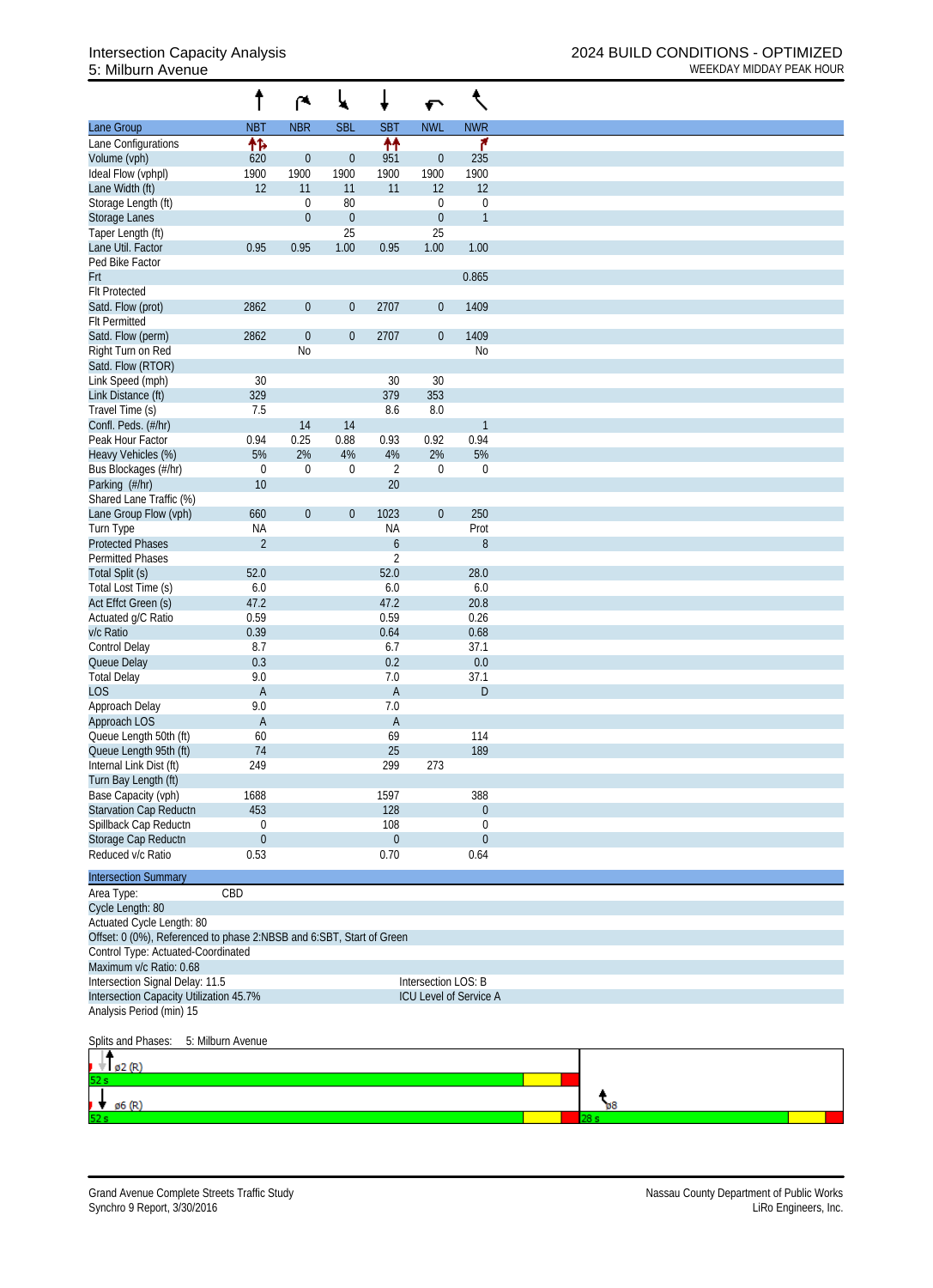|                                                                      |                  | ↖                |                  |                  | ╰╸                  |                        |                      |
|----------------------------------------------------------------------|------------------|------------------|------------------|------------------|---------------------|------------------------|----------------------|
| Lane Group                                                           | <b>WBL</b>       | <b>WBR</b>       | <b>NBT</b>       | <b>NBR</b>       | <b>SBL</b>          | <b>SBT</b>             |                      |
| Lane Configurations                                                  | ۷                |                  | 伟                |                  |                     | 44                     |                      |
| Volume (vph)                                                         | 6                | $\overline{5}$   | 793              | $\boldsymbol{6}$ | 11                  | 948                    |                      |
| Ideal Flow (vphpl)                                                   | 1900             | 1900             | 1900             | 1900             | 1900                | 1900                   |                      |
| Lane Width (ft)                                                      | 12               | 12               | 11               | 11               | 11                  | 11                     |                      |
| Lane Util. Factor                                                    | 1.00             | 1.00             | 0.95             | 0.95             | 0.95                | 0.95                   |                      |
| Ped Bike Factor<br>Frt                                               | 0.99<br>0.946    |                  | 1.00<br>0.998    |                  |                     | 1.00                   |                      |
| <b>Flt Protected</b>                                                 | 0.971            |                  |                  |                  |                     | 0.999                  |                      |
| Satd. Flow (prot)                                                    | 1531             | 0                | 2650             | $\boldsymbol{0}$ | $\boldsymbol{0}$    | 2715                   |                      |
| <b>Flt Permitted</b>                                                 | 0.971            |                  |                  |                  |                     | 0.937                  |                      |
| Satd. Flow (perm)                                                    | 1531             | $\boldsymbol{0}$ | 2650             | $\boldsymbol{0}$ | $\boldsymbol{0}$    | 2546                   |                      |
| Right Turn on Red                                                    |                  | No               |                  | Yes              |                     |                        |                      |
| Satd. Flow (RTOR)                                                    |                  |                  | $\overline{2}$   |                  |                     |                        |                      |
| Link Speed (mph)                                                     | 30               |                  | 30               |                  |                     | 30                     |                      |
| Link Distance (ft)                                                   | 918              |                  | 379              |                  |                     | 300<br>6.8             |                      |
| Travel Time (s)<br>Confl. Peds. (#/hr)                               | 20.9             | $\overline{2}$   | 8.6              | 21               | 21                  |                        |                      |
| Peak Hour Factor                                                     | 0.50             | 0.63             | 0.91             | 0.50             | 0.63                | 0.89                   |                      |
| Heavy Vehicles (%)                                                   | 2%               | 2%               | 6%               | 5%               | 5%                  | 4%                     |                      |
| Bus Blockages (#/hr)                                                 | $\boldsymbol{0}$ | $\boldsymbol{0}$ | $\sqrt{2}$       | $\boldsymbol{0}$ | $\boldsymbol{0}$    | $\boldsymbol{0}$       |                      |
| Parking (#/hr)                                                       |                  |                  | 20               |                  |                     | 20                     |                      |
| Shared Lane Traffic (%)                                              |                  |                  |                  |                  |                     |                        |                      |
| Lane Group Flow (vph)                                                | 20               | $\boldsymbol{0}$ | 883              | $\boldsymbol{0}$ | $\boldsymbol{0}$    | 1082                   |                      |
| Turn Type                                                            | Prot             |                  | <b>NA</b>        |                  | Perm                | <b>NA</b>              |                      |
| <b>Protected Phases</b>                                              | 8                |                  | $\sqrt{2}$       |                  |                     | 6                      |                      |
| <b>Permitted Phases</b>                                              |                  |                  |                  |                  | $\boldsymbol{6}$    |                        |                      |
| Total Split (s)                                                      | 34.0             |                  | 46.0             |                  | 46.0                | 46.0                   |                      |
| Total Lost Time (s)                                                  | 5.5<br>9.2       |                  | 5.5<br>70.1      |                  |                     | 5.5<br>70.1            |                      |
| Act Effct Green (s)<br>Actuated g/C Ratio                            | 0.12             |                  | 0.88             |                  |                     | 0.88                   |                      |
| v/c Ratio                                                            | 0.11             |                  | 0.38             |                  |                     | 0.48                   |                      |
| <b>Control Delay</b>                                                 | 30.1             |                  | 3.7              |                  |                     | 3.6                    |                      |
| Queue Delay                                                          | 0.0              |                  | 0.0              |                  |                     | $0.0\,$                |                      |
| <b>Total Delay</b>                                                   | 30.1             |                  | 3.7              |                  |                     | 3.6                    |                      |
| LOS                                                                  | $\mathsf C$      |                  | A                |                  |                     | A                      |                      |
| Approach Delay                                                       | 30.1             |                  | 3.7              |                  |                     | 3.6                    |                      |
| Approach LOS                                                         | С                |                  | Α                |                  |                     | Α                      |                      |
| Queue Length 50th (ft)                                               | 10               |                  | $\boldsymbol{0}$ |                  |                     | $\boldsymbol{0}$       |                      |
| Queue Length 95th (ft)                                               | 13               |                  | 144              |                  |                     | 82                     |                      |
| Internal Link Dist (ft)<br>Turn Bay Length (ft)                      | 838              |                  | 299              |                  |                     | 220                    |                      |
| Base Capacity (vph)                                                  | 545              |                  | 2323             |                  |                     | 2232                   |                      |
| Starvation Cap Reductn                                               | 0                |                  | 39               |                  |                     | 14                     |                      |
| Spillback Cap Reductn                                                | $\mathbf 0$      |                  | $\theta$         |                  |                     | $\mathbf 0$            |                      |
| Storage Cap Reductn                                                  | $\mathbf 0$      |                  | $\mathbf 0$      |                  |                     | $\mathbf 0$            |                      |
| Reduced v/c Ratio                                                    | 0.04             |                  | 0.39             |                  |                     | 0.49                   |                      |
|                                                                      |                  |                  |                  |                  |                     |                        |                      |
| <b>Intersection Summary</b>                                          |                  |                  |                  |                  |                     |                        |                      |
| Area Type:<br>Cycle Length: 80                                       | CBD              |                  |                  |                  |                     |                        |                      |
| Actuated Cycle Length: 80                                            |                  |                  |                  |                  |                     |                        |                      |
| Offset: 0 (0%), Referenced to phase 2:NBT and 6:SBTL, Start of Green |                  |                  |                  |                  |                     |                        |                      |
| Control Type: Actuated-Coordinated                                   |                  |                  |                  |                  |                     |                        |                      |
| Maximum v/c Ratio: 0.48                                              |                  |                  |                  |                  |                     |                        |                      |
| Intersection Signal Delay: 3.9                                       |                  |                  |                  |                  | Intersection LOS: A |                        |                      |
| Intersection Capacity Utilization 52.6%                              |                  |                  |                  |                  |                     | ICU Level of Service A |                      |
| Analysis Period (min) 15                                             |                  |                  |                  |                  |                     |                        |                      |
| Splits and Phases:                                                   | 6: Lorenz Avenue |                  |                  |                  |                     |                        |                      |
| ø2 (R)                                                               |                  |                  |                  |                  |                     |                        |                      |
|                                                                      |                  |                  |                  |                  |                     |                        |                      |
| ø6 (R)                                                               |                  |                  |                  |                  |                     |                        | $\epsilon$ $\beta$ 8 |
|                                                                      |                  |                  |                  |                  |                     |                        |                      |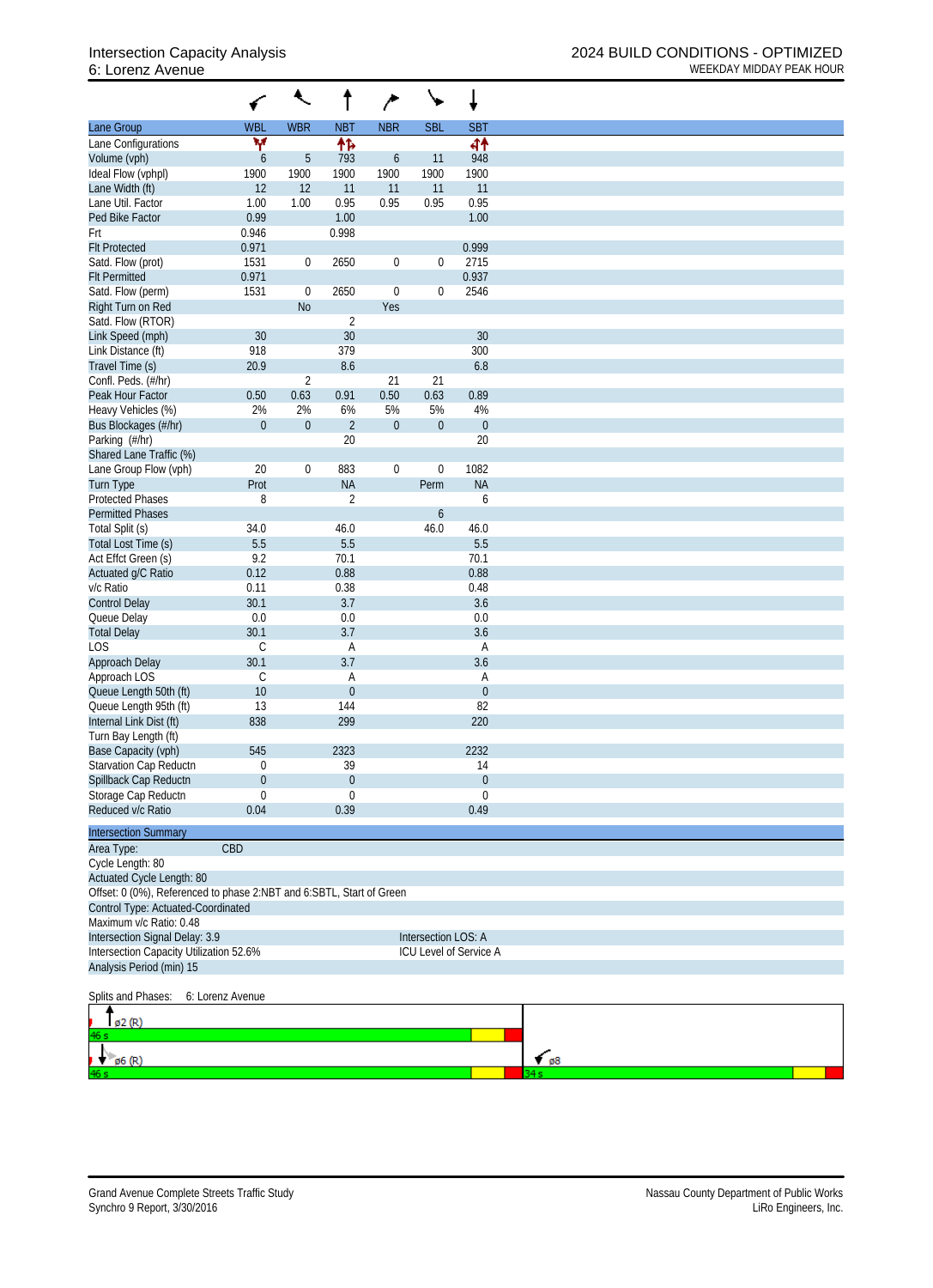|                                                                      | ᢣ                |                  |                  |                |                     |                        |         |
|----------------------------------------------------------------------|------------------|------------------|------------------|----------------|---------------------|------------------------|---------|
| Lane Group                                                           | EBL              | <b>EBR</b>       | <b>NBL</b>       | <b>NBT</b>     | <b>SBT</b>          | <b>SBR</b>             |         |
| Lane Configurations                                                  | v                |                  | ۲                | 忭              | 伟                   |                        |         |
| Volume (vph)                                                         | 104              | 68               | 50               | 663            | 918                 | 93                     |         |
| Ideal Flow (vphpl)                                                   | 1900             | 1900             | 1900             | 1900           | 1900                | 1900                   |         |
| Lane Width (ft)                                                      | 12               | 12               | 11               | 11             | 11                  | 11                     |         |
| Storage Length (ft)                                                  | 0                | $\boldsymbol{0}$ | 200              |                |                     | $\boldsymbol{0}$       |         |
| Storage Lanes                                                        | $\mathbf{1}$     | $\theta$         | $\mathbf{1}$     |                |                     | $\boldsymbol{0}$       |         |
| Taper Length (ft)                                                    | 25               |                  | 100              |                |                     |                        |         |
| Lane Util. Factor                                                    | 1.00             | 1.00             | 1.00             | 0.95           | 0.95                | 0.95                   |         |
| Ped Bike Factor                                                      | 0.99             |                  | 1.00             |                | 1.00                |                        |         |
| Frt                                                                  | 0.941            |                  |                  |                | 0.985               |                        |         |
| <b>Flt Protected</b>                                                 | 0.973            |                  | 0.950            |                |                     |                        |         |
| Satd. Flow (prot)                                                    | 1447             | $\overline{0}$   | 1441             | 2656           | 2654                | $\boldsymbol{0}$       |         |
| <b>Flt Permitted</b>                                                 | 0.973            |                  | 0.228            |                |                     |                        |         |
| Satd. Flow (perm)                                                    | 1447             | $\boldsymbol{0}$ | 345              | 2656           | 2654                | $\boldsymbol{0}$       |         |
| Right Turn on Red                                                    |                  | No               |                  |                |                     | Yes                    |         |
| Satd. Flow (RTOR)                                                    |                  |                  |                  |                | 21                  |                        |         |
| Link Speed (mph)                                                     | 30               |                  |                  | 30             | 30                  |                        |         |
| Link Distance (ft)                                                   | 655              |                  |                  | 360            | 196                 |                        |         |
| Travel Time (s)                                                      | 14.9             |                  |                  | 8.2            | 4.5                 |                        |         |
| Confl. Peds. (#/hr)                                                  |                  | $\overline{4}$   | 16               |                |                     | 16                     |         |
| Peak Hour Factor                                                     | 0.84             | 0.70             | 0.78             | 0.81           | 0.95                | 0.88                   |         |
| Heavy Vehicles (%)                                                   | 7%               | 8%               | 9%               | 6%             | 4%                  | 3%                     |         |
| Bus Blockages (#/hr)                                                 | 0                | $\mathbf 0$      | $\boldsymbol{0}$ | $\overline{2}$ | 3                   | $\boldsymbol{0}$       |         |
| Parking (#/hr)                                                       |                  |                  |                  | 20             | 20                  |                        |         |
| Shared Lane Traffic (%)                                              |                  |                  |                  |                |                     |                        |         |
| Lane Group Flow (vph)                                                | 221              | $\boldsymbol{0}$ | 64               | 819            | 1072                | $\boldsymbol{0}$       |         |
| Turn Type                                                            | Prot             |                  | Perm             | <b>NA</b>      | <b>NA</b>           |                        |         |
| <b>Protected Phases</b>                                              | $\overline{4}$   |                  |                  | $\overline{2}$ | $\boldsymbol{6}$    |                        |         |
| <b>Permitted Phases</b>                                              |                  |                  | $\overline{2}$   |                |                     |                        |         |
| Total Split (s)                                                      | 34.0             |                  | 46.0             | 46.0           | 46.0                |                        |         |
| Total Lost Time (s)                                                  | 5.5              |                  | 5.5              | 5.5            | 5.5                 |                        |         |
| Act Effct Green (s)                                                  | 17.5             |                  | 51.5             | 51.5           | 51.5                |                        |         |
| Actuated g/C Ratio                                                   | 0.22             |                  | 0.64             | 0.64           | 0.64                |                        |         |
| v/c Ratio                                                            | 0.70             |                  | 0.29             | 0.48           | 0.63                |                        |         |
| Control Delay                                                        | 39.9             |                  | 9.1              | 6.9            | 6.6                 |                        |         |
| Queue Delay                                                          | 0.0              |                  | 0.0              | 0.1            | 0.0                 |                        |         |
| <b>Total Delay</b>                                                   | 39.9             |                  | 9.1              | 7.0            | 6.6                 |                        |         |
| <b>LOS</b>                                                           | D                |                  | A                | A              | $\overline{A}$      |                        |         |
| Approach Delay                                                       | 39.9             |                  |                  | 7.2            | 6.6                 |                        |         |
| Approach LOS                                                         | D                |                  |                  | A              | $\overline{A}$      |                        |         |
| Queue Length 50th (ft)                                               | 102              |                  | 9                | 81             | 63                  |                        |         |
| Queue Length 95th (ft)                                               | 143              |                  | 8                | 33             | 80                  |                        |         |
| Internal Link Dist (ft)                                              | 575              |                  |                  | 280            | 116                 |                        |         |
| Turn Bay Length (ft)                                                 |                  |                  | 200              |                |                     |                        |         |
| Base Capacity (vph)                                                  | 515              |                  | 221              | 1708           | 1714                |                        |         |
| Starvation Cap Reductn                                               | 0                |                  | $\boldsymbol{0}$ | 197            | 5                   |                        |         |
| Spillback Cap Reductn                                                | 0                |                  | 0                | 81             | 0                   |                        |         |
| Storage Cap Reductn                                                  | $\boldsymbol{0}$ |                  | $\boldsymbol{0}$ | $\theta$       | $\boldsymbol{0}$    |                        |         |
| Reduced v/c Ratio                                                    | 0.43             |                  | 0.29             | 0.54           | 0.63                |                        |         |
| <b>Intersection Summary</b>                                          |                  |                  |                  |                |                     |                        |         |
| Area Type:                                                           | CBD              |                  |                  |                |                     |                        |         |
| Cycle Length: 80                                                     |                  |                  |                  |                |                     |                        |         |
| Actuated Cycle Length: 80                                            |                  |                  |                  |                |                     |                        |         |
| Offset: 0 (0%), Referenced to phase 2:NBTL and 6:SBT, Start of Green |                  |                  |                  |                |                     |                        |         |
| Control Type: Actuated-Coordinated                                   |                  |                  |                  |                |                     |                        |         |
| Maximum v/c Ratio: 0.70                                              |                  |                  |                  |                |                     |                        |         |
| Intersection Signal Delay: 10.2                                      |                  |                  |                  |                | Intersection LOS: B |                        |         |
| Intersection Capacity Utilization 67.2%                              |                  |                  |                  |                |                     | ICU Level of Service C |         |
| Analysis Period (min) 15                                             |                  |                  |                  |                |                     |                        |         |
|                                                                      |                  |                  |                  |                |                     |                        |         |
| Splits and Phases:                                                   | 7: Seaman Avenue |                  |                  |                |                     |                        |         |
|                                                                      |                  |                  |                  |                |                     |                        |         |
| ø2 (R)                                                               |                  |                  |                  |                |                     |                        | ↗<br>ø4 |
|                                                                      |                  |                  |                  |                |                     |                        | 34 s    |

 $\frac{1}{\cancel{66}}$  (R)

6ء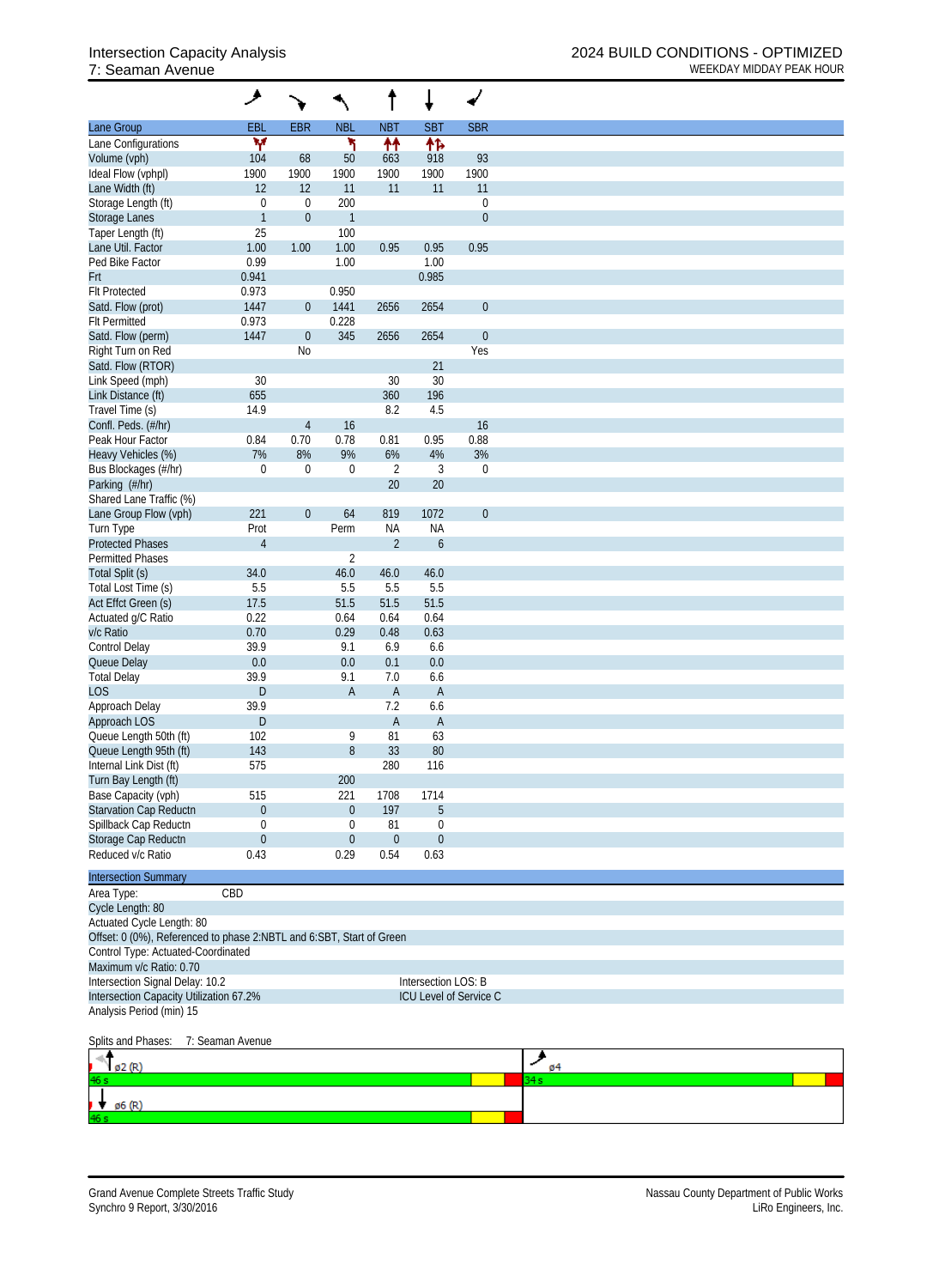|                                                                                                   | ✓                 |                   |                  | $\rightarrow$          | $\checkmark$        |                        |             |
|---------------------------------------------------------------------------------------------------|-------------------|-------------------|------------------|------------------------|---------------------|------------------------|-------------|
| Lane Group                                                                                        | <b>WBL</b>        | <b>WBR</b>        | <b>NBT</b>       | <b>NBR</b>             | <b>SBL</b>          | <b>SBT</b>             |             |
| Lane Configurations                                                                               | ۳                 |                   | 怍                |                        | ۲                   | ↟↟                     |             |
| Volume (vph)                                                                                      | 115               | 107               | 768              | 125                    | 89                  | 889                    |             |
| Ideal Flow (vphpl)                                                                                | 1900              | 1900              | 1900             | 1900                   | 1900                | 1900                   |             |
| Lane Width (ft)<br>Storage Length (ft)                                                            | 12<br>$\mathbf 0$ | 12<br>$\mathbf 0$ | 11               | 11<br>$\boldsymbol{0}$ | 11<br>100           | 11                     |             |
| <b>Storage Lanes</b>                                                                              | $\mathbf{1}$      | $\boldsymbol{0}$  |                  | $\boldsymbol{0}$       | 1                   |                        |             |
| Taper Length (ft)                                                                                 | 25                |                   |                  |                        | 25                  |                        |             |
| Lane Util. Factor                                                                                 | 1.00              | 1.00              | 0.95             | 0.95                   | 1.00                | 0.95                   |             |
| Ped Bike Factor                                                                                   | 0.99              |                   | 0.98             |                        | 0.98                |                        |             |
| Frt                                                                                               | 0.937             |                   | 0.977            |                        |                     |                        |             |
| <b>Flt Protected</b>                                                                              | 0.974             |                   |                  |                        | 0.950               |                        |             |
| Satd. Flow (prot)                                                                                 | 1499              | $\mathbf 0$       | 2561             | $\boldsymbol{0}$       | 1540                | 2707                   |             |
| <b>Flt Permitted</b>                                                                              | 0.974             |                   |                  |                        | 0.249               |                        |             |
| Satd. Flow (perm)                                                                                 | 1499              | $\boldsymbol{0}$  | 2561             | $\boldsymbol{0}$       | 394                 | 2707                   |             |
| Right Turn on Red                                                                                 |                   | N <sub>0</sub>    |                  | Yes                    |                     |                        |             |
| Satd. Flow (RTOR)                                                                                 |                   |                   | 38               |                        |                     |                        |             |
| Link Speed (mph)                                                                                  | 30                |                   | 30               |                        |                     | 30                     |             |
| Link Distance (ft)                                                                                | 767               |                   | 196              |                        |                     | 252                    |             |
| Travel Time (s)                                                                                   | 17.4              |                   | 4.5              |                        |                     | 5.7                    |             |
| Confl. Peds. (#/hr)                                                                               |                   | $\overline{2}$    |                  | 64                     | 64                  |                        |             |
| Peak Hour Factor                                                                                  | 0.80              | 0.84              | 0.92             | 0.81                   | 0.88                | 0.94                   |             |
| Heavy Vehicles (%)                                                                                | 2%                | 5%                | 4%               | 9%                     | 2%                  | 4%                     |             |
| Bus Blockages (#/hr)<br>Parking (#/hr)                                                            | $\mathbf 0$       | $\boldsymbol{0}$  | 3<br>20          | $\boldsymbol{0}$       | $\boldsymbol{0}$    | $\overline{2}$<br>20   |             |
| Shared Lane Traffic (%)                                                                           |                   |                   |                  |                        |                     |                        |             |
| Lane Group Flow (vph)                                                                             | 271               | $\boldsymbol{0}$  | 989              | $\boldsymbol{0}$       | 101                 | 946                    |             |
| Turn Type                                                                                         | Prot              |                   | <b>NA</b>        |                        | Perm                | <b>NA</b>              |             |
| <b>Protected Phases</b>                                                                           | $8\,$             |                   | $\overline{2}$   |                        |                     | 6                      |             |
| <b>Permitted Phases</b>                                                                           |                   |                   |                  |                        | 6                   |                        |             |
| Total Split (s)                                                                                   | 34.0              |                   | 46.0             |                        | 46.0                | 46.0                   |             |
| Total Lost Time (s)                                                                               | 5.5               |                   | 5.5              |                        | 5.5                 | 5.5                    |             |
| Act Effct Green (s)                                                                               | 19.7              |                   | 49.3             |                        | 49.3                | 49.3                   |             |
| Actuated g/C Ratio                                                                                | 0.25              |                   | 0.62             |                        | 0.62                | 0.62                   |             |
| v/c Ratio                                                                                         | 0.73              |                   | 0.62             |                        | 0.42                | 0.57                   |             |
| Control Delay                                                                                     | 39.1              |                   | 7.2              |                        | 7.4                 | 4.0                    |             |
| Queue Delay                                                                                       | 0.0               |                   | 0.0              |                        | 0.0                 | 0.2                    |             |
| <b>Total Delay</b>                                                                                | 39.1              |                   | 7.2              |                        | 7.4                 | 4.3                    |             |
| <b>LOS</b>                                                                                        | D                 |                   | A                |                        | A                   | $\mathsf{A}$           |             |
| Approach Delay                                                                                    | 39.1              |                   | 7.2              |                        |                     | 4.6                    |             |
| Approach LOS                                                                                      | D                 |                   | A                |                        |                     | $\mathsf{A}$           |             |
| Queue Length 50th (ft)                                                                            | 125               |                   | 64<br>65         |                        | 6                   | 28<br>39               |             |
| Queue Length 95th (ft)<br>Internal Link Dist (ft)                                                 | 156<br>687        |                   | 116              |                        | m11                 | 172                    |             |
| Turn Bay Length (ft)                                                                              |                   |                   |                  |                        | 100                 |                        |             |
| Base Capacity (vph)                                                                               | 534               |                   | 1592             |                        | 242                 | 1667                   |             |
| Starvation Cap Reductn                                                                            | $\theta$          |                   | $\boldsymbol{0}$ |                        | $\mathbf 0$         | 200                    |             |
| Spillback Cap Reductn                                                                             | $\mathbf 0$       |                   | 0                |                        | 0                   | 18                     |             |
| Storage Cap Reductn                                                                               | $\mathbf 0$       |                   | $\boldsymbol{0}$ |                        | 0                   | $\theta$               |             |
| Reduced v/c Ratio                                                                                 | 0.51              |                   | 0.62             |                        | 0.42                | 0.64                   |             |
|                                                                                                   |                   |                   |                  |                        |                     |                        |             |
| <b>Intersection Summary</b>                                                                       |                   |                   |                  |                        |                     |                        |             |
| Area Type:                                                                                        | CBD               |                   |                  |                        |                     |                        |             |
| Cycle Length: 80                                                                                  |                   |                   |                  |                        |                     |                        |             |
| Actuated Cycle Length: 80<br>Offset: 0 (0%), Referenced to phase 2:NBT and 6:SBTL, Start of Green |                   |                   |                  |                        |                     |                        |             |
| Control Type: Actuated-Coordinated                                                                |                   |                   |                  |                        |                     |                        |             |
| Maximum v/c Ratio: 0.73                                                                           |                   |                   |                  |                        |                     |                        |             |
| Intersection Signal Delay: 9.8                                                                    |                   |                   |                  |                        | Intersection LOS: A |                        |             |
| Intersection Capacity Utilization 73.7%                                                           |                   |                   |                  |                        |                     | ICU Level of Service D |             |
| Analysis Period (min) 15                                                                          |                   |                   |                  |                        |                     |                        |             |
| m Volume for 95th percentile queue is metered by upstream signal.                                 |                   |                   |                  |                        |                     |                        |             |
| Splits and Phases:                                                                                | 8: Seaman Avenue  |                   |                  |                        |                     |                        |             |
| $\varnothing$ 2 $(R)$                                                                             |                   |                   |                  |                        |                     |                        |             |
| 96.                                                                                               |                   |                   |                  |                        |                     |                        |             |
| $\emptyset$ 6 (R)                                                                                 |                   |                   |                  |                        |                     |                        | $\sim$ $68$ |
|                                                                                                   |                   |                   |                  |                        |                     |                        |             |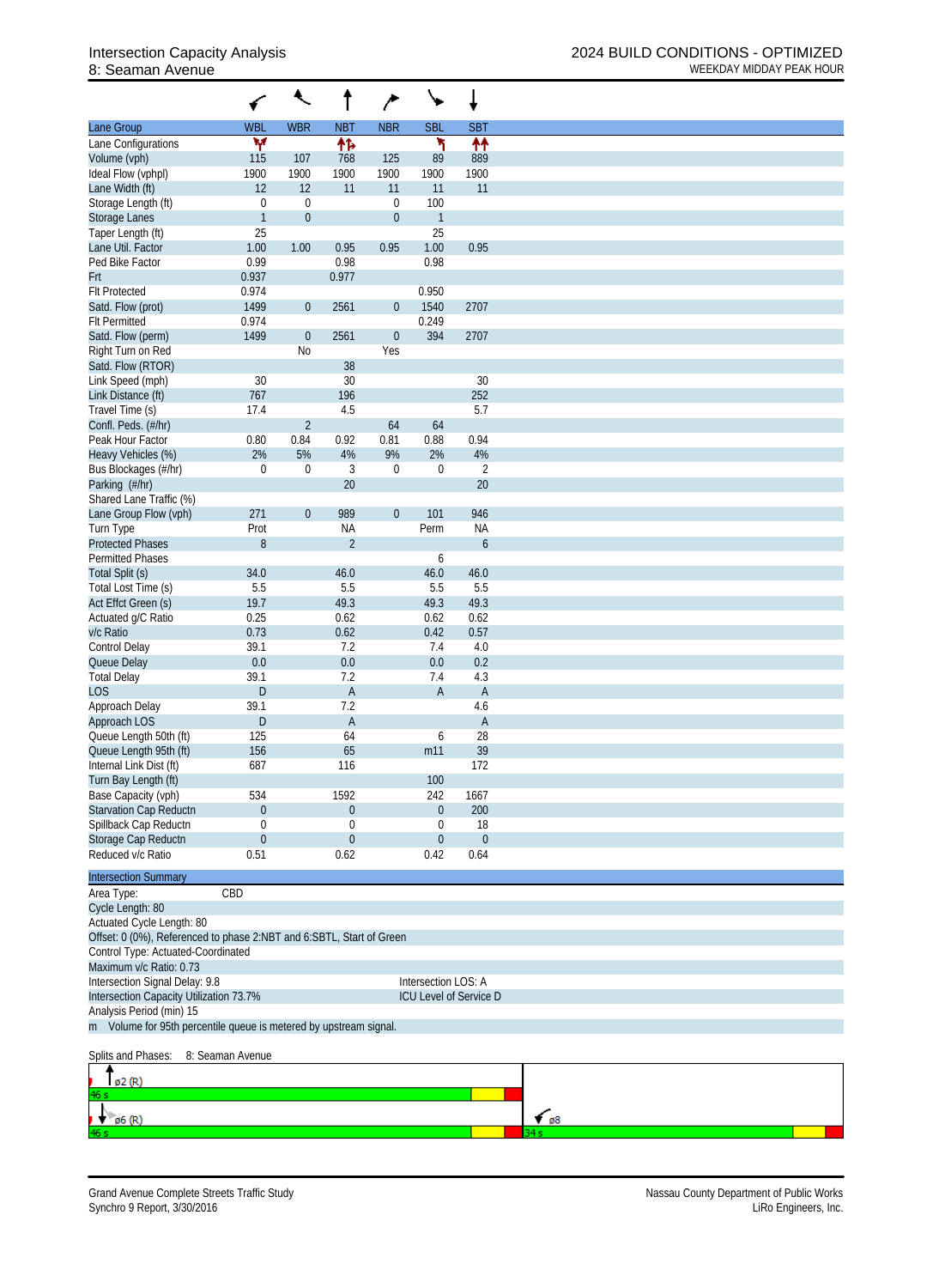## 9: St Lukes Place & Grand Avenue WEEKDAY MIDDAY PEAK HOUR

|                                                                      | ۶                                | `∙               |                  |                  |                     |                  |  |  |  |  |  |
|----------------------------------------------------------------------|----------------------------------|------------------|------------------|------------------|---------------------|------------------|--|--|--|--|--|
| Lane Group                                                           | <b>EBL</b>                       | <b>EBR</b>       | <b>NBL</b>       | <b>NBT</b>       | <b>SBT</b>          | <b>SBR</b>       |  |  |  |  |  |
| Lane Configurations                                                  | ۷                                |                  | ۲                | ₩                | 怍                   |                  |  |  |  |  |  |
| Volume (vph)                                                         | 96                               | 31               | 34               | 828              | 937                 | 93               |  |  |  |  |  |
| Ideal Flow (vphpl)                                                   | 1900                             | 1900             | 1900             | 1900             | 1900                | 1900             |  |  |  |  |  |
| Lane Width (ft)                                                      | 12                               | 12               | 11               | 11               | 11                  | 11               |  |  |  |  |  |
| Storage Length (ft)                                                  | $\boldsymbol{0}$                 | $\mathbf 0$      | 75               |                  |                     | $\mathbf 0$      |  |  |  |  |  |
| Storage Lanes                                                        | $\mathbf{1}$                     | $\mathbf 0$      | $\mathbf{1}$     |                  |                     | $\boldsymbol{0}$ |  |  |  |  |  |
| Taper Length (ft)                                                    | 25                               |                  | 25               |                  |                     |                  |  |  |  |  |  |
| Lane Util. Factor                                                    | 1.00                             | 1.00             | 1.00             | 0.95             | 0.95                | 0.95             |  |  |  |  |  |
| Ped Bike Factor                                                      | 1.00                             |                  | 1.00             |                  | 1.00                |                  |  |  |  |  |  |
| Frt                                                                  | 0.962                            |                  |                  |                  | 0.985               |                  |  |  |  |  |  |
| <b>Flt Protected</b>                                                 | 0.965                            |                  | 0.950            |                  |                     |                  |  |  |  |  |  |
| Satd. Flow (prot)                                                    | 1551                             | $\theta$         | 1496             | 2718             | 2671                | $\boldsymbol{0}$ |  |  |  |  |  |
| <b>Flt Permitted</b>                                                 | 0.965                            |                  | 0.227            |                  |                     |                  |  |  |  |  |  |
| Satd. Flow (perm)                                                    | 1551                             | $\boldsymbol{0}$ | 357              | 2718             | 2671                | $\boldsymbol{0}$ |  |  |  |  |  |
| Right Turn on Red                                                    |                                  | <b>No</b>        |                  |                  |                     | Yes              |  |  |  |  |  |
| Satd. Flow (RTOR)                                                    |                                  |                  |                  |                  | 21                  |                  |  |  |  |  |  |
| Link Speed (mph)                                                     | 30                               |                  |                  | 30               | 30                  |                  |  |  |  |  |  |
| Link Distance (ft)                                                   | 678                              |                  |                  | 252              | 852                 |                  |  |  |  |  |  |
| Travel Time (s)                                                      | 15.4                             |                  |                  | 5.7              | 19.4                |                  |  |  |  |  |  |
| Confl. Peds. (#/hr)                                                  |                                  | $\mathbf{1}$     | 13               |                  |                     | 13               |  |  |  |  |  |
| Peak Hour Factor                                                     | 0.80                             | 0.66             | 0.73             | 0.88             | 0.94                | 0.85             |  |  |  |  |  |
| Heavy Vehicles (%)                                                   | 2%                               | 2%               | 5%               | 4%               | 4%                  | 3%               |  |  |  |  |  |
| Parking (#/hr)                                                       |                                  |                  |                  | 20               | 20                  |                  |  |  |  |  |  |
| Shared Lane Traffic (%)                                              |                                  |                  |                  |                  |                     |                  |  |  |  |  |  |
| Lane Group Flow (vph)                                                | 167                              | $\boldsymbol{0}$ | 47               | 941              | 1106                | $\mathbf 0$      |  |  |  |  |  |
| Turn Type                                                            | Prot                             |                  | Perm             | <b>NA</b>        | <b>NA</b>           |                  |  |  |  |  |  |
| <b>Protected Phases</b>                                              | $\overline{4}$                   |                  |                  | $\overline{2}$   | 6                   |                  |  |  |  |  |  |
| <b>Permitted Phases</b>                                              |                                  |                  | $\overline{2}$   |                  |                     |                  |  |  |  |  |  |
|                                                                      |                                  |                  |                  |                  |                     |                  |  |  |  |  |  |
| Total Split (s)                                                      | 34.0                             |                  | 46.0             | 46.0             | 46.0                |                  |  |  |  |  |  |
| Total Lost Time (s)                                                  | 5.5                              |                  | 5.5              | 5.5              | 5.5                 |                  |  |  |  |  |  |
| Act Effct Green (s)                                                  | 14.1                             |                  | 54.9             | 54.9             | 54.9                |                  |  |  |  |  |  |
| Actuated g/C Ratio                                                   | 0.18                             |                  | 0.69             | 0.69             | 0.69                |                  |  |  |  |  |  |
| v/c Ratio                                                            | 0.61                             |                  | 0.19             | 0.50             | 0.60                |                  |  |  |  |  |  |
| <b>Control Delay</b>                                                 | 39.5                             |                  | 4.2              | 3.4              | 4.8                 |                  |  |  |  |  |  |
| Queue Delay                                                          | 0.0                              |                  | 0.0              | 0.2              | 0.0                 |                  |  |  |  |  |  |
| <b>Total Delay</b>                                                   | 39.5                             |                  | 4.2              | 3.6              | 4.8                 |                  |  |  |  |  |  |
| <b>LOS</b>                                                           | D                                |                  | Α                | A                | A                   |                  |  |  |  |  |  |
| Approach Delay                                                       | 39.5                             |                  |                  | 3.7              | 4.8                 |                  |  |  |  |  |  |
| Approach LOS                                                         | D                                |                  |                  | Α                | A                   |                  |  |  |  |  |  |
| Queue Length 50th (ft)                                               | 78                               |                  | $\overline{4}$   | 45               | 67                  |                  |  |  |  |  |  |
| Queue Length 95th (ft)                                               | 111                              |                  | m8               | 66               | 2                   |                  |  |  |  |  |  |
| Internal Link Dist (ft)                                              | 598                              |                  |                  | 172              | 772                 |                  |  |  |  |  |  |
| Turn Bay Length (ft)                                                 |                                  |                  | 75               |                  |                     |                  |  |  |  |  |  |
| Base Capacity (vph)                                                  | 552                              |                  | 245              | 1866             | 1840                |                  |  |  |  |  |  |
| <b>Starvation Cap Reductn</b>                                        | $\boldsymbol{0}$                 |                  | 0                | 290              | $\boldsymbol{0}$    |                  |  |  |  |  |  |
| Spillback Cap Reductn                                                | $\boldsymbol{0}$                 |                  | $\boldsymbol{0}$ | $\theta$         | 11                  |                  |  |  |  |  |  |
| Storage Cap Reductn                                                  | $\boldsymbol{0}$                 |                  | 0                | $\boldsymbol{0}$ | $\boldsymbol{0}$    |                  |  |  |  |  |  |
| Reduced v/c Ratio                                                    | 0.30                             |                  | 0.19             | 0.60             | 0.60                |                  |  |  |  |  |  |
|                                                                      |                                  |                  |                  |                  |                     |                  |  |  |  |  |  |
| <b>Intersection Summary</b>                                          |                                  |                  |                  |                  |                     |                  |  |  |  |  |  |
| Area Type:                                                           | CBD                              |                  |                  |                  |                     |                  |  |  |  |  |  |
| Cycle Length: 80                                                     |                                  |                  |                  |                  |                     |                  |  |  |  |  |  |
| Actuated Cycle Length: 80                                            |                                  |                  |                  |                  |                     |                  |  |  |  |  |  |
| Offset: 0 (0%), Referenced to phase 2:NBTL and 6:SBT, Start of Green |                                  |                  |                  |                  |                     |                  |  |  |  |  |  |
| Control Type: Actuated-Coordinated                                   |                                  |                  |                  |                  |                     |                  |  |  |  |  |  |
| Maximum v/c Ratio: 0.61                                              |                                  |                  |                  |                  |                     |                  |  |  |  |  |  |
| Intersection Signal Delay: 6.9                                       |                                  |                  |                  |                  | Intersection LOS: A |                  |  |  |  |  |  |
| Intersection Capacity Utilization 49.7%<br>ICU Level of Service A    |                                  |                  |                  |                  |                     |                  |  |  |  |  |  |
| Analysis Period (min) 15                                             |                                  |                  |                  |                  |                     |                  |  |  |  |  |  |
| m Volume for 95th percentile queue is metered by upstream signal.    |                                  |                  |                  |                  |                     |                  |  |  |  |  |  |
|                                                                      |                                  |                  |                  |                  |                     |                  |  |  |  |  |  |
| Splits and Phases:                                                   | 9: St Lukes Place & Grand Avenue |                  |                  |                  |                     |                  |  |  |  |  |  |
|                                                                      |                                  |                  |                  |                  |                     |                  |  |  |  |  |  |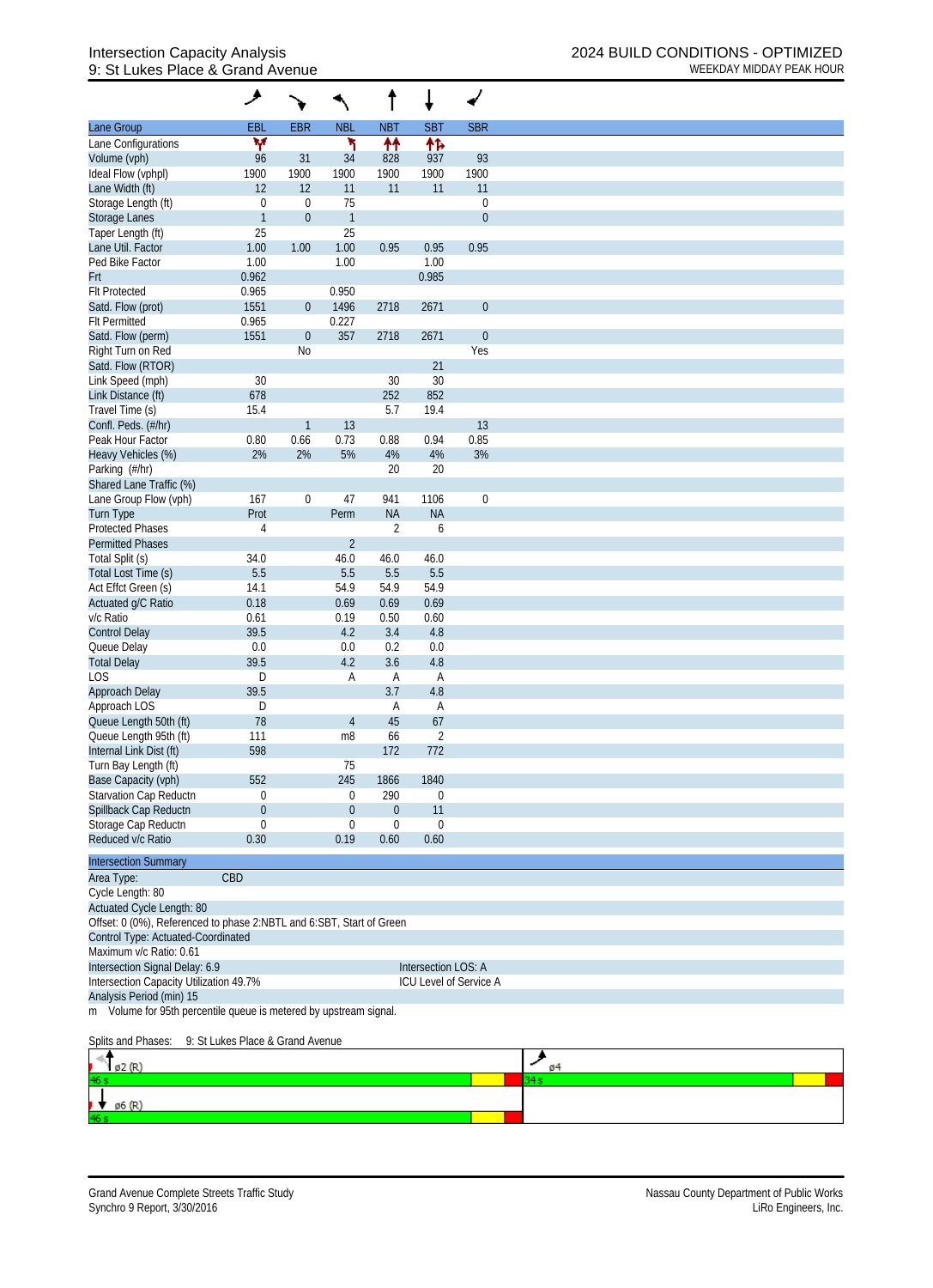## 10: Grand Avenue & High School Drive WEEKDAY MIDDAY PEAK HOUR

|                                                                                                                | ᢣ                |                              |                  |                  |                        |                  |                     |                  |                  | ↘                |                     |                  |  |
|----------------------------------------------------------------------------------------------------------------|------------------|------------------------------|------------------|------------------|------------------------|------------------|---------------------|------------------|------------------|------------------|---------------------|------------------|--|
| Lane Group                                                                                                     | EBL              | EBT                          | <b>EBR</b>       | <b>WBL</b>       | <b>WBT</b>             | <b>WBR</b>       | <b>NBL</b>          | <b>NBT</b>       | <b>NBR</b>       | <b>SBL</b>       | <b>SBT</b>          | <b>SBR</b>       |  |
| Lane Configurations                                                                                            |                  | Ф                            |                  |                  | Ф                      |                  | ۲                   | 怍                |                  | ۲                | 林                   |                  |  |
| Volume (vph)                                                                                                   | $\mathbf{1}$     | $\theta$                     | $\overline{7}$   | 16               | $\boldsymbol{0}$       | 12               | 6                   | 922              | 23               | 12               | 1055                | 6                |  |
| Ideal Flow (vphpl)                                                                                             | 1900             | 1900                         | 1900             | 1900             | 1900                   | 1900             | 1900                | 1900             | 1900             | 1900             | 1900                | 1900             |  |
| Lane Width (ft)                                                                                                | 12               | 12                           | 12               | 12               | 12                     | 12               | 12                  | 11               | 11               | 12               | 11                  | 11               |  |
| Storage Length (ft)                                                                                            | $\boldsymbol{0}$ |                              | $\boldsymbol{0}$ | $\boldsymbol{0}$ |                        | $\boldsymbol{0}$ | 150                 |                  | $\boldsymbol{0}$ | 200              |                     | 0                |  |
| Storage Lanes                                                                                                  | $\mathbf 0$      |                              | $\boldsymbol{0}$ | $\boldsymbol{0}$ |                        | $\mathbf 0$      | $\overline{1}$      |                  | $\mathbf{0}$     | $\mathbf{1}$     |                     | $\mathbf{0}$     |  |
| Taper Length (ft)                                                                                              | 25               |                              |                  | 25               |                        |                  | 25                  |                  |                  | 25               |                     |                  |  |
| Lane Util. Factor                                                                                              | 1.00             | 1.00                         | 1.00             | 1.00             | 1.00                   | 1.00             | 1.00                | 0.95             | 0.95             | 1.00             | 0.95                | 0.95             |  |
| Ped Bike Factor                                                                                                |                  | 0.97<br>0.899                |                  |                  | 0.96<br>0.937          |                  | 0.98                | 1.00<br>0.996    |                  |                  | 1.00<br>0.998       |                  |  |
| <b>Frt</b><br><b>Flt Protected</b>                                                                             |                  | 0.988                        |                  |                  | 0.974                  |                  | 0.950               |                  |                  | 0.950            |                     |                  |  |
| Satd. Flow (prot)                                                                                              | $\mathbf 0$      | 1475                         | $\boldsymbol{0}$ | $\theta$         | 1470                   | $\overline{0}$   | 1562                | 2984             | $\mathbf 0$      | 1562             | 3000                | $\mathbf{0}$     |  |
| <b>Flt Permitted</b>                                                                                           |                  | 0.931                        |                  |                  | 0.831                  |                  | 0.242               |                  |                  | 0.950            |                     |                  |  |
| Satd. Flow (perm)                                                                                              | $\theta$         | 1366                         | $\boldsymbol{0}$ | $\boldsymbol{0}$ | 1254                   | $\overline{0}$   | 391                 | 2984             | $\mathbf 0$      | 1562             | 3000                | $\boldsymbol{0}$ |  |
| Right Turn on Red                                                                                              |                  |                              | Yes              |                  |                        | Yes              |                     |                  | Yes              |                  |                     | Yes              |  |
| Satd. Flow (RTOR)                                                                                              |                  | 95                           |                  |                  | 95                     |                  |                     | $\overline{4}$   |                  |                  | $\overline{2}$      |                  |  |
| Link Speed (mph)                                                                                               |                  | 30                           |                  |                  | 30                     |                  |                     | 30               |                  |                  | 30                  |                  |  |
| Link Distance (ft)                                                                                             |                  | 564                          |                  |                  | 861                    |                  |                     | 852              |                  |                  | 745                 |                  |  |
| Travel Time (s)                                                                                                |                  | 12.8                         |                  |                  | 19.6                   |                  |                     | 19.4             |                  |                  | 16.9                |                  |  |
| Confl. Peds. (#/hr)                                                                                            | 73               |                              | $\mathbf{1}$     | 1                |                        | 73               | 49                  |                  | 23               |                  |                     | 49               |  |
| Peak Hour Factor                                                                                               | 0.25             | 0.50                         | 0.58             | 0.63             | 0.55                   | 0.55             | 0.50                | 0.94             | 0.79             | 0.55             | 0.91                | 0.50             |  |
| Heavy Vehicles (%)                                                                                             | 2%               | 2%                           | 2%               | 2%               | 2%                     | 2%               | 4%                  | 4%               | 4%               | 4%               | 4%                  | 4%               |  |
| Bus Blockages (#/hr)                                                                                           | $\mathbf 0$      | $\mathbf 0$                  | $\boldsymbol{0}$ | $\boldsymbol{0}$ | $\mathbf 0$            | $\boldsymbol{0}$ | $\overline{0}$      | 3                | $\theta$         | $\Omega$         | $\overline{2}$      | 0                |  |
| Shared Lane Traffic (%)                                                                                        |                  |                              |                  |                  |                        |                  |                     |                  |                  |                  |                     |                  |  |
| Lane Group Flow (vph)                                                                                          | $\boldsymbol{0}$ | 16                           | $\boldsymbol{0}$ | $\mathbf 0$      | 47                     | $\boldsymbol{0}$ | 12                  | 1010             | $\boldsymbol{0}$ | 22               | 1171                | $\mathbf 0$      |  |
| <b>Turn Type</b>                                                                                               | Perm             | <b>NA</b>                    |                  | Perm             | <b>NA</b>              |                  | Perm                | <b>NA</b>        |                  | Prot             | <b>NA</b>           |                  |  |
| <b>Protected Phases</b>                                                                                        |                  | 4                            |                  |                  | 8                      |                  |                     | 6                |                  | 5                | $\overline{2}$      |                  |  |
| <b>Permitted Phases</b>                                                                                        | $\overline{4}$   |                              |                  | 8                |                        |                  | $\boldsymbol{6}$    |                  |                  |                  | $\boldsymbol{6}$    |                  |  |
| Total Split (s)                                                                                                | 32.0             | 32.0                         |                  | 32.0             | 32.0                   |                  | 27.0                | 27.0             |                  | 21.0             | 48.0                |                  |  |
| Total Lost Time (s)<br>Act Effct Green (s)                                                                     |                  | 6.0<br>15.6                  |                  |                  | 6.0<br>15.6            |                  | 6.0<br>56.4         | 6.0<br>56.4      |                  | 4.0<br>6.7       | 6.0<br>61.2         |                  |  |
| Actuated g/C Ratio                                                                                             |                  | 0.20                         |                  |                  | 0.20                   |                  | 0.70                | 0.70             |                  | 0.08             | 0.76                |                  |  |
| v/c Ratio                                                                                                      |                  | 0.05                         |                  |                  | 0.15                   |                  | 0.04                | 0.48             |                  | 0.17             | 0.51                |                  |  |
| <b>Control Delay</b>                                                                                           |                  | 0.2                          |                  |                  | 1.9                    |                  | 19.3                | 16.3             |                  | 37.8             | 8.7                 |                  |  |
| Queue Delay                                                                                                    |                  | 0.0                          |                  |                  | 0.0                    |                  | 0.0                 | 0.0              |                  | 0.0              | 0.0                 |                  |  |
| <b>Total Delay</b>                                                                                             |                  | 0.2                          |                  |                  | 1.9                    |                  | 19.3                | 16.3             |                  | 37.8             | 8.7                 |                  |  |
| LOS                                                                                                            |                  | Α                            |                  |                  | A                      |                  | B                   | Β                |                  | D                | Α                   |                  |  |
| Approach Delay                                                                                                 |                  | 0.3                          |                  |                  | 1.9                    |                  |                     | 16.4             |                  |                  | 9.2                 |                  |  |
| Approach LOS                                                                                                   |                  | A                            |                  |                  | Α                      |                  |                     | Β                |                  |                  | Α                   |                  |  |
| Queue Length 50th (ft)                                                                                         |                  | $\boldsymbol{0}$             |                  |                  | $\boldsymbol{0}$       |                  | $\mathbf{1}$        | 75               |                  | 11               | 113                 |                  |  |
| Queue Length 95th (ft)                                                                                         |                  | $\mathbf 0$                  |                  |                  | $\mathbf 0$            |                  | m10                 | #305             |                  | m20              | 217                 |                  |  |
| Internal Link Dist (ft)                                                                                        |                  | 484                          |                  |                  | 781                    |                  |                     | 772              |                  |                  | 665                 |                  |  |
| Turn Bay Length (ft)                                                                                           |                  |                              |                  |                  |                        |                  | 150                 |                  |                  | 200              |                     |                  |  |
| Base Capacity (vph)                                                                                            |                  | 508                          |                  |                  | 471                    |                  | 275                 | 2105             |                  | 331              | 2295                |                  |  |
| Starvation Cap Reductn                                                                                         |                  | 0                            |                  |                  | 0                      |                  | 0                   | $\boldsymbol{0}$ |                  | 0                | 0                   |                  |  |
| Spillback Cap Reductn                                                                                          |                  | $\boldsymbol{0}$<br>$\Omega$ |                  |                  | $\boldsymbol{0}$<br>0  |                  | $\theta$            | $\boldsymbol{0}$ |                  | $\boldsymbol{0}$ | $\mathbf 0$         |                  |  |
| Storage Cap Reductn<br>Reduced v/c Ratio                                                                       |                  | 0.03                         |                  |                  | 0.10                   |                  | $\mathbf 0$<br>0.04 | 0<br>0.48        |                  | 0<br>0.07        | $\mathbf 0$<br>0.51 |                  |  |
|                                                                                                                |                  |                              |                  |                  |                        |                  |                     |                  |                  |                  |                     |                  |  |
| <b>Intersection Summary</b><br>CBD<br>Area Type:                                                               |                  |                              |                  |                  |                        |                  |                     |                  |                  |                  |                     |                  |  |
| Cycle Length: 80                                                                                               |                  |                              |                  |                  |                        |                  |                     |                  |                  |                  |                     |                  |  |
| Actuated Cycle Length: 80                                                                                      |                  |                              |                  |                  |                        |                  |                     |                  |                  |                  |                     |                  |  |
| Offset: 0 (0%), Referenced to phase 6:NBSB, Start of Green                                                     |                  |                              |                  |                  |                        |                  |                     |                  |                  |                  |                     |                  |  |
| Control Type: Actuated-Coordinated                                                                             |                  |                              |                  |                  |                        |                  |                     |                  |                  |                  |                     |                  |  |
| Maximum v/c Ratio: 0.51                                                                                        |                  |                              |                  |                  |                        |                  |                     |                  |                  |                  |                     |                  |  |
| Intersection Signal Delay: 12.2                                                                                |                  |                              |                  |                  | Intersection LOS: B    |                  |                     |                  |                  |                  |                     |                  |  |
| Intersection Capacity Utilization 61.6%                                                                        |                  |                              |                  |                  | ICU Level of Service B |                  |                     |                  |                  |                  |                     |                  |  |
| Analysis Period (min) 15                                                                                       |                  |                              |                  |                  |                        |                  |                     |                  |                  |                  |                     |                  |  |
| 95th percentile volume exceeds capacity, queue may be longer.<br>#<br>Queue shown is maximum after two cycles. |                  |                              |                  |                  |                        |                  |                     |                  |                  |                  |                     |                  |  |

m Volume for 95th percentile queue is metered by upstream signal.

Splits and Phases: 10: Grand Avenue & High School Drive

| ø2  |    |  |
|-----|----|--|
| 48. |    |  |
|     | ø8 |  |
| 21. |    |  |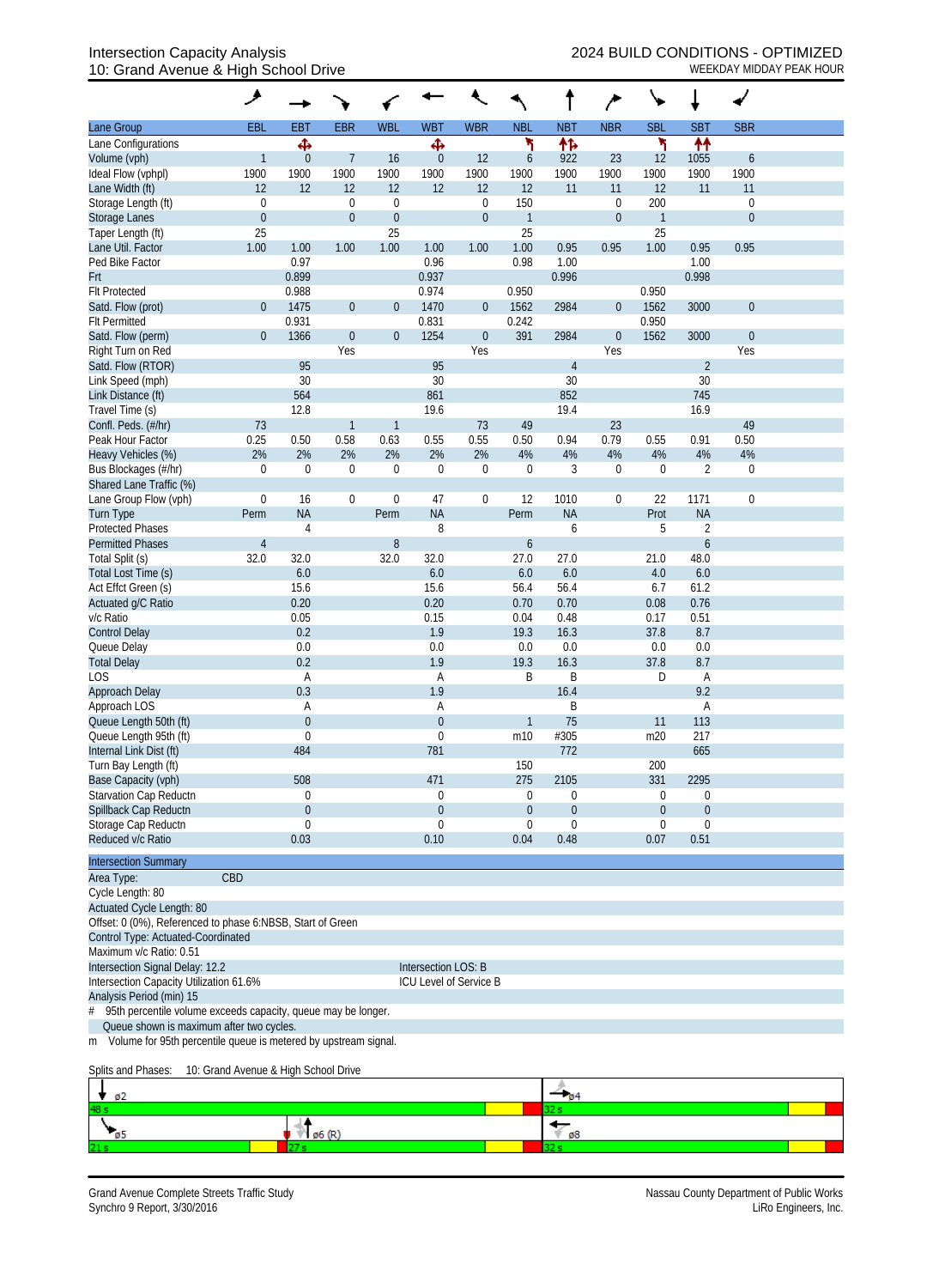#### 11: Grand Avenue & Stowe Avenue

|                                                                   | ᢣ                                        |                     |                  |                        |                     |                        |                |                  |                               |                      |                |                  |  |
|-------------------------------------------------------------------|------------------------------------------|---------------------|------------------|------------------------|---------------------|------------------------|----------------|------------------|-------------------------------|----------------------|----------------|------------------|--|
| Lane Group                                                        | EBL                                      | EBT                 | <b>EBR</b>       | <b>WBL</b>             | <b>WBT</b>          | <b>WBR</b>             | <b>NBL</b>     | <b>NBT</b>       | <b>NBR</b>                    | <b>SBL</b>           | <b>SBT</b>     | <b>SBR</b>       |  |
| Lane Configurations                                               |                                          | Ф                   |                  |                        | 41                  |                        | ۲              | 怍                |                               | ۲                    | 怍              |                  |  |
| Volume (vph)                                                      | 87                                       | $8\,$               | 111              | 48                     | 11                  | 27                     | 138            | 960              | 15                            | 28                   | 835            | 29               |  |
| Ideal Flow (vphpl)                                                | 1900                                     | 1900                | 1900             | 1900                   | 1900                | 1900                   | 1900           | 1900             | 1900                          | 1900                 | 1900           | 1900             |  |
| Lane Width (ft)                                                   | 12                                       | 12                  | 12               | 12                     | 12                  | 12                     | 11             | 11               | 11                            | 11                   | 11             | 11               |  |
| Storage Length (ft)                                               | $\mathbf 0$                              |                     | $\boldsymbol{0}$ | $\mathbf 0$            |                     | $\overline{0}$         | 350            |                  | $\boldsymbol{0}$              | 120                  |                | $\mathbf 0$      |  |
| <b>Storage Lanes</b>                                              | $\mathbf 0$<br>25                        |                     | $\boldsymbol{0}$ | $\boldsymbol{0}$<br>25 |                     | $\overline{0}$         | $\overline{1}$ |                  | $\mathbf{0}$                  | $\overline{1}$<br>25 |                | $\mathbf 0$      |  |
| Taper Length (ft)<br>Lane Util. Factor                            | 1.00                                     | 1.00                | 1.00             | 0.95                   | 0.95                | 0.95                   | 25<br>1.00     | 0.95             | 0.95                          | 1.00                 | 0.95           | 0.95             |  |
| Ped Bike Factor                                                   |                                          | 0.98                |                  |                        | 0.99                |                        | 0.99           | 1.00             |                               |                      | 1.00           |                  |  |
| Frt                                                               |                                          | 0.929               |                  |                        | 0.950               |                        |                | 0.998            |                               |                      | 0.992          |                  |  |
| <b>Flt Protected</b>                                              |                                          | 0.980               |                  |                        | 0.975               |                        | 0.950          |                  |                               | 0.950                |                |                  |  |
| Satd. Flow (prot)                                                 | $\theta$                                 | 1497                | $\boldsymbol{0}$ | $\boldsymbol{0}$       | 2935                | $\mathbf 0$            | 1510           | 3040             | $\theta$                      | 1510                 | 2963           | $\boldsymbol{0}$ |  |
| <b>Flt Permitted</b>                                              |                                          | 0.810               |                  |                        | 0.666               |                        | 0.289          |                  |                               | 0.950                |                |                  |  |
| Satd. Flow (perm)                                                 | $\theta$                                 | 1236                | $\boldsymbol{0}$ | $\boldsymbol{0}$       | 1990                | $\boldsymbol{0}$       | 455            | 3040             | $\boldsymbol{0}$              | 1510                 | 2963           | $\boldsymbol{0}$ |  |
| Right Turn on Red                                                 |                                          |                     | Yes              |                        |                     | Yes                    |                |                  | Yes                           |                      |                | Yes              |  |
| Satd. Flow (RTOR)                                                 |                                          | 70                  |                  |                        | 39                  |                        |                | $\overline{2}$   |                               |                      | 12             |                  |  |
| Link Speed (mph)                                                  |                                          | 30                  |                  |                        | 30<br>595           |                        |                | 30<br>745        |                               |                      | 30             |                  |  |
| Link Distance (ft)<br>Travel Time (s)                             |                                          | 653<br>14.8         |                  |                        | 13.5                |                        |                | 16.9             |                               |                      | 408<br>9.3     |                  |  |
| Confl. Peds. (#/hr)                                               | $\mathfrak{Z}$                           |                     | 21               | 21                     |                     | $\mathfrak{Z}$         | 44             |                  | 45                            |                      |                | 44               |  |
| Peak Hour Factor                                                  | 0.79                                     | 0.50                | 0.80             | 0.80                   | 0.63                | 0.69                   | 0.86           | 0.82             | 0.88                          | 0.59                 | 0.89           | 0.56             |  |
| Heavy Vehicles (%)                                                | 2%                                       | 2%                  | 2%               | 2%                     | 2%                  | 2%                     | 4%             | 3%               | 3%                            | 4%                   | 5%             | 4%               |  |
| Shared Lane Traffic (%)                                           |                                          |                     |                  |                        |                     |                        |                |                  |                               |                      |                |                  |  |
| Lane Group Flow (vph)                                             | $\boldsymbol{0}$                         | 265                 | $\boldsymbol{0}$ | $\boldsymbol{0}$       | 116                 | $\mathbf 0$            | 160            | 1188             | $\theta$                      | 47                   | 990            | $\mathbf 0$      |  |
| Turn Type                                                         | Perm                                     | <b>NA</b>           |                  | Perm                   | <b>NA</b>           |                        | Perm           | <b>NA</b>        |                               | Prot                 | <b>NA</b>      |                  |  |
| <b>Protected Phases</b>                                           |                                          | $\overline{4}$      |                  |                        | $8\,$               |                        |                | $\boldsymbol{6}$ |                               | 5                    | $\overline{2}$ |                  |  |
| <b>Permitted Phases</b>                                           | 4                                        |                     |                  | 8                      |                     |                        | 6              |                  |                               |                      | 6              |                  |  |
| Total Split (s)                                                   | 29.0                                     | 29.0                |                  | 29.0                   | 29.0                |                        | 34.0           | 34.0             |                               | 17.0                 | 51.0           |                  |  |
| Total Lost Time (s)<br>Act Effct Green (s)                        |                                          | 5.5<br>17.6         |                  |                        | 5.5<br>17.6         |                        | 5.5<br>43.4    | 5.5<br>43.4      |                               | 4.0<br>8.0           | 5.5<br>51.4    |                  |  |
| Actuated g/C Ratio                                                |                                          | 0.22                |                  |                        | 0.22                |                        | 0.54           | 0.54             |                               | 0.10                 | 0.64           |                  |  |
| v/c Ratio                                                         |                                          | 0.81                |                  |                        | 0.25                |                        | 0.65           | 0.72             |                               | 0.31                 | 0.52           |                  |  |
| Control Delay                                                     |                                          | 40.3                |                  |                        | 17.2                |                        | 31.0           | 16.8             |                               | 44.7                 | 8.4            |                  |  |
| Queue Delay                                                       |                                          | 0.0                 |                  |                        | 0.0                 |                        | 0.0            | 0.0              |                               | 0.0                  | 0.2            |                  |  |
| <b>Total Delay</b>                                                |                                          | 40.3                |                  |                        | 17.2                |                        | 31.0           | 16.8             |                               | 44.7                 | 8.5            |                  |  |
| <b>LOS</b>                                                        |                                          | $\mathsf D$         |                  |                        | B                   |                        | $\mathsf C$    | B                |                               | $\mathsf{D}$         | $\mathsf A$    |                  |  |
| Approach Delay                                                    |                                          | 40.3                |                  |                        | 17.2                |                        |                | 18.5             |                               |                      | 10.2           |                  |  |
| Approach LOS                                                      |                                          | $\mathsf D$         |                  |                        | B                   |                        |                | B                |                               |                      | B              |                  |  |
| Queue Length 50th (ft)<br>Queue Length 95th (ft)                  |                                          | 92<br>62            |                  |                        | 16<br>21            |                        | 58<br>#175     | 227<br>#372      |                               | 25<br>m39            | 87<br>163      |                  |  |
| Internal Link Dist (ft)                                           |                                          | 573                 |                  |                        | 515                 |                        |                | 665              |                               |                      | 328            |                  |  |
| Turn Bay Length (ft)                                              |                                          |                     |                  |                        |                     |                        | 350            |                  |                               | 120                  |                |                  |  |
| Base Capacity (vph)                                               |                                          | 412                 |                  |                        | 612                 |                        | 246            | 1650             |                               | 245                  | 1907           |                  |  |
| <b>Starvation Cap Reductn</b>                                     |                                          | $\overline{0}$      |                  |                        | $\boldsymbol{0}$    |                        | $\theta$       | $\boldsymbol{0}$ |                               | $\boldsymbol{0}$     | 245            |                  |  |
| Spillback Cap Reductn                                             |                                          | $\Omega$            |                  |                        | $\mathbf 0$         |                        | $\Omega$       | $\boldsymbol{0}$ |                               | 0                    | $\mathbf 0$    |                  |  |
| Storage Cap Reductn                                               |                                          | $\overline{0}$      |                  |                        | $\theta$            |                        | $\overline{0}$ | $\mathbf 0$      |                               | $\overline{0}$       | $\theta$       |                  |  |
| Reduced v/c Ratio                                                 |                                          | 0.64                |                  |                        | 0.19                |                        | 0.65           | 0.72             |                               | 0.19                 | 0.60           |                  |  |
| <b>Intersection Summary</b>                                       |                                          |                     |                  |                        |                     |                        |                |                  |                               |                      |                |                  |  |
| Area Type:                                                        | CBD                                      |                     |                  |                        |                     |                        |                |                  |                               |                      |                |                  |  |
| Cycle Length: 80                                                  |                                          |                     |                  |                        |                     |                        |                |                  |                               |                      |                |                  |  |
| Actuated Cycle Length: 80                                         |                                          |                     |                  |                        |                     |                        |                |                  |                               |                      |                |                  |  |
| Offset: 0 (0%), Referenced to phase 6:NBSB, Start of Green        |                                          |                     |                  |                        |                     |                        |                |                  |                               |                      |                |                  |  |
| Control Type: Actuated-Coordinated                                |                                          |                     |                  |                        |                     |                        |                |                  |                               |                      |                |                  |  |
| Maximum v/c Ratio: 0.81<br>Intersection Signal Delay: 17.4        |                                          |                     |                  |                        | Intersection LOS: B |                        |                |                  |                               |                      |                |                  |  |
| Intersection Capacity Utilization 78.3%                           |                                          |                     |                  |                        |                     | ICU Level of Service D |                |                  |                               |                      |                |                  |  |
| Analysis Period (min) 15                                          |                                          |                     |                  |                        |                     |                        |                |                  |                               |                      |                |                  |  |
| # 95th percentile volume exceeds capacity, queue may be longer.   |                                          |                     |                  |                        |                     |                        |                |                  |                               |                      |                |                  |  |
|                                                                   | Queue shown is maximum after two cycles. |                     |                  |                        |                     |                        |                |                  |                               |                      |                |                  |  |
| m Volume for 95th percentile queue is metered by upstream signal. |                                          |                     |                  |                        |                     |                        |                |                  |                               |                      |                |                  |  |
| Splits and Phases:                                                | 11: Grand Avenue & Stowe Avenue          |                     |                  |                        |                     |                        |                |                  |                               |                      |                |                  |  |
| ø2                                                                |                                          |                     |                  |                        |                     |                        |                |                  |                               |                      |                |                  |  |
|                                                                   |                                          |                     |                  |                        |                     |                        |                | 29 s             |                               |                      |                |                  |  |
| 65                                                                |                                          | $\sqrt[n]{\log(n)}$ |                  |                        |                     |                        |                |                  | $\sqrt{\phantom{a}}_{\rm g8}$ |                      |                |                  |  |
|                                                                   |                                          |                     |                  |                        |                     |                        |                |                  |                               |                      |                |                  |  |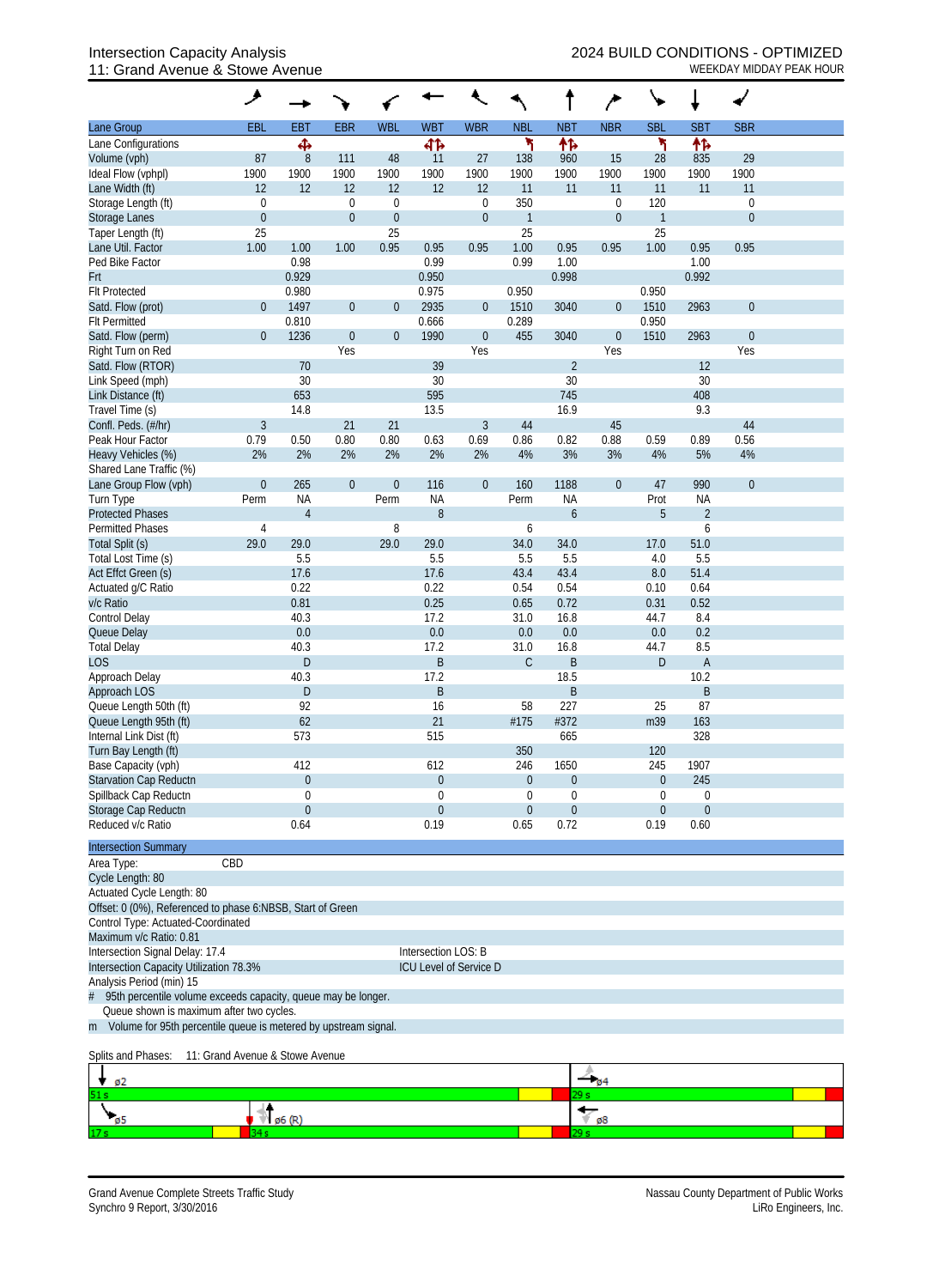## 12: Stanton Avenue & Grand Avenue WEEKDAY MIDDAY PEAK HOUR

|                                                                       | ۸              |                            |                  |                  |                              |                  |                  |                      | ∕                |                  |                         |                  |  |
|-----------------------------------------------------------------------|----------------|----------------------------|------------------|------------------|------------------------------|------------------|------------------|----------------------|------------------|------------------|-------------------------|------------------|--|
| Lane Group                                                            | EBL            | <b>EBT</b>                 | <b>EBR</b>       | <b>WBL</b>       | <b>WBT</b>                   | <b>WBR</b>       | <b>NBL</b>       | <b>NBT</b>           | <b>NBR</b>       | <b>SBL</b>       | <b>SBT</b>              | <b>SBR</b>       |  |
| Lane Configurations                                                   |                | Ф                          |                  |                  | Ф                            |                  |                  | 412                  |                  |                  | 41                      |                  |  |
| Volume (vph)                                                          | 17             | 8                          | 25               | 56               | $\overline{4}$               | 34               | 18               | 883                  | 70               | 32               | 1050                    | 12               |  |
| Ideal Flow (vphpl)                                                    | 1900           | 1900                       | 1900             | 1900             | 1900                         | 1900             | 1900             | 1900                 | 1900             | 1900             | 1900                    | 1900             |  |
| Lane Width (ft)                                                       | 12             | 12                         | 12               | 12               | 12                           | 12               | 11               | 11                   | 11               | 11               | 11                      | 11               |  |
| Lane Util. Factor                                                     | 1.00           | 1.00                       | 1.00             | 1.00             | 1.00                         | 1.00             | 0.95             | 0.95                 | 0.95             | 0.95             | 0.95                    | 0.95             |  |
| Ped Bike Factor                                                       |                | 0.99                       |                  |                  | 0.99                         |                  |                  | 1.00                 |                  |                  | 1.00                    |                  |  |
| Frt                                                                   |                | 0.937                      |                  |                  | 0.953                        |                  |                  | 0.989                |                  |                  | 0.997                   |                  |  |
| <b>Flt Protected</b>                                                  |                | 0.981                      |                  |                  | 0.972                        |                  |                  | 0.999                |                  |                  | 0.998                   |                  |  |
| Satd. Flow (prot)                                                     | $\mathbf 0$    | 1530                       | $\boldsymbol{0}$ | $\boldsymbol{0}$ | 1540                         | 0                | $\overline{0}$   | 2986                 | $\boldsymbol{0}$ | $\boldsymbol{0}$ | 2690                    | $\boldsymbol{0}$ |  |
| <b>Flt Permitted</b>                                                  |                | 0.854                      |                  |                  | 0.833                        |                  |                  | 0.895                |                  |                  | 0.843                   |                  |  |
| Satd. Flow (perm)                                                     | $\mathbf{0}$   | 1326                       | $\mathbf 0$      | $\boldsymbol{0}$ | 1317                         | $\boldsymbol{0}$ | $\mathbf 0$      | 2675                 | $\boldsymbol{0}$ | $\boldsymbol{0}$ | 2272                    | $\boldsymbol{0}$ |  |
| Right Turn on Red                                                     |                |                            | Yes              |                  |                              | Yes              |                  |                      | Yes              |                  |                         | Yes              |  |
| Satd. Flow (RTOR)                                                     |                | 37                         |                  |                  | 37                           |                  |                  | 14                   |                  |                  | 3                       |                  |  |
| Link Speed (mph)                                                      |                | 30                         |                  |                  | 30                           |                  |                  | 30                   |                  |                  | 30                      |                  |  |
| Link Distance (ft)                                                    |                | 666<br>15.1                |                  |                  | 765<br>17.4                  |                  |                  | 408<br>9.3           |                  |                  | 549                     |                  |  |
| Travel Time (s)<br>Confl. Peds. (#/hr)                                | 11             |                            | 3                | $\mathfrak{Z}$   |                              | 11               | 41               |                      | 20               | 20               | 12.5                    | 41               |  |
| Peak Hour Factor                                                      | 0.57           | 0.67                       | 0.67             | 0.88             | 0.50                         | 0.89             | 0.61             | 0.93                 | 0.92             | 0.58             | 0.98                    | 0.55             |  |
| Heavy Vehicles (%)                                                    | 2%             | 2%                         | 2%               | 2%               | 2%                           | 2%               | 3%               | 3%                   | 3%               | 4%               | 4%                      | 4%               |  |
| Bus Blockages (#/hr)                                                  | $\mathbf 0$    | $\mathbf 0$                | $\boldsymbol{0}$ | $\overline{0}$   | $\mathbf 0$                  | $\overline{0}$   | $\mathbf 0$      | 3                    | $\boldsymbol{0}$ | $\mathbf 0$      | $\overline{2}$          | $\mathbf 0$      |  |
| Parking (#/hr)                                                        |                |                            |                  |                  |                              |                  |                  |                      |                  |                  | 20                      |                  |  |
| Shared Lane Traffic (%)                                               |                |                            |                  |                  |                              |                  |                  |                      |                  |                  |                         |                  |  |
| Lane Group Flow (vph)                                                 | $\mathbf 0$    | 79                         | $\boldsymbol{0}$ | $\mathbf 0$      | 110                          | 0                | $\boldsymbol{0}$ | 1055                 | $\boldsymbol{0}$ | $\boldsymbol{0}$ | 1148                    | $\mathbf 0$      |  |
| Turn Type                                                             | Perm           | <b>NA</b>                  |                  | Perm             | <b>NA</b>                    |                  | Perm             | <b>NA</b>            |                  | Perm             | <b>NA</b>               |                  |  |
| <b>Protected Phases</b>                                               |                | 4                          |                  |                  | 8                            |                  |                  | $\sqrt{2}$           |                  |                  | 6                       |                  |  |
| <b>Permitted Phases</b>                                               | $\overline{4}$ |                            |                  | $8\,$            |                              |                  | $\overline{2}$   |                      |                  | 6                |                         |                  |  |
| Total Split (s)                                                       | 34.0           | 34.0                       |                  | 34.0             | 34.0                         |                  | 46.0             | 46.0                 |                  | 46.0             | 46.0                    |                  |  |
| Total Lost Time (s)                                                   |                | 5.5                        |                  |                  | 5.5                          |                  |                  | 5.5                  |                  |                  | 5.5                     |                  |  |
| Act Effct Green (s)                                                   |                | 11.2                       |                  |                  | 11.2                         |                  |                  | 61.2                 |                  |                  | 61.2                    |                  |  |
| Actuated g/C Ratio                                                    |                | 0.14                       |                  |                  | 0.14                         |                  |                  | 0.76                 |                  |                  | 0.76                    |                  |  |
| v/c Ratio                                                             |                | 0.36                       |                  |                  | 0.51                         |                  |                  | 0.52                 |                  |                  | 0.66                    |                  |  |
| <b>Control Delay</b>                                                  |                | 21.9                       |                  |                  | 28.6                         |                  |                  | 3.0                  |                  |                  | 9.8                     |                  |  |
| Queue Delay                                                           |                | 0.0                        |                  |                  | 0.0                          |                  |                  | 0.1                  |                  |                  | 0.0                     |                  |  |
| <b>Total Delay</b>                                                    |                | 21.9                       |                  |                  | 28.6                         |                  |                  | 3.0                  |                  |                  | 9.8                     |                  |  |
| LOS                                                                   |                | $\mathsf C$                |                  |                  | C                            |                  |                  | Α                    |                  |                  | Α                       |                  |  |
| Approach Delay                                                        |                | 21.9                       |                  |                  | 28.6                         |                  |                  | 3.0                  |                  |                  | 9.8                     |                  |  |
| Approach LOS                                                          |                | $\mathsf C$                |                  |                  | С                            |                  |                  | Α                    |                  |                  | Α                       |                  |  |
| Queue Length 50th (ft)                                                |                | 19                         |                  |                  | 34                           |                  |                  | 25                   |                  |                  | 127                     |                  |  |
| Queue Length 95th (ft)                                                |                | 33                         |                  |                  | 30                           |                  |                  | 43                   |                  |                  | 314                     |                  |  |
| Internal Link Dist (ft)                                               |                | 586                        |                  |                  | 685                          |                  |                  | 328                  |                  |                  | 469                     |                  |  |
| Turn Bay Length (ft)                                                  |                |                            |                  |                  |                              |                  |                  |                      |                  |                  |                         |                  |  |
| Base Capacity (vph)                                                   |                | 496                        |                  |                  | 493                          |                  |                  | 2048                 |                  |                  | 1737                    |                  |  |
| Starvation Cap Reductn                                                |                | 0                          |                  |                  | $\Omega$                     |                  |                  | 144                  |                  |                  | 0                       |                  |  |
| Spillback Cap Reductn                                                 |                | $\overline{0}$<br>$\Omega$ |                  |                  | $\boldsymbol{0}$<br>$\theta$ |                  |                  | 0                    |                  |                  | $\mathbf 0$<br>$\theta$ |                  |  |
| Storage Cap Reductn<br>Reduced v/c Ratio                              |                | 0.16                       |                  |                  | 0.22                         |                  |                  | 0<br>0.55            |                  |                  | 0.66                    |                  |  |
|                                                                       |                |                            |                  |                  |                              |                  |                  |                      |                  |                  |                         |                  |  |
| <b>Intersection Summary</b>                                           |                |                            |                  |                  |                              |                  |                  |                      |                  |                  |                         |                  |  |
| Area Type:                                                            | CBD            |                            |                  |                  |                              |                  |                  |                      |                  |                  |                         |                  |  |
| Cycle Length: 80                                                      |                |                            |                  |                  |                              |                  |                  |                      |                  |                  |                         |                  |  |
| Actuated Cycle Length: 80                                             |                |                            |                  |                  |                              |                  |                  |                      |                  |                  |                         |                  |  |
| Offset: 0 (0%), Referenced to phase 2:NBTL and 6:SBTL, Start of Green |                |                            |                  |                  |                              |                  |                  |                      |                  |                  |                         |                  |  |
| Control Type: Actuated-Coordinated                                    |                |                            |                  |                  |                              |                  |                  |                      |                  |                  |                         |                  |  |
| Maximum v/c Ratio: 0.66                                               |                |                            |                  |                  |                              |                  |                  |                      |                  |                  |                         |                  |  |
| Intersection Signal Delay: 8.1                                        |                |                            |                  |                  | Intersection LOS: A          |                  |                  |                      |                  |                  |                         |                  |  |
| Intersection Capacity Utilization 80.2%                               |                |                            |                  |                  | ICU Level of Service D       |                  |                  |                      |                  |                  |                         |                  |  |
| Analysis Period (min) 15                                              |                |                            |                  |                  |                              |                  |                  |                      |                  |                  |                         |                  |  |
| Splits and Phases:<br>12: Stanton Avenue & Grand Avenue               |                |                            |                  |                  |                              |                  |                  |                      |                  |                  |                         |                  |  |
|                                                                       |                |                            |                  |                  |                              |                  |                  |                      |                  |                  |                         |                  |  |
| ø2 (R)                                                                |                |                            |                  |                  |                              |                  | 34 s             | $\rightarrow$ 04     |                  |                  |                         |                  |  |
|                                                                       |                |                            |                  |                  |                              |                  |                  | $\overline{\psi}$ ø8 |                  |                  |                         |                  |  |
| $\emptyset$ 6 (R)                                                     |                |                            |                  |                  |                              |                  |                  |                      |                  |                  |                         |                  |  |

 $34s$ 

 $46 s$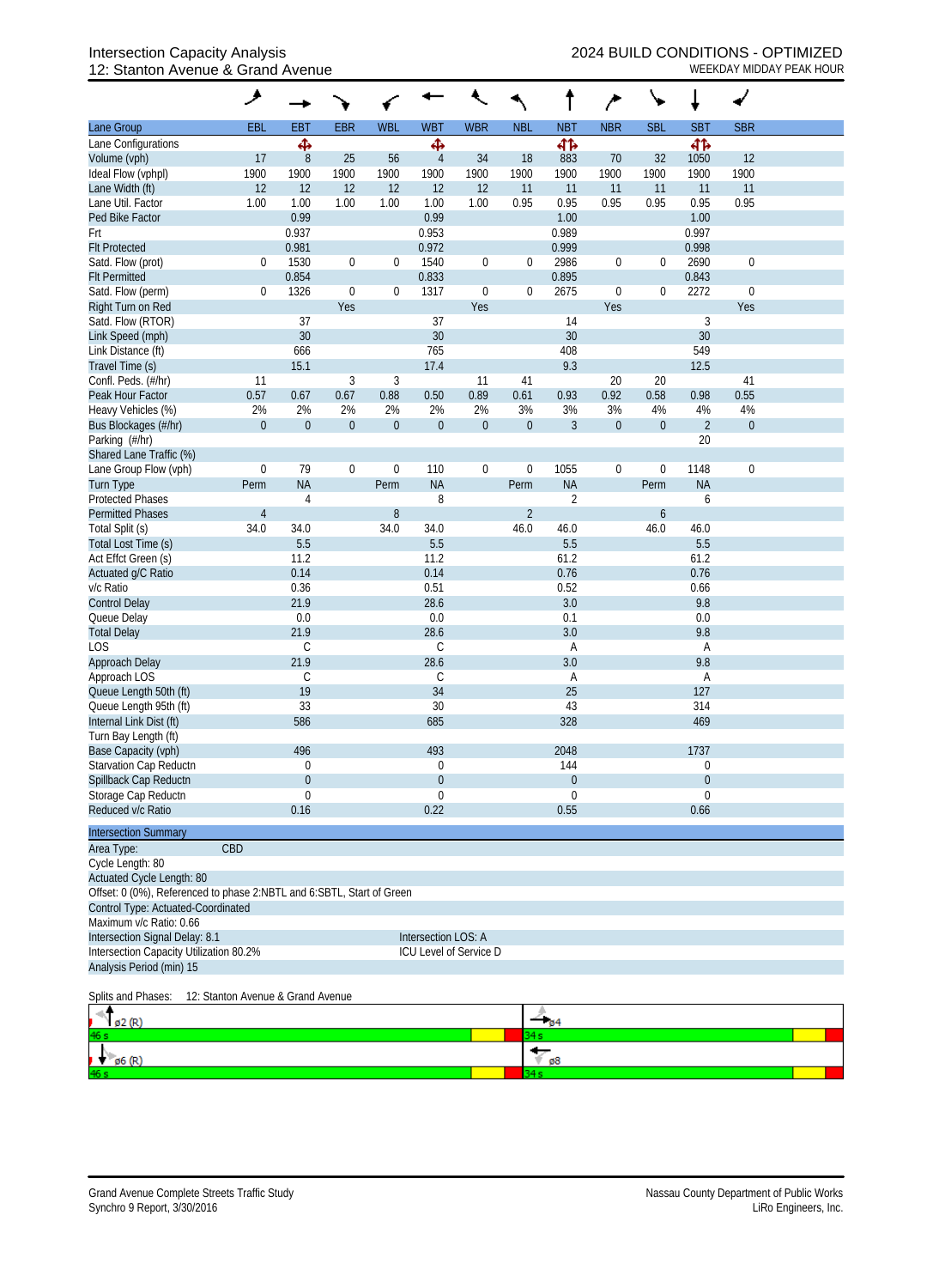## 37: Grand Avenue & McKenna PI and the McChannel Company of the MCEKDAY MIDDAY PEAK HOUR

|                                                                      |                               | $\overline{\mathcal{L}}$ | î                | م                |                     | ↓                      |                      |
|----------------------------------------------------------------------|-------------------------------|--------------------------|------------------|------------------|---------------------|------------------------|----------------------|
| Lane Group                                                           | <b>WBL</b>                    | <b>WBR</b>               | <b>NBT</b>       | <b>NBR</b>       | <b>SBL</b>          | <b>SBT</b>             |                      |
| Lane Configurations                                                  | ۷                             |                          | ↟                |                  | ኻ                   | ↟                      |                      |
| Volume (vph)                                                         | 25                            | 47                       | 573              | $\mathbf{0}$     | 191                 | 760                    |                      |
| Ideal Flow (vphpl)                                                   | 1900                          | 1900                     | 1900             | 1900             | 1900                | 1900                   |                      |
| Lane Util. Factor                                                    | 1.00                          | 1.00                     | 1.00             | 1.00             | 1.00                | 1.00                   |                      |
| Frt                                                                  | 0.912                         |                          |                  |                  |                     |                        |                      |
| <b>Flt Protected</b>                                                 | 0.983                         |                          |                  |                  | 0.950               |                        |                      |
| Satd. Flow (prot)                                                    | 1503                          | $\pmb{0}$                | 1384             | $\boldsymbol{0}$ | 1562                | 1398                   |                      |
| <b>Flt Permitted</b>                                                 | 0.983                         |                          |                  |                  | 0.402               |                        |                      |
| Satd. Flow (perm)                                                    | 1503                          | $\boldsymbol{0}$         | 1384             | $\boldsymbol{0}$ | 661                 | 1398                   |                      |
| Right Turn on Red                                                    |                               | Yes                      |                  | Yes              |                     |                        |                      |
| Satd. Flow (RTOR)                                                    | 51                            |                          |                  |                  |                     |                        |                      |
| Link Speed (mph)                                                     | 30                            |                          | 30               |                  |                     | 30                     |                      |
| Link Distance (ft)                                                   | 205                           |                          | 509              |                  |                     | 329                    |                      |
| Travel Time (s)                                                      | 4.7                           |                          | 11.6             |                  |                     | 7.5                    |                      |
| Peak Hour Factor                                                     | 0.92                          | 0.92                     | 0.94             | 0.92             | 0.88                | 0.93                   |                      |
| Heavy Vehicles (%)                                                   | 2%                            | 2%                       | 5%               | 2%               | 4%                  | $4%$                   |                      |
| Parking (#/hr)                                                       |                               |                          | 10               |                  |                     | 10                     |                      |
| Shared Lane Traffic (%)                                              |                               |                          |                  |                  |                     |                        |                      |
| Lane Group Flow (vph)                                                | 78                            | $\boldsymbol{0}$         | 610              | $\mathbf 0$      | 217                 | 817                    |                      |
| <b>Turn Type</b>                                                     | Prot                          |                          | <b>NA</b>        |                  | Perm                | <b>NA</b>              |                      |
| <b>Protected Phases</b>                                              | 8                             |                          | $\sqrt{2}$       |                  |                     | 6                      |                      |
| <b>Permitted Phases</b>                                              |                               |                          |                  |                  | 6                   |                        |                      |
| Total Split (s)                                                      | 24.0                          |                          | 56.0             |                  | 56.0                | 56.0                   |                      |
| Total Lost Time (s)                                                  | $6.0\,$                       |                          | 6.0              |                  | 6.0                 | 6.0                    |                      |
| Act Effct Green (s)                                                  | 10.2                          |                          | 62.2             |                  | 62.2                | 62.2                   |                      |
| Actuated g/C Ratio                                                   | 0.13                          |                          | 0.78             |                  | 0.78                | 0.78                   |                      |
| v/c Ratio                                                            | 0.33                          |                          | 0.57             |                  | 0.42                | 0.75                   |                      |
| <b>Control Delay</b>                                                 | 19.1                          |                          | 4.2              |                  | 2.6                 | 11.3                   |                      |
| Queue Delay                                                          | 0.0                           |                          | $0.0\,$          |                  | 0.0                 | 1.6                    |                      |
| <b>Total Delay</b>                                                   | 19.1                          |                          | 4.3              |                  | 2.6                 | 12.9                   |                      |
| <b>LOS</b>                                                           | $\sf B$                       |                          | Α                |                  | A                   | B                      |                      |
| Approach Delay                                                       | 19.1                          |                          | 4.3              |                  |                     | 10.7                   |                      |
| Approach LOS                                                         | B                             |                          | Α                |                  |                     | B                      |                      |
| Queue Length 50th (ft)                                               | 12                            |                          | 17               |                  | $\boldsymbol{0}$    | 402<br>#487            |                      |
| Queue Length 95th (ft)                                               | 50<br>125                     |                          | 59<br>429        |                  | 15                  | 249                    |                      |
| Internal Link Dist (ft)                                              |                               |                          |                  |                  |                     |                        |                      |
| Turn Bay Length (ft)<br>Base Capacity (vph)                          | 377                           |                          | 1076             |                  | 514                 | 1087                   |                      |
| Starvation Cap Reductn                                               | 0                             |                          | 21               |                  | 0                   | 128                    |                      |
| Spillback Cap Reductn                                                | $\theta$                      |                          | $\boldsymbol{0}$ |                  | $\overline{0}$      | $\theta$               |                      |
| Storage Cap Reductn                                                  | 0                             |                          | $\mathbf 0$      |                  | $\overline{0}$      | $\boldsymbol{0}$       |                      |
| Reduced v/c Ratio                                                    | 0.21                          |                          | 0.58             |                  | 0.42                | 0.85                   |                      |
|                                                                      |                               |                          |                  |                  |                     |                        |                      |
| <b>Intersection Summary</b>                                          |                               |                          |                  |                  |                     |                        |                      |
| Area Type:                                                           | CBD                           |                          |                  |                  |                     |                        |                      |
| Cycle Length: 80                                                     |                               |                          |                  |                  |                     |                        |                      |
| Actuated Cycle Length: 80                                            |                               |                          |                  |                  |                     |                        |                      |
| Offset: 0 (0%), Referenced to phase 2:NBT and 6:SBTL, Start of Green |                               |                          |                  |                  |                     |                        |                      |
| Control Type: Actuated-Coordinated                                   |                               |                          |                  |                  |                     |                        |                      |
| Maximum v/c Ratio: 0.75                                              |                               |                          |                  |                  |                     |                        |                      |
| Intersection Signal Delay: 8.8                                       |                               |                          |                  |                  | Intersection LOS: A |                        |                      |
| Intersection Capacity Utilization 73.5%                              |                               |                          |                  |                  |                     | ICU Level of Service D |                      |
| Analysis Period (min) 15                                             |                               |                          |                  |                  |                     |                        |                      |
| 95th percentile volume exceeds capacity, queue may be longer.<br>#   |                               |                          |                  |                  |                     |                        |                      |
| Queue shown is maximum after two cycles.                             |                               |                          |                  |                  |                     |                        |                      |
| Splits and Phases:                                                   | 37: Grand Avenue & McKenna Pl |                          |                  |                  |                     |                        |                      |
|                                                                      |                               |                          |                  |                  |                     |                        |                      |
| ø2 (R)                                                               |                               |                          |                  |                  |                     |                        |                      |
|                                                                      |                               |                          |                  |                  |                     |                        |                      |
| $\emptyset$ 6 (R)                                                    |                               |                          |                  |                  |                     |                        | $\epsilon$ $\beta$ 8 |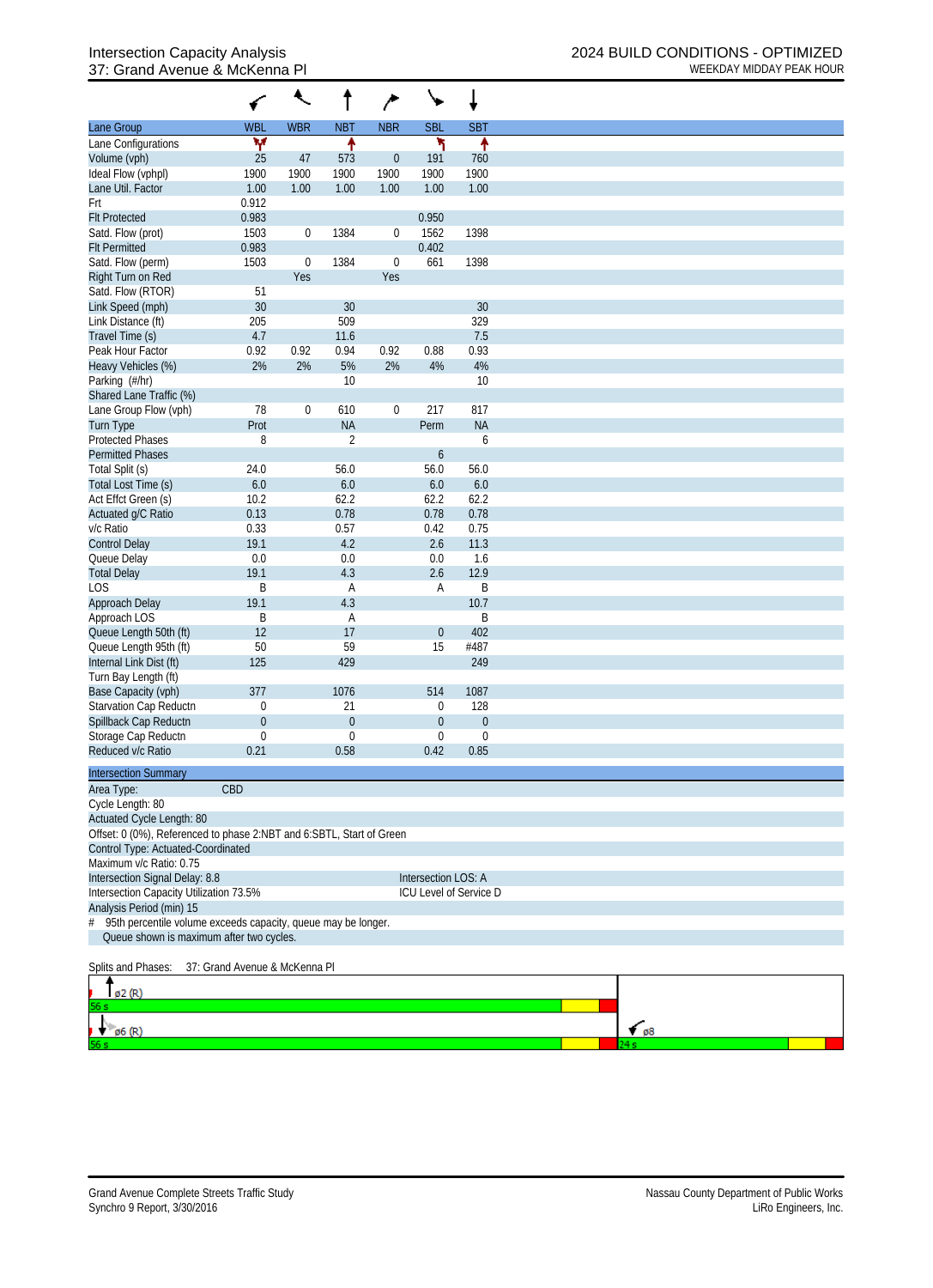## 1: Merrick Road & Grand Avenue WEEKDAY PM PEAK HOUR

|                                                                                                         | ۶                              |                             |                     |                       |                        |                         |                     |                  |                         |              |                  |                         |  |
|---------------------------------------------------------------------------------------------------------|--------------------------------|-----------------------------|---------------------|-----------------------|------------------------|-------------------------|---------------------|------------------|-------------------------|--------------|------------------|-------------------------|--|
| Lane Group                                                                                              | EBL                            | <b>EBT</b>                  | <b>EBR</b>          | <b>WBL</b>            | <b>WBT</b>             | <b>WBR</b>              | <b>NBL</b>          | <b>NBT</b>       | <b>NBR</b>              | <b>SBL</b>   | <b>SBT</b>       | <b>SBR</b>              |  |
| Lane Configurations                                                                                     | ۲                              | 忭                           | ۴                   | ۲                     | 伟                      |                         | ۲                   | 怍                |                         | ۲            | 伟                |                         |  |
| Volume (vph)                                                                                            | 137                            | 769                         | 196                 | 230                   | 545                    | 95                      | 117                 | 451              | 145                     | 156          | 584              | 100                     |  |
| Ideal Flow (vphpl)                                                                                      | 1900                           | 1900                        | 1900                | 1900                  | 1900                   | 1900                    | 1900                | 1900             | 1900                    | 1900         | 1900             | 1900                    |  |
| Lane Width (ft)<br>Storage Length (ft)                                                                  | 10<br>200                      | 11                          | 12<br>100           | $\overline{9}$<br>100 | 11                     | 11<br>80                | 10<br>150           | 10               | 11<br>$\boldsymbol{0}$  | 10<br>150    | 10               | 10<br>$\boldsymbol{0}$  |  |
| <b>Storage Lanes</b>                                                                                    | $\mathbf{1}$                   |                             | $\mathbf{1}$        | $\mathbf{1}$          |                        | $\mathbf 0$             | $\mathbf{1}$        |                  | $\mathbf{0}$            | $\mathbf{1}$ |                  | $\mathbf{0}$            |  |
| Taper Length (ft)                                                                                       | 25                             |                             |                     | 25                    |                        |                         | 25                  |                  |                         | 25           |                  |                         |  |
| Lane Util. Factor                                                                                       | 1.00                           | 0.95                        | 1.00                | 1.00                  | 0.95                   | 0.95                    | 1.00                | 0.95             | 0.95                    | 1.00         | 0.95             | 0.95                    |  |
| Ped Bike Factor                                                                                         |                                |                             | 0.97                |                       | 0.99                   |                         |                     | 0.99             |                         |              | 1.00             |                         |  |
| <b>Frt</b>                                                                                              |                                |                             | 0.850               |                       | 0.977                  |                         |                     | 0.965            |                         |              | 0.975            |                         |  |
| <b>Flt Protected</b>                                                                                    | 0.950                          |                             |                     | 0.950                 |                        |                         | 0.950               |                  |                         | 0.950        |                  |                         |  |
| Satd. Flow (prot)                                                                                       | 1430                           | 3049                        | 1425                | 1433                  | 2966                   | $\overline{0}$          | 1501                | 2514             | $\mathbf{0}$            | 1516         | 2581             | $\mathbf{0}$            |  |
| <b>Flt Permitted</b>                                                                                    | 0.282                          |                             |                     | 0.133                 |                        |                         | 0.210               |                  |                         | 0.253        |                  |                         |  |
| Satd. Flow (perm)<br>Right Turn on Red                                                                  | 425                            | 3049                        | 1384<br>Yes         | 201                   | 2966                   | $\boldsymbol{0}$<br>Yes | 332                 | 2514             | $\boldsymbol{0}$<br>Yes | 404          | 2581             | $\boldsymbol{0}$<br>Yes |  |
| Satd. Flow (RTOR)                                                                                       |                                |                             | 134                 |                       | 22                     |                         |                     | 41               |                         |              | 24               |                         |  |
| Link Speed (mph)                                                                                        |                                | 30                          |                     |                       | 30                     |                         |                     | 30               |                         |              | $30\,$           |                         |  |
| Link Distance (ft)                                                                                      |                                | 687                         |                     |                       | 922                    |                         |                     | 603              |                         |              | 223              |                         |  |
| Travel Time (s)                                                                                         |                                | 15.6                        |                     |                       | 21.0                   |                         |                     | 13.7             |                         |              | 5.1              |                         |  |
| Confl. Peds. (#/hr)                                                                                     |                                |                             | 11                  |                       |                        | 24                      |                     |                  | 31                      |              |                  | 10                      |  |
| Peak Hour Factor                                                                                        | 0.92                           | 0.91                        | 0.86                | 0.92                  | 0.90                   | 0.88                    | 0.83                | 0.90             | 0.95                    | 0.89         | 0.96             | 0.81                    |  |
| Heavy Vehicles (%)                                                                                      | 6%                             | 3%                          | 2%                  | 2%                    | 3%                     | 1%                      | 1%                  | 3%               | 5%                      | 0%           | 3%               | 1%                      |  |
| Parking (#/hr)                                                                                          |                                |                             |                     |                       |                        |                         |                     | 20               |                         |              | 20               |                         |  |
| Shared Lane Traffic (%)                                                                                 |                                |                             |                     |                       |                        |                         |                     |                  |                         |              |                  |                         |  |
| Lane Group Flow (vph)                                                                                   | 149                            | 845                         | 228                 | 250                   | 714<br><b>NA</b>       | $\mathbf 0$             | 141                 | 654              | $\boldsymbol{0}$        | 175          | 731<br><b>NA</b> | $\mathbf 0$             |  |
| <b>Turn Type</b><br><b>Protected Phases</b>                                                             | pm+pt<br>5                     | <b>NA</b><br>$\overline{2}$ | Perm                | pm+pt                 | 6                      |                         | $pm+pt$<br>7        | <b>NA</b><br>4   |                         | pm+pt<br>3   | 8                |                         |  |
| <b>Permitted Phases</b>                                                                                 | $\overline{2}$                 |                             | $\overline{2}$      | 6                     |                        |                         | $\overline{4}$      |                  |                         | 8            |                  |                         |  |
| Total Split (s)                                                                                         | 15.0                           | 37.0                        | 37.0                | 17.0                  | 39.0                   |                         | 10.0                | 36.0             |                         | 10.0         | 36.0             |                         |  |
| Total Lost Time (s)                                                                                     | 4.0                            | 6.0                         | 6.0                 | 4.0                   | 6.0                    |                         | 4.0                 | 6.0              |                         | 4.0          | 6.0              |                         |  |
| Act Effct Green (s)                                                                                     | 42.5                           | 30.4                        | 30.4                | 48.7                  | 34.0                   |                         | 37.7                | 29.3             |                         | 38.2         | 29.5             |                         |  |
| Actuated g/C Ratio                                                                                      | 0.42                           | 0.30                        | 0.30                | 0.49                  | 0.34                   |                         | 0.38                | 0.29             |                         | 0.38         | 0.30             |                         |  |
| v/c Ratio                                                                                               | 0.53                           | 0.91                        | 0.44                | 0.94                  | 0.70                   |                         | 0.70                | 0.86             |                         | 0.77         | 0.94             |                         |  |
| <b>Control Delay</b>                                                                                    | 21.7                           | 48.6                        | 14.5                | 67.9                  | 32.3                   |                         | 41.4                | 43.6             |                         | 45.9         | 54.4             |                         |  |
| Queue Delay                                                                                             | 0.0                            | 0.0                         | 0.0                 | 0.0                   | 0.0                    |                         | 0.0                 | 0.0              |                         | 0.0          | 0.0              |                         |  |
| <b>Total Delay</b><br><b>LOS</b>                                                                        | 21.7<br>С                      | 48.6<br>D                   | 14.5<br>Β           | 67.9<br>Е             | 32.3<br>$\mathcal{C}$  |                         | 41.4<br>D           | 43.6<br>D        |                         | 45.9<br>D    | 54.4<br>D        |                         |  |
| Approach Delay                                                                                          |                                | 39.0                        |                     |                       | 41.5                   |                         |                     | 43.2             |                         |              | 52.8             |                         |  |
| Approach LOS                                                                                            |                                | D                           |                     |                       | D                      |                         |                     | D                |                         |              | D                |                         |  |
| Queue Length 50th (ft)                                                                                  | 51                             | 268                         | 44                  | 111                   | 202                    |                         | 56                  | 192              |                         | 72           | 230              |                         |  |
| Queue Length 95th (ft)                                                                                  | 89                             | #383                        | 101                 | #270                  | 271                    |                         | #103                | #287             |                         | #159         | #348             |                         |  |
| Internal Link Dist (ft)                                                                                 |                                | 607                         |                     |                       | 842                    |                         |                     | 523              |                         |              | 143              |                         |  |
| Turn Bay Length (ft)                                                                                    | 200                            |                             | 100                 | 100                   |                        |                         | 150                 |                  |                         | 150          |                  |                         |  |
| Base Capacity (vph)                                                                                     | 295                            | 945                         | 521                 | 265                   | 1023                   |                         | 200                 | 782              |                         | 228          | 791              |                         |  |
| Starvation Cap Reductn                                                                                  | 0                              | 0                           | 0                   | $\boldsymbol{0}$      | 0                      |                         | 0                   | 0                |                         | $\mathbf 0$  | 0                |                         |  |
| Spillback Cap Reductn                                                                                   | $\mathbf{0}$                   | $\mathbf{0}$                | $\mathbf 0$         | $\theta$              | $\boldsymbol{0}$       |                         | $\theta$            | $\boldsymbol{0}$ |                         | $\mathbf 0$  | $\mathbf{0}$     |                         |  |
| Storage Cap Reductn<br>Reduced v/c Ratio                                                                | 0<br>0.51                      | $\mathbf 0$<br>0.89         | $\mathbf 0$<br>0.44 | $\mathbf 0$<br>0.94   | $\mathbf 0$<br>0.70    |                         | $\mathbf 0$<br>0.70 | 0<br>0.84        |                         | 0<br>0.77    | 0<br>0.92        |                         |  |
|                                                                                                         |                                |                             |                     |                       |                        |                         |                     |                  |                         |              |                  |                         |  |
| <b>Intersection Summary</b>                                                                             |                                |                             |                     |                       |                        |                         |                     |                  |                         |              |                  |                         |  |
| Area Type:                                                                                              | CBD                            |                             |                     |                       |                        |                         |                     |                  |                         |              |                  |                         |  |
| Cycle Length: 100                                                                                       |                                |                             |                     |                       |                        |                         |                     |                  |                         |              |                  |                         |  |
| Actuated Cycle Length: 100<br>Offset: 59.5 (60%), Referenced to phase 2:EBTL and 6:WBTL, Start of Green |                                |                             |                     |                       |                        |                         |                     |                  |                         |              |                  |                         |  |
| Control Type: Actuated-Coordinated                                                                      |                                |                             |                     |                       |                        |                         |                     |                  |                         |              |                  |                         |  |
| Maximum v/c Ratio: 0.94                                                                                 |                                |                             |                     |                       |                        |                         |                     |                  |                         |              |                  |                         |  |
| Intersection Signal Delay: 43.7                                                                         |                                |                             |                     |                       | Intersection LOS: D    |                         |                     |                  |                         |              |                  |                         |  |
| Intersection Capacity Utilization 83.7%                                                                 |                                |                             |                     |                       | ICU Level of Service E |                         |                     |                  |                         |              |                  |                         |  |
| Analysis Period (min) 15                                                                                |                                |                             |                     |                       |                        |                         |                     |                  |                         |              |                  |                         |  |
| 95th percentile volume exceeds capacity, queue may be longer.                                           |                                |                             |                     |                       |                        |                         |                     |                  |                         |              |                  |                         |  |
| Queue shown is maximum after two cycles.                                                                |                                |                             |                     |                       |                        |                         |                     |                  |                         |              |                  |                         |  |
| Splits and Phases:                                                                                      | 1: Merrick Road & Grand Avenue |                             |                     |                       |                        |                         |                     |                  |                         |              |                  |                         |  |
| $\emptyset$ 1                                                                                           | $\varphi$ 2 (R)                |                             |                     |                       |                        |                         | 63                  |                  | 0 <sup>4</sup>          |              |                  |                         |  |
|                                                                                                         | 37 s                           |                             |                     |                       |                        |                         | 10 s                | 36 s             |                         |              |                  |                         |  |
| ø5                                                                                                      | ø6 (R)                         |                             |                     |                       |                        |                         | ø7                  |                  | $\mathfrak{g}_8$        |              |                  |                         |  |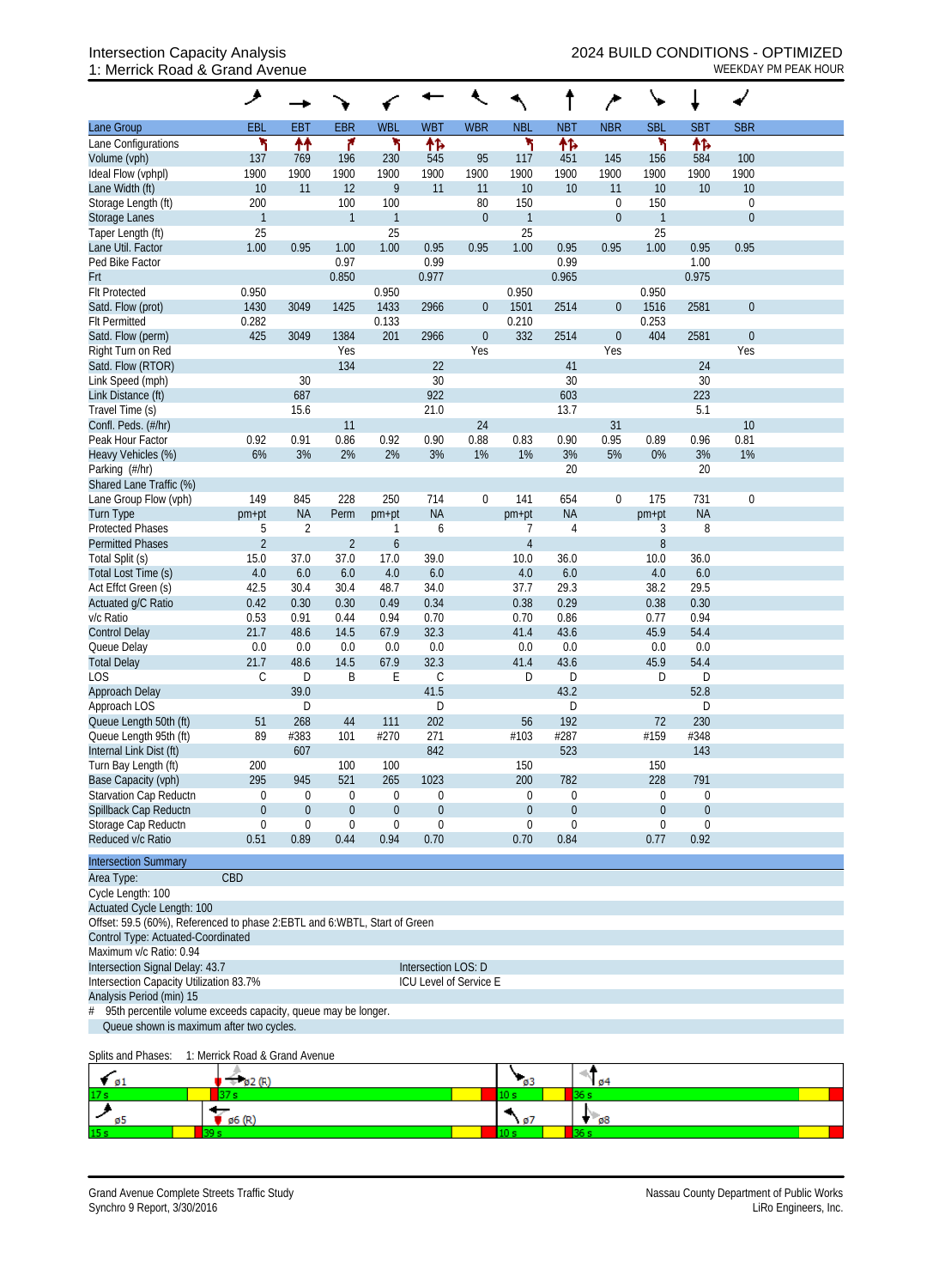## 2: Grand Avenue & Prospect Street WEEKDAY PM PEAK HOUR

|                                                                   | ۸                                 |               |                  |                   |                     |                        |                      |                                      |                  |                     |                              |                |                 |
|-------------------------------------------------------------------|-----------------------------------|---------------|------------------|-------------------|---------------------|------------------------|----------------------|--------------------------------------|------------------|---------------------|------------------------------|----------------|-----------------|
| Lane Group                                                        | EBL                               | <b>EBT</b>    | <b>EBR</b>       | <b>WBL</b>        | <b>WBT</b>          | <b>WBR</b>             | <b>NBL</b>           | <b>NBT</b>                           | <b>NBR</b>       | <b>SBL</b>          | <b>SBT</b>                   | <b>SBR</b>     | $\varnothing$ 4 |
| Lane Configurations                                               |                                   | ф             |                  |                   | Ф                   |                        | ۲                    | Ъ                                    |                  | ١                   | ħ                            |                |                 |
| Volume (vph)                                                      | 42                                | 13            | $\overline{7}$   | 17                | $\overline{4}$      | 70                     | $\overline{4}$       | 603                                  | 53               | 93                  | 808                          | 34             |                 |
| Ideal Flow (vphpl)                                                | 1900                              | 1900          | 1900             | 1900              | 1900                | 1900                   | 1900                 | 1900                                 | 1900             | 1900                | 1900                         | 1900           |                 |
| Lane Width (ft)                                                   | 10                                | 16            | 10               | 12                | 12                  | 12                     | 12                   | 12                                   | 12               | 12                  | 12                           | 12             |                 |
| Storage Length (ft)                                               | $\mathbf 0$                       |               | $\mathbf 0$      | $\mathbf 0$       |                     | $\boldsymbol{0}$       | 250                  |                                      | $\boldsymbol{0}$ | 250                 |                              | $\mathbf 0$    |                 |
| Storage Lanes<br>Taper Length (ft)                                | $\boldsymbol{0}$<br>25            |               | $\boldsymbol{0}$ | $\mathbf 0$<br>25 |                     | $\boldsymbol{0}$       | $\overline{1}$<br>25 |                                      | $\boldsymbol{0}$ | $\mathbf{1}$<br>25  |                              | $\overline{0}$ |                 |
| Lane Util. Factor                                                 | 1.00                              | 1.00          | 1.00             | 1.00              | 1.00                | 1.00                   | 1.00                 | 1.00                                 | 1.00             | 1.00                | 1.00                         | 1.00           |                 |
| Ped Bike Factor                                                   |                                   | 0.98          |                  |                   | 0.96                |                        | 1.00                 | 1.00                                 |                  | 0.99                | 1.00                         |                |                 |
| Frt                                                               |                                   | 0.973         |                  |                   | 0.903               |                        |                      | 0.982                                |                  |                     | 0.991                        |                |                 |
| <b>Flt Protected</b>                                              |                                   | 0.972         |                  |                   | 0.990               |                        | 0.950                |                                      |                  | 0.950               |                              |                |                 |
| Satd. Flow (prot)                                                 | $\theta$                          | 1783          | $\boldsymbol{0}$ | $\theta$          | 1449                | $\overline{0}$         | 1593                 | 1289                                 | $\boldsymbol{0}$ | 1577                | 1383                         | $\mathbf{0}$   |                 |
| <b>Flt Permitted</b>                                              |                                   | 0.737         |                  |                   | 0.922               |                        | 0.159                |                                      |                  | 0.294               |                              |                |                 |
| Satd. Flow (perm)                                                 | $\theta$                          | 1340          | $\boldsymbol{0}$ | $\boldsymbol{0}$  | 1345                | $\boldsymbol{0}$       | 266                  | 1289                                 | $\boldsymbol{0}$ | 485                 | 1383                         | $\theta$       |                 |
| Right Turn on Red                                                 |                                   |               | N <sub>o</sub>   |                   |                     | Yes                    |                      |                                      | Yes              |                     |                              | Yes            |                 |
| Satd. Flow (RTOR)                                                 |                                   |               |                  |                   | 104                 |                        |                      | 22                                   |                  |                     | 5                            |                |                 |
| Link Speed (mph)                                                  |                                   | 30            |                  |                   | 30                  |                        |                      | 30                                   |                  |                     | 30                           |                |                 |
| Link Distance (ft)<br>Travel Time (s)                             |                                   | 602<br>13.7   |                  |                   | 588<br>13.4         |                        |                      | 484<br>11.0                          |                  |                     | 1174<br>26.7                 |                |                 |
| Confl. Peds. (#/hr)                                               | $\overline{7}$                    |               | 5                | 5                 |                     | $\overline{7}$         | 21                   |                                      | 22               | 22                  |                              | 21             |                 |
| Peak Hour Factor                                                  | 0.92                              | 0.75          | 0.44             | 0.57              | 0.33                | 0.66                   | 0.50                 | 0.91                                 | 0.57             | 0.92                | 0.85                         | 0.59           |                 |
| Heavy Vehicles (%)                                                | 2%                                | 2%            | 2%               | 2%                | 2%                  | 2%                     | 2%                   | 4%                                   | 2%               | 3%                  | 4%                           | 3%             |                 |
| Parking (#/hr)                                                    |                                   |               |                  |                   |                     |                        |                      | 20                                   |                  |                     | 10                           |                |                 |
| Shared Lane Traffic (%)                                           |                                   |               |                  |                   |                     |                        |                      |                                      |                  |                     |                              |                |                 |
| Lane Group Flow (vph)                                             | $\boldsymbol{0}$                  | 79            | $\boldsymbol{0}$ | $\mathbf 0$       | 148                 | $\mathbf 0$            | 8                    | 756                                  | $\boldsymbol{0}$ | 101                 | 1009                         | 0              |                 |
| <b>Turn Type</b>                                                  | Perm                              | <b>NA</b>     |                  | Perm              | <b>NA</b>           |                        | Perm                 | <b>NA</b>                            |                  | Perm                | <b>NA</b>                    |                |                 |
| <b>Protected Phases</b>                                           |                                   | 3             |                  |                   | 3                   |                        |                      | $\overline{2}$                       |                  |                     | $\overline{2}$               |                | 4               |
| <b>Permitted Phases</b>                                           | $\mathfrak{Z}$                    |               |                  | 3                 |                     |                        | $\overline{2}$       | $\overline{4}$                       |                  | $\overline{2}$      |                              |                |                 |
| Total Split (s)                                                   | 18.0                              | 18.0          |                  | 18.0              | 18.0                |                        | 57.0                 | 57.0                                 |                  | 57.0                | 57.0                         |                | 25.0            |
| Total Lost Time (s)                                               |                                   | 5.0           |                  |                   | 5.0                 |                        | 5.0                  | 5.0                                  |                  | 5.0                 | 5.0                          |                |                 |
| Act Effct Green (s)                                               |                                   | 13.0          |                  |                   | 13.0                |                        | 52.0                 | 52.0                                 |                  | 52.0                | 52.0                         |                |                 |
| Actuated g/C Ratio<br>v/c Ratio                                   |                                   | 0.17<br>0.34  |                  |                   | 0.17<br>0.46        |                        | 0.69<br>0.04         | 0.69<br>0.84                         |                  | 0.69<br>0.30        | 0.69<br>1.05                 |                |                 |
| <b>Control Delay</b>                                              |                                   | 32.0          |                  |                   | 15.6                |                        | 4.2                  | 19.4                                 |                  | 7.3                 | 58.4                         |                |                 |
| Queue Delay                                                       |                                   | 0.0           |                  |                   | 0.0                 |                        | 0.0                  | 0.0                                  |                  | 0.0                 | 0.0                          |                |                 |
| <b>Total Delay</b>                                                |                                   | 32.0          |                  |                   | 15.6                |                        | 4.2                  | 19.4                                 |                  | 7.3                 | 58.4                         |                |                 |
| <b>LOS</b>                                                        |                                   | $\mathsf C$   |                  |                   | B                   |                        | Α                    | B                                    |                  | Α                   | Ε                            |                |                 |
| Approach Delay                                                    |                                   | 32.0          |                  |                   | 15.6                |                        |                      | 19.2                                 |                  |                     | 53.8                         |                |                 |
| Approach LOS                                                      |                                   | $\mathsf C$   |                  |                   | Β                   |                        |                      | Β                                    |                  |                     | D                            |                |                 |
| Queue Length 50th (ft)                                            |                                   | 33            |                  |                   | 18                  |                        | 1                    | 208                                  |                  | 15                  | $-522$                       |                |                 |
| Queue Length 95th (ft)                                            |                                   | 58            |                  |                   | $\mathbf 0$         |                        | 3                    | #503                                 |                  | 38                  | #681                         |                |                 |
| Internal Link Dist (ft)                                           |                                   | 522           |                  |                   | 508                 |                        |                      | 404                                  |                  |                     | 1094                         |                |                 |
| Turn Bay Length (ft)                                              |                                   |               |                  |                   |                     |                        | 250                  |                                      |                  | 250                 |                              |                |                 |
| Base Capacity (vph)                                               |                                   | 232           |                  |                   | 319                 |                        | 184                  | 900                                  |                  | 336                 | 960                          |                |                 |
| Starvation Cap Reductn<br>Spillback Cap Reductn                   |                                   | 0<br>$\theta$ |                  |                   | 0<br>$\theta$       |                        | 0<br>$\overline{0}$  | $\boldsymbol{0}$<br>$\boldsymbol{0}$ |                  | 0<br>$\overline{0}$ | $\boldsymbol{0}$<br>$\theta$ |                |                 |
| Storage Cap Reductn                                               |                                   | 0             |                  |                   | 0                   |                        | $\mathbf 0$          | 0                                    |                  | 0                   | $\mathbf 0$                  |                |                 |
| Reduced v/c Ratio                                                 |                                   | 0.34          |                  |                   | 0.46                |                        | 0.04                 | 0.84                                 |                  | 0.30                | 1.05                         |                |                 |
|                                                                   |                                   |               |                  |                   |                     |                        |                      |                                      |                  |                     |                              |                |                 |
| <b>Intersection Summary</b>                                       |                                   |               |                  |                   |                     |                        |                      |                                      |                  |                     |                              |                |                 |
| Area Type:                                                        | CBD                               |               |                  |                   |                     |                        |                      |                                      |                  |                     |                              |                |                 |
| Cycle Length: 100                                                 |                                   |               |                  |                   |                     |                        |                      |                                      |                  |                     |                              |                |                 |
| Actuated Cycle Length: 75<br>Control Type: Actuated-Uncoordinated |                                   |               |                  |                   |                     |                        |                      |                                      |                  |                     |                              |                |                 |
| Maximum v/c Ratio: 1.05                                           |                                   |               |                  |                   |                     |                        |                      |                                      |                  |                     |                              |                |                 |
| Intersection Signal Delay: 37.7                                   |                                   |               |                  |                   | Intersection LOS: D |                        |                      |                                      |                  |                     |                              |                |                 |
| Intersection Capacity Utilization 81.3%                           |                                   |               |                  |                   |                     | ICU Level of Service D |                      |                                      |                  |                     |                              |                |                 |
| Analysis Period (min) 15                                          |                                   |               |                  |                   |                     |                        |                      |                                      |                  |                     |                              |                |                 |
| Volume exceeds capacity, queue is theoretically infinite.         |                                   |               |                  |                   |                     |                        |                      |                                      |                  |                     |                              |                |                 |
| Queue shown is maximum after two cycles.                          |                                   |               |                  |                   |                     |                        |                      |                                      |                  |                     |                              |                |                 |
| 95th percentile volume exceeds capacity, queue may be longer.     |                                   |               |                  |                   |                     |                        |                      |                                      |                  |                     |                              |                |                 |
| Queue shown is maximum after two cycles.                          |                                   |               |                  |                   |                     |                        |                      |                                      |                  |                     |                              |                |                 |
| Splits and Phases:                                                | 2: Grand Avenue & Prospect Street |               |                  |                   |                     |                        |                      |                                      |                  |                     |                              |                |                 |
| 'Tø2                                                              |                                   |               |                  |                   |                     |                        |                      | $\mathcal{F}_{63}$                   |                  |                     | ø4                           |                |                 |
|                                                                   |                                   |               |                  |                   |                     |                        | 18 s                 |                                      |                  | 125 s               |                              |                |                 |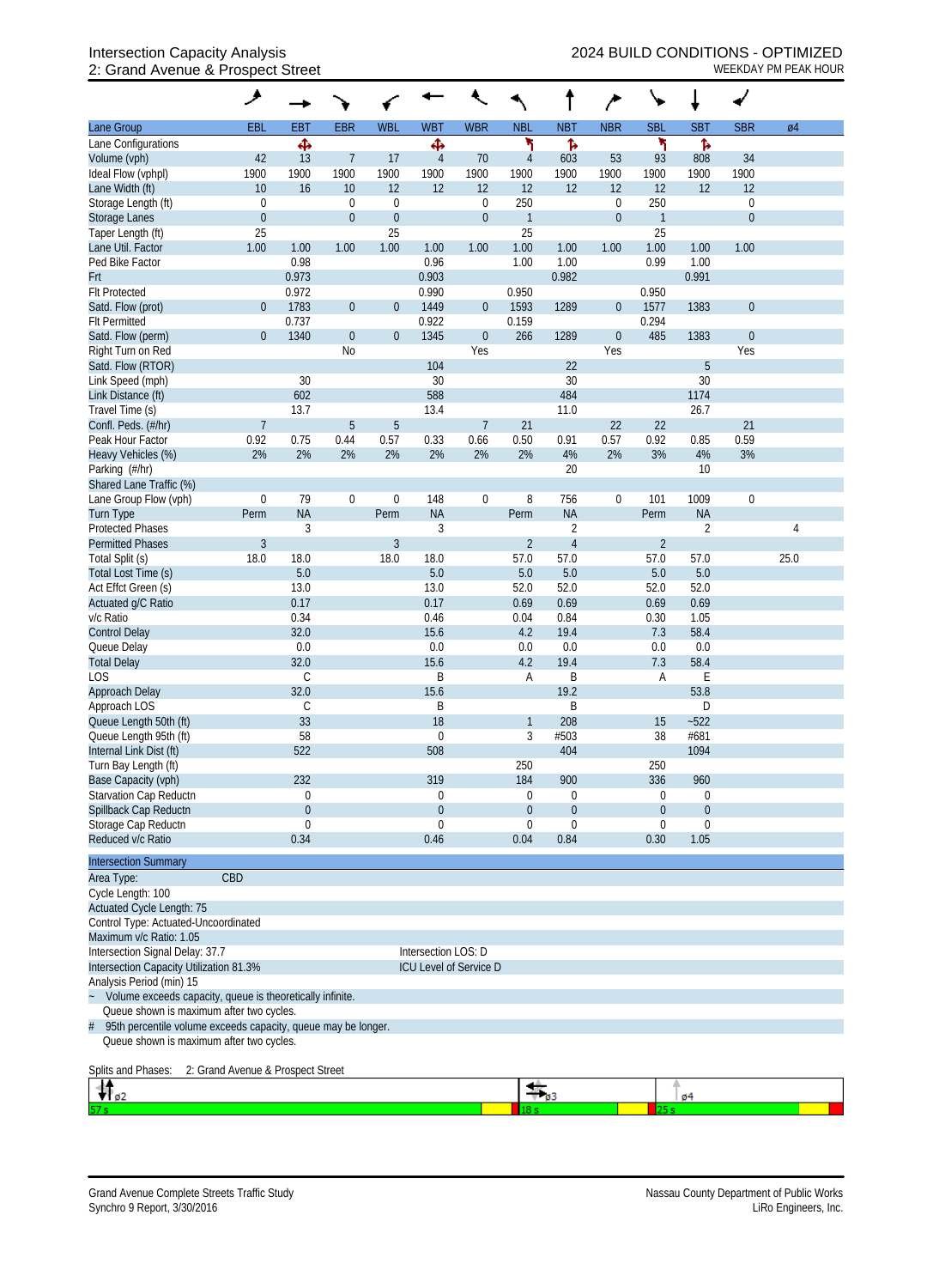### 3: Sunrise Highway & Grand Avenue WEEKDAY PM PEAK HOUR

|                                                                    | ۶                                                                   |                  |                  |                  |                        |                  |                  |                  |                  | ╰                |                  |                  |  |
|--------------------------------------------------------------------|---------------------------------------------------------------------|------------------|------------------|------------------|------------------------|------------------|------------------|------------------|------------------|------------------|------------------|------------------|--|
| Lane Group                                                         | EBL                                                                 | EBT              | <b>EBR</b>       | <b>WBL</b>       | <b>WBT</b>             | <b>WBR</b>       | <b>NBL</b>       | <b>NBT</b>       | <b>NBR</b>       | <b>SBL</b>       | <b>SBT</b>       | <b>SBR</b>       |  |
| Lane Configurations                                                | ۲                                                                   | ተተኈ              |                  | ۲                | ተተኈ                    |                  | ۲                | 怍                |                  | ٦                | 伟                |                  |  |
| Volume (vph)                                                       | 175                                                                 | 1988             | 40               | 277              | 1647                   | 74               | 74               | 461              | 179              | 115              | 532              | 115              |  |
| Ideal Flow (vphpl)                                                 | 1900                                                                | 1900             | 1900             | 1900             | 1900                   | 1900             | 1900             | 1900             | 1900             | 1900             | 1900             | 1900             |  |
| Lane Width (ft)                                                    | 12                                                                  | 12               | 12               | 12               | 12                     | 12               | 10               | 10               | 10               | 10               | 10               | 10               |  |
| Storage Length (ft)                                                | 300                                                                 |                  | 0                | 400              |                        | 0                | 250              |                  | $\boldsymbol{0}$ | 250              |                  | 0                |  |
| Storage Lanes                                                      | $\mathbf{1}$                                                        |                  | $\boldsymbol{0}$ | $\mathbf{1}$     |                        | $\mathbf 0$      | $\overline{1}$   |                  | $\mathbf{0}$     | $\mathbf{1}$     |                  | $\mathbf 0$      |  |
| Taper Length (ft)                                                  | 25                                                                  |                  |                  | 25               |                        |                  | 25               |                  |                  | 25               |                  |                  |  |
| Lane Util. Factor                                                  | 1.00                                                                | 0.91             | 0.91             | 1.00             | 0.91                   | 0.91             | 1.00             | 0.95             | 0.95             | 1.00             | 0.95             | 0.95             |  |
| Ped Bike Factor                                                    |                                                                     | 1.00             |                  |                  | 1.00                   |                  |                  | 0.99             |                  |                  | 0.99             |                  |  |
| Frt                                                                |                                                                     | 0.997            |                  |                  | 0.993                  |                  |                  | 0.957            |                  |                  | 0.975            |                  |  |
| <b>Flt Protected</b>                                               | 0.950                                                               |                  |                  | 0.950            |                        |                  | 0.950            |                  |                  | 0.950            |                  |                  |  |
| Satd. Flow (prot)                                                  | 1577                                                                | 4354             | $\boldsymbol{0}$ | 1504             | 4381                   | $\boldsymbol{0}$ | 1516             | 2738             | $\mathbf 0$      | 1417             | 2766             | $\mathbf 0$      |  |
| <b>Flt Permitted</b>                                               | 0.950                                                               |                  |                  | 0.950            |                        |                  | 0.950            |                  |                  | 0.950            |                  |                  |  |
| Satd. Flow (perm)                                                  | 1577                                                                | 4354             | $\boldsymbol{0}$ | 1504             | 4381                   | $\boldsymbol{0}$ | 1516             | 2738             | $\mathbf 0$      | 1417             | 2766             | $\boldsymbol{0}$ |  |
| Right Turn on Red                                                  |                                                                     |                  | Yes              |                  |                        | Yes              |                  |                  | No               |                  |                  | No               |  |
| Satd. Flow (RTOR)                                                  |                                                                     | $\mathfrak{Z}$   |                  |                  | $\boldsymbol{6}$       |                  |                  |                  |                  |                  |                  |                  |  |
| Link Speed (mph)                                                   |                                                                     | 30               |                  |                  | 30                     |                  |                  | 30               |                  |                  | 30               |                  |  |
| Link Distance (ft)                                                 |                                                                     | 1155             |                  |                  | 1126                   |                  |                  | 301              |                  |                  | 299              |                  |  |
| Travel Time (s)                                                    |                                                                     | 26.3             |                  |                  | 25.6                   |                  |                  | 6.8              |                  |                  | 6.8              |                  |  |
| Confl. Peds. (#/hr)                                                |                                                                     |                  | 9                |                  |                        | 4                |                  |                  | 32               |                  |                  | 29               |  |
| Peak Hour Factor                                                   | 0.88                                                                | 0.96             | 0.86             | 0.90             | 0.97                   | 0.92             | 0.88             | 0.96             | 0.92             | 0.90             | 0.87             | 0.96             |  |
| Heavy Vehicles (%)                                                 | 3%                                                                  | 7%               | $0\%$            | 8%               | $6\%$                  | 0%               | 0%               | 5%               | 4%               | 7%               | 6%               | 3%               |  |
| Bus Blockages (#/hr)                                               | $\mathbf 0$                                                         | $\mathbf 0$      | $\mathbf 0$      | $\boldsymbol{0}$ | $\mathbf 0$            | 0                | $\overline{0}$   | $\boldsymbol{0}$ | $\boldsymbol{0}$ | $\overline{0}$   | 3                | 0                |  |
| Shared Lane Traffic (%)                                            |                                                                     |                  |                  |                  |                        |                  |                  |                  |                  |                  |                  |                  |  |
| Lane Group Flow (vph)                                              | 199                                                                 | 2118             | $\boldsymbol{0}$ | 308              | 1778                   | $\mathbf 0$      | 84               | 675              | $\boldsymbol{0}$ | 128              | 731              | $\mathbf 0$      |  |
| <b>Turn Type</b>                                                   | Prot                                                                | <b>NA</b>        |                  | Prot             | <b>NA</b>              |                  | Prot             | <b>NA</b>        |                  | Prot             | <b>NA</b>        |                  |  |
| <b>Protected Phases</b>                                            | 5                                                                   | $\overline{2}$   |                  | 1                | 6                      |                  | 7                | 4                |                  | 3                | 8                |                  |  |
| <b>Permitted Phases</b>                                            |                                                                     |                  |                  |                  |                        |                  |                  |                  |                  |                  |                  |                  |  |
|                                                                    |                                                                     | 72.0             |                  |                  |                        |                  |                  | 34.0             |                  |                  | 34.0             |                  |  |
| Total Split (s)                                                    | 30.0                                                                |                  |                  | 30.0             | 72.0                   |                  | 14.0             |                  |                  | 14.0             |                  |                  |  |
| Total Lost Time (s)                                                | $5.0\,$                                                             | 8.4              |                  | 5.0              | 8.4                    |                  | 5.0              | 7.0              |                  | 5.0              | 7.0              |                  |  |
| Act Effct Green (s)                                                | 22.5                                                                | 63.6             |                  | 25.0             | 66.1                   |                  | 9.0              | 27.0             |                  | 9.0              | 27.0             |                  |  |
| Actuated g/C Ratio                                                 | 0.15                                                                | 0.42             |                  | 0.17             | 0.44                   |                  | 0.06             | 0.18             |                  | 0.06             | 0.18             |                  |  |
| v/c Ratio                                                          | 0.85                                                                | 1.15             |                  | 1.23             | 0.92                   |                  | 0.93             | 1.37             |                  | 1.51             | 1.47             |                  |  |
| <b>Control Delay</b>                                               | 91.0                                                                | 112.4            |                  | 184.1            | 48.3                   |                  | 146.1            | 224.4            |                  | 323.1            | 264.1            |                  |  |
| Queue Delay                                                        | 0.0                                                                 | 0.0              |                  | 0.0              | 0.0                    |                  | 0.0              | 0.0              |                  | 0.0              | 0.0              |                  |  |
| <b>Total Delay</b>                                                 | 91.0                                                                | 112.4            |                  | 184.1            | 48.3                   |                  | 146.1            | 224.4            |                  | 323.1            | 264.1            |                  |  |
| LOS                                                                | F                                                                   | F                |                  | F                | D                      |                  | F                | F                |                  | F                | F                |                  |  |
| Approach Delay                                                     |                                                                     | 110.5            |                  |                  | 68.4                   |                  |                  | 215.8            |                  |                  | 272.9            |                  |  |
| Approach LOS                                                       |                                                                     | F                |                  |                  | Е                      |                  |                  |                  |                  |                  | F                |                  |  |
| Queue Length 50th (ft)                                             | 189                                                                 | $-889$           |                  | $-371$           | 606                    |                  | 83               | $-457$           |                  | ~173             | $-514$           |                  |  |
| Queue Length 95th (ft)                                             | #291                                                                | #981             |                  | #565             | #723                   |                  | #190             | #586             |                  | #313             | #616             |                  |  |
| Internal Link Dist (ft)                                            |                                                                     | 1075             |                  |                  | 1046                   |                  |                  | 221              |                  |                  | 219              |                  |  |
| Turn Bay Length (ft)                                               | 300                                                                 |                  |                  | 400              |                        |                  | 250              |                  |                  | 250              |                  |                  |  |
| Base Capacity (vph)                                                | 262                                                                 | 1847             |                  | 250              | 1935                   |                  | 90               | 492              |                  | 85               | 497              |                  |  |
| Starvation Cap Reductn                                             | 0                                                                   | $\boldsymbol{0}$ |                  | $\mathbf 0$      | 0                      |                  | 0                | $\boldsymbol{0}$ |                  | $\mathbf 0$      | $\boldsymbol{0}$ |                  |  |
| Spillback Cap Reductn                                              | $\boldsymbol{0}$                                                    | $\boldsymbol{0}$ |                  | $\theta$         | $\boldsymbol{0}$       |                  | $\boldsymbol{0}$ | $\boldsymbol{0}$ |                  | $\boldsymbol{0}$ | $\mathbf 0$      |                  |  |
| Storage Cap Reductn                                                | 0                                                                   | $\mathbf 0$      |                  | $\boldsymbol{0}$ | 0                      |                  | $\mathbf 0$      | 0                |                  | 0                | $\mathbf 0$      |                  |  |
| Reduced v/c Ratio                                                  | 0.76                                                                | 1.15             |                  | 1.23             | 0.92                   |                  | 0.93             | 1.37             |                  | 1.51             | 1.47             |                  |  |
| <b>Intersection Summary</b>                                        |                                                                     |                  |                  |                  |                        |                  |                  |                  |                  |                  |                  |                  |  |
|                                                                    | CBD                                                                 |                  |                  |                  |                        |                  |                  |                  |                  |                  |                  |                  |  |
| Area Type:                                                         |                                                                     |                  |                  |                  |                        |                  |                  |                  |                  |                  |                  |                  |  |
| Cycle Length: 150                                                  |                                                                     |                  |                  |                  |                        |                  |                  |                  |                  |                  |                  |                  |  |
| Actuated Cycle Length: 150                                         |                                                                     |                  |                  |                  |                        |                  |                  |                  |                  |                  |                  |                  |  |
|                                                                    | Offset: 0 (0%), Referenced to phase 2:EBT and 6:WBT, Start of Green |                  |                  |                  |                        |                  |                  |                  |                  |                  |                  |                  |  |
| Control Type: Actuated-Coordinated                                 |                                                                     |                  |                  |                  |                        |                  |                  |                  |                  |                  |                  |                  |  |
| Maximum v/c Ratio: 1.51                                            |                                                                     |                  |                  |                  |                        |                  |                  |                  |                  |                  |                  |                  |  |
| Intersection Signal Delay: 132.4                                   |                                                                     |                  |                  |                  | Intersection LOS: F    |                  |                  |                  |                  |                  |                  |                  |  |
| Intersection Capacity Utilization 122.0%                           |                                                                     |                  |                  |                  | ICU Level of Service H |                  |                  |                  |                  |                  |                  |                  |  |
| Analysis Period (min) 15                                           |                                                                     |                  |                  |                  |                        |                  |                  |                  |                  |                  |                  |                  |  |
| Volume exceeds capacity, queue is theoretically infinite.          |                                                                     |                  |                  |                  |                        |                  |                  |                  |                  |                  |                  |                  |  |
| Queue shown is maximum after two cycles.                           |                                                                     |                  |                  |                  |                        |                  |                  |                  |                  |                  |                  |                  |  |
| 95th percentile volume exceeds capacity, queue may be longer.<br># |                                                                     |                  |                  |                  |                        |                  |                  |                  |                  |                  |                  |                  |  |
| Queue shown is maximum after two cycles.                           |                                                                     |                  |                  |                  |                        |                  |                  |                  |                  |                  |                  |                  |  |

Splits and Phases: 3: Sunrise Highway & Grand Avenue

| $\blacksquare$ 01 | -102 (K | മാ   | ø          |
|-------------------|---------|------|------------|
| 30 s              |         | .    |            |
|                   | ø6 (R   | ነ 07 | $\sqrt{8}$ |
| 30 <sub>5</sub>   |         |      |            |

Grand Avenue Complete Streets Traffic Study<br>Synchro 9 Report, 3/30/2016<br>LiRo Engineers, Inc. Synchro 9 Report, 3/30/2016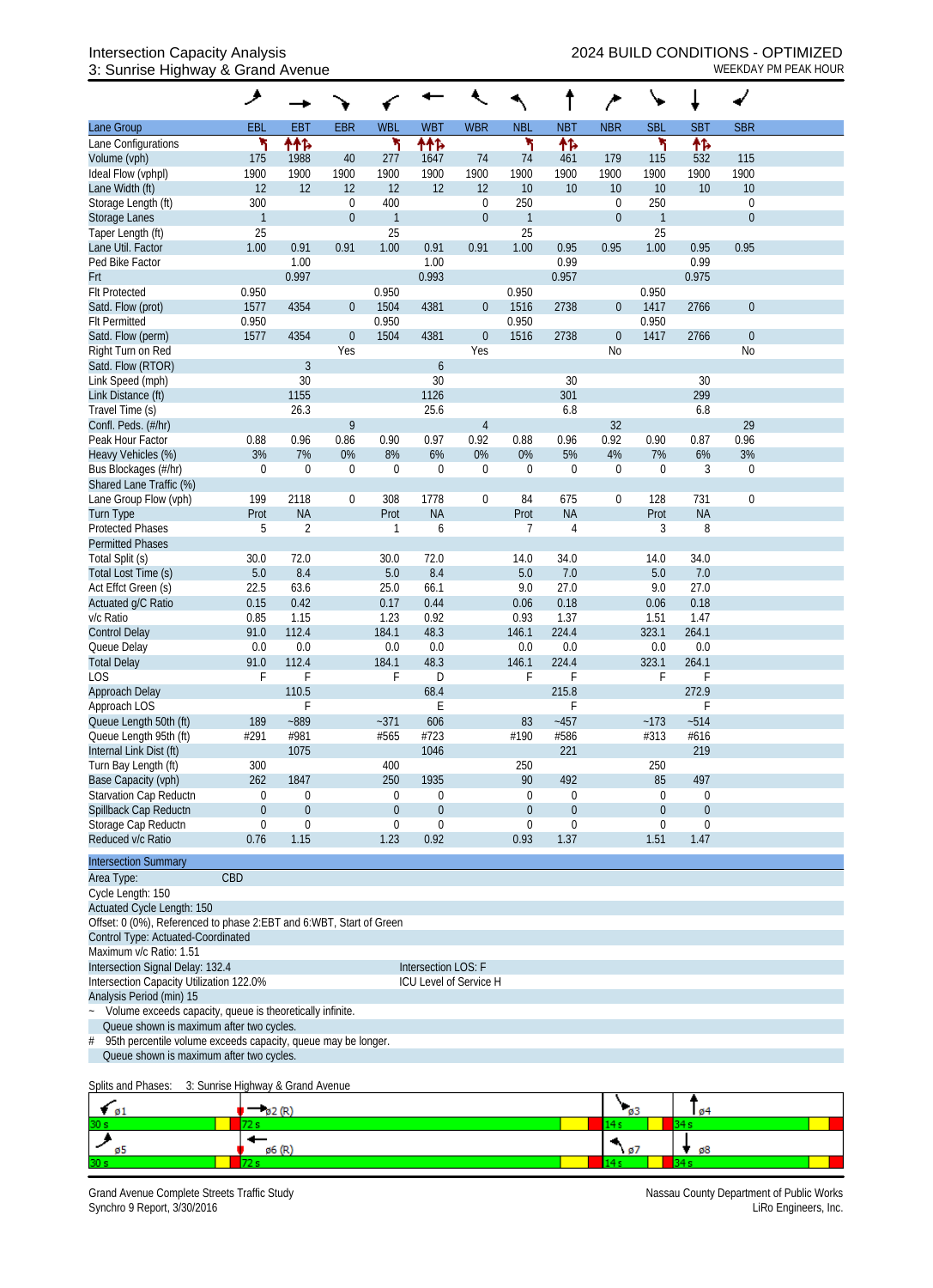|                                                                                                                | ۸                |                  |                         |                      |                        |                         |                         |                  |                    | ╰╸                               |                             |                    |  |
|----------------------------------------------------------------------------------------------------------------|------------------|------------------|-------------------------|----------------------|------------------------|-------------------------|-------------------------|------------------|--------------------|----------------------------------|-----------------------------|--------------------|--|
| Lane Group                                                                                                     | EBL              | <b>EB1</b>       | <b>EBR</b>              | <b>WBL</b>           | <b>WBT</b>             | <b>WBR</b>              | <b>NBL</b>              | <b>NBT</b>       | <b>NBR</b>         | <b>SBL</b>                       | <b>SBT</b>                  | <b>SBR</b>         |  |
| Lane Configurations                                                                                            |                  | Ф                |                         |                      | Ф                      |                         | ۲                       | ħ                |                    | ۲                                | ħ                           |                    |  |
| Volume (vph)<br>Ideal Flow (vphpl)                                                                             | 31<br>1900       | 14<br>1900       | 20<br>1900              | $\mathbf{1}$<br>1900 | 8<br>1900              | $\overline{7}$<br>1900  | 24<br>1900              | 727<br>1900      | 36<br>1900         | 11<br>1900                       | 818<br>1900                 | 21<br>1900         |  |
| Storage Length (ft)                                                                                            | $\theta$         |                  | $\boldsymbol{0}$        | $\boldsymbol{0}$     |                        | $\boldsymbol{0}$        | 150                     |                  | $\theta$           | 150                              |                             | $\boldsymbol{0}$   |  |
| Storage Lanes                                                                                                  | $\mathbf 0$      |                  | $\mathbf 0$             | $\boldsymbol{0}$     |                        | 0                       | $\mathbf{1}$            |                  | $\mathbf 0$        | 1                                |                             | $\mathbf 0$        |  |
| Taper Length (ft)                                                                                              | 25               |                  |                         | 25                   |                        |                         | 25                      |                  |                    | 25                               |                             |                    |  |
| Lane Util. Factor                                                                                              | 1.00             | 1.00<br>0.98     | 1.00                    | 1.00                 | 1.00<br>0.96           | 1.00                    | 1.00<br>1.00            | 1.00             | 1.00               | 1.00<br>0.99                     | 1.00                        | 1.00               |  |
| Ped Bike Factor<br>Frt                                                                                         |                  | 0.956            |                         |                      | 0.949                  |                         |                         | 0.99<br>0.985    |                    |                                  | 1.00<br>0.996               |                    |  |
| <b>Flt Protected</b>                                                                                           |                  | 0.977            |                         |                      | 0.994                  |                         | 0.950                   |                  |                    | 0.950                            |                             |                    |  |
| Satd. Flow (prot)                                                                                              | $\mathbf 0$      | 1539             | $\boldsymbol{0}$        | $\boldsymbol{0}$     | 1526                   | 0                       | 1562                    | 1276             | $\mathbf 0$        | 1562                             | 1367                        | $\boldsymbol{0}$   |  |
| <b>Flt Permitted</b>                                                                                           |                  | 0.832            |                         |                      | 0.947                  |                         | 0.129                   |                  |                    | 0.232                            |                             |                    |  |
| Satd. Flow (perm)                                                                                              | $\mathbf 0$      | 1311             | $\boldsymbol{0}$<br>Yes | $\boldsymbol{0}$     | 1454                   | $\boldsymbol{0}$<br>Yes | 212                     | 1276             | $\mathbf 0$<br>Yes | 376                              | 1367                        | $\mathbf 0$<br>Yes |  |
| Right Turn on Red<br>Satd. Flow (RTOR)                                                                         |                  | 23               |                         |                      | 12                     |                         |                         | 11               |                    |                                  | 3                           |                    |  |
| Link Speed (mph)                                                                                               |                  | 30               |                         |                      | 30                     |                         |                         | 30               |                    |                                  | 30                          |                    |  |
| Link Distance (ft)                                                                                             |                  | 721              |                         |                      | 584                    |                         |                         | 659              |                    |                                  | 502                         |                    |  |
| Travel Time (s)                                                                                                |                  | 16.4             |                         |                      | 13.3                   |                         |                         | 15.0             |                    |                                  | 11.4                        |                    |  |
| Confl. Peds. (#/hr)                                                                                            |                  |                  | 10                      |                      |                        | 10                      | 23                      |                  | 69                 | 69                               |                             | 23                 |  |
| Peak Hour Factor<br>Heavy Vehicles (%)                                                                         | 0.73<br>2%       | 0.81<br>2%       | 0.68<br>2%              | 0.25<br>2%           | 0.50<br>2%             | 0.58<br>2%              | 0.64<br>4%              | 0.95<br>4%       | 0.43<br>4%         | 0.50<br>4%                       | 0.81<br>5%                  | 0.71<br>4%         |  |
| Bus Blockages (#/hr)                                                                                           | $\overline{0}$   | $\overline{0}$   | $\mathbf{0}$            | $\theta$             | $\overline{0}$         | $\mathbf 0$             | $\overline{0}$          | $\overline{2}$   | $\theta$           | $\overline{0}$                   | $\overline{2}$              | $\Omega$           |  |
| Parking (#/hr)                                                                                                 |                  |                  |                         |                      |                        |                         |                         | 20               |                    |                                  | 10                          |                    |  |
| Shared Lane Traffic (%)                                                                                        |                  |                  |                         |                      |                        |                         |                         |                  |                    |                                  |                             |                    |  |
| Lane Group Flow (vph)                                                                                          | $\boldsymbol{0}$ | 88               | $\boldsymbol{0}$        | $\boldsymbol{0}$     | 32                     | $\mathbf 0$             | 38                      | 849              | $\boldsymbol{0}$   | 22                               | 1040                        | $\mathbf 0$        |  |
| <b>Turn Type</b>                                                                                               | Perm             | <b>NA</b>        |                         | Perm                 | <b>NA</b>              |                         | Perm                    | <b>NA</b>        |                    | Perm                             | <b>NA</b>                   |                    |  |
| <b>Protected Phases</b><br><b>Permitted Phases</b>                                                             | $\overline{3}$   | 3                |                         | $\overline{2}$       | $\overline{2}$         |                         | $\mathbf{1}$            | 1                |                    | $\mathbf{1}$                     | 1                           |                    |  |
| Total Split (s)                                                                                                | 19.5             | 19.5             |                         | 11.5                 | 11.5                   |                         | 59.0                    | 59.0             |                    | 59.0                             | 59.0                        |                    |  |
| Total Lost Time (s)                                                                                            |                  | 5.5              |                         |                      | 5.5                    |                         | 5.5                     | 5.5              |                    | 5.5                              | 5.5                         |                    |  |
| Act Effct Green (s)                                                                                            |                  | 9.9              |                         |                      | 6.0                    |                         | 65.6                    | 65.6             |                    | 65.6                             | 65.6                        |                    |  |
| Actuated g/C Ratio                                                                                             |                  | 0.11             |                         |                      | 0.07                   |                         | 0.73                    | 0.73             |                    | 0.73                             | 0.73                        |                    |  |
| v/c Ratio                                                                                                      |                  | 0.54             |                         |                      | 0.30                   |                         | 0.25                    | 0.91             |                    | 0.08                             | 1.04                        |                    |  |
| <b>Control Delay</b><br>Queue Delay                                                                            |                  | 40.1<br>0.0      |                         |                      | 36.2<br>0.0            |                         | 13.4<br>0.0             | 31.8<br>0.0      |                    | 8.9<br>0.0                       | 50.8<br>0.0                 |                    |  |
| <b>Total Delay</b>                                                                                             |                  | 40.1             |                         |                      | 36.2                   |                         | 13.4                    | 31.8             |                    | 8.9                              | 50.8                        |                    |  |
| <b>LOS</b>                                                                                                     |                  | D                |                         |                      | D                      |                         | B                       | C                |                    | A                                | D                           |                    |  |
| Approach Delay                                                                                                 |                  | 40.1             |                         |                      | 36.3                   |                         |                         | 31.0             |                    |                                  | 49.9                        |                    |  |
| Approach LOS                                                                                                   |                  | D                |                         |                      | D                      |                         |                         | C                |                    |                                  | D                           |                    |  |
| Queue Length 50th (ft)<br>Queue Length 95th (ft)                                                               |                  | 35<br>69         |                         |                      | 11<br>19               |                         | 8<br>20                 | $-522$<br>#788   |                    | $\overline{4}$<br>m <sub>6</sub> | $-714$<br>#845              |                    |  |
| Internal Link Dist (ft)                                                                                        |                  | 641              |                         |                      | 504                    |                         |                         | 579              |                    |                                  | 422                         |                    |  |
| Turn Bay Length (ft)                                                                                           |                  |                  |                         |                      |                        |                         | 150                     |                  |                    | 150                              |                             |                    |  |
| Base Capacity (vph)                                                                                            |                  | 223              |                         |                      | 108                    |                         | 154                     | 933              |                    | 274                              | 997                         |                    |  |
| Starvation Cap Reductn                                                                                         |                  | 0                |                         |                      | 0                      |                         | 0                       | 0                |                    | $\mathbf 0$                      | $\mathbf 0$                 |                    |  |
| Spillback Cap Reductn<br>Storage Cap Reductn                                                                   |                  | $\mathbf 0$<br>0 |                         |                      | $\mathbf{0}$<br>0      |                         | $\theta$<br>$\mathbf 0$ | $\mathbf 0$<br>0 |                    | $\mathbf 0$<br>0                 | $\mathbf{0}$<br>$\mathbf 0$ |                    |  |
| Reduced v/c Ratio                                                                                              |                  | 0.39             |                         |                      | 0.30                   |                         | 0.25                    | 0.91             |                    | 0.08                             | 1.04                        |                    |  |
| <b>Intersection Summary</b>                                                                                    |                  |                  |                         |                      |                        |                         |                         |                  |                    |                                  |                             |                    |  |
| Area Type:                                                                                                     | CBD              |                  |                         |                      |                        |                         |                         |                  |                    |                                  |                             |                    |  |
| Cycle Length: 90                                                                                               |                  |                  |                         |                      |                        |                         |                         |                  |                    |                                  |                             |                    |  |
| Actuated Cycle Length: 90                                                                                      |                  |                  |                         |                      |                        |                         |                         |                  |                    |                                  |                             |                    |  |
| Offset: 0 (0%), Referenced to phase 1:NBSB, Start of Green                                                     |                  |                  |                         |                      |                        |                         |                         |                  |                    |                                  |                             |                    |  |
| Control Type: Actuated-Coordinated<br>Maximum v/c Ratio: 1.04                                                  |                  |                  |                         |                      |                        |                         |                         |                  |                    |                                  |                             |                    |  |
| Intersection Signal Delay: 41.2                                                                                |                  |                  |                         |                      | Intersection LOS: D    |                         |                         |                  |                    |                                  |                             |                    |  |
| Intersection Capacity Utilization 69.7%                                                                        |                  |                  |                         |                      | ICU Level of Service C |                         |                         |                  |                    |                                  |                             |                    |  |
| Analysis Period (min) 15                                                                                       |                  |                  |                         |                      |                        |                         |                         |                  |                    |                                  |                             |                    |  |
| Volume exceeds capacity, queue is theoretically infinite.                                                      |                  |                  |                         |                      |                        |                         |                         |                  |                    |                                  |                             |                    |  |
| Queue shown is maximum after two cycles.                                                                       |                  |                  |                         |                      |                        |                         |                         |                  |                    |                                  |                             |                    |  |
| 95th percentile volume exceeds capacity, queue may be longer.<br>#<br>Queue shown is maximum after two cycles. |                  |                  |                         |                      |                        |                         |                         |                  |                    |                                  |                             |                    |  |
| Volume for 95th percentile queue is metered by upstream signal.<br>m                                           |                  |                  |                         |                      |                        |                         |                         |                  |                    |                                  |                             |                    |  |
| Splits and Phases:<br>4: Grand Avenue & Baldwin Avenue/Miller Place                                            |                  |                  |                         |                      |                        |                         |                         |                  |                    |                                  |                             |                    |  |
| $^{\prime\prime}$ ø1 (R)                                                                                       |                  |                  |                         |                      |                        |                         |                         |                  | $\mathfrak{g}_2$   |                                  | ™ø3                         |                    |  |
|                                                                                                                |                  |                  |                         |                      |                        |                         |                         |                  | 11.5 s             |                                  | 19.5 s                      |                    |  |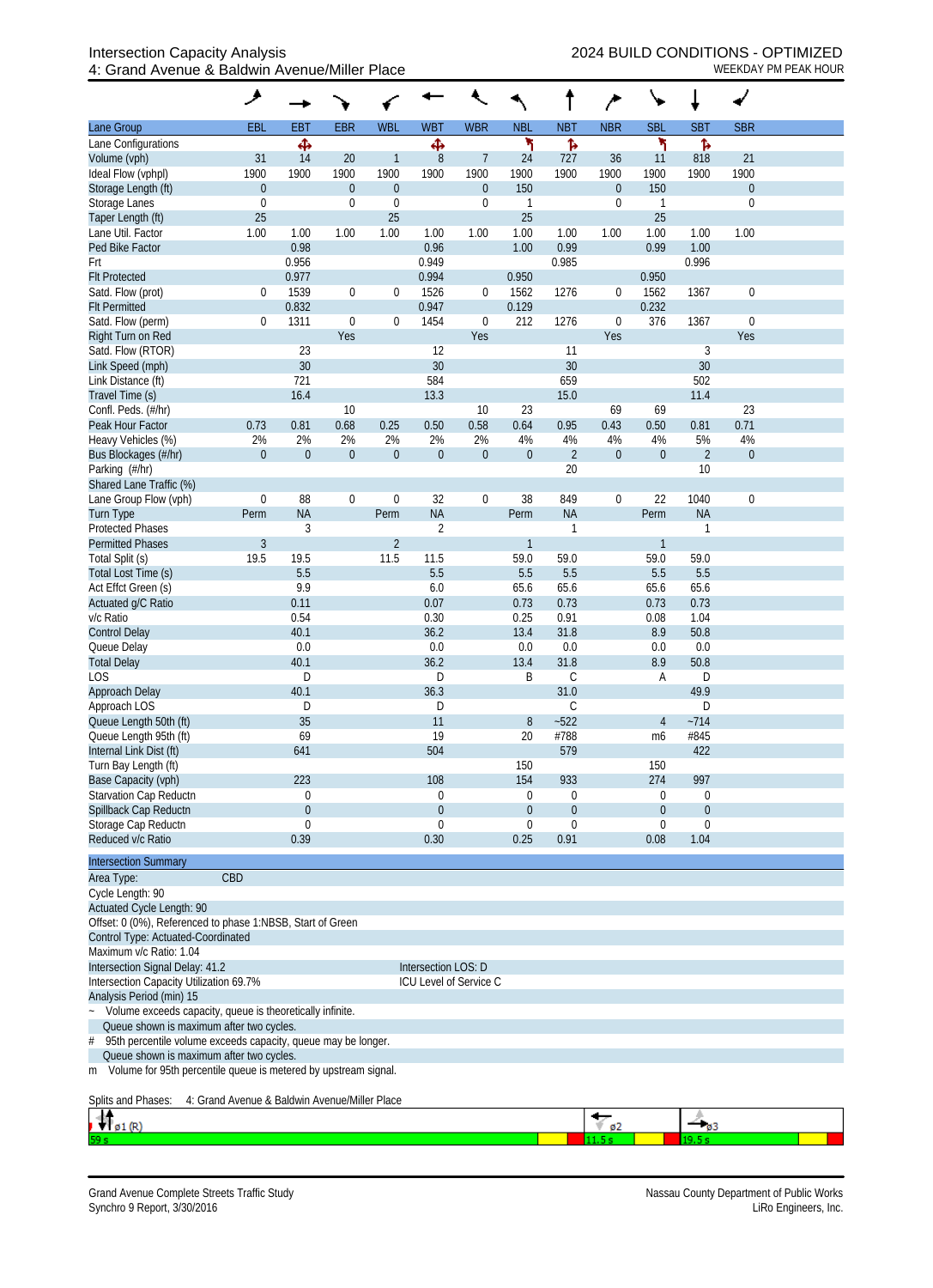|                                                                      |                  | r              | ₹                | t                |                     |                        |
|----------------------------------------------------------------------|------------------|----------------|------------------|------------------|---------------------|------------------------|
| Lane Group                                                           | <b>NBT</b>       | <b>NBR</b>     | <b>SBL</b>       | <b>SBT</b>       | <b>NWL</b>          | <b>NWR</b>             |
| Lane Configurations                                                  | 怍                |                |                  | ↟↟               |                     | ۴                      |
| Volume (vph)                                                         | 786              | 1              | $\boldsymbol{0}$ | 1194             | $\pmb{0}$           | 352                    |
| Ideal Flow (vphpl)                                                   | 1900             | 1900           | 1900             | 1900             | 1900                | 1900                   |
| Lane Width (ft)                                                      | 12               | 12             | 11               | 11               | 12                  | 12                     |
| Storage Length (ft)                                                  |                  | $\mathbf 0$    | 80               |                  | $\boldsymbol{0}$    | $\boldsymbol{0}$       |
| Storage Lanes                                                        |                  | $\mathbf 0$    | $\boldsymbol{0}$ |                  | $\boldsymbol{0}$    | $\mathbf{1}$           |
| Taper Length (ft)                                                    |                  |                | 25               |                  | 25                  |                        |
| Lane Util. Factor                                                    | 0.95             | 0.95           | 1.00             | 0.95             | 1.00                | 1.00                   |
| Ped Bike Factor                                                      | 1.00             |                |                  |                  |                     |                        |
| Frt                                                                  | 0.999            |                |                  |                  |                     | 0.865                  |
| <b>Flt Protected</b>                                                 |                  |                |                  |                  |                     |                        |
| Satd. Flow (prot)                                                    | 2886             | $\overline{0}$ | $\boldsymbol{0}$ | 2702             | $\overline{0}$      | 1422                   |
| <b>Flt Permitted</b>                                                 |                  |                |                  |                  |                     |                        |
| Satd. Flow (perm)                                                    | 2886             | $\overline{0}$ | $\boldsymbol{0}$ | 2702             | $\boldsymbol{0}$    | 1422                   |
| Right Turn on Red                                                    |                  | N <sub>0</sub> |                  |                  |                     | N <sub>0</sub>         |
| Satd. Flow (RTOR)                                                    |                  |                |                  |                  |                     |                        |
| Link Speed (mph)                                                     | 30               |                |                  | 30               | 30                  |                        |
| Link Distance (ft)                                                   | 327              |                |                  | 390              | 607                 |                        |
| Travel Time (s)                                                      | 7.4              |                |                  | 8.9              | 13.8                |                        |
| Confl. Peds. (#/hr)                                                  |                  | 22             | 22               |                  |                     |                        |
| Peak Hour Factor                                                     | 0.92             | 0.25           | 0.94             | 0.92             | 0.89                | 0.89                   |
| Heavy Vehicles (%)                                                   | 4%               | 2%             | 3%               | 4%               | 2%                  | 4%                     |
| Bus Blockages (#/hr)                                                 | $\mathbf 0$      | $\mathbf 0$    | $\boldsymbol{0}$ | 3                | $\boldsymbol{0}$    | $\boldsymbol{0}$       |
| Parking (#/hr)                                                       | 10               |                |                  | 20               |                     |                        |
| Shared Lane Traffic (%)                                              |                  |                |                  |                  |                     |                        |
| Lane Group Flow (vph)                                                | 858              | $\overline{0}$ | $\boldsymbol{0}$ | 1298             | $\boldsymbol{0}$    | 396                    |
|                                                                      | <b>NA</b>        |                |                  | <b>NA</b>        |                     | Prot                   |
| Turn Type<br><b>Protected Phases</b>                                 | $\overline{2}$   |                |                  | $\boldsymbol{6}$ |                     | $\, 8$                 |
| <b>Permitted Phases</b>                                              |                  |                |                  | $\overline{2}$   |                     |                        |
|                                                                      | 54.0             |                |                  | 54.0             |                     | 36.0                   |
| Total Split (s)<br>Total Lost Time (s)                               | 6.0              |                |                  | 6.0              |                     | 6.0                    |
|                                                                      |                  |                |                  | 50.2             |                     |                        |
| Act Effct Green (s)                                                  | 50.2             |                |                  |                  |                     | 27.8                   |
| Actuated g/C Ratio                                                   | 0.56             |                |                  | 0.56             |                     | 0.31                   |
| v/c Ratio                                                            | 0.53             |                |                  | 0.86             |                     | 0.90                   |
| Control Delay                                                        | 13.1             |                |                  | 17.2             |                     | 54.9                   |
| Queue Delay                                                          | 0.9              |                |                  | 3.7              |                     | 0.0                    |
| <b>Total Delay</b>                                                   | 14.0             |                |                  | 20.8             |                     | 54.9                   |
| <b>LOS</b>                                                           | $\sf B$          |                |                  | $\mathsf C$      |                     | $\mathsf D$            |
| Approach Delay                                                       | 14.0             |                |                  | 20.8             |                     |                        |
| Approach LOS                                                         | $\sf B$          |                |                  | $\mathsf C$      |                     |                        |
| Queue Length 50th (ft)                                               | 125              |                |                  | 184              |                     | 206                    |
| Queue Length 95th (ft)                                               | 136              |                |                  | #484             |                     | #359                   |
| Internal Link Dist (ft)                                              | 247              |                |                  | 310              | 527                 |                        |
| Turn Bay Length (ft)                                                 |                  |                |                  |                  |                     |                        |
| Base Capacity (vph)                                                  | 1609             |                |                  | 1507             |                     | 474                    |
| Starvation Cap Reductn                                               | 438              |                |                  | 139              |                     | $\boldsymbol{0}$       |
| Spillback Cap Reductn                                                | 54               |                |                  | 111              |                     | 0                      |
| Storage Cap Reductn                                                  | $\boldsymbol{0}$ |                |                  | $\theta$         |                     | $\boldsymbol{0}$       |
| Reduced v/c Ratio                                                    | 0.73             |                |                  | 0.95             |                     | 0.84                   |
|                                                                      |                  |                |                  |                  |                     |                        |
| <b>Intersection Summary</b>                                          |                  |                |                  |                  |                     |                        |
| Area Type:                                                           | CBD              |                |                  |                  |                     |                        |
| Cycle Length: 90                                                     |                  |                |                  |                  |                     |                        |
| Actuated Cycle Length: 90                                            |                  |                |                  |                  |                     |                        |
| Offset: 0 (0%), Referenced to phase 2:NBSB and 6:SBT, Start of Green |                  |                |                  |                  |                     |                        |
| Control Type: Actuated-Coordinated                                   |                  |                |                  |                  |                     |                        |
| Maximum v/c Ratio: 0.90                                              |                  |                |                  |                  |                     |                        |
| Intersection Signal Delay: 23.8                                      |                  |                |                  |                  | Intersection LOS: C |                        |
| Intersection Capacity Utilization 58.4%                              |                  |                |                  |                  |                     | ICU Level of Service B |
| Analysis Period (min) 15                                             |                  |                |                  |                  |                     |                        |
| 95th percentile volume exceeds capacity, queue may be longer.<br>#   |                  |                |                  |                  |                     |                        |
| Queue shown is maximum after two cycles.                             |                  |                |                  |                  |                     |                        |
|                                                                      |                  |                |                  |                  |                     |                        |

Splits and Phases: 5: Milburn Avenue  $\parallel$  ø2 (R)  $\frac{1}{\sqrt{2}}$ ↓ ø6 (R) 43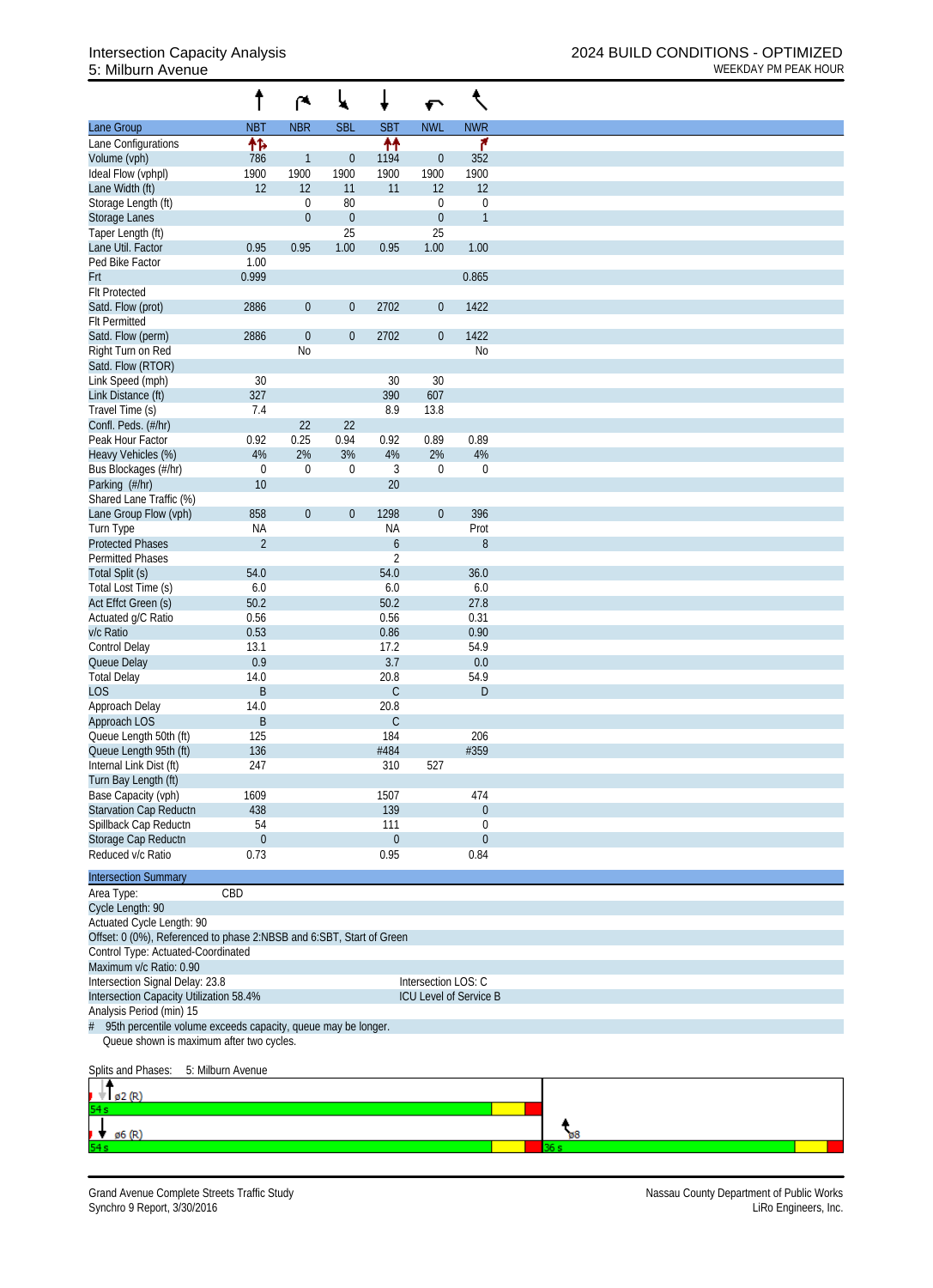| <b>WBR</b><br><b>WBL</b><br><b>NBT</b><br><b>NBR</b><br><b>SBL</b><br><b>SBT</b><br>۷<br>帏<br>44<br>1503<br>$8\,$<br>$\boldsymbol{6}$<br>1231<br>10<br>18<br>1900<br>1900<br>1900<br>1900<br>1900<br>1900<br>12<br>12<br>11<br>11<br>11<br>11<br>0.95<br>0.95<br>0.95<br>Lane Util. Factor<br>1.00<br>1.00<br>0.95<br>Ped Bike Factor<br>1.00<br>1.00<br>0.932<br>0.999<br>Frt<br>0.976<br>0.999<br><b>Flt Protected</b><br>2699<br>$\boldsymbol{0}$<br>2742<br>Satd. Flow (prot)<br>1525<br>$\boldsymbol{0}$<br>0<br>0.877<br>0.976<br><b>Flt Permitted</b><br>1525<br>$\mathbf 0$<br>2699<br>$\mathbf 0$<br>2407<br>Satd. Flow (perm)<br>0<br><b>No</b><br>Yes<br>Right Turn on Red<br>Satd. Flow (RTOR)<br>$\overline{2}$<br>30<br>30<br>30<br>Link Speed (mph)<br>Link Distance (ft)<br>918<br>390<br>300<br>8.9<br>6.8<br>20.9<br>Travel Time (s)<br>Confl. Peds. (#/hr)<br>14<br>14<br>1.00<br>0.75<br>0.75<br>0.47<br>0.94<br>Peak Hour Factor<br>0.90<br>Heavy Vehicles (%)<br>2%<br>2%<br>4%<br>2%<br>2%<br>3%<br>$\overline{0}$<br>$\mathbf{0}$<br>$\mathfrak{Z}$<br>$\boldsymbol{0}$<br>$\boldsymbol{0}$<br>Bus Blockages (#/hr)<br>$\theta$<br>20<br>Parking (#/hr)<br>20<br>Shared Lane Traffic (%)<br>1637<br>1381<br>$\boldsymbol{0}$<br>$\boldsymbol{0}$<br>Lane Group Flow (vph)<br>16<br>$\mathbf 0$<br><b>NA</b><br><b>Turn Type</b><br>Prot<br><b>NA</b><br>Perm<br><b>Protected Phases</b><br>8<br>2<br>6<br><b>Permitted Phases</b><br>6<br>55.0<br>55.0<br>55.0<br>Total Split (s)<br>35.0<br>5.5<br>5.5<br>5.5<br>Total Lost Time (s)<br>80.2<br>Act Effct Green (s)<br>9.1<br>80.2<br>0.89<br>0.10<br>0.89<br>Actuated g/C Ratio<br>v/c Ratio<br>0.10<br>0.57<br>0.76<br>3.9<br>34.9<br>8.6<br><b>Control Delay</b><br>Queue Delay<br>0.0<br>0.0<br>0.1<br>3.9<br>8.7<br><b>Total Delay</b><br>34.9<br><b>LOS</b><br>$\mathsf C$<br>A<br>Α<br>34.9<br>3.9<br>8.7<br>Approach Delay<br>Approach LOS<br>С<br>A<br>Α<br>9<br>36<br>Queue Length 50th (ft)<br>$8\,$<br>Queue Length 95th (ft)<br>24<br>211<br>m#634<br>Internal Link Dist (ft)<br>838<br>310<br>220<br>Turn Bay Length (ft)<br>Base Capacity (vph)<br>499<br>2405<br>2144<br>Starvation Cap Reductn<br>0<br>$\overline{0}$<br>0<br>65<br>Spillback Cap Reductn<br>$\mathbf{0}$<br>$\boldsymbol{0}$<br>Storage Cap Reductn<br>$\Omega$<br>$\mathbf 0$<br>$\mathbf 0$<br>Reduced v/c Ratio<br>0.79<br>0.03<br>0.57<br>CBD<br>Offset: 0 (0%), Referenced to phase 2:NBT and 6:SBTL, Start of Green<br>Control Type: Actuated-Coordinated<br>Intersection Signal Delay: 6.7<br>Intersection LOS: A<br>Intersection Capacity Utilization 74.4%<br>ICU Level of Service D<br>95th percentile volume exceeds capacity, queue may be longer.<br>Queue shown is maximum after two cycles.<br>Volume for 95th percentile queue is metered by upstream signal.<br>6: Lorenz Avenue |                             | $\ddot{\phantom{0}}$ |  | $\sqrt{2}$ |  |
|--------------------------------------------------------------------------------------------------------------------------------------------------------------------------------------------------------------------------------------------------------------------------------------------------------------------------------------------------------------------------------------------------------------------------------------------------------------------------------------------------------------------------------------------------------------------------------------------------------------------------------------------------------------------------------------------------------------------------------------------------------------------------------------------------------------------------------------------------------------------------------------------------------------------------------------------------------------------------------------------------------------------------------------------------------------------------------------------------------------------------------------------------------------------------------------------------------------------------------------------------------------------------------------------------------------------------------------------------------------------------------------------------------------------------------------------------------------------------------------------------------------------------------------------------------------------------------------------------------------------------------------------------------------------------------------------------------------------------------------------------------------------------------------------------------------------------------------------------------------------------------------------------------------------------------------------------------------------------------------------------------------------------------------------------------------------------------------------------------------------------------------------------------------------------------------------------------------------------------------------------------------------------------------------------------------------------------------------------------------------------------------------------------------------------------------------------------------------------------------------------------------------------------------------------------------------------------------------------------------------------------------------------------------------------------------------------------------------------------------------------------------------------------------------------------------------------------------------------------------|-----------------------------|----------------------|--|------------|--|
|                                                                                                                                                                                                                                                                                                                                                                                                                                                                                                                                                                                                                                                                                                                                                                                                                                                                                                                                                                                                                                                                                                                                                                                                                                                                                                                                                                                                                                                                                                                                                                                                                                                                                                                                                                                                                                                                                                                                                                                                                                                                                                                                                                                                                                                                                                                                                                                                                                                                                                                                                                                                                                                                                                                                                                                                                                                              | Lane Group                  |                      |  |            |  |
|                                                                                                                                                                                                                                                                                                                                                                                                                                                                                                                                                                                                                                                                                                                                                                                                                                                                                                                                                                                                                                                                                                                                                                                                                                                                                                                                                                                                                                                                                                                                                                                                                                                                                                                                                                                                                                                                                                                                                                                                                                                                                                                                                                                                                                                                                                                                                                                                                                                                                                                                                                                                                                                                                                                                                                                                                                                              | Lane Configurations         |                      |  |            |  |
|                                                                                                                                                                                                                                                                                                                                                                                                                                                                                                                                                                                                                                                                                                                                                                                                                                                                                                                                                                                                                                                                                                                                                                                                                                                                                                                                                                                                                                                                                                                                                                                                                                                                                                                                                                                                                                                                                                                                                                                                                                                                                                                                                                                                                                                                                                                                                                                                                                                                                                                                                                                                                                                                                                                                                                                                                                                              | Volume (vph)                |                      |  |            |  |
|                                                                                                                                                                                                                                                                                                                                                                                                                                                                                                                                                                                                                                                                                                                                                                                                                                                                                                                                                                                                                                                                                                                                                                                                                                                                                                                                                                                                                                                                                                                                                                                                                                                                                                                                                                                                                                                                                                                                                                                                                                                                                                                                                                                                                                                                                                                                                                                                                                                                                                                                                                                                                                                                                                                                                                                                                                                              | Ideal Flow (vphpl)          |                      |  |            |  |
|                                                                                                                                                                                                                                                                                                                                                                                                                                                                                                                                                                                                                                                                                                                                                                                                                                                                                                                                                                                                                                                                                                                                                                                                                                                                                                                                                                                                                                                                                                                                                                                                                                                                                                                                                                                                                                                                                                                                                                                                                                                                                                                                                                                                                                                                                                                                                                                                                                                                                                                                                                                                                                                                                                                                                                                                                                                              | Lane Width (ft)             |                      |  |            |  |
|                                                                                                                                                                                                                                                                                                                                                                                                                                                                                                                                                                                                                                                                                                                                                                                                                                                                                                                                                                                                                                                                                                                                                                                                                                                                                                                                                                                                                                                                                                                                                                                                                                                                                                                                                                                                                                                                                                                                                                                                                                                                                                                                                                                                                                                                                                                                                                                                                                                                                                                                                                                                                                                                                                                                                                                                                                                              |                             |                      |  |            |  |
|                                                                                                                                                                                                                                                                                                                                                                                                                                                                                                                                                                                                                                                                                                                                                                                                                                                                                                                                                                                                                                                                                                                                                                                                                                                                                                                                                                                                                                                                                                                                                                                                                                                                                                                                                                                                                                                                                                                                                                                                                                                                                                                                                                                                                                                                                                                                                                                                                                                                                                                                                                                                                                                                                                                                                                                                                                                              |                             |                      |  |            |  |
|                                                                                                                                                                                                                                                                                                                                                                                                                                                                                                                                                                                                                                                                                                                                                                                                                                                                                                                                                                                                                                                                                                                                                                                                                                                                                                                                                                                                                                                                                                                                                                                                                                                                                                                                                                                                                                                                                                                                                                                                                                                                                                                                                                                                                                                                                                                                                                                                                                                                                                                                                                                                                                                                                                                                                                                                                                                              |                             |                      |  |            |  |
|                                                                                                                                                                                                                                                                                                                                                                                                                                                                                                                                                                                                                                                                                                                                                                                                                                                                                                                                                                                                                                                                                                                                                                                                                                                                                                                                                                                                                                                                                                                                                                                                                                                                                                                                                                                                                                                                                                                                                                                                                                                                                                                                                                                                                                                                                                                                                                                                                                                                                                                                                                                                                                                                                                                                                                                                                                                              |                             |                      |  |            |  |
|                                                                                                                                                                                                                                                                                                                                                                                                                                                                                                                                                                                                                                                                                                                                                                                                                                                                                                                                                                                                                                                                                                                                                                                                                                                                                                                                                                                                                                                                                                                                                                                                                                                                                                                                                                                                                                                                                                                                                                                                                                                                                                                                                                                                                                                                                                                                                                                                                                                                                                                                                                                                                                                                                                                                                                                                                                                              |                             |                      |  |            |  |
|                                                                                                                                                                                                                                                                                                                                                                                                                                                                                                                                                                                                                                                                                                                                                                                                                                                                                                                                                                                                                                                                                                                                                                                                                                                                                                                                                                                                                                                                                                                                                                                                                                                                                                                                                                                                                                                                                                                                                                                                                                                                                                                                                                                                                                                                                                                                                                                                                                                                                                                                                                                                                                                                                                                                                                                                                                                              |                             |                      |  |            |  |
|                                                                                                                                                                                                                                                                                                                                                                                                                                                                                                                                                                                                                                                                                                                                                                                                                                                                                                                                                                                                                                                                                                                                                                                                                                                                                                                                                                                                                                                                                                                                                                                                                                                                                                                                                                                                                                                                                                                                                                                                                                                                                                                                                                                                                                                                                                                                                                                                                                                                                                                                                                                                                                                                                                                                                                                                                                                              |                             |                      |  |            |  |
|                                                                                                                                                                                                                                                                                                                                                                                                                                                                                                                                                                                                                                                                                                                                                                                                                                                                                                                                                                                                                                                                                                                                                                                                                                                                                                                                                                                                                                                                                                                                                                                                                                                                                                                                                                                                                                                                                                                                                                                                                                                                                                                                                                                                                                                                                                                                                                                                                                                                                                                                                                                                                                                                                                                                                                                                                                                              |                             |                      |  |            |  |
|                                                                                                                                                                                                                                                                                                                                                                                                                                                                                                                                                                                                                                                                                                                                                                                                                                                                                                                                                                                                                                                                                                                                                                                                                                                                                                                                                                                                                                                                                                                                                                                                                                                                                                                                                                                                                                                                                                                                                                                                                                                                                                                                                                                                                                                                                                                                                                                                                                                                                                                                                                                                                                                                                                                                                                                                                                                              |                             |                      |  |            |  |
|                                                                                                                                                                                                                                                                                                                                                                                                                                                                                                                                                                                                                                                                                                                                                                                                                                                                                                                                                                                                                                                                                                                                                                                                                                                                                                                                                                                                                                                                                                                                                                                                                                                                                                                                                                                                                                                                                                                                                                                                                                                                                                                                                                                                                                                                                                                                                                                                                                                                                                                                                                                                                                                                                                                                                                                                                                                              |                             |                      |  |            |  |
|                                                                                                                                                                                                                                                                                                                                                                                                                                                                                                                                                                                                                                                                                                                                                                                                                                                                                                                                                                                                                                                                                                                                                                                                                                                                                                                                                                                                                                                                                                                                                                                                                                                                                                                                                                                                                                                                                                                                                                                                                                                                                                                                                                                                                                                                                                                                                                                                                                                                                                                                                                                                                                                                                                                                                                                                                                                              |                             |                      |  |            |  |
|                                                                                                                                                                                                                                                                                                                                                                                                                                                                                                                                                                                                                                                                                                                                                                                                                                                                                                                                                                                                                                                                                                                                                                                                                                                                                                                                                                                                                                                                                                                                                                                                                                                                                                                                                                                                                                                                                                                                                                                                                                                                                                                                                                                                                                                                                                                                                                                                                                                                                                                                                                                                                                                                                                                                                                                                                                                              |                             |                      |  |            |  |
|                                                                                                                                                                                                                                                                                                                                                                                                                                                                                                                                                                                                                                                                                                                                                                                                                                                                                                                                                                                                                                                                                                                                                                                                                                                                                                                                                                                                                                                                                                                                                                                                                                                                                                                                                                                                                                                                                                                                                                                                                                                                                                                                                                                                                                                                                                                                                                                                                                                                                                                                                                                                                                                                                                                                                                                                                                                              |                             |                      |  |            |  |
|                                                                                                                                                                                                                                                                                                                                                                                                                                                                                                                                                                                                                                                                                                                                                                                                                                                                                                                                                                                                                                                                                                                                                                                                                                                                                                                                                                                                                                                                                                                                                                                                                                                                                                                                                                                                                                                                                                                                                                                                                                                                                                                                                                                                                                                                                                                                                                                                                                                                                                                                                                                                                                                                                                                                                                                                                                                              |                             |                      |  |            |  |
|                                                                                                                                                                                                                                                                                                                                                                                                                                                                                                                                                                                                                                                                                                                                                                                                                                                                                                                                                                                                                                                                                                                                                                                                                                                                                                                                                                                                                                                                                                                                                                                                                                                                                                                                                                                                                                                                                                                                                                                                                                                                                                                                                                                                                                                                                                                                                                                                                                                                                                                                                                                                                                                                                                                                                                                                                                                              |                             |                      |  |            |  |
|                                                                                                                                                                                                                                                                                                                                                                                                                                                                                                                                                                                                                                                                                                                                                                                                                                                                                                                                                                                                                                                                                                                                                                                                                                                                                                                                                                                                                                                                                                                                                                                                                                                                                                                                                                                                                                                                                                                                                                                                                                                                                                                                                                                                                                                                                                                                                                                                                                                                                                                                                                                                                                                                                                                                                                                                                                                              |                             |                      |  |            |  |
|                                                                                                                                                                                                                                                                                                                                                                                                                                                                                                                                                                                                                                                                                                                                                                                                                                                                                                                                                                                                                                                                                                                                                                                                                                                                                                                                                                                                                                                                                                                                                                                                                                                                                                                                                                                                                                                                                                                                                                                                                                                                                                                                                                                                                                                                                                                                                                                                                                                                                                                                                                                                                                                                                                                                                                                                                                                              |                             |                      |  |            |  |
|                                                                                                                                                                                                                                                                                                                                                                                                                                                                                                                                                                                                                                                                                                                                                                                                                                                                                                                                                                                                                                                                                                                                                                                                                                                                                                                                                                                                                                                                                                                                                                                                                                                                                                                                                                                                                                                                                                                                                                                                                                                                                                                                                                                                                                                                                                                                                                                                                                                                                                                                                                                                                                                                                                                                                                                                                                                              |                             |                      |  |            |  |
|                                                                                                                                                                                                                                                                                                                                                                                                                                                                                                                                                                                                                                                                                                                                                                                                                                                                                                                                                                                                                                                                                                                                                                                                                                                                                                                                                                                                                                                                                                                                                                                                                                                                                                                                                                                                                                                                                                                                                                                                                                                                                                                                                                                                                                                                                                                                                                                                                                                                                                                                                                                                                                                                                                                                                                                                                                                              |                             |                      |  |            |  |
|                                                                                                                                                                                                                                                                                                                                                                                                                                                                                                                                                                                                                                                                                                                                                                                                                                                                                                                                                                                                                                                                                                                                                                                                                                                                                                                                                                                                                                                                                                                                                                                                                                                                                                                                                                                                                                                                                                                                                                                                                                                                                                                                                                                                                                                                                                                                                                                                                                                                                                                                                                                                                                                                                                                                                                                                                                                              |                             |                      |  |            |  |
|                                                                                                                                                                                                                                                                                                                                                                                                                                                                                                                                                                                                                                                                                                                                                                                                                                                                                                                                                                                                                                                                                                                                                                                                                                                                                                                                                                                                                                                                                                                                                                                                                                                                                                                                                                                                                                                                                                                                                                                                                                                                                                                                                                                                                                                                                                                                                                                                                                                                                                                                                                                                                                                                                                                                                                                                                                                              |                             |                      |  |            |  |
|                                                                                                                                                                                                                                                                                                                                                                                                                                                                                                                                                                                                                                                                                                                                                                                                                                                                                                                                                                                                                                                                                                                                                                                                                                                                                                                                                                                                                                                                                                                                                                                                                                                                                                                                                                                                                                                                                                                                                                                                                                                                                                                                                                                                                                                                                                                                                                                                                                                                                                                                                                                                                                                                                                                                                                                                                                                              |                             |                      |  |            |  |
|                                                                                                                                                                                                                                                                                                                                                                                                                                                                                                                                                                                                                                                                                                                                                                                                                                                                                                                                                                                                                                                                                                                                                                                                                                                                                                                                                                                                                                                                                                                                                                                                                                                                                                                                                                                                                                                                                                                                                                                                                                                                                                                                                                                                                                                                                                                                                                                                                                                                                                                                                                                                                                                                                                                                                                                                                                                              |                             |                      |  |            |  |
|                                                                                                                                                                                                                                                                                                                                                                                                                                                                                                                                                                                                                                                                                                                                                                                                                                                                                                                                                                                                                                                                                                                                                                                                                                                                                                                                                                                                                                                                                                                                                                                                                                                                                                                                                                                                                                                                                                                                                                                                                                                                                                                                                                                                                                                                                                                                                                                                                                                                                                                                                                                                                                                                                                                                                                                                                                                              |                             |                      |  |            |  |
|                                                                                                                                                                                                                                                                                                                                                                                                                                                                                                                                                                                                                                                                                                                                                                                                                                                                                                                                                                                                                                                                                                                                                                                                                                                                                                                                                                                                                                                                                                                                                                                                                                                                                                                                                                                                                                                                                                                                                                                                                                                                                                                                                                                                                                                                                                                                                                                                                                                                                                                                                                                                                                                                                                                                                                                                                                                              |                             |                      |  |            |  |
|                                                                                                                                                                                                                                                                                                                                                                                                                                                                                                                                                                                                                                                                                                                                                                                                                                                                                                                                                                                                                                                                                                                                                                                                                                                                                                                                                                                                                                                                                                                                                                                                                                                                                                                                                                                                                                                                                                                                                                                                                                                                                                                                                                                                                                                                                                                                                                                                                                                                                                                                                                                                                                                                                                                                                                                                                                                              |                             |                      |  |            |  |
|                                                                                                                                                                                                                                                                                                                                                                                                                                                                                                                                                                                                                                                                                                                                                                                                                                                                                                                                                                                                                                                                                                                                                                                                                                                                                                                                                                                                                                                                                                                                                                                                                                                                                                                                                                                                                                                                                                                                                                                                                                                                                                                                                                                                                                                                                                                                                                                                                                                                                                                                                                                                                                                                                                                                                                                                                                                              |                             |                      |  |            |  |
|                                                                                                                                                                                                                                                                                                                                                                                                                                                                                                                                                                                                                                                                                                                                                                                                                                                                                                                                                                                                                                                                                                                                                                                                                                                                                                                                                                                                                                                                                                                                                                                                                                                                                                                                                                                                                                                                                                                                                                                                                                                                                                                                                                                                                                                                                                                                                                                                                                                                                                                                                                                                                                                                                                                                                                                                                                                              |                             |                      |  |            |  |
|                                                                                                                                                                                                                                                                                                                                                                                                                                                                                                                                                                                                                                                                                                                                                                                                                                                                                                                                                                                                                                                                                                                                                                                                                                                                                                                                                                                                                                                                                                                                                                                                                                                                                                                                                                                                                                                                                                                                                                                                                                                                                                                                                                                                                                                                                                                                                                                                                                                                                                                                                                                                                                                                                                                                                                                                                                                              |                             |                      |  |            |  |
|                                                                                                                                                                                                                                                                                                                                                                                                                                                                                                                                                                                                                                                                                                                                                                                                                                                                                                                                                                                                                                                                                                                                                                                                                                                                                                                                                                                                                                                                                                                                                                                                                                                                                                                                                                                                                                                                                                                                                                                                                                                                                                                                                                                                                                                                                                                                                                                                                                                                                                                                                                                                                                                                                                                                                                                                                                                              |                             |                      |  |            |  |
|                                                                                                                                                                                                                                                                                                                                                                                                                                                                                                                                                                                                                                                                                                                                                                                                                                                                                                                                                                                                                                                                                                                                                                                                                                                                                                                                                                                                                                                                                                                                                                                                                                                                                                                                                                                                                                                                                                                                                                                                                                                                                                                                                                                                                                                                                                                                                                                                                                                                                                                                                                                                                                                                                                                                                                                                                                                              |                             |                      |  |            |  |
|                                                                                                                                                                                                                                                                                                                                                                                                                                                                                                                                                                                                                                                                                                                                                                                                                                                                                                                                                                                                                                                                                                                                                                                                                                                                                                                                                                                                                                                                                                                                                                                                                                                                                                                                                                                                                                                                                                                                                                                                                                                                                                                                                                                                                                                                                                                                                                                                                                                                                                                                                                                                                                                                                                                                                                                                                                                              |                             |                      |  |            |  |
|                                                                                                                                                                                                                                                                                                                                                                                                                                                                                                                                                                                                                                                                                                                                                                                                                                                                                                                                                                                                                                                                                                                                                                                                                                                                                                                                                                                                                                                                                                                                                                                                                                                                                                                                                                                                                                                                                                                                                                                                                                                                                                                                                                                                                                                                                                                                                                                                                                                                                                                                                                                                                                                                                                                                                                                                                                                              |                             |                      |  |            |  |
|                                                                                                                                                                                                                                                                                                                                                                                                                                                                                                                                                                                                                                                                                                                                                                                                                                                                                                                                                                                                                                                                                                                                                                                                                                                                                                                                                                                                                                                                                                                                                                                                                                                                                                                                                                                                                                                                                                                                                                                                                                                                                                                                                                                                                                                                                                                                                                                                                                                                                                                                                                                                                                                                                                                                                                                                                                                              |                             |                      |  |            |  |
|                                                                                                                                                                                                                                                                                                                                                                                                                                                                                                                                                                                                                                                                                                                                                                                                                                                                                                                                                                                                                                                                                                                                                                                                                                                                                                                                                                                                                                                                                                                                                                                                                                                                                                                                                                                                                                                                                                                                                                                                                                                                                                                                                                                                                                                                                                                                                                                                                                                                                                                                                                                                                                                                                                                                                                                                                                                              |                             |                      |  |            |  |
|                                                                                                                                                                                                                                                                                                                                                                                                                                                                                                                                                                                                                                                                                                                                                                                                                                                                                                                                                                                                                                                                                                                                                                                                                                                                                                                                                                                                                                                                                                                                                                                                                                                                                                                                                                                                                                                                                                                                                                                                                                                                                                                                                                                                                                                                                                                                                                                                                                                                                                                                                                                                                                                                                                                                                                                                                                                              |                             |                      |  |            |  |
|                                                                                                                                                                                                                                                                                                                                                                                                                                                                                                                                                                                                                                                                                                                                                                                                                                                                                                                                                                                                                                                                                                                                                                                                                                                                                                                                                                                                                                                                                                                                                                                                                                                                                                                                                                                                                                                                                                                                                                                                                                                                                                                                                                                                                                                                                                                                                                                                                                                                                                                                                                                                                                                                                                                                                                                                                                                              |                             |                      |  |            |  |
|                                                                                                                                                                                                                                                                                                                                                                                                                                                                                                                                                                                                                                                                                                                                                                                                                                                                                                                                                                                                                                                                                                                                                                                                                                                                                                                                                                                                                                                                                                                                                                                                                                                                                                                                                                                                                                                                                                                                                                                                                                                                                                                                                                                                                                                                                                                                                                                                                                                                                                                                                                                                                                                                                                                                                                                                                                                              |                             |                      |  |            |  |
|                                                                                                                                                                                                                                                                                                                                                                                                                                                                                                                                                                                                                                                                                                                                                                                                                                                                                                                                                                                                                                                                                                                                                                                                                                                                                                                                                                                                                                                                                                                                                                                                                                                                                                                                                                                                                                                                                                                                                                                                                                                                                                                                                                                                                                                                                                                                                                                                                                                                                                                                                                                                                                                                                                                                                                                                                                                              |                             |                      |  |            |  |
|                                                                                                                                                                                                                                                                                                                                                                                                                                                                                                                                                                                                                                                                                                                                                                                                                                                                                                                                                                                                                                                                                                                                                                                                                                                                                                                                                                                                                                                                                                                                                                                                                                                                                                                                                                                                                                                                                                                                                                                                                                                                                                                                                                                                                                                                                                                                                                                                                                                                                                                                                                                                                                                                                                                                                                                                                                                              |                             |                      |  |            |  |
|                                                                                                                                                                                                                                                                                                                                                                                                                                                                                                                                                                                                                                                                                                                                                                                                                                                                                                                                                                                                                                                                                                                                                                                                                                                                                                                                                                                                                                                                                                                                                                                                                                                                                                                                                                                                                                                                                                                                                                                                                                                                                                                                                                                                                                                                                                                                                                                                                                                                                                                                                                                                                                                                                                                                                                                                                                                              |                             |                      |  |            |  |
|                                                                                                                                                                                                                                                                                                                                                                                                                                                                                                                                                                                                                                                                                                                                                                                                                                                                                                                                                                                                                                                                                                                                                                                                                                                                                                                                                                                                                                                                                                                                                                                                                                                                                                                                                                                                                                                                                                                                                                                                                                                                                                                                                                                                                                                                                                                                                                                                                                                                                                                                                                                                                                                                                                                                                                                                                                                              |                             |                      |  |            |  |
|                                                                                                                                                                                                                                                                                                                                                                                                                                                                                                                                                                                                                                                                                                                                                                                                                                                                                                                                                                                                                                                                                                                                                                                                                                                                                                                                                                                                                                                                                                                                                                                                                                                                                                                                                                                                                                                                                                                                                                                                                                                                                                                                                                                                                                                                                                                                                                                                                                                                                                                                                                                                                                                                                                                                                                                                                                                              | <b>Intersection Summary</b> |                      |  |            |  |
|                                                                                                                                                                                                                                                                                                                                                                                                                                                                                                                                                                                                                                                                                                                                                                                                                                                                                                                                                                                                                                                                                                                                                                                                                                                                                                                                                                                                                                                                                                                                                                                                                                                                                                                                                                                                                                                                                                                                                                                                                                                                                                                                                                                                                                                                                                                                                                                                                                                                                                                                                                                                                                                                                                                                                                                                                                                              | Area Type:                  |                      |  |            |  |
|                                                                                                                                                                                                                                                                                                                                                                                                                                                                                                                                                                                                                                                                                                                                                                                                                                                                                                                                                                                                                                                                                                                                                                                                                                                                                                                                                                                                                                                                                                                                                                                                                                                                                                                                                                                                                                                                                                                                                                                                                                                                                                                                                                                                                                                                                                                                                                                                                                                                                                                                                                                                                                                                                                                                                                                                                                                              | Cycle Length: 90            |                      |  |            |  |
|                                                                                                                                                                                                                                                                                                                                                                                                                                                                                                                                                                                                                                                                                                                                                                                                                                                                                                                                                                                                                                                                                                                                                                                                                                                                                                                                                                                                                                                                                                                                                                                                                                                                                                                                                                                                                                                                                                                                                                                                                                                                                                                                                                                                                                                                                                                                                                                                                                                                                                                                                                                                                                                                                                                                                                                                                                                              | Actuated Cycle Length: 90   |                      |  |            |  |
|                                                                                                                                                                                                                                                                                                                                                                                                                                                                                                                                                                                                                                                                                                                                                                                                                                                                                                                                                                                                                                                                                                                                                                                                                                                                                                                                                                                                                                                                                                                                                                                                                                                                                                                                                                                                                                                                                                                                                                                                                                                                                                                                                                                                                                                                                                                                                                                                                                                                                                                                                                                                                                                                                                                                                                                                                                                              |                             |                      |  |            |  |
|                                                                                                                                                                                                                                                                                                                                                                                                                                                                                                                                                                                                                                                                                                                                                                                                                                                                                                                                                                                                                                                                                                                                                                                                                                                                                                                                                                                                                                                                                                                                                                                                                                                                                                                                                                                                                                                                                                                                                                                                                                                                                                                                                                                                                                                                                                                                                                                                                                                                                                                                                                                                                                                                                                                                                                                                                                                              |                             |                      |  |            |  |
|                                                                                                                                                                                                                                                                                                                                                                                                                                                                                                                                                                                                                                                                                                                                                                                                                                                                                                                                                                                                                                                                                                                                                                                                                                                                                                                                                                                                                                                                                                                                                                                                                                                                                                                                                                                                                                                                                                                                                                                                                                                                                                                                                                                                                                                                                                                                                                                                                                                                                                                                                                                                                                                                                                                                                                                                                                                              | Maximum v/c Ratio: 0.76     |                      |  |            |  |
|                                                                                                                                                                                                                                                                                                                                                                                                                                                                                                                                                                                                                                                                                                                                                                                                                                                                                                                                                                                                                                                                                                                                                                                                                                                                                                                                                                                                                                                                                                                                                                                                                                                                                                                                                                                                                                                                                                                                                                                                                                                                                                                                                                                                                                                                                                                                                                                                                                                                                                                                                                                                                                                                                                                                                                                                                                                              |                             |                      |  |            |  |
|                                                                                                                                                                                                                                                                                                                                                                                                                                                                                                                                                                                                                                                                                                                                                                                                                                                                                                                                                                                                                                                                                                                                                                                                                                                                                                                                                                                                                                                                                                                                                                                                                                                                                                                                                                                                                                                                                                                                                                                                                                                                                                                                                                                                                                                                                                                                                                                                                                                                                                                                                                                                                                                                                                                                                                                                                                                              |                             |                      |  |            |  |
|                                                                                                                                                                                                                                                                                                                                                                                                                                                                                                                                                                                                                                                                                                                                                                                                                                                                                                                                                                                                                                                                                                                                                                                                                                                                                                                                                                                                                                                                                                                                                                                                                                                                                                                                                                                                                                                                                                                                                                                                                                                                                                                                                                                                                                                                                                                                                                                                                                                                                                                                                                                                                                                                                                                                                                                                                                                              | Analysis Period (min) 15    |                      |  |            |  |
|                                                                                                                                                                                                                                                                                                                                                                                                                                                                                                                                                                                                                                                                                                                                                                                                                                                                                                                                                                                                                                                                                                                                                                                                                                                                                                                                                                                                                                                                                                                                                                                                                                                                                                                                                                                                                                                                                                                                                                                                                                                                                                                                                                                                                                                                                                                                                                                                                                                                                                                                                                                                                                                                                                                                                                                                                                                              | #                           |                      |  |            |  |
|                                                                                                                                                                                                                                                                                                                                                                                                                                                                                                                                                                                                                                                                                                                                                                                                                                                                                                                                                                                                                                                                                                                                                                                                                                                                                                                                                                                                                                                                                                                                                                                                                                                                                                                                                                                                                                                                                                                                                                                                                                                                                                                                                                                                                                                                                                                                                                                                                                                                                                                                                                                                                                                                                                                                                                                                                                                              |                             |                      |  |            |  |
|                                                                                                                                                                                                                                                                                                                                                                                                                                                                                                                                                                                                                                                                                                                                                                                                                                                                                                                                                                                                                                                                                                                                                                                                                                                                                                                                                                                                                                                                                                                                                                                                                                                                                                                                                                                                                                                                                                                                                                                                                                                                                                                                                                                                                                                                                                                                                                                                                                                                                                                                                                                                                                                                                                                                                                                                                                                              | m                           |                      |  |            |  |
|                                                                                                                                                                                                                                                                                                                                                                                                                                                                                                                                                                                                                                                                                                                                                                                                                                                                                                                                                                                                                                                                                                                                                                                                                                                                                                                                                                                                                                                                                                                                                                                                                                                                                                                                                                                                                                                                                                                                                                                                                                                                                                                                                                                                                                                                                                                                                                                                                                                                                                                                                                                                                                                                                                                                                                                                                                                              |                             |                      |  |            |  |
|                                                                                                                                                                                                                                                                                                                                                                                                                                                                                                                                                                                                                                                                                                                                                                                                                                                                                                                                                                                                                                                                                                                                                                                                                                                                                                                                                                                                                                                                                                                                                                                                                                                                                                                                                                                                                                                                                                                                                                                                                                                                                                                                                                                                                                                                                                                                                                                                                                                                                                                                                                                                                                                                                                                                                                                                                                                              | Splits and Phases:          |                      |  |            |  |
|                                                                                                                                                                                                                                                                                                                                                                                                                                                                                                                                                                                                                                                                                                                                                                                                                                                                                                                                                                                                                                                                                                                                                                                                                                                                                                                                                                                                                                                                                                                                                                                                                                                                                                                                                                                                                                                                                                                                                                                                                                                                                                                                                                                                                                                                                                                                                                                                                                                                                                                                                                                                                                                                                                                                                                                                                                                              | $\varnothing$ 2 $(R)$       |                      |  |            |  |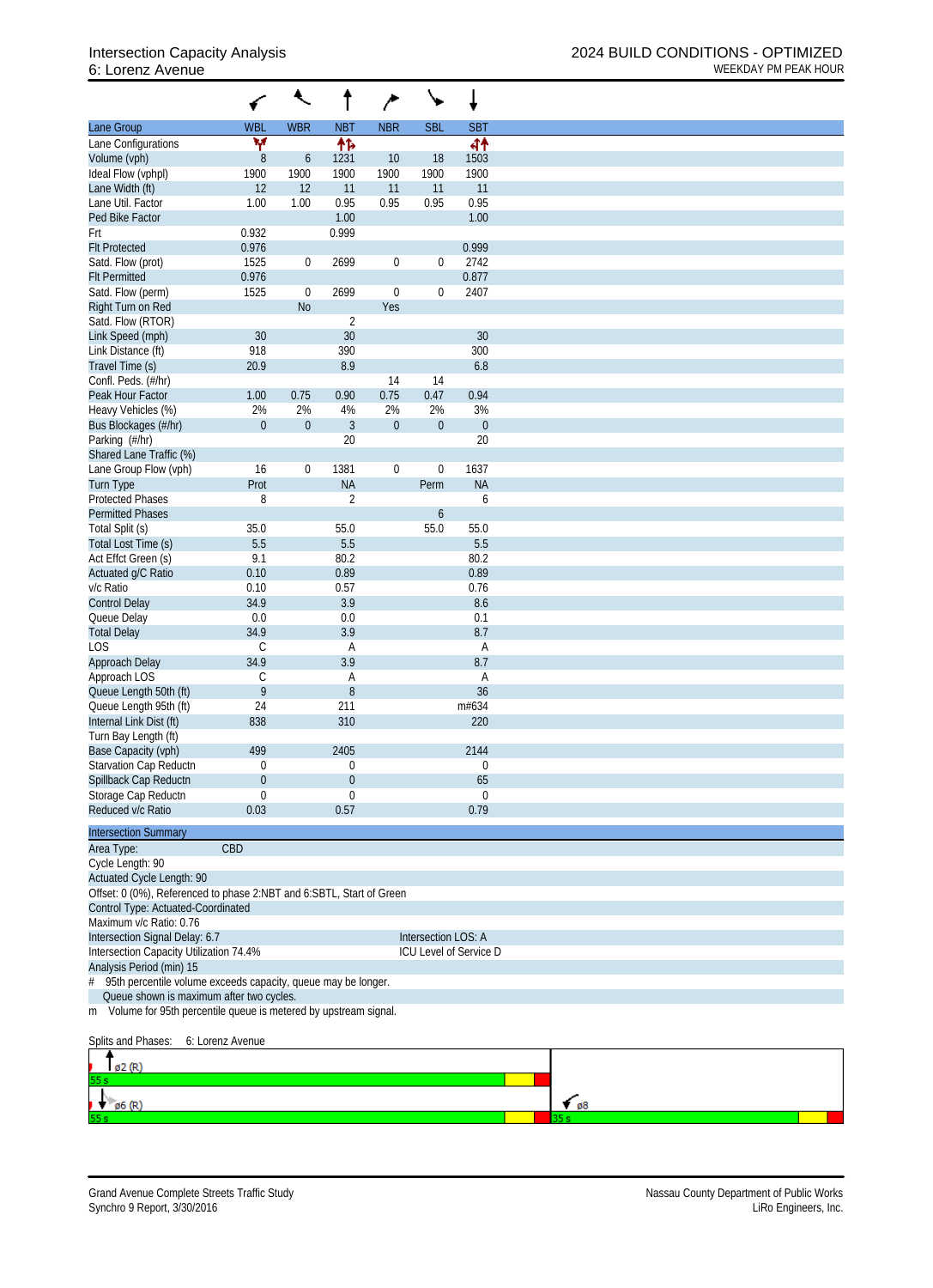|                                                                      | ۸                |                  |                |                  |                     |                        |
|----------------------------------------------------------------------|------------------|------------------|----------------|------------------|---------------------|------------------------|
| Lane Group                                                           | EBL              | <b>EBR</b>       | <b>NBL</b>     | <b>NBT</b>       | <b>SBT</b>          | <b>SBR</b>             |
| Lane Configurations                                                  | v                |                  | ۲              | ↟↟               | 伟                   |                        |
| Volume (vph)                                                         | 200              | 85               | 56             | 1005             | 1163                | 126                    |
| Ideal Flow (vphpl)                                                   | 1900             | 1900             | 1900           | 1900             | 1900                | 1900                   |
| Lane Width (ft)                                                      | 12               | 12               | 11             | 11               | 11                  | 11                     |
| Storage Length (ft)                                                  | 0                | $\mathbf{0}$     | 200            |                  |                     | $\boldsymbol{0}$       |
| <b>Storage Lanes</b>                                                 | $\mathbf{1}$     | $\theta$         | $\mathbf{1}$   |                  |                     | $\boldsymbol{0}$       |
| Taper Length (ft)<br>Lane Util. Factor                               | 25<br>1.00       | 1.00             | 100<br>1.00    | 0.95             | 0.95                | 0.95                   |
| Ped Bike Factor                                                      | 0.99             |                  | 1.00           |                  | 1.00                |                        |
| Frt                                                                  | 0.959            |                  |                |                  | 0.986               |                        |
| <b>Flt Protected</b>                                                 | 0.966            |                  | 0.950          |                  |                     |                        |
| Satd. Flow (prot)                                                    | 1491             | $\overline{0}$   | 1415           | 2702             | 2665                | $\boldsymbol{0}$       |
| <b>Flt Permitted</b>                                                 | 0.966            |                  | 0.111          |                  |                     |                        |
| Satd. Flow (perm)                                                    | 1491             | 0                | 165            | 2702             | 2665                | $\boldsymbol{0}$       |
| Right Turn on Red                                                    |                  | N <sub>0</sub>   |                |                  |                     | Yes                    |
| Satd. Flow (RTOR)                                                    |                  |                  |                |                  | 19                  |                        |
| Link Speed (mph)                                                     | 30               |                  |                | 30               | 30                  |                        |
| Link Distance (ft)                                                   | 655              |                  |                | 360              | 196                 |                        |
| Travel Time (s)                                                      | 14.9             |                  |                | 8.2              | 4.5                 |                        |
| Confl. Peds. (#/hr)                                                  |                  | 8                | 14             |                  |                     | 14                     |
| Peak Hour Factor                                                     | 0.80             | 0.79             | 0.88           | 0.95             | 0.89                | 0.93                   |
| Heavy Vehicles (%)                                                   | 4%               | 9%               | 11%            | 4%               | 4%                  | $0\%$                  |
| Bus Blockages (#/hr)                                                 | 0                | $\mathbf{0}$     | $\mathbf 0$    | 3                | 3                   | $\boldsymbol{0}$       |
| Parking (#/hr)                                                       |                  |                  |                | 20               | 20                  |                        |
| Shared Lane Traffic (%)                                              |                  |                  |                |                  |                     |                        |
| Lane Group Flow (vph)                                                | 358              | $\boldsymbol{0}$ | 64             | 1058             | 1442                | $\boldsymbol{0}$       |
| Turn Type                                                            | Prot             |                  | Perm           | <b>NA</b>        | <b>NA</b>           |                        |
| <b>Protected Phases</b><br><b>Permitted Phases</b>                   | $\overline{4}$   |                  | $\overline{2}$ | $\overline{2}$   | $\boldsymbol{6}$    |                        |
| Total Split (s)                                                      | 35.0             |                  | 55.0           | 55.0             | 55.0                |                        |
| Total Lost Time (s)                                                  | 5.5              |                  | 5.5            | 5.5              | 5.5                 |                        |
| Act Effct Green (s)                                                  | 25.5             |                  | 53.5           | 53.5             | 53.5                |                        |
| Actuated g/C Ratio                                                   | 0.28             |                  | 0.59           | 0.59             | 0.59                |                        |
| v/c Ratio                                                            | 0.85             |                  | 0.66           | 0.66             | 0.91                |                        |
| Control Delay                                                        | 49.1             |                  | 41.1           | 9.4              | 18.8                |                        |
| Queue Delay                                                          | 0.7              |                  | 0.0            | 0.3              | 0.8                 |                        |
| <b>Total Delay</b>                                                   | 49.8             |                  | 41.1           | 9.7              | 19.6                |                        |
| LOS                                                                  | D                |                  | D              | A                | B                   |                        |
| Approach Delay                                                       | 49.8             |                  |                | 11.5             | 19.6                |                        |
| Approach LOS                                                         | D                |                  |                | B                | B                   |                        |
| Queue Length 50th (ft)                                               | 187              |                  | 19             | 166              | 401                 |                        |
| Queue Length 95th (ft)                                               | 239              |                  | m#27           | 39               | #557                |                        |
| Internal Link Dist (ft)                                              | 575              |                  |                | 280              | 116                 |                        |
| Turn Bay Length (ft)                                                 |                  |                  | 200            |                  |                     |                        |
| Base Capacity (vph)                                                  | 488              |                  | 97             | 1606             | 1591                |                        |
| Starvation Cap Reductn                                               | $\boldsymbol{0}$ |                  | $\theta$       | 151              | $\boldsymbol{0}$    |                        |
| Spillback Cap Reductn                                                | 21               |                  | $\mathbf 0$    | 129              | 32                  |                        |
| Storage Cap Reductn                                                  | $\boldsymbol{0}$ |                  | $\theta$       | $\boldsymbol{0}$ | $\boldsymbol{0}$    |                        |
| Reduced v/c Ratio                                                    | 0.77             |                  | 0.66           | 0.73             | 0.92                |                        |
| <b>Intersection Summary</b>                                          |                  |                  |                |                  |                     |                        |
| Area Type:                                                           | CBD              |                  |                |                  |                     |                        |
| Cycle Length: 90                                                     |                  |                  |                |                  |                     |                        |
| Actuated Cycle Length: 90                                            |                  |                  |                |                  |                     |                        |
| Offset: 0 (0%), Referenced to phase 2:NBTL and 6:SBT, Start of Green |                  |                  |                |                  |                     |                        |
| Control Type: Actuated-Coordinated                                   |                  |                  |                |                  |                     |                        |
| Maximum v/c Ratio: 0.91                                              |                  |                  |                |                  |                     |                        |
| Intersection Signal Delay: 20.2                                      |                  |                  |                |                  | Intersection LOS: C |                        |
| Intersection Capacity Utilization 79.2%                              |                  |                  |                |                  |                     | ICU Level of Service D |
| Analysis Period (min) 15                                             |                  |                  |                |                  |                     |                        |
| 95th percentile volume exceeds capacity, queue may be longer.<br>#   |                  |                  |                |                  |                     |                        |
| Queue shown is maximum after two cycles.                             |                  |                  |                |                  |                     |                        |
| m Volume for 95th percentile queue is metered by upstream signal.    |                  |                  |                |                  |                     |                        |
| Splits and Phases:                                                   | 7: Seaman Avenue |                  |                |                  |                     |                        |
|                                                                      |                  |                  |                |                  |                     |                        |
|                                                                      |                  |                  |                |                  |                     |                        |

| $\sqrt{92}$ (R) |  |  |
|-----------------|--|--|
| 55 s            |  |  |
| $\sqrt{96}$ (R) |  |  |
| 55 s            |  |  |

Grand Avenue Complete Streets Traffic Study Nassau County Department of Public Works Synchro 9 Report, 3/30/2016 LiRo Engineers, Inc.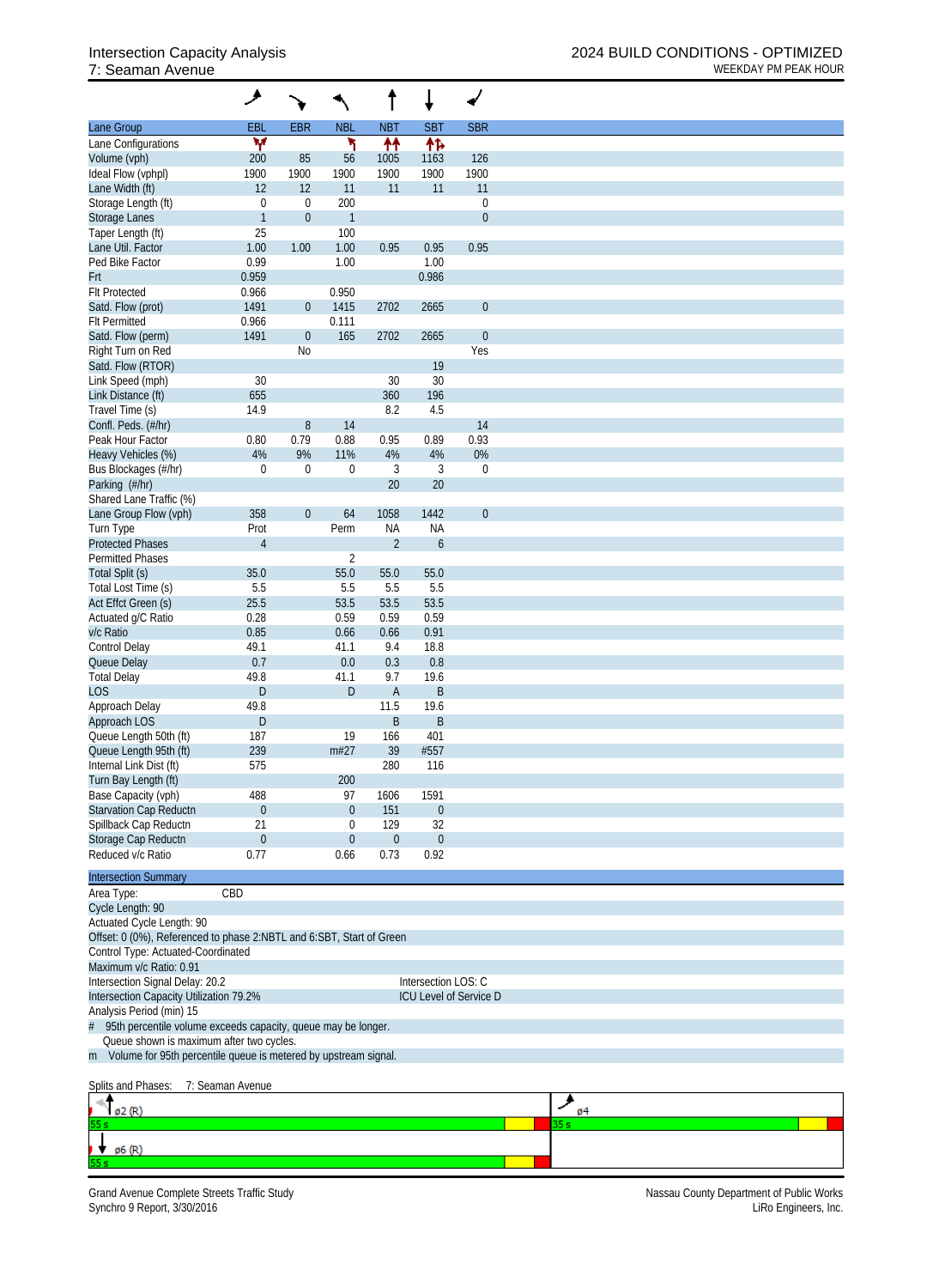|                                                                      |                        |                   |                | ∕                      |                     |                        |
|----------------------------------------------------------------------|------------------------|-------------------|----------------|------------------------|---------------------|------------------------|
| Lane Group                                                           | <b>WBL</b>             | <b>WBR</b>        | <b>NBT</b>     | <b>NBR</b>             | <b>SBL</b>          | <b>SBT</b>             |
| Lane Configurations                                                  | W                      |                   | 伟              |                        | ۲                   | ↟↟                     |
| Volume (vph)                                                         | 211                    | 119               | 914            | 335                    | 113                 | 1035                   |
| Ideal Flow (vphpl)                                                   | 1900                   | 1900              | 1900           | 1900                   | 1900                | 1900                   |
| Lane Width (ft)<br>Storage Length (ft)                               | 12<br>$\boldsymbol{0}$ | 12<br>$\mathbf 0$ | 11             | 11<br>$\boldsymbol{0}$ | 11<br>100           | 11                     |
| <b>Storage Lanes</b>                                                 | $\mathbf{1}$           | $\boldsymbol{0}$  |                | $\boldsymbol{0}$       | $\mathbf{1}$        |                        |
| Taper Length (ft)                                                    | 25                     |                   |                |                        | 25                  |                        |
| Lane Util. Factor                                                    | 1.00                   | 1.00              | 0.95           | 0.95                   | 1.00                | 0.95                   |
| Ped Bike Factor                                                      | 0.99                   |                   | 0.98           |                        |                     |                        |
| Frt                                                                  | 0.948                  |                   | 0.958          |                        |                     |                        |
| <b>Flt Protected</b>                                                 | 0.970                  |                   |                |                        | 0.950               |                        |
| Satd. Flow (prot)                                                    | 1525                   | $\overline{0}$    | 2573           | $\boldsymbol{0}$       | 1570                | 2702                   |
| <b>Flt Permitted</b>                                                 | 0.970                  |                   |                |                        | 0.137               |                        |
| Satd. Flow (perm)                                                    | 1525                   | $\boldsymbol{0}$  | 2573           | $\boldsymbol{0}$       | 226                 | 2702                   |
| Right Turn on Red                                                    |                        | N <sub>0</sub>    |                | Yes                    |                     |                        |
| Satd. Flow (RTOR)                                                    |                        |                   | 103            |                        |                     |                        |
| Link Speed (mph)                                                     | 30                     |                   | 30             |                        |                     | 30                     |
| Link Distance (ft)                                                   | 767                    |                   | 196            |                        |                     | 252<br>5.7             |
| Travel Time (s)<br>Confl. Peds. (#/hr)                               | 17.4                   | $\mathfrak{Z}$    | 4.5            | 20                     | 20                  |                        |
| Peak Hour Factor                                                     | 0.92                   | 0.82              | 0.96           | 0.89                   | 0.88                | 0.96                   |
| Heavy Vehicles (%)                                                   | 4%                     | 0%                | 3%             | 2%                     | 0%                  | 4%                     |
| Bus Blockages (#/hr)                                                 | $\boldsymbol{0}$       | $\mathbf 0$       | 3              | $\boldsymbol{0}$       | $\boldsymbol{0}$    | 3                      |
| Parking (#/hr)                                                       |                        |                   | 20             |                        |                     | 20                     |
| Shared Lane Traffic (%)                                              |                        |                   |                |                        |                     |                        |
| Lane Group Flow (vph)                                                | 374                    | $\boldsymbol{0}$  | 1328           | $\boldsymbol{0}$       | 128                 | 1078                   |
| Turn Type                                                            | Prot                   |                   | <b>NA</b>      |                        | Perm                | <b>NA</b>              |
| <b>Protected Phases</b>                                              | 8                      |                   | $\overline{2}$ |                        |                     | $\boldsymbol{6}$       |
| <b>Permitted Phases</b>                                              |                        |                   |                |                        | 6                   |                        |
| Total Split (s)                                                      | 35.0                   |                   | 55.0           |                        | 55.0                | 55.0                   |
| Total Lost Time (s)                                                  | 5.5                    |                   | 5.5            |                        | 5.5                 | 5.5                    |
| Act Effct Green (s)                                                  | 25.8                   |                   | 53.2           |                        | 53.2                | 53.2                   |
| Actuated g/C Ratio                                                   | 0.29                   |                   | 0.59           |                        | 0.59                | 0.59                   |
| v/c Ratio                                                            | 0.86                   |                   | 0.85           |                        | 0.96                | 0.68                   |
| <b>Control Delay</b>                                                 | 49.4                   |                   | 14.4           |                        | 73.9                | 8.5                    |
| Queue Delay                                                          | 14.6                   |                   | 0.4            |                        | 0.0                 | 0.9                    |
| <b>Total Delay</b>                                                   | 64.0                   |                   | 14.7           |                        | 73.9                | 9.4                    |
| <b>LOS</b>                                                           | Ε                      |                   | B              |                        | E                   | $\mathsf A$            |
| Approach Delay                                                       | 64.0                   |                   | 14.7           |                        |                     | 16.3                   |
| Approach LOS                                                         | Ε                      |                   | B              |                        |                     | B                      |
| Queue Length 50th (ft)                                               | 195                    |                   | 90<br>#486     |                        | 27                  | 87                     |
| Queue Length 95th (ft)<br>Internal Link Dist (ft)                    | #320<br>687            |                   | 116            |                        | m#130               | 66<br>172              |
| Turn Bay Length (ft)                                                 |                        |                   |                |                        | 100                 |                        |
| Base Capacity (vph)                                                  | 499                    |                   | 1562           |                        | 133                 | 1596                   |
| Starvation Cap Reductn                                               | $\boldsymbol{0}$       |                   | 6              |                        | $\boldsymbol{0}$    | 257                    |
| Spillback Cap Reductn                                                | 111                    |                   | 35             |                        | 0                   | 179                    |
| Storage Cap Reductn                                                  | $\boldsymbol{0}$       |                   | $\theta$       |                        | $\theta$            | $\boldsymbol{0}$       |
| Reduced v/c Ratio                                                    | 0.96                   |                   | 0.87           |                        | 0.96                | 0.81                   |
|                                                                      |                        |                   |                |                        |                     |                        |
| <b>Intersection Summary</b>                                          |                        |                   |                |                        |                     |                        |
| Area Type:                                                           | CBD                    |                   |                |                        |                     |                        |
| Cycle Length: 90                                                     |                        |                   |                |                        |                     |                        |
| Actuated Cycle Length: 90                                            |                        |                   |                |                        |                     |                        |
| Offset: 0 (0%), Referenced to phase 2:NBT and 6:SBTL, Start of Green |                        |                   |                |                        |                     |                        |
| Control Type: Actuated-Coordinated<br>Maximum v/c Ratio: 0.96        |                        |                   |                |                        |                     |                        |
| Intersection Signal Delay: 21.7                                      |                        |                   |                |                        | Intersection LOS: C |                        |
| Intersection Capacity Utilization 92.1%                              |                        |                   |                |                        |                     | ICU Level of Service F |
| Analysis Period (min) 15                                             |                        |                   |                |                        |                     |                        |
| 95th percentile volume exceeds capacity, queue may be longer.<br>#   |                        |                   |                |                        |                     |                        |
| Queue shown is maximum after two cycles.                             |                        |                   |                |                        |                     |                        |
| m Volume for 95th percentile queue is metered by upstream signal.    |                        |                   |                |                        |                     |                        |
|                                                                      |                        |                   |                |                        |                     |                        |
| Splits and Phases:                                                   | 8: Seaman Avenue       |                   |                |                        |                     |                        |
|                                                                      |                        |                   |                |                        |                     |                        |
| ø2 (R)                                                               |                        |                   |                |                        |                     |                        |

Grand Avenue Complete Streets Traffic Study Nassau County Department of Public Works Synchro 9 Report, 3/30/2016 LiRo Engineers, Inc.

 $\downarrow$  6 (R)

 $\epsilon$ <sub>08</sub>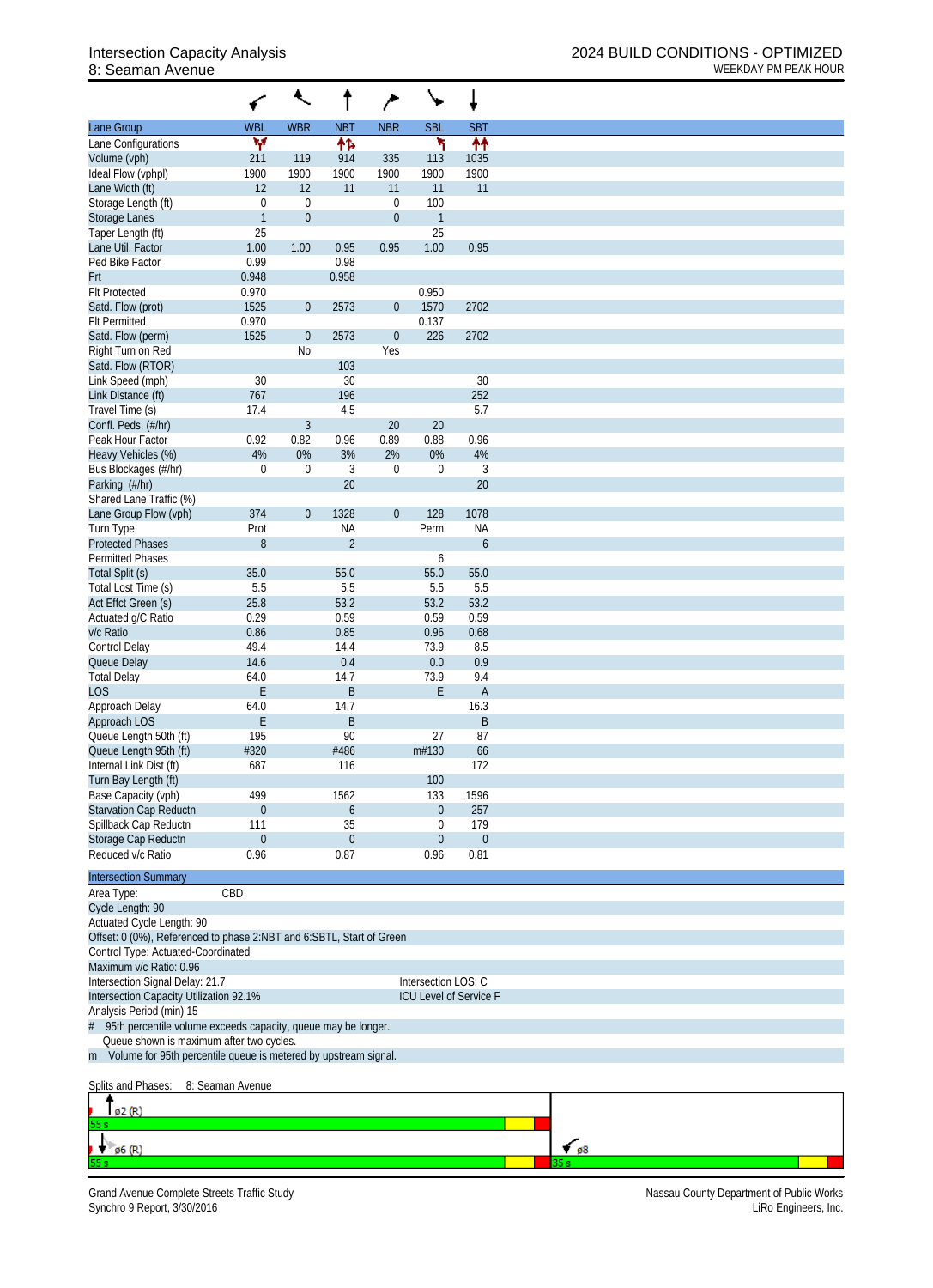## 9: St Lukes Place & Grand Avenue WEEKDAY PM PEAK HOUR

|                                                                      | گر                               |                  |                  |                  |                     |                        |  |  |  |  |  |
|----------------------------------------------------------------------|----------------------------------|------------------|------------------|------------------|---------------------|------------------------|--|--|--|--|--|
| <b>Lane Group</b>                                                    | EBL                              | <b>EBR</b>       | <b>NBL</b>       | <b>NBT</b>       | <b>SBT</b>          | <b>SBR</b>             |  |  |  |  |  |
| Lane Configurations                                                  | v                                |                  | ۲                | 什                | 伟                   |                        |  |  |  |  |  |
| Volume (vph)                                                         | 148                              | 45               | 41               | 1020             | 1093                | 134                    |  |  |  |  |  |
| Ideal Flow (vphpl)                                                   | 1900                             | 1900             | 1900             | 1900             | 1900                | 1900                   |  |  |  |  |  |
| Lane Width (ft)                                                      | 12                               | 12               | 11               | 11               | 11                  | 11                     |  |  |  |  |  |
| Storage Length (ft)                                                  | $\boldsymbol{0}$                 | $\mathbf 0$      | 75               |                  |                     | $\boldsymbol{0}$       |  |  |  |  |  |
| Storage Lanes                                                        | $\mathbf{1}$                     | $\mathbf{0}$     | $\mathbf{1}$     |                  |                     | $\overline{0}$         |  |  |  |  |  |
| Taper Length (ft)                                                    | 25                               |                  | 25               |                  |                     |                        |  |  |  |  |  |
| Lane Util. Factor                                                    | 1.00                             | 1.00             | 1.00             | 0.95             | 0.95                | 0.95                   |  |  |  |  |  |
| Ped Bike Factor                                                      | 1.00                             |                  | 1.00             |                  | 1.00                |                        |  |  |  |  |  |
| Frt                                                                  | 0.964                            |                  |                  |                  | 0.981               |                        |  |  |  |  |  |
| <b>Flt Protected</b>                                                 | 0.965                            |                  | 0.950            |                  |                     |                        |  |  |  |  |  |
| Satd. Flow (prot)                                                    | 1554                             | $\overline{0}$   | 1510             | 2718             | 2660                | $\boldsymbol{0}$       |  |  |  |  |  |
| <b>Flt Permitted</b>                                                 | 0.965                            |                  | 0.155            |                  |                     |                        |  |  |  |  |  |
| Satd. Flow (perm)                                                    | 1554                             | $\overline{0}$   | 246              | 2718             | 2660                | $\boldsymbol{0}$       |  |  |  |  |  |
| Right Turn on Red                                                    |                                  | N <sub>0</sub>   |                  |                  |                     | Yes                    |  |  |  |  |  |
| Satd. Flow (RTOR)                                                    |                                  |                  |                  |                  | 28                  |                        |  |  |  |  |  |
| Link Speed (mph)                                                     | 30                               |                  |                  | 30               | 30                  |                        |  |  |  |  |  |
| Link Distance (ft)                                                   | 678                              |                  |                  | 252              | 852                 |                        |  |  |  |  |  |
| Travel Time (s)                                                      | 15.4                             |                  |                  | 5.7              | 19.4                |                        |  |  |  |  |  |
| Confl. Peds. (#/hr)                                                  |                                  |                  | 9                |                  |                     | 9                      |  |  |  |  |  |
| Peak Hour Factor                                                     | 0.85                             | 0.70             |                  | 0.88             | 0.93                | 0.79                   |  |  |  |  |  |
|                                                                      | 2%                               | 2%               | 0.61<br>4%       |                  |                     | 3%                     |  |  |  |  |  |
| Heavy Vehicles (%)                                                   |                                  |                  |                  | 4%               | 4%                  |                        |  |  |  |  |  |
| Parking (#/hr)                                                       |                                  |                  |                  | 20               | 20                  |                        |  |  |  |  |  |
| Shared Lane Traffic (%)                                              |                                  |                  |                  |                  |                     |                        |  |  |  |  |  |
| Lane Group Flow (vph)                                                | 238                              | $\boldsymbol{0}$ | 67               | 1159             | 1345                | $\mathbf 0$            |  |  |  |  |  |
| Turn Type                                                            | Prot                             |                  | Perm             | <b>NA</b>        | <b>NA</b>           |                        |  |  |  |  |  |
| <b>Protected Phases</b>                                              | 4                                |                  |                  | $\overline{2}$   | 6                   |                        |  |  |  |  |  |
| <b>Permitted Phases</b>                                              |                                  |                  | $\overline{2}$   |                  |                     |                        |  |  |  |  |  |
| Total Split (s)                                                      | 35.0                             |                  | 55.0             | 55.0             | 55.0                |                        |  |  |  |  |  |
| Total Lost Time (s)                                                  | 5.5                              |                  | 5.5              | 5.5              | 5.5                 |                        |  |  |  |  |  |
| Act Effct Green (s)                                                  | 19.1                             |                  | 59.9             | 59.9             | 59.9                |                        |  |  |  |  |  |
| Actuated g/C Ratio                                                   | 0.21                             |                  | 0.67             | 0.67             | 0.67                |                        |  |  |  |  |  |
| v/c Ratio                                                            | 0.72                             |                  | 0.41             | 0.64             | 0.76                |                        |  |  |  |  |  |
| <b>Control Delay</b>                                                 | 45.1                             |                  | 10.6             | 5.9              | 14.8                |                        |  |  |  |  |  |
| Queue Delay                                                          | 0.0                              |                  | 0.0              | 1.1              | 0.3                 |                        |  |  |  |  |  |
| <b>Total Delay</b>                                                   | 45.1                             |                  | 10.6             | 7.0              | 15.1                |                        |  |  |  |  |  |
| LOS                                                                  | D                                |                  | Β                | A                | Β                   |                        |  |  |  |  |  |
| Approach Delay                                                       | 45.1                             |                  |                  | 7.2              | 15.1                |                        |  |  |  |  |  |
| Approach LOS                                                         | D                                |                  |                  | A                | Β                   |                        |  |  |  |  |  |
| Queue Length 50th (ft)                                               | 127                              |                  | $\overline{7}$   | 72               | 233                 |                        |  |  |  |  |  |
| Queue Length 95th (ft)                                               | 175                              |                  | m14              | 122              | 416                 |                        |  |  |  |  |  |
| Internal Link Dist (ft)                                              | 598                              |                  |                  | 172              | 772                 |                        |  |  |  |  |  |
| Turn Bay Length (ft)                                                 |                                  |                  | 75               |                  |                     |                        |  |  |  |  |  |
| Base Capacity (vph)                                                  | 509                              |                  | 163              | 1809             | 1780                |                        |  |  |  |  |  |
| Starvation Cap Reductn                                               | $\boldsymbol{0}$                 |                  | 0                | 387              | 0                   |                        |  |  |  |  |  |
| Spillback Cap Reductn                                                | $\mathbf 0$                      |                  | $\boldsymbol{0}$ | $\theta$         | 96                  |                        |  |  |  |  |  |
| Storage Cap Reductn                                                  | 0                                |                  | $\boldsymbol{0}$ | $\boldsymbol{0}$ | 0                   |                        |  |  |  |  |  |
| Reduced v/c Ratio                                                    | 0.47                             |                  | 0.41             | 0.82             | 0.80                |                        |  |  |  |  |  |
|                                                                      |                                  |                  |                  |                  |                     |                        |  |  |  |  |  |
| <b>Intersection Summary</b>                                          |                                  |                  |                  |                  |                     |                        |  |  |  |  |  |
| Area Type:                                                           | CBD                              |                  |                  |                  |                     |                        |  |  |  |  |  |
| Cycle Length: 90                                                     |                                  |                  |                  |                  |                     |                        |  |  |  |  |  |
| Actuated Cycle Length: 90                                            |                                  |                  |                  |                  |                     |                        |  |  |  |  |  |
| Offset: 0 (0%), Referenced to phase 2:NBTL and 6:SBT, Start of Green |                                  |                  |                  |                  |                     |                        |  |  |  |  |  |
| Control Type: Actuated-Coordinated                                   |                                  |                  |                  |                  |                     |                        |  |  |  |  |  |
| Maximum v/c Ratio: 0.76                                              |                                  |                  |                  |                  |                     |                        |  |  |  |  |  |
| Intersection Signal Delay: 14.2                                      |                                  |                  |                  |                  | Intersection LOS: B |                        |  |  |  |  |  |
| Intersection Capacity Utilization 59.9%                              |                                  |                  |                  |                  |                     | ICU Level of Service B |  |  |  |  |  |
| Analysis Period (min) 15                                             |                                  |                  |                  |                  |                     |                        |  |  |  |  |  |
| m Volume for 95th percentile queue is metered by upstream signal.    |                                  |                  |                  |                  |                     |                        |  |  |  |  |  |
|                                                                      |                                  |                  |                  |                  |                     |                        |  |  |  |  |  |
| Splits and Phases:                                                   | 9: St Lukes Place & Grand Avenue |                  |                  |                  |                     |                        |  |  |  |  |  |
|                                                                      |                                  |                  |                  |                  |                     |                        |  |  |  |  |  |

 $\frac{1}{\sqrt[3]{1}}$  $\sqrt{\frac{1}{\rho^2(R)}}$ ¥ ø6 (R)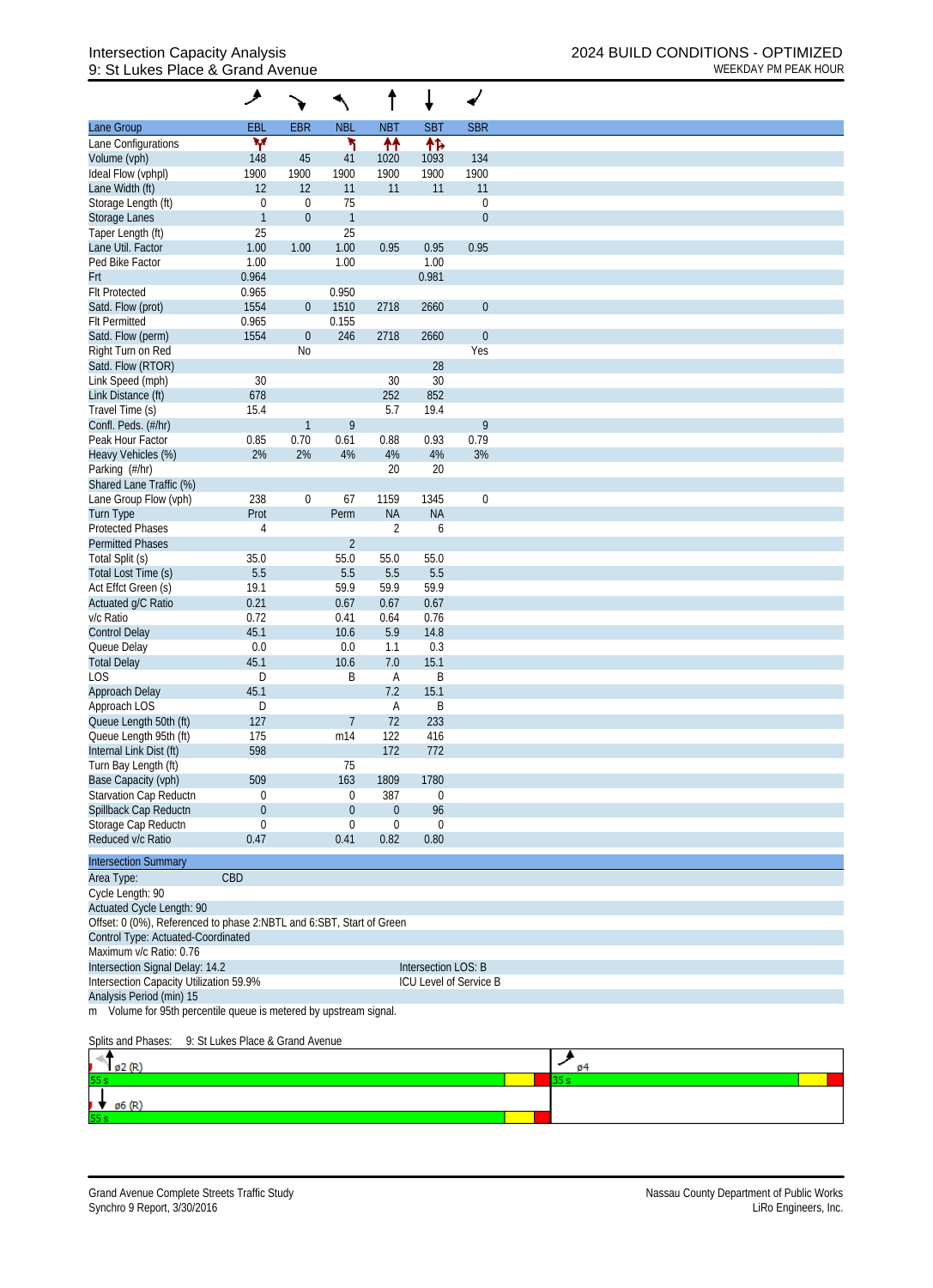## 10: Grand Avenue & High School Drive WEEKDAY PM PEAK HOUR

|                                                                    | ۶                                  |             |                  |                  |                        |                  |              |                  | ∕                |                  |                  |                  |  |
|--------------------------------------------------------------------|------------------------------------|-------------|------------------|------------------|------------------------|------------------|--------------|------------------|------------------|------------------|------------------|------------------|--|
| Lane Group                                                         | <b>EBL</b>                         | <b>EBT</b>  | <b>EBR</b>       | <b>WBL</b>       | <b>WBT</b>             | <b>WBR</b>       | <b>NBL</b>   | <b>NBT</b>       | <b>NBR</b>       | <b>SBL</b>       | <b>SBT</b>       | <b>SBR</b>       |  |
| Lane Configurations                                                |                                    | Ф           |                  |                  | Ф                      |                  | ۲            | 忭                |                  | ۲                | ₩                |                  |  |
| Volume (vph)                                                       | 3                                  | $\theta$    | 3                | 68               | 1                      | 41               | 6            | 1015             | 161              | 72               | 1284             | $\overline{2}$   |  |
| Ideal Flow (vphpl)                                                 | 1900                               | 1900        | 1900             | 1900             | 1900                   | 1900             | 1900         | 1900             | 1900             | 1900             | 1900             | 1900             |  |
| Lane Width (ft)                                                    | 12                                 | 12          | 12               | 12               | 12                     | 12               | 12           | 11               | 11               | 12               | 11               | 11               |  |
| Storage Length (ft)                                                | 0                                  |             | $\boldsymbol{0}$ | $\boldsymbol{0}$ |                        | 0                | 150          |                  | $\boldsymbol{0}$ | 200              |                  | $\mathbf 0$      |  |
| Storage Lanes                                                      | $\boldsymbol{0}$                   |             | $\boldsymbol{0}$ | $\theta$         |                        | $\boldsymbol{0}$ | $\mathbf{1}$ |                  | $\boldsymbol{0}$ | $\mathbf{1}$     |                  | $\overline{0}$   |  |
| Taper Length (ft)                                                  | 25                                 |             |                  | 25               |                        |                  | 25           |                  |                  | 25               |                  |                  |  |
| Lane Util. Factor                                                  | 1.00                               | 1.00        | 1.00             | 1.00             | 1.00                   | 1.00             | 1.00         | 0.95             | 0.95             | 1.00             | 0.95             | 0.95             |  |
| Ped Bike Factor                                                    |                                    | 0.96        |                  |                  | 0.96                   |                  | 0.99         | 0.99             |                  |                  | 1.00             |                  |  |
| Frt                                                                |                                    | 0.946       |                  |                  | 0.947                  |                  |              | 0.974            |                  |                  |                  |                  |  |
| <b>Flt Protected</b>                                               |                                    | 0.971       |                  |                  | 0.972                  |                  | 0.950        |                  |                  | 0.950            |                  |                  |  |
| Satd. Flow (prot)                                                  | $\mathbf 0$                        | 1530        | $\boldsymbol{0}$ | $\theta$         | 1349                   | $\overline{0}$   | 1593         | 2877             | $\boldsymbol{0}$ | 1377             | 3001             | $\boldsymbol{0}$ |  |
| <b>Flt Permitted</b>                                               |                                    | 0.810       |                  |                  | 0.809                  |                  | 0.201        |                  |                  | 0.950            |                  |                  |  |
| Satd. Flow (perm)                                                  | $\boldsymbol{0}$                   | 1232        | $\boldsymbol{0}$ | $\mathbf 0$      | 1120                   | $\boldsymbol{0}$ | 333          | 2877             | $\boldsymbol{0}$ | 1377             | 3001             | $\mathbf 0$      |  |
| Right Turn on Red                                                  |                                    | 95          | Yes              |                  | 44                     | Yes              |              | 29               | Yes              |                  | 1                | Yes              |  |
| Satd. Flow (RTOR)<br>Link Speed (mph)                              |                                    | 30          |                  |                  | 30                     |                  |              | 30               |                  |                  | 30               |                  |  |
| Link Distance (ft)                                                 |                                    | 564         |                  |                  | 861                    |                  |              | 852              |                  |                  | 745              |                  |  |
| Travel Time (s)                                                    |                                    | 12.8        |                  |                  | 19.6                   |                  |              | 19.4             |                  |                  | 16.9             |                  |  |
| Confl. Peds. (#/hr)                                                | 80                                 |             | 4                | 4                |                        | 80               | 45           |                  | 24               |                  |                  | 45               |  |
| Peak Hour Factor                                                   | 0.25                               | 0.92        | 0.38             | 0.64             | 0.25                   | 0.57             | 0.38         | 0.91             | 0.70             | 0.74             | 0.95             | 0.50             |  |
| Heavy Vehicles (%)                                                 | 2%                                 | 2%          | 2%               | 20%              | 2%                     | 2%               | 2%           | 2%               | 18%              | 18%              | 4%               | 2%               |  |
| Bus Blockages (#/hr)                                               | 0                                  | $\mathbf 0$ | $\boldsymbol{0}$ | $\boldsymbol{0}$ | $\mathbf 0$            | $\mathbf 0$      | $\mathbf 0$  | $\overline{2}$   | $\boldsymbol{0}$ | $\boldsymbol{0}$ | 3                | $\mathbf 0$      |  |
| Shared Lane Traffic (%)                                            |                                    |             |                  |                  |                        |                  |              |                  |                  |                  |                  |                  |  |
| Lane Group Flow (vph)                                              | $\boldsymbol{0}$                   | 20          | $\boldsymbol{0}$ | $\mathbf 0$      | 182                    | $\boldsymbol{0}$ | 16           | 1345             | $\boldsymbol{0}$ | 97               | 1356             | $\mathbf 0$      |  |
| <b>Turn Type</b>                                                   | Perm                               | <b>NA</b>   |                  | Perm             | <b>NA</b>              |                  | Perm         | <b>NA</b>        |                  | Prot             | <b>NA</b>        |                  |  |
| <b>Protected Phases</b>                                            |                                    | 4           |                  |                  | 8                      |                  |              | 6                |                  | 5                | $\overline{2}$   |                  |  |
| <b>Permitted Phases</b>                                            | $\overline{4}$                     |             |                  | 8                |                        |                  | 6            |                  |                  |                  | $\boldsymbol{6}$ |                  |  |
| Total Split (s)                                                    | 32.0                               | 32.0        |                  | 32.0             | 32.0                   |                  | 27.0         | 27.0             |                  | 21.0             | 48.0             |                  |  |
| Total Lost Time (s)                                                |                                    | 6.0         |                  |                  | 6.0                    |                  | 6.0          | 6.0              |                  | 4.0              | 6.0              |                  |  |
| Act Effct Green (s)                                                |                                    | 17.1        |                  |                  | 17.1                   |                  | 38.0         | 38.0             |                  | 10.9             | 50.9             |                  |  |
| Actuated g/C Ratio                                                 |                                    | 0.21        |                  |                  | 0.21                   |                  | 0.48         | 0.48             |                  | 0.14             | 0.64             |                  |  |
| v/c Ratio                                                          |                                    | 0.06        |                  |                  | 0.66                   |                  | 0.10         | 0.97             |                  | 0.52             | 0.71             |                  |  |
| <b>Control Delay</b>                                               |                                    | 0.3         |                  |                  | 32.5                   |                  | 20.8         | 44.6             |                  | 42.1             | 13.1             |                  |  |
| Queue Delay                                                        |                                    | 0.0         |                  |                  | 0.0                    |                  | 0.0          | 0.0              |                  | 0.0              | 0.0              |                  |  |
| <b>Total Delay</b>                                                 |                                    | 0.3         |                  |                  | 32.5                   |                  | 20.8         | 44.6             |                  | 42.1             | 13.1             |                  |  |
| LOS                                                                |                                    | Α           |                  |                  | C                      |                  | C            | D                |                  | D                | Β                |                  |  |
| Approach Delay                                                     |                                    | 0.3         |                  |                  | 32.5                   |                  |              | 44.3             |                  |                  | 15.0             |                  |  |
| Approach LOS                                                       |                                    | A           |                  |                  | C                      |                  |              | D                |                  |                  | Β                |                  |  |
| Queue Length 50th (ft)                                             |                                    | $\theta$    |                  |                  | 65                     |                  | 4            | 328              |                  | 48               | 180              |                  |  |
| Queue Length 95th (ft)                                             |                                    | $\mathbf 0$ |                  |                  | 14                     |                  | 9            | #631             |                  | m74              | 270              |                  |  |
| Internal Link Dist (ft)<br>Turn Bay Length (ft)                    |                                    | 484         |                  |                  | 781                    |                  | 150          | 772              |                  | 200              | 665              |                  |  |
| Base Capacity (vph)                                                |                                    | 464         |                  |                  | 393                    |                  | 158          | 1381             |                  | 292              | 1909             |                  |  |
| Starvation Cap Reductn                                             |                                    | $\Omega$    |                  |                  | 0                      |                  | 0            | 0                |                  | $\boldsymbol{0}$ | 0                |                  |  |
| Spillback Cap Reductn                                              |                                    | $\theta$    |                  |                  | $\theta$               |                  | $\theta$     | $\boldsymbol{0}$ |                  | $\overline{0}$   | $\theta$         |                  |  |
| Storage Cap Reductn                                                |                                    | $\Omega$    |                  |                  | $\Omega$               |                  | 0            | $\mathbf 0$      |                  | 0                | 0                |                  |  |
| Reduced v/c Ratio                                                  |                                    | 0.04        |                  |                  | 0.46                   |                  | 0.10         | 0.97             |                  | 0.33             | 0.71             |                  |  |
| <b>Intersection Summary</b>                                        |                                    |             |                  |                  |                        |                  |              |                  |                  |                  |                  |                  |  |
| Area Type:                                                         | CBD                                |             |                  |                  |                        |                  |              |                  |                  |                  |                  |                  |  |
| Cycle Length: 80                                                   |                                    |             |                  |                  |                        |                  |              |                  |                  |                  |                  |                  |  |
| Actuated Cycle Length: 80                                          |                                    |             |                  |                  |                        |                  |              |                  |                  |                  |                  |                  |  |
| Offset: 0 (0%), Referenced to phase 6:NBSB, Start of Green         |                                    |             |                  |                  |                        |                  |              |                  |                  |                  |                  |                  |  |
|                                                                    | Control Type: Actuated-Coordinated |             |                  |                  |                        |                  |              |                  |                  |                  |                  |                  |  |
| Maximum v/c Ratio: 0.97                                            |                                    |             |                  |                  |                        |                  |              |                  |                  |                  |                  |                  |  |
| Intersection Signal Delay: 29.2                                    |                                    |             |                  |                  | Intersection LOS: C    |                  |              |                  |                  |                  |                  |                  |  |
| Intersection Capacity Utilization 90.6%                            |                                    |             |                  |                  | ICU Level of Service E |                  |              |                  |                  |                  |                  |                  |  |
| Analysis Period (min) 15                                           |                                    |             |                  |                  |                        |                  |              |                  |                  |                  |                  |                  |  |
| 95th percentile volume exceeds capacity, queue may be longer.<br># |                                    |             |                  |                  |                        |                  |              |                  |                  |                  |                  |                  |  |
| Queue shown is maximum after two cycles.                           |                                    |             |                  |                  |                        |                  |              |                  |                  |                  |                  |                  |  |
| m Volume for 95th percentile queue is metered by upstream signal.  |                                    |             |                  |                  |                        |                  |              |                  |                  |                  |                  |                  |  |

Splits and Phases: 10: Grand Avenue & High School Drive

|     | ø2 |    |
|-----|----|----|
| 48. |    |    |
|     |    | ø8 |
| 21. |    |    |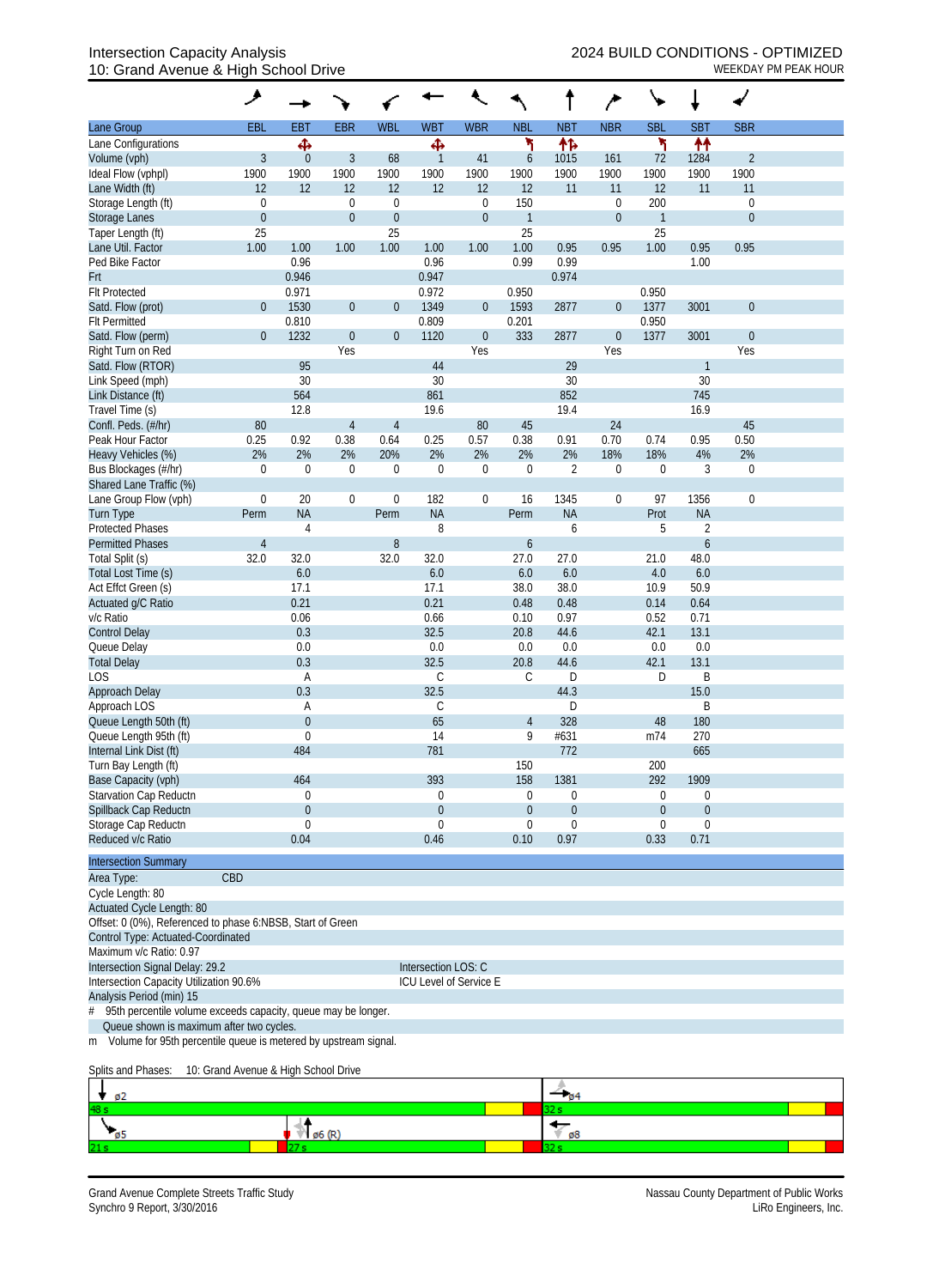## 11: Grand Avenue & Stowe Avenue Weekbay PM PEAK HOUR

|                                                                                       | ۸                |                |                  |                  |                        |                  |                |                  |                  | ╰╸                   |                  |                |  |
|---------------------------------------------------------------------------------------|------------------|----------------|------------------|------------------|------------------------|------------------|----------------|------------------|------------------|----------------------|------------------|----------------|--|
| Lane Group                                                                            | EBL              | <b>EB1</b>     | <b>EBR</b>       | <b>WBL</b>       | <b>WBT</b>             | <b>WBR</b>       | <b>NBL</b>     | <b>NBT</b>       | <b>NBR</b>       | <b>SBL</b>           | <b>SBT</b>       | <b>SBR</b>     |  |
| Lane Configurations                                                                   |                  | Ф              |                  |                  | 41                     |                  | ۲              | 忭                |                  | ۲                    | 怍                |                |  |
| Volume (vph)                                                                          | 98               | 12             | 176              | 75               | 14                     | 47               | 193            | 1188             | 48               | 46                   | 923              | 25             |  |
| Ideal Flow (vphpl)                                                                    | 1900             | 1900           | 1900             | 1900             | 1900                   | 1900             | 1900           | 1900             | 1900             | 1900                 | 1900             | 1900           |  |
| Lane Width (ft)                                                                       | 12               | 12             | 12               | 12               | 12                     | 12               | 11             | 11               | 11               | 11                   | 11               | 11             |  |
| Storage Length (ft)                                                                   | $\boldsymbol{0}$ |                | $\mathbf 0$      | $\mathbf 0$      |                        | 0                | 350            |                  | $\boldsymbol{0}$ | 120                  |                  | $\mathbf 0$    |  |
| Storage Lanes                                                                         | $\mathbf 0$      |                | $\boldsymbol{0}$ | $\boldsymbol{0}$ |                        | $\overline{0}$   | $\mathbf{1}$   |                  | $\mathbf{0}$     | $\mathbf{1}$         |                  | $\overline{0}$ |  |
| Taper Length (ft)                                                                     | 25               |                |                  | 25               |                        |                  | 25             |                  |                  | 25                   |                  |                |  |
| Lane Util. Factor                                                                     | 1.00             | 1.00           | 1.00             | 0.95             | 0.95                   | 0.95             | 1.00           | 0.95             | 0.95             | 1.00                 | 0.95             | 0.95           |  |
| Ped Bike Factor                                                                       |                  | 0.98           |                  |                  | 0.99                   |                  | 0.99           | 0.99             |                  |                      | 1.00             |                |  |
| Frt                                                                                   |                  | 0.920          |                  |                  | 0.952                  |                  |                | 0.994            |                  |                      | 0.995            |                |  |
| <b>Flt Protected</b>                                                                  |                  | 0.982          |                  |                  | 0.973                  |                  | 0.950          |                  |                  | 0.950                |                  |                |  |
| Satd. Flow (prot)                                                                     | $\theta$         | 1483           | $\boldsymbol{0}$ | $\mathbf{0}$     | 2936                   | $\mathbf 0$      | 1510           | 2983             | $\mathbf{0}$     | 1496                 | 2973             | $\mathbf{0}$   |  |
| <b>Flt Permitted</b><br>Satd. Flow (perm)                                             | $\theta$         | 0.806<br>1216  | $\boldsymbol{0}$ | $\overline{0}$   | 0.609<br>1827          | $\boldsymbol{0}$ | 0.282<br>444   | 2983             | $\mathbf{0}$     | 0.950<br>1496        | 2973             | $\mathbf{0}$   |  |
| Right Turn on Red                                                                     |                  |                | Yes              |                  |                        | Yes              |                |                  | Yes              |                      |                  | Yes            |  |
| Satd. Flow (RTOR)                                                                     |                  | 89             |                  |                  | 51                     |                  |                | $\boldsymbol{6}$ |                  |                      | $\overline{7}$   |                |  |
| Link Speed (mph)                                                                      |                  | 30             |                  |                  | 30                     |                  |                | 30               |                  |                      | 30               |                |  |
| Link Distance (ft)                                                                    |                  | 653            |                  |                  | 595                    |                  |                | 745              |                  |                      | 408              |                |  |
| Travel Time (s)                                                                       |                  | 14.8           |                  |                  | 13.5                   |                  |                | 16.9             |                  |                      | 9.3              |                |  |
| Confl. Peds. (#/hr)                                                                   | $\mathfrak{Z}$   |                | 20               | 20               |                        | $\mathfrak{Z}$   | 46             |                  | 97               |                      |                  | 46             |  |
| Peak Hour Factor                                                                      | 0.74             | 0.92           | 0.84             | 0.85             | 0.65                   | 0.92             | 0.81           | 0.84             | 0.80             | 0.77                 | 0.94             | 0.75           |  |
| Heavy Vehicles (%)                                                                    | 2%               | 2%             | 2%               | 2%               | 2%                     | 2%               | 4%             | 4%               | 4%               | 5%                   | 5%               | 5%             |  |
| Shared Lane Traffic (%)                                                               |                  |                |                  |                  |                        |                  |                |                  |                  |                      |                  |                |  |
| Lane Group Flow (vph)                                                                 | $\mathbf 0$      | 355            | $\boldsymbol{0}$ | $\boldsymbol{0}$ | 161                    | $\overline{0}$   | 238            | 1474             | $\mathbf{0}$     | 60                   | 1015             | $\overline{0}$ |  |
| Turn Type                                                                             | Perm             | <b>NA</b>      |                  | Perm             | <b>NA</b>              |                  | Perm           | <b>NA</b>        |                  | Prot                 | <b>NA</b>        |                |  |
| <b>Protected Phases</b>                                                               |                  | $\overline{4}$ |                  |                  | 8                      |                  |                | 6                |                  | 5                    | $\overline{2}$   |                |  |
| <b>Permitted Phases</b>                                                               | $\sqrt{4}$       |                |                  | 8                |                        |                  | 6              |                  |                  |                      | 6                |                |  |
| Total Split (s)                                                                       | 29.0             | 29.0           |                  | 29.0             | 29.0                   |                  | 34.0           | 34.0             |                  | 17.0                 | 51.0             |                |  |
| Total Lost Time (s)                                                                   |                  | 5.5            |                  |                  | 5.5                    |                  | 5.5            | 5.5              |                  | 4.0                  | 5.5              |                |  |
| Act Effct Green (s)                                                                   |                  | 21.4           |                  |                  | 21.4                   |                  | 39.1           | 39.1             |                  | 8.6                  | 47.6             |                |  |
| Actuated g/C Ratio                                                                    |                  | 0.27           |                  |                  | 0.27                   |                  | 0.49           | 0.49             |                  | 0.11                 | 0.60             |                |  |
| v/c Ratio                                                                             |                  | 0.91           |                  |                  | 0.31                   |                  | 1.10           | 1.01             |                  | 0.37                 | 0.57             |                |  |
| Control Delay                                                                         |                  | 50.0           |                  |                  | 16.6                   |                  | 108.4          | 44.4             |                  | 38.4                 | 11.8             |                |  |
| Queue Delay                                                                           |                  | $0.0\,$        |                  |                  | 0.0                    |                  | 0.0<br>108.4   | 0.0              |                  | 0.0                  | 0.4              |                |  |
| <b>Total Delay</b><br><b>LOS</b>                                                      |                  | 50.0<br>D      |                  |                  | 16.6<br>B              |                  | F              | 44.4<br>D        |                  | 38.4<br>$\mathsf{D}$ | 12.1<br>B        |                |  |
| Approach Delay                                                                        |                  | 50.0           |                  |                  | 16.6                   |                  |                | 53.3             |                  |                      | 13.6             |                |  |
| Approach LOS                                                                          |                  | $\mathsf{D}%$  |                  |                  | B                      |                  |                | D                |                  |                      | B                |                |  |
| Queue Length 50th (ft)                                                                |                  | 127            |                  |                  | 21                     |                  | ~151           | $-464$           |                  | 31                   | 137              |                |  |
| Queue Length 95th (ft)                                                                |                  | #281           |                  |                  | 28                     |                  | m#196          | m#525            |                  | m33                  | m154             |                |  |
| Internal Link Dist (ft)                                                               |                  | 573            |                  |                  | 515                    |                  |                | 665              |                  |                      | 328              |                |  |
| Turn Bay Length (ft)                                                                  |                  |                |                  |                  |                        |                  | 350            |                  |                  | 120                  |                  |                |  |
| Base Capacity (vph)                                                                   |                  | 420            |                  |                  | 572                    |                  | 217            | 1461             |                  | 243                  | 1771             |                |  |
| Starvation Cap Reductn                                                                |                  | $\overline{0}$ |                  |                  | $\theta$               |                  | $\overline{0}$ | 0                |                  | $\boldsymbol{0}$     | 276              |                |  |
| Spillback Cap Reductn                                                                 |                  | 0              |                  |                  | $\Omega$               |                  | 0              | 0                |                  | 0                    | $\boldsymbol{0}$ |                |  |
| Storage Cap Reductn                                                                   |                  | $\Omega$       |                  |                  | $\theta$               |                  | $\theta$       | $\boldsymbol{0}$ |                  | $\overline{0}$       | $\mathbf{0}$     |                |  |
| Reduced v/c Ratio                                                                     |                  | 0.85           |                  |                  | 0.28                   |                  | 1.10           | 1.01             |                  | 0.25                 | 0.68             |                |  |
| <b>Intersection Summary</b>                                                           |                  |                |                  |                  |                        |                  |                |                  |                  |                      |                  |                |  |
| CBD<br>Area Type:                                                                     |                  |                |                  |                  |                        |                  |                |                  |                  |                      |                  |                |  |
| Cycle Length: 80                                                                      |                  |                |                  |                  |                        |                  |                |                  |                  |                      |                  |                |  |
| Actuated Cycle Length: 80                                                             |                  |                |                  |                  |                        |                  |                |                  |                  |                      |                  |                |  |
| Offset: 0 (0%), Referenced to phase 6:NBSB, Start of Green                            |                  |                |                  |                  |                        |                  |                |                  |                  |                      |                  |                |  |
| Control Type: Actuated-Coordinated                                                    |                  |                |                  |                  |                        |                  |                |                  |                  |                      |                  |                |  |
| Maximum v/c Ratio: 1.10                                                               |                  |                |                  |                  |                        |                  |                |                  |                  |                      |                  |                |  |
| Intersection Signal Delay: 38.2                                                       |                  |                |                  |                  | Intersection LOS: D    |                  |                |                  |                  |                      |                  |                |  |
| Intersection Capacity Utilization 86.3%                                               |                  |                |                  |                  | ICU Level of Service E |                  |                |                  |                  |                      |                  |                |  |
| Analysis Period (min) 15<br>Volume exceeds capacity, queue is theoretically infinite. |                  |                |                  |                  |                        |                  |                |                  |                  |                      |                  |                |  |
| Queue shown is maximum after two cycles.                                              |                  |                |                  |                  |                        |                  |                |                  |                  |                      |                  |                |  |
| 95th percentile volume exceeds capacity, queue may be longer.                         |                  |                |                  |                  |                        |                  |                |                  |                  |                      |                  |                |  |
| Queue shown is maximum after two cycles.                                              |                  |                |                  |                  |                        |                  |                |                  |                  |                      |                  |                |  |
| m Volume for 95th percentile queue is metered by upstream signal.                     |                  |                |                  |                  |                        |                  |                |                  |                  |                      |                  |                |  |

#### Splits and Phases: 11: Grand Avenue & Stowe Avenue

| øz              |      |    |  |
|-----------------|------|----|--|
| 51 <sub>s</sub> |      |    |  |
|                 | - 10 | Ø8 |  |
| 11              |      |    |  |

Grand Avenue Complete Streets Traffic Study<br>Synchro 9 Report, 3/30/2016<br>LiRo Engineers, Inc. Synchro 9 Report, 3/30/2016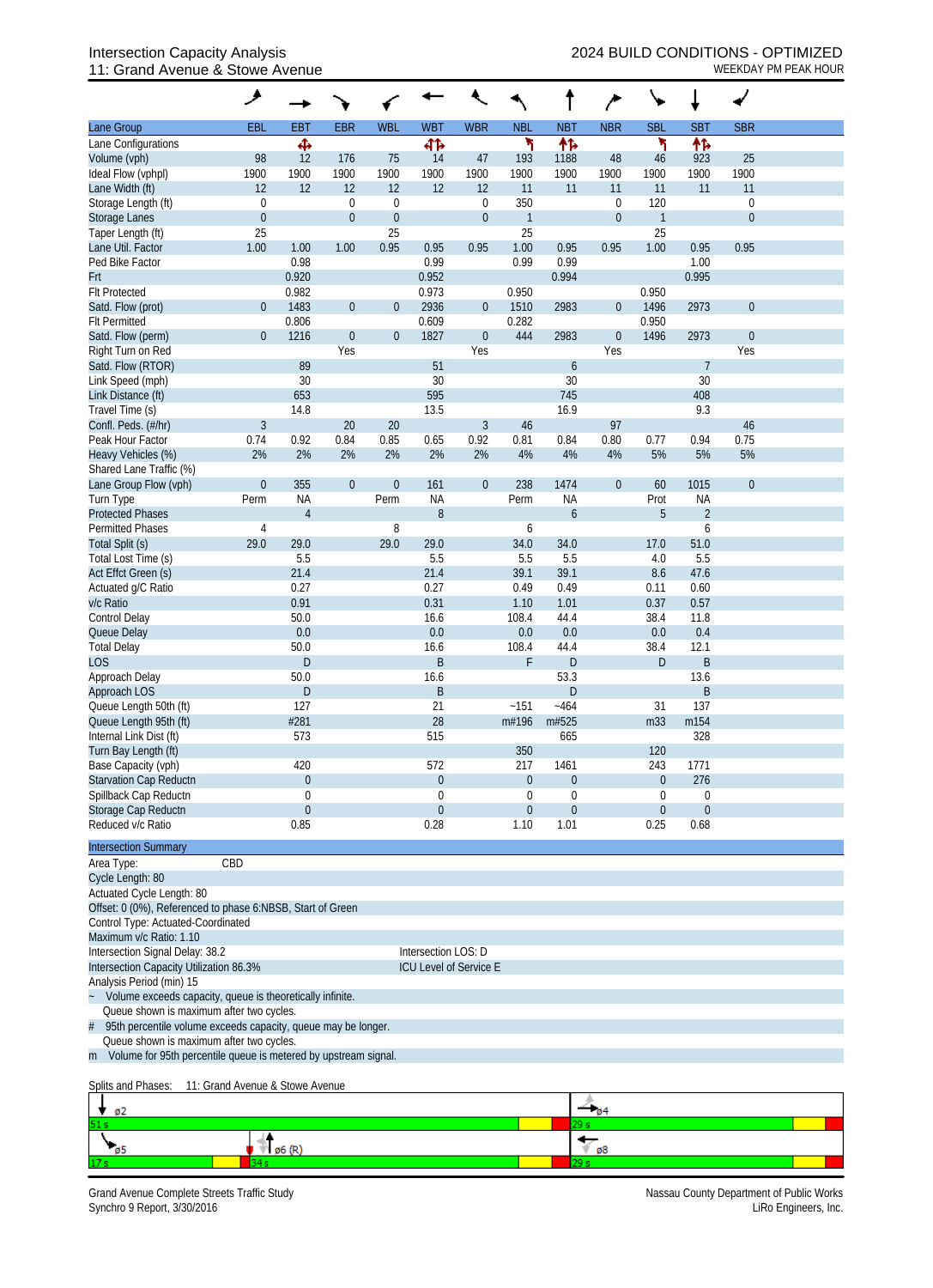### 12: Stanton Avenue & Grand Avenue WEEKDAY PM PEAK HOUR

| Lane Group                                                                        | EBL              | <b>EBT</b>     | <b>EBR</b>       | <b>WBL</b>               | <b>WBT</b>          | <b>WBR</b>             | <b>NBL</b>       | <b>NBT</b>                  | <b>NBR</b>       | <b>SBL</b>       | <b>SBT</b>        | <b>SBR</b>   |  |
|-----------------------------------------------------------------------------------|------------------|----------------|------------------|--------------------------|---------------------|------------------------|------------------|-----------------------------|------------------|------------------|-------------------|--------------|--|
| Lane Configurations                                                               |                  | ф,             |                  |                          | Ф                   |                        |                  | 41                          |                  |                  | 41                |              |  |
| Volume (vph)                                                                      | 24               | 15             | 40               | 88                       | $20\,$              | 31                     | 18               | 1056                        | 99               | 46               | 1264              | 33           |  |
| Ideal Flow (vphpl)                                                                | 1900             | 1900           | 1900             | 1900                     | 1900                | 1900                   | 1900             | 1900                        | 1900             | 1900             | 1900              | 1900         |  |
| Lane Width (ft)                                                                   | 12               | 12             | 12               | 12                       | 12                  | 12                     | 11               | 11                          | 11               | 11               | 11                | 11           |  |
| Lane Util. Factor                                                                 | 1.00             | 1.00           | 1.00             | 1.00                     | 1.00                | 1.00                   | 0.95             | 0.95                        | 0.95             | 0.95             | 0.95              | 0.95         |  |
| Ped Bike Factor                                                                   |                  | 0.98           |                  |                          | 0.98                |                        |                  | 0.99                        |                  |                  | 1.00              |              |  |
| Frt                                                                               |                  | 0.937          |                  |                          | 0.969               |                        |                  | 0.986                       |                  |                  | 0.996             |              |  |
| <b>Flt Protected</b>                                                              |                  | 0.985          |                  |                          | 0.971               |                        |                  | 0.999                       |                  |                  | 0.998             |              |  |
| Satd. Flow (prot)                                                                 | 0                | 1517           | $\boldsymbol{0}$ | $\boldsymbol{0}$         | 1564                | $\boldsymbol{0}$       | 0                | 2887                        | $\boldsymbol{0}$ | $\mathbf 0$      | 2707              | $\mathbf 0$  |  |
| <b>Flt Permitted</b>                                                              |                  | 0.873          |                  |                          | 0.784               |                        |                  | 0.893                       |                  |                  | 0.850             |              |  |
| Satd. Flow (perm)                                                                 | 0                | 1338           | $\boldsymbol{0}$ | $\boldsymbol{0}$         | 1243                | $\boldsymbol{0}$       | $\boldsymbol{0}$ | 2581                        | $\boldsymbol{0}$ | $\boldsymbol{0}$ | 2304              | $\mathbf 0$  |  |
| Right Turn on Red                                                                 |                  |                | Yes              |                          |                     | Yes                    |                  |                             | Yes              |                  |                   | Yes          |  |
| Satd. Flow (RTOR)                                                                 |                  | 18             |                  |                          | 21                  |                        |                  | 19                          |                  |                  | 5                 |              |  |
| Link Speed (mph)                                                                  |                  | 30             |                  |                          | 30                  |                        |                  | 30                          |                  |                  | 30                |              |  |
| Link Distance (ft)                                                                |                  | 666            |                  |                          | 765                 |                        |                  | 408                         |                  |                  | 549               |              |  |
| Travel Time (s)                                                                   |                  | 15.1           |                  |                          | 17.4                |                        |                  | 9.3                         |                  |                  | 12.5              |              |  |
| Confl. Peds. (#/hr)                                                               | 21               |                | 26               | 26                       |                     | 21                     | 47               |                             | 116              | 116              |                   | 47           |  |
| Peak Hour Factor                                                                  | 0.72             | 0.58           | 0.79             | 0.72                     | 0.53                | 0.66                   | 0.71             | 0.95                        | 0.86             | 0.90             | 0.88              | 0.86         |  |
| Heavy Vehicles (%)                                                                | 2%               | 2%             | 2%               | 2%                       | 2%                  | 2%                     | 5%               | 5%                          | 5%               | 3%               | 3%                | 3%           |  |
| Bus Blockages (#/hr)                                                              | $\boldsymbol{0}$ | $\overline{0}$ | $\boldsymbol{0}$ | $\boldsymbol{0}$         | $\boldsymbol{0}$    | $\boldsymbol{0}$       | $\boldsymbol{0}$ | $\overline{4}$              | $\boldsymbol{0}$ | $\boldsymbol{0}$ | $\mathfrak{Z}$    | $\mathbf{0}$ |  |
| Parking (#/hr)                                                                    |                  |                |                  |                          |                     |                        |                  |                             |                  |                  | 20                |              |  |
| Shared Lane Traffic (%)                                                           |                  | 110            |                  |                          |                     |                        |                  |                             |                  |                  |                   |              |  |
| Lane Group Flow (vph)                                                             | $\boldsymbol{0}$ | <b>NA</b>      | $\boldsymbol{0}$ | $\boldsymbol{0}$<br>Perm | 207<br><b>NA</b>    | $\boldsymbol{0}$       | $\boldsymbol{0}$ | 1252                        | $\boldsymbol{0}$ | $\boldsymbol{0}$ | 1525<br><b>NA</b> | $\mathbf 0$  |  |
| <b>Turn Type</b><br><b>Protected Phases</b>                                       | Perm             | $\overline{4}$ |                  |                          | 8                   |                        | Perm             | <b>NA</b><br>$\overline{2}$ |                  | Perm             | 6                 |              |  |
| <b>Permitted Phases</b>                                                           | $\overline{4}$   |                |                  | 8                        |                     |                        | $\overline{2}$   |                             |                  | 6                |                   |              |  |
| Total Split (s)                                                                   | 34.0             | 34.0           |                  | 34.0                     | 34.0                |                        | 46.0             | 46.0                        |                  | 46.0             | 46.0              |              |  |
| Total Lost Time (s)                                                               |                  | 5.5            |                  |                          | 5.5                 |                        |                  | 5.5                         |                  |                  | 5.5               |              |  |
| Act Effct Green (s)                                                               |                  | 17.6           |                  |                          | 17.6                |                        |                  | 51.4                        |                  |                  | 51.4              |              |  |
| Actuated g/C Ratio                                                                |                  | 0.22           |                  |                          | 0.22                |                        |                  | 0.64                        |                  |                  | 0.64              |              |  |
| v/c Ratio                                                                         |                  | 0.36           |                  |                          | 0.71                |                        |                  | 0.75                        |                  |                  | 1.03              |              |  |
| <b>Control Delay</b>                                                              |                  | 23.2           |                  |                          | 38.5                |                        |                  | 8.0                         |                  |                  | 49.6              |              |  |
| Queue Delay                                                                       |                  | 0.0            |                  |                          | 0.0                 |                        |                  | 0.5                         |                  |                  | 0.0               |              |  |
| <b>Total Delay</b>                                                                |                  | 23.2           |                  |                          | 38.5                |                        |                  | 8.5                         |                  |                  | 49.6              |              |  |
| LOS                                                                               |                  | $\mathsf C$    |                  |                          | D                   |                        |                  | Α                           |                  |                  | D                 |              |  |
| Approach Delay                                                                    |                  | 23.2           |                  |                          | 38.5                |                        |                  | 8.5                         |                  |                  | 49.6              |              |  |
| Approach LOS                                                                      |                  | C              |                  |                          | D                   |                        |                  | Α                           |                  |                  | D                 |              |  |
| Queue Length 50th (ft)                                                            |                  | 39             |                  |                          | 86                  |                        |                  | 33                          |                  |                  | $-436$            |              |  |
| Queue Length 95th (ft)                                                            |                  | 41             |                  |                          | 68                  |                        |                  | m63                         |                  |                  | #614              |              |  |
| Internal Link Dist (ft)                                                           |                  | 586            |                  |                          | 685                 |                        |                  | 328                         |                  |                  | 469               |              |  |
| Turn Bay Length (ft)                                                              |                  |                |                  |                          |                     |                        |                  |                             |                  |                  |                   |              |  |
| Base Capacity (vph)                                                               |                  | 488            |                  |                          | 456                 |                        |                  | 1663                        |                  |                  | 1480              |              |  |
| Starvation Cap Reductn                                                            |                  | $\mathbf 0$    |                  |                          | 0                   |                        |                  | 121                         |                  |                  | 0                 |              |  |
| Spillback Cap Reductn                                                             |                  | $\theta$       |                  |                          | $\boldsymbol{0}$    |                        |                  | 0                           |                  |                  | $\boldsymbol{0}$  |              |  |
| Storage Cap Reductn                                                               |                  | 0              |                  |                          | 0                   |                        |                  | 0                           |                  |                  | 0                 |              |  |
| Reduced v/c Ratio                                                                 |                  | 0.23           |                  |                          | 0.45                |                        |                  | 0.81                        |                  |                  | 1.03              |              |  |
| <b>Intersection Summary</b>                                                       |                  |                |                  |                          |                     |                        |                  |                             |                  |                  |                   |              |  |
| Area Type:                                                                        | CBD              |                |                  |                          |                     |                        |                  |                             |                  |                  |                   |              |  |
| Cycle Length: 80                                                                  |                  |                |                  |                          |                     |                        |                  |                             |                  |                  |                   |              |  |
| Actuated Cycle Length: 80                                                         |                  |                |                  |                          |                     |                        |                  |                             |                  |                  |                   |              |  |
| Offset: 0 (0%), Referenced to phase 2:NBTL and 6:SBTL, Start of Green             |                  |                |                  |                          |                     |                        |                  |                             |                  |                  |                   |              |  |
| Control Type: Actuated-Coordinated                                                |                  |                |                  |                          |                     |                        |                  |                             |                  |                  |                   |              |  |
| Maximum v/c Ratio: 1.03                                                           |                  |                |                  |                          |                     |                        |                  |                             |                  |                  |                   |              |  |
| Intersection Signal Delay: 31.3                                                   |                  |                |                  |                          | Intersection LOS: C |                        |                  |                             |                  |                  |                   |              |  |
| Intersection Capacity Utilization 102.8%                                          |                  |                |                  |                          |                     | ICU Level of Service G |                  |                             |                  |                  |                   |              |  |
| Analysis Period (min) 15                                                          |                  |                |                  |                          |                     |                        |                  |                             |                  |                  |                   |              |  |
| Volume exceeds capacity, queue is theoretically infinite.<br>$\ddot{\phantom{0}}$ |                  |                |                  |                          |                     |                        |                  |                             |                  |                  |                   |              |  |
| Queue shown is maximum after two cycles.                                          |                  |                |                  |                          |                     |                        |                  |                             |                  |                  |                   |              |  |
| 95th percentile volume exceeds capacity, queue may be longer.<br>#                |                  |                |                  |                          |                     |                        |                  |                             |                  |                  |                   |              |  |
| Queue shown is maximum after two cycles.                                          |                  |                |                  |                          |                     |                        |                  |                             |                  |                  |                   |              |  |
| m Volume for 95th percentile queue is metered by upstream signal.                 |                  |                |                  |                          |                     |                        |                  |                             |                  |                  |                   |              |  |

Splits and Phases: 12: Stanton Avenue & Grand Avenue

| $\varphi$ 2 (R) |    |
|-----------------|----|
| 46s             | วฯ |
| $\sqrt{96}$ (R) | ø8 |
| 46s             |    |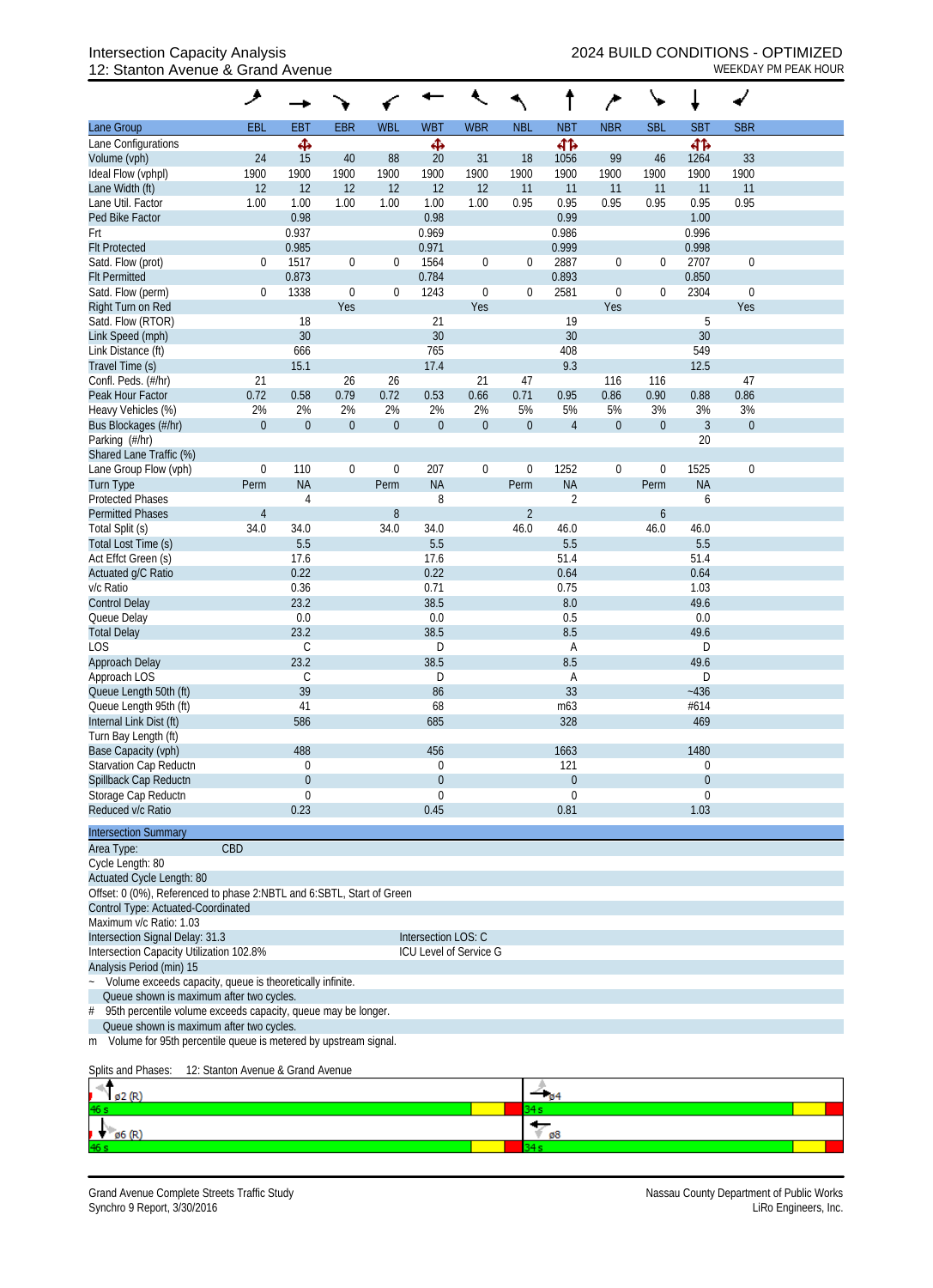## 36: Grand Avenue & McKenna PI

|                                                                      |                               | $\ddot{\phantom{0}}$ |                        |                  |                                 |                        |                      |
|----------------------------------------------------------------------|-------------------------------|----------------------|------------------------|------------------|---------------------------------|------------------------|----------------------|
| Lane Group                                                           | <b>WBL</b>                    | <b>WBR</b>           | <b>NBT</b>             | <b>NBR</b>       | <b>SBL</b>                      | <b>SBT</b>             |                      |
| Lane Configurations                                                  | ۷                             |                      | Ъ                      |                  | ۳                               | ↟                      |                      |
| Volume (vph)                                                         | $50\,$                        | 50                   | 786                    | $\theta$         | 283                             | 911                    |                      |
| Ideal Flow (vphpl)                                                   | 1900                          | 1900                 | 1900                   | 1900             | 1900                            | 1900                   |                      |
| Lane Util. Factor                                                    | 1.00                          | 1.00                 | 1.00                   | 1.00             | 1.00                            | 1.00                   |                      |
| Frt                                                                  | 0.932                         |                      |                        |                  |                                 |                        |                      |
| <b>Flt Protected</b>                                                 | 0.976                         |                      |                        |                  | 0.950                           |                        |                      |
| Satd. Flow (prot)                                                    | 1525                          | $\boldsymbol{0}$     | 1398                   | $\mathbf 0$      | 1577                            | 1398                   |                      |
| <b>Flt Permitted</b>                                                 | 0.976                         |                      |                        |                  | 0.281                           |                        |                      |
| Satd. Flow (perm)                                                    | 1525                          | $\boldsymbol{0}$     | 1398                   | $\boldsymbol{0}$ | 467                             | 1398                   |                      |
| Right Turn on Red                                                    |                               | Yes                  |                        | Yes              |                                 |                        |                      |
| Satd. Flow (RTOR)                                                    | 47                            |                      |                        |                  |                                 |                        |                      |
| Link Speed (mph)                                                     | 30                            |                      | 30                     |                  |                                 | 30                     |                      |
| Link Distance (ft)                                                   | 225                           |                      | 502                    |                  |                                 | 327<br>7.4             |                      |
| Travel Time (s)<br>Peak Hour Factor                                  | 5.1<br>0.92                   | 0.92                 | 11.4<br>0.92           | 0.92             | 0.94                            | 0.92                   |                      |
| Heavy Vehicles (%)                                                   | 2%                            | 2%                   | 4%                     | 2%               | 3%                              | 4%                     |                      |
| Parking (#/hr)                                                       |                               |                      | 10                     |                  |                                 | 10                     |                      |
| Shared Lane Traffic (%)                                              |                               |                      |                        |                  |                                 |                        |                      |
| Lane Group Flow (vph)                                                | 108                           | $\mathbf 0$          | 854                    | $\boldsymbol{0}$ | 301                             | 990                    |                      |
| <b>Turn Type</b>                                                     | Prot                          |                      | <b>NA</b>              |                  | Perm                            | <b>NA</b>              |                      |
| <b>Protected Phases</b>                                              | 8                             |                      | $\overline{2}$         |                  |                                 | 6                      |                      |
| <b>Permitted Phases</b>                                              |                               |                      |                        |                  | $\boldsymbol{6}$                |                        |                      |
| Total Split (s)                                                      | 20.0                          |                      | 70.0                   |                  | 70.0                            | 70.0                   |                      |
| Total Lost Time (s)                                                  | 6.0                           |                      | 6.0                    |                  | $6.0\,$                         | 6.0                    |                      |
| Act Effct Green (s)                                                  | 11.0                          |                      | 71.4                   |                  | 71.4                            | 71.4                   |                      |
| Actuated g/C Ratio                                                   | 0.12                          |                      | 0.79                   |                  | 0.79                            | 0.79                   |                      |
| v/c Ratio                                                            | 0.47                          |                      | 0.77                   |                  | 0.81                            | 0.89                   |                      |
| <b>Control Delay</b>                                                 | 29.0                          |                      | 6.6                    |                  | 21.1                            | 18.0                   |                      |
| Queue Delay                                                          | 0.1                           |                      | 0.5                    |                  | 0.0                             | 47.1                   |                      |
| <b>Total Delay</b>                                                   | 29.1                          |                      | 7.2                    |                  | 21.1                            | 65.1                   |                      |
| LOS                                                                  | $\mathsf{C}$                  |                      | A                      |                  | $\mathsf C$                     | E                      |                      |
| Approach Delay                                                       | 29.1                          |                      | 7.2                    |                  |                                 | 54.9                   |                      |
| Approach LOS                                                         | $\mathsf C$                   |                      | A                      |                  |                                 | D                      |                      |
| Queue Length 50th (ft)                                               | 33                            |                      | 21                     |                  | 85                              | 310                    |                      |
| Queue Length 95th (ft)                                               | 80                            |                      | m79                    |                  | m#73                            | m#279                  |                      |
| Internal Link Dist (ft)                                              | 145                           |                      | 422                    |                  |                                 | 247                    |                      |
| Turn Bay Length (ft)                                                 |                               |                      |                        |                  |                                 |                        |                      |
| Base Capacity (vph)                                                  | 276                           |                      | 1109                   |                  | 370                             | 1109                   |                      |
| Starvation Cap Reductn                                               | 0<br>$\overline{7}$           |                      | 56<br>$\boldsymbol{0}$ |                  | 0                               | 133<br>219             |                      |
| Spillback Cap Reductn<br>Storage Cap Reductn                         | 0                             |                      | 0                      |                  | $\boldsymbol{0}$<br>$\mathbf 0$ | $\boldsymbol{0}$       |                      |
| Reduced v/c Ratio                                                    | 0.40                          |                      | 0.81                   |                  | 0.81                            | 1.11                   |                      |
|                                                                      |                               |                      |                        |                  |                                 |                        |                      |
| <b>Intersection Summary</b>                                          |                               |                      |                        |                  |                                 |                        |                      |
| Area Type:                                                           | CBD                           |                      |                        |                  |                                 |                        |                      |
| Cycle Length: 90                                                     |                               |                      |                        |                  |                                 |                        |                      |
| Actuated Cycle Length: 90                                            |                               |                      |                        |                  |                                 |                        |                      |
| Offset: 0 (0%), Referenced to phase 2:NBT and 6:SBTL, Start of Green |                               |                      |                        |                  |                                 |                        |                      |
| Control Type: Actuated-Coordinated<br>Maximum v/c Ratio: 0.89        |                               |                      |                        |                  |                                 |                        |                      |
| Intersection Signal Delay: 35.6                                      |                               |                      |                        |                  | Intersection LOS: D             |                        |                      |
| Intersection Capacity Utilization 86.7%                              |                               |                      |                        |                  |                                 | ICU Level of Service E |                      |
| Analysis Period (min) 15                                             |                               |                      |                        |                  |                                 |                        |                      |
| # 95th percentile volume exceeds capacity, queue may be longer.      |                               |                      |                        |                  |                                 |                        |                      |
| Queue shown is maximum after two cycles.                             |                               |                      |                        |                  |                                 |                        |                      |
| m Volume for 95th percentile queue is metered by upstream signal.    |                               |                      |                        |                  |                                 |                        |                      |
| Splits and Phases:                                                   | 36: Grand Avenue & McKenna Pl |                      |                        |                  |                                 |                        |                      |
| ø2 (R)                                                               |                               |                      |                        |                  |                                 |                        |                      |
| ø6 (R)                                                               |                               |                      |                        |                  |                                 |                        | $\epsilon$ $\beta$ 8 |
|                                                                      |                               |                      |                        |                  |                                 |                        |                      |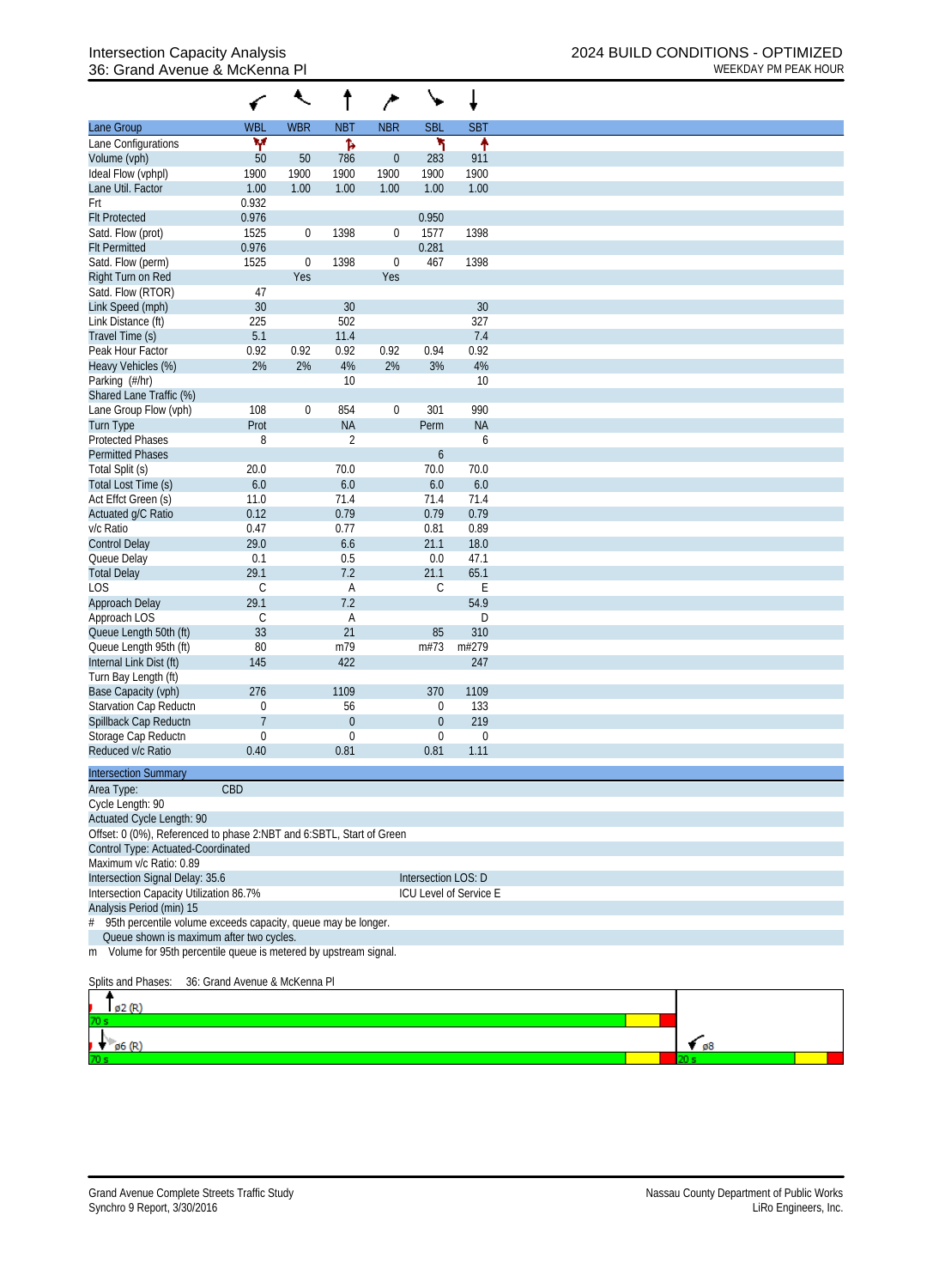## 1: Merrick Road & Grand Avenue SATURDAY MIDDAY PEAK HOUR

|                             | ۸                |                             |                  |                  |                  |                  |                         |                      |                  |                  |                      |                  |  |
|-----------------------------|------------------|-----------------------------|------------------|------------------|------------------|------------------|-------------------------|----------------------|------------------|------------------|----------------------|------------------|--|
| Lane Group                  | <b>EBL</b>       | <b>EBT</b>                  | <b>EBR</b>       | <b>WBL</b>       | <b>WBT</b>       | <b>WBR</b>       | <b>NBL</b>              | <b>NBT</b>           | <b>NBR</b>       | <b>SBL</b>       | <b>SBT</b>           | <b>SBR</b>       |  |
| Lane Configurations         | ۲                | ↟↟                          | ۴                | ۲                | 怍                |                  | ١                       | 伟                    |                  | ۲                | 怍                    |                  |  |
| Volume (vph)                | 142              | 453                         | 139              | 159              | 496              | 149              | 168                     | 520                  | 150              | 119              | 503                  | 132              |  |
| Ideal Flow (vphpl)          | 1900             | 1900                        | 1900             | 1900             | 1900             | 1900             | 1900                    | 1900                 | 1900             | 1900             | 1900                 | 1900             |  |
| Lane Width (ft)             | 10               | 11                          | 12               | $\mathbf{Q}$     | 11               | 11               | 10                      | 10                   | 11               | 10               | 10                   | 10               |  |
| Storage Length (ft)         | 200              |                             | 100              | 100              |                  | 80               | 150                     |                      | $\mathbf 0$      | 150              |                      | $\boldsymbol{0}$ |  |
| Storage Lanes               | $\mathbf{1}$     |                             | $\mathbf{1}$     | $\mathbf{1}$     |                  | $\boldsymbol{0}$ | $\overline{1}$          |                      | $\boldsymbol{0}$ | $\mathbf{1}$     |                      | $\boldsymbol{0}$ |  |
| Taper Length (ft)           | 25               |                             |                  | 25               |                  |                  | 25                      |                      |                  | 25               |                      |                  |  |
| Lane Util. Factor           | 1.00             | 0.95                        | 1.00             | 1.00             | 0.95             | 0.95             | 1.00                    | 0.95                 | 0.95             | 1.00             | 0.95                 | 0.95             |  |
| Ped Bike Factor             |                  |                             | 0.98             |                  | 0.99             |                  |                         | 0.99                 |                  |                  | 1.00                 |                  |  |
| Frt                         |                  |                             | 0.850            |                  | 0.969            |                  |                         | 0.964                |                  |                  | 0.968                |                  |  |
| <b>Flt Protected</b>        | 0.950            |                             |                  | 0.950            |                  |                  | 0.950                   |                      |                  | 0.950            |                      |                  |  |
| Satd. Flow (prot)           | 1501             | 3061                        | 1454             | 1433             | 2931             | $\boldsymbol{0}$ | 1501                    | 2564                 | $\theta$         | 1516             | 2534                 | $\boldsymbol{0}$ |  |
| <b>Flt Permitted</b>        | 0.145            |                             |                  | 0.396            |                  |                  | 0.194                   |                      |                  | 0.248            |                      |                  |  |
| Satd. Flow (perm)           | 229              | 3061                        | 1427             | 597              | 2931             | $\boldsymbol{0}$ | 307                     | 2564                 | $\mathbf{0}$     | 396              | 2534                 | $\boldsymbol{0}$ |  |
| Right Turn on Red           |                  |                             | Yes              |                  |                  | Yes              |                         |                      | Yes              |                  |                      | Yes              |  |
| Satd. Flow (RTOR)           |                  |                             | 162              |                  | 33               |                  |                         | 45                   |                  |                  | 36                   |                  |  |
| Link Speed (mph)            |                  | 30                          |                  |                  | 30               |                  |                         | 30                   |                  |                  | 30                   |                  |  |
| Link Distance (ft)          |                  | 687                         |                  |                  | 922              |                  |                         | 603                  |                  |                  | 223                  |                  |  |
| Travel Time (s)             |                  | 15.6                        |                  |                  | 21.0             |                  |                         | 13.7                 |                  |                  | 5.1                  |                  |  |
| Confl. Peds. (#/hr)         |                  |                             | $\overline{4}$   |                  |                  | 10               |                         |                      | 20               |                  |                      | 5                |  |
| Peak Hour Factor            | 0.70             | 0.95                        | 0.86             | 0.82             | 0.76             | 0.86             | 0.86                    | 0.98                 | 0.88             | 0.76             | 0.82                 | 0.79             |  |
|                             |                  | 2%                          |                  | 2%               |                  | 2%               | 1%                      | 1%                   | 2%               |                  | 3%                   | 3%               |  |
| Heavy Vehicles (%)          | 1%               |                             | 0%               |                  | 2%               |                  |                         |                      |                  | $0\%$            |                      |                  |  |
| Bus Blockages (#/hr)        | 0                | 3                           | $\boldsymbol{0}$ | $\mathbf 0$      | 6                | 0                | $\boldsymbol{0}$        | $\overline{2}$<br>20 | $\mathbf 0$      | $\boldsymbol{0}$ | $\overline{4}$<br>20 | $\boldsymbol{0}$ |  |
| Parking (#/hr)              |                  |                             |                  |                  |                  |                  |                         |                      |                  |                  |                      |                  |  |
| Shared Lane Traffic (%)     | 203              | 477                         | 162              | 194              |                  |                  | 195                     |                      |                  |                  | 780                  |                  |  |
| Lane Group Flow (vph)       |                  |                             |                  |                  | 826              | $\mathbf 0$      |                         | 701                  | $\theta$         | 157              |                      | $\boldsymbol{0}$ |  |
| Turn Type                   | pm+pt            | <b>NA</b><br>$\overline{2}$ | Perm             | pm+pt            | <b>NA</b>        |                  | pm+pt<br>$\overline{7}$ | <b>NA</b>            |                  | pm+pt            | <b>NA</b><br>8       |                  |  |
| <b>Protected Phases</b>     | $\sqrt{5}$       |                             |                  | 1                | $\boldsymbol{6}$ |                  |                         | $\overline{4}$       |                  | 3                |                      |                  |  |
| <b>Permitted Phases</b>     | $\sqrt{2}$       |                             | $\overline{2}$   | 6                |                  |                  | 4                       |                      |                  | 8                |                      |                  |  |
| Total Split (s)             | 15.0             | 35.0                        | 35.0             | 15.0             | 35.0             |                  | 12.0                    | 38.0                 |                  | 12.0             | 38.0                 |                  |  |
| Total Lost Time (s)         | 4.0              | 6.0                         | 6.0              | 4.0              | 6.0              |                  | 4.0                     | 6.0                  |                  | 4.0              | 6.0                  |                  |  |
| Act Effct Green (s)         | 42.6             | 29.6                        | 29.6             | 41.7             | 29.2             |                  | 42.1                    | 31.9                 |                  | 41.5             | 31.5                 |                  |  |
| Actuated g/C Ratio          | 0.43             | 0.30                        | 0.30             | 0.42             | 0.29             |                  | 0.42                    | 0.32                 |                  | 0.42             | 0.32                 |                  |  |
| v/c Ratio                   | 0.85             | 0.53                        | 0.30             | 0.58             | 0.94             |                  | 0.86                    | 0.83                 |                  | 0.62             | 0.95                 |                  |  |
| Control Delay               | 53.3             | 32.1                        | 6.0              | 24.9             | 53.2             |                  | 53.7                    | 39.2                 |                  | 28.8             | 53.6                 |                  |  |
| Queue Delay                 | $0.0\,$          | 0.0                         | 0.0              | $0.0\,$          | $0.0\,$          |                  | 0.0                     | 0.0                  |                  | 0.0              | 0.0                  |                  |  |
| <b>Total Delay</b>          | 53.3             | 32.1                        | $6.0\,$          | 24.9             | 53.2             |                  | 53.7                    | 39.2                 |                  | 28.8             | 53.6                 |                  |  |
| <b>LOS</b>                  | D                | $\mathsf C$                 | $\mathsf A$      | $\mathsf C$      | D                |                  | D                       | ${\sf D}$            |                  | $\mathsf{C}$     | ${\sf D}$            |                  |  |
| Approach Delay              |                  | 32.2                        |                  |                  | 47.8             |                  |                         | 42.3                 |                  |                  | 49.4                 |                  |  |
| Approach LOS                |                  | $\mathsf C$                 |                  |                  | ${\sf D}$        |                  |                         | D                    |                  |                  | ${\sf D}$            |                  |  |
| Queue Length 50th (ft)      | 78               | 134                         | $\boldsymbol{0}$ | 75               | 261              |                  | 75                      | 203                  |                  | 58               | 242                  |                  |  |
| Queue Length 95th (ft)      | #111             | 186                         | 41               | 112              | 269              |                  | #158                    | #287                 |                  | 83               | #306                 |                  |  |
| Internal Link Dist (ft)     |                  | 607                         |                  |                  | 842              |                  |                         | 523                  |                  |                  | 143                  |                  |  |
| Turn Bay Length (ft)        | 200              |                             | 100              | 100              |                  |                  | 150                     |                      |                  | 150              |                      |                  |  |
| Base Capacity (vph)         | 238              | 905                         | 536              | 343              | 878              |                  | 228                     | 851                  |                  | 253              | 835                  |                  |  |
| Starvation Cap Reductn      | $\boldsymbol{0}$ | $\overline{0}$              | $\boldsymbol{0}$ | $\boldsymbol{0}$ | $\boldsymbol{0}$ |                  | $\boldsymbol{0}$        | $\boldsymbol{0}$     |                  | $\boldsymbol{0}$ | $\boldsymbol{0}$     |                  |  |
| Spillback Cap Reductn       | $\boldsymbol{0}$ | $\boldsymbol{0}$            | $\boldsymbol{0}$ | $\boldsymbol{0}$ | $\boldsymbol{0}$ |                  | $\mathbf 0$             | $\boldsymbol{0}$     |                  | 0                | $\boldsymbol{0}$     |                  |  |
| Storage Cap Reductn         | $\boldsymbol{0}$ | $\boldsymbol{0}$            | $\boldsymbol{0}$ | $\boldsymbol{0}$ | $\boldsymbol{0}$ |                  | $\boldsymbol{0}$        | $\boldsymbol{0}$     |                  | $\boldsymbol{0}$ | $\boldsymbol{0}$     |                  |  |
| Reduced v/c Ratio           | 0.85             | 0.53                        | 0.30             | 0.57             | 0.94             |                  | 0.86                    | 0.82                 |                  | 0.62             | 0.93                 |                  |  |
| <b>Intersection Summary</b> |                  |                             |                  |                  |                  |                  |                         |                      |                  |                  |                      |                  |  |
| Area Type:                  | CBD              |                             |                  |                  |                  |                  |                         |                      |                  |                  |                      |                  |  |
| Cycle Length: 100           |                  |                             |                  |                  |                  |                  |                         |                      |                  |                  |                      |                  |  |

Actuated Cycle Length: 100

Offset: 59.5 (60%), Referenced to phase 2:EBTL and 6:WBTL, Start of Green

Control Type: Actuated-Coordinated

Maximum v/c Ratio: 0.95

Intersection Signal Delay: 43.3 Intersection LOS: D<br>Intersection Capacity Utilization 76.8% ICU Level of Service D Intersection Capacity Utilization 76.8%

Analysis Period (min) 15

# 95th percentile volume exceeds capacity, queue may be longer.

Queue shown is maximum after two cycles.

Splits and Phases: 1: Merrick Road & Grand Avenue

| V Øl            |                | Ø3                        | ø4        |  |
|-----------------|----------------|---------------------------|-----------|--|
| 15 <sub>s</sub> | ----           | - <del>11 - 12 - 12</del> |           |  |
| <b>DU</b>       | ac In<br>ø6 (R | - 07                      | <b>08</b> |  |
| 15 <sub>s</sub> |                | --                        |           |  |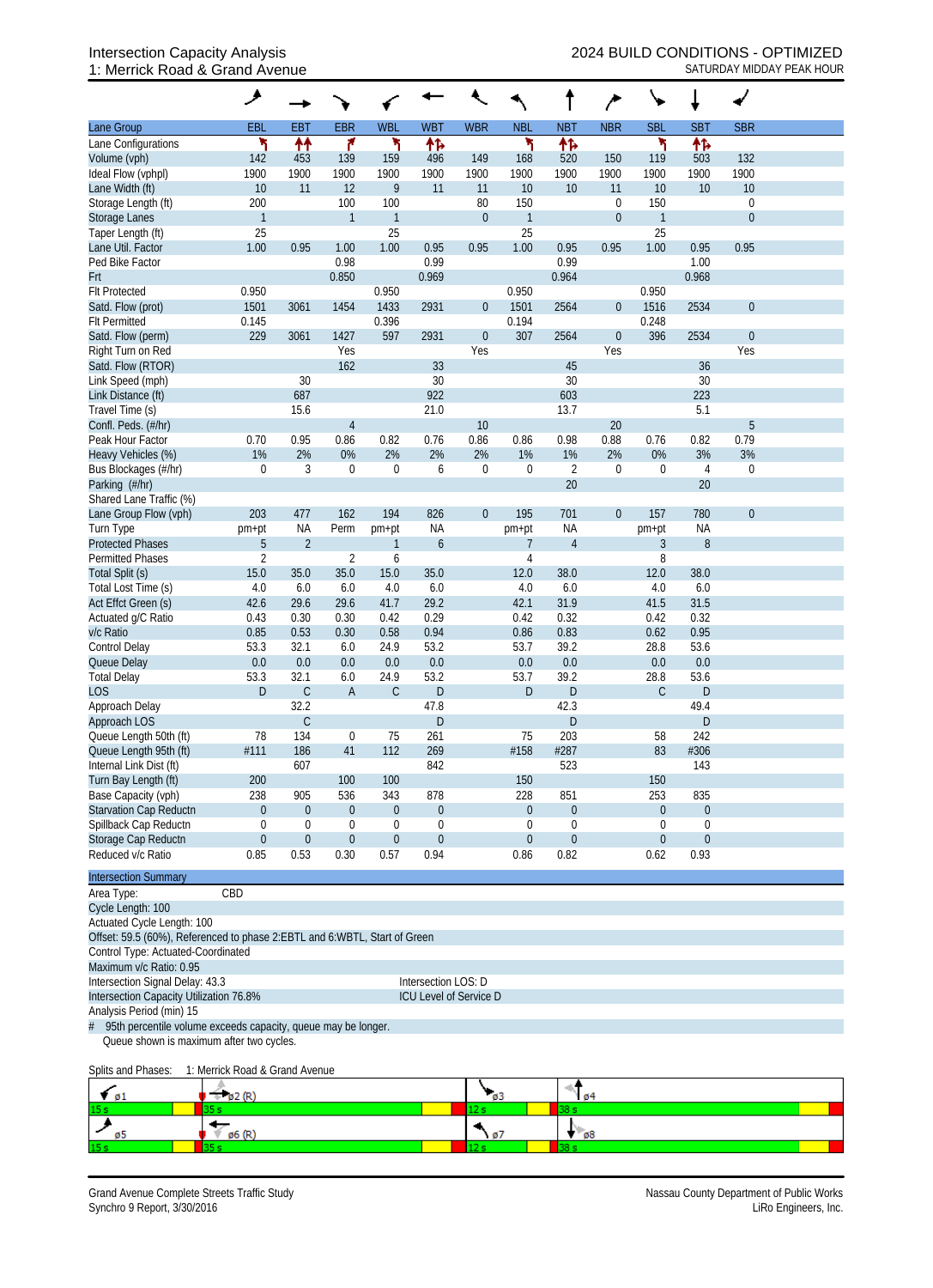## 2: Grand Avenue & Prospect Street Street School and SATURDAY MIDDAY PEAK HOUR

|                                                                                       | ۸                                 |                  |                  |                  |                     |                        |                         |                  | $\overline{r}$   |                  |                  |                  |      |
|---------------------------------------------------------------------------------------|-----------------------------------|------------------|------------------|------------------|---------------------|------------------------|-------------------------|------------------|------------------|------------------|------------------|------------------|------|
| Lane Group                                                                            | EBL                               | <b>EBT</b>       | <b>EBR</b>       | <b>WBL</b>       | <b>WBT</b>          | <b>WBR</b>             | <b>NBL</b>              | <b>NBT</b>       | <b>NBR</b>       | <b>SBL</b>       | <b>SBT</b>       | <b>SBR</b>       | Ø4   |
| Lane Configurations                                                                   |                                   | Ф                |                  |                  | Ф                   |                        | ۲                       | Ъ                |                  |                  | Ъ                |                  |      |
| Volume (vph)                                                                          | 59                                | $\boldsymbol{8}$ | $8\,$            | $\overline{7}$   | 5                   | 72                     | 3                       | 733              | 33               | 111              | 797              | 30               |      |
| Ideal Flow (vphpl)<br>Lane Width (ft)                                                 | 1900<br>10                        | 1900<br>16       | 1900<br>10       | 1900<br>12       | 1900<br>12          | 1900<br>12             | 1900<br>12              | 1900<br>12       | 1900<br>12       | 1900<br>12       | 1900<br>12       | 1900<br>12       |      |
| Storage Length (ft)                                                                   | $\boldsymbol{0}$                  |                  | $\boldsymbol{0}$ | $\boldsymbol{0}$ |                     | $\boldsymbol{0}$       | 250                     |                  | $\boldsymbol{0}$ | 250              |                  | $\boldsymbol{0}$ |      |
| <b>Storage Lanes</b>                                                                  | $\boldsymbol{0}$                  |                  | $\boldsymbol{0}$ | $\boldsymbol{0}$ |                     | $\boldsymbol{0}$       | $\mathbf{1}$            |                  | $\boldsymbol{0}$ | $\mathbf{1}$     |                  | $\overline{0}$   |      |
| Taper Length (ft)                                                                     | 25                                |                  |                  | 25               |                     |                        | 25                      |                  |                  | 25               |                  |                  |      |
| Lane Util. Factor                                                                     | 1.00                              | 1.00             | 1.00             | 1.00             | 1.00                | 1.00                   | 1.00                    | 1.00             | 1.00             | 1.00             | 1.00             | 1.00             |      |
| Ped Bike Factor                                                                       |                                   | 0.97             |                  |                  | 0.94                |                        | 1.00                    | 1.00             |                  | 1.00             | 1.00             |                  |      |
| Frt                                                                                   |                                   | 0.982            |                  |                  | 0.890               |                        |                         | 0.991            |                  |                  | 0.995            |                  |      |
| <b>Flt Protected</b>                                                                  |                                   | 0.965            |                  |                  | 0.995               |                        | 0.950                   |                  |                  | 0.950            |                  |                  |      |
| Satd. Flow (prot)                                                                     | $\boldsymbol{0}$                  | 1790             | $\boldsymbol{0}$ | $\theta$         | 1404                | $\boldsymbol{0}$       | 1593                    | 1339             | $\boldsymbol{0}$ | 1593             | 1333             | $\boldsymbol{0}$ |      |
| <b>Flt Permitted</b>                                                                  |                                   | 0.758            |                  |                  | 0.961               |                        | 0.199                   |                  |                  | 0.229            |                  |                  |      |
| Satd. Flow (perm)                                                                     | $\boldsymbol{0}$                  | 1372             | $\boldsymbol{0}$ | $\boldsymbol{0}$ | 1354                | $\boldsymbol{0}$       | 333                     | 1339             | $\boldsymbol{0}$ | 382              | 1333             | $\mathbf 0$      |      |
| Right Turn on Red                                                                     |                                   |                  | No               |                  |                     | Yes                    |                         |                  | Yes              |                  |                  | Yes              |      |
| Satd. Flow (RTOR)                                                                     |                                   |                  |                  |                  | 89                  |                        |                         | 10               |                  |                  | $\mathfrak{Z}$   |                  |      |
| Link Speed (mph)                                                                      |                                   | 30               |                  |                  | 30                  |                        |                         | 30               |                  |                  | 30               |                  |      |
| Link Distance (ft)                                                                    |                                   | 602<br>13.7      |                  |                  | 588                 |                        |                         | 484              |                  |                  | 1170             |                  |      |
| Travel Time (s)<br>Confl. Peds. (#/hr)                                                | 13                                |                  | 6                | 6                | 13.4                | 13                     | 14                      | 11.0             | 17               | 17               | 26.6             | 14               |      |
| Peak Hour Factor                                                                      | 0.68                              | 0.50             | 0.50             | 0.58             | 0.63                | 0.81                   | 0.75                    | 0.91             | 0.65             | 0.82             | 0.91             | 0.90             |      |
| Heavy Vehicles (%)                                                                    | 2%                                | 2%               | 2%               | 2%               | 2%                  | 2%                     | 2%                      | 1%               | 2%               | 2%               | 2%               | 2%               |      |
| Parking (#/hr)                                                                        |                                   |                  |                  |                  |                     |                        |                         | 20               |                  |                  | 20               |                  |      |
| Shared Lane Traffic (%)                                                               |                                   |                  |                  |                  |                     |                        |                         |                  |                  |                  |                  |                  |      |
| Lane Group Flow (vph)                                                                 | $\boldsymbol{0}$                  | 119              | $\boldsymbol{0}$ | $\mathbf 0$      | 109                 | $\boldsymbol{0}$       | 4                       | 856              | $\boldsymbol{0}$ | 135              | 909              | $\mathbf 0$      |      |
| Turn Type                                                                             | Perm                              | <b>NA</b>        |                  | Perm             | <b>NA</b>           |                        | Perm                    | <b>NA</b>        |                  | Perm             | <b>NA</b>        |                  |      |
| <b>Protected Phases</b>                                                               |                                   | 3                |                  |                  | 3                   |                        |                         | $\overline{2}$   |                  |                  | $\overline{2}$   |                  | 4    |
| <b>Permitted Phases</b>                                                               | $\sqrt{3}$                        |                  |                  | $\overline{3}$   |                     |                        | $\overline{2}$          | $\overline{4}$   |                  | $\overline{2}$   |                  |                  |      |
| Total Split (s)                                                                       | 18.0                              | 18.0             |                  | 18.0             | 18.0                |                        | 52.0                    | 52.0             |                  | 52.0             | 52.0             |                  | 25.0 |
| Total Lost Time (s)                                                                   |                                   | 5.0              |                  |                  | 5.0                 |                        | 5.0                     | 5.0              |                  | 5.0              | 5.0              |                  |      |
| Act Effct Green (s)                                                                   |                                   | 13.0             |                  |                  | 13.0                |                        | 47.0                    | 47.0             |                  | 47.0             | 47.0             |                  |      |
| Actuated g/C Ratio                                                                    |                                   | 0.19             |                  |                  | 0.19                |                        | 0.67                    | 0.67             |                  | 0.67             | 0.67             |                  |      |
| v/c Ratio                                                                             |                                   | 0.47             |                  |                  | 0.34                |                        | 0.02                    | 0.95             |                  | 0.53             | 1.01             |                  |      |
| <b>Control Delay</b>                                                                  |                                   | 32.4<br>0.0      |                  |                  | 11.7<br>0.0         |                        | 4.0                     | 33.1             |                  | 15.2             | 48.6             |                  |      |
| Queue Delay<br><b>Total Delay</b>                                                     |                                   | 32.4             |                  |                  | 11.7                |                        | 0.0<br>4.0              | 0.0<br>33.1      |                  | 0.0<br>15.2      | 0.0<br>48.6      |                  |      |
| LOS                                                                                   |                                   | $\mathcal{C}$    |                  |                  | Β                   |                        | Α                       | C                |                  | B                | D                |                  |      |
| Approach Delay                                                                        |                                   | 32.4             |                  |                  | 11.7                |                        |                         | 33.0             |                  |                  | 44.3             |                  |      |
| Approach LOS                                                                          |                                   | $\mathsf C$      |                  |                  | Β                   |                        |                         | С                |                  |                  | D                |                  |      |
| Queue Length 50th (ft)                                                                |                                   | 46               |                  |                  | $\overline{7}$      |                        | $\overline{0}$          | 277              |                  | 25               | $-357$           |                  |      |
| Queue Length 95th (ft)                                                                |                                   | 48               |                  |                  | 21                  |                        | 3                       | #581             |                  | 63               | #640             |                  |      |
| Internal Link Dist (ft)                                                               |                                   | 522              |                  |                  | 508                 |                        |                         | 404              |                  |                  | 1090             |                  |      |
| Turn Bay Length (ft)                                                                  |                                   |                  |                  |                  |                     |                        | 250                     |                  |                  | 250              |                  |                  |      |
| Base Capacity (vph)                                                                   |                                   | 254              |                  |                  | 323                 |                        | 223                     | 902              |                  | 256              | 896              |                  |      |
| Starvation Cap Reductn                                                                |                                   | 0                |                  |                  | 0                   |                        | 0                       | $\boldsymbol{0}$ |                  | $\boldsymbol{0}$ | $\boldsymbol{0}$ |                  |      |
| Spillback Cap Reductn                                                                 |                                   | $\theta$         |                  |                  | $\theta$            |                        | $\overline{0}$          | $\boldsymbol{0}$ |                  | $\overline{0}$   | $\theta$         |                  |      |
| Storage Cap Reductn                                                                   |                                   | $\mathbf 0$      |                  |                  | $\theta$            |                        | $\mathbf 0$             | 0                |                  | $\mathbf 0$      | $\boldsymbol{0}$ |                  |      |
| Reduced v/c Ratio                                                                     |                                   | 0.47             |                  |                  | 0.34                |                        | 0.02                    | 0.95             |                  | 0.53             | 1.01             |                  |      |
| <b>Intersection Summary</b>                                                           |                                   |                  |                  |                  |                     |                        |                         |                  |                  |                  |                  |                  |      |
| Area Type:                                                                            | CBD                               |                  |                  |                  |                     |                        |                         |                  |                  |                  |                  |                  |      |
| Cycle Length: 95                                                                      |                                   |                  |                  |                  |                     |                        |                         |                  |                  |                  |                  |                  |      |
| Actuated Cycle Length: 70                                                             |                                   |                  |                  |                  |                     |                        |                         |                  |                  |                  |                  |                  |      |
| Control Type: Actuated-Uncoordinated                                                  |                                   |                  |                  |                  |                     |                        |                         |                  |                  |                  |                  |                  |      |
| Maximum v/c Ratio: 1.01                                                               |                                   |                  |                  |                  |                     |                        |                         |                  |                  |                  |                  |                  |      |
| Intersection Signal Delay: 37.4                                                       |                                   |                  |                  |                  | Intersection LOS: D |                        |                         |                  |                  |                  |                  |                  |      |
| Intersection Capacity Utilization 80.9%                                               |                                   |                  |                  |                  |                     | ICU Level of Service D |                         |                  |                  |                  |                  |                  |      |
| Analysis Period (min) 15<br>Volume exceeds capacity, queue is theoretically infinite. |                                   |                  |                  |                  |                     |                        |                         |                  |                  |                  |                  |                  |      |
| Queue shown is maximum after two cycles.                                              |                                   |                  |                  |                  |                     |                        |                         |                  |                  |                  |                  |                  |      |
| 95th percentile volume exceeds capacity, queue may be longer.<br>#                    |                                   |                  |                  |                  |                     |                        |                         |                  |                  |                  |                  |                  |      |
| Queue shown is maximum after two cycles.                                              |                                   |                  |                  |                  |                     |                        |                         |                  |                  |                  |                  |                  |      |
|                                                                                       |                                   |                  |                  |                  |                     |                        |                         |                  |                  |                  |                  |                  |      |
| Splits and Phases:                                                                    | 2: Grand Avenue & Prospect Street |                  |                  |                  |                     |                        |                         |                  |                  |                  |                  |                  |      |
| rt <sub>02</sub>                                                                      |                                   |                  |                  |                  |                     |                        | $\frac{1}{\sqrt{2}}$ 93 |                  |                  |                  | ø4               |                  |      |
|                                                                                       |                                   |                  |                  |                  |                     |                        |                         |                  |                  | 25 s             |                  |                  |      |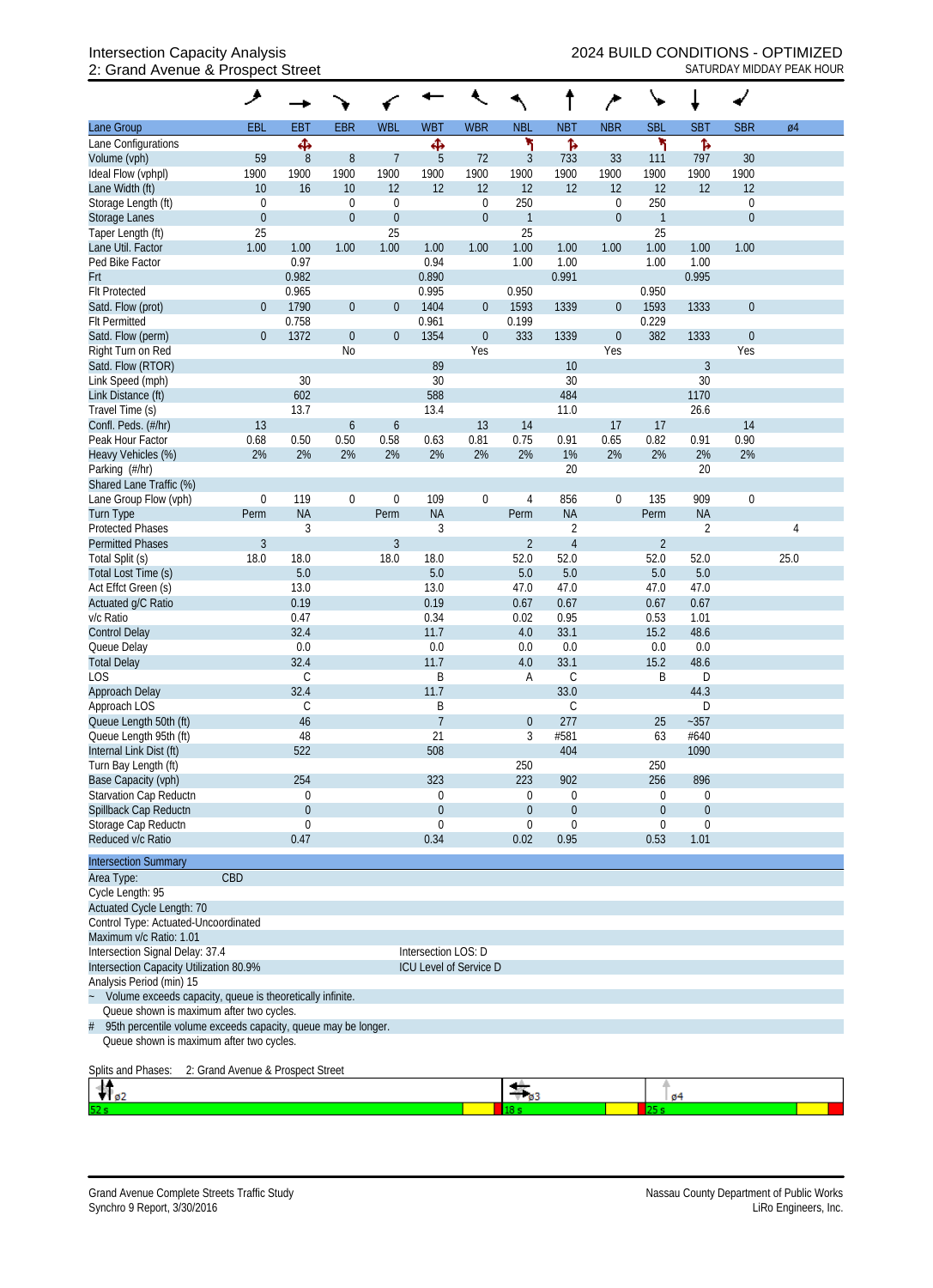### 3: Sunrise Highway & Grand Avenue SATURDAY MIDDAY PEAK HOUR

|                                                                     | ۶             |                  |                  |                  |                        |                  |                  |                  |                  |              |                |                |  |
|---------------------------------------------------------------------|---------------|------------------|------------------|------------------|------------------------|------------------|------------------|------------------|------------------|--------------|----------------|----------------|--|
| Lane Group                                                          | EBL           | <b>EBT</b>       | <b>EBR</b>       | <b>WBL</b>       | <b>WBT</b>             | <b>WBR</b>       | <b>NBL</b>       | <b>NBT</b>       | <b>NBR</b>       | <b>SBL</b>   | <b>SBT</b>     | <b>SBR</b>     |  |
| Lane Configurations                                                 | ۲             | ተተኈ              |                  | ۲                | ተተኈ                    |                  | ۲                | 怍                |                  | ۲            | 作              |                |  |
| Volume (vph)                                                        | 214           | 1292             | 88               | 252              | 1179                   | 75               | 71               | 548              | 244              | 123          | 551            | 138            |  |
| Ideal Flow (vphpl)                                                  | 1900          | 1900             | 1900             | 1900             | 1900                   | 1900             | 1900             | 1900             | 1900             | 1900         | 1900           | 1900           |  |
| Lane Width (ft)                                                     | 12            | 12               | 12               | 12               | 12                     | 12               | 10               | 10               | 10               | 10           | 10             | 10             |  |
| Storage Length (ft)                                                 | 300           |                  | 0                | 400              |                        | $\mathbf 0$      | 250              |                  | $\boldsymbol{0}$ | 250          |                | $\mathbf 0$    |  |
| <b>Storage Lanes</b>                                                | $\mathbf{1}$  |                  | $\boldsymbol{0}$ | $\mathbf{1}$     |                        | $\boldsymbol{0}$ | $\mathbf{1}$     |                  | $\boldsymbol{0}$ | $\mathbf{1}$ |                | $\mathbf{0}$   |  |
| Taper Length (ft)                                                   | 25            |                  |                  | 25               |                        |                  | 25               |                  |                  | 25           |                |                |  |
| Lane Util. Factor                                                   | 1.00          | 0.91             | 0.91             | 1.00             | 0.91                   | 0.91             | 1.00             | 0.95             | 0.95             | 1.00         | 0.95           | 0.95           |  |
| Ped Bike Factor                                                     |               | 1.00             |                  |                  | 1.00                   |                  |                  | 0.99             |                  |              | 0.99           |                |  |
| Frt                                                                 |               | 0.990            |                  |                  | 0.990                  |                  |                  | 0.954            |                  |              | 0.967          |                |  |
| <b>Flt Protected</b>                                                | 0.950         |                  |                  | 0.950            |                        |                  | 0.950            |                  |                  | 0.950        |                |                |  |
| Satd. Flow (prot)                                                   | 1608          | 4369             | $\boldsymbol{0}$ | 1577             | 4491                   | $\overline{0}$   | 1516             | 2816             | $\boldsymbol{0}$ | 1472         | 2835           | $\theta$       |  |
| <b>Flt Permitted</b>                                                | 0.950         |                  |                  | 0.950            |                        |                  | 0.950            |                  |                  | 0.950        |                |                |  |
| Satd. Flow (perm)                                                   | 1608          | 4369             | $\boldsymbol{0}$ | 1577             | 4491                   | $\boldsymbol{0}$ | 1516             | 2816             | $\boldsymbol{0}$ | 1472         | 2835           | $\theta$       |  |
| Right Turn on Red                                                   |               |                  | Yes              |                  |                        | Yes              |                  |                  | No               |              |                | N <sub>o</sub> |  |
| Satd. Flow (RTOR)                                                   |               | 10               |                  |                  | 10                     |                  |                  |                  |                  |              |                |                |  |
| Link Speed (mph)                                                    |               | 30               |                  |                  | 30                     |                  |                  | 30               |                  |              | 30             |                |  |
| Link Distance (ft)                                                  |               | 1155             |                  |                  | 1126                   |                  |                  | 303              |                  |              | 301            |                |  |
| Travel Time (s)                                                     |               | 26.3             |                  |                  | 25.6                   |                  |                  | 6.9              |                  |              | 6.8            |                |  |
| Confl. Peds. (#/hr)                                                 |               |                  | 5                |                  |                        | $\mathfrak{Z}$   |                  |                  | 11               |              |                | 14             |  |
| Peak Hour Factor                                                    | 0.84          | 0.95             | 0.88             | 0.90             | 0.97                   | 0.85             | 0.88             | 0.92             | 0.94             | 0.76         | 0.93           | 0.81           |  |
| Heavy Vehicles (%)                                                  | 1%            | 6%               | 1%               | 3%               | 3%                     | 0%               | 0%               | 2%               | 1%               | 3%           | 2%             | 4%             |  |
| Bus Blockages (#/hr)                                                | $\mathbf 0$   | $\mathbf 0$      | $\mathbf 0$      | $\mathbf 0$      | $\boldsymbol{0}$       | $\boldsymbol{0}$ | $\mathbf 0$      | 2                | $\boldsymbol{0}$ | $\mathbf 0$  | $\overline{2}$ | $\mathbf 0$    |  |
| Shared Lane Traffic (%)                                             |               |                  |                  |                  |                        |                  |                  |                  |                  |              |                |                |  |
| Lane Group Flow (vph)                                               | 255           | 1460             | 0                | 280              | 1303                   | $\boldsymbol{0}$ | 81               | 856              | $\boldsymbol{0}$ | 162          | 762            | $\mathbf 0$    |  |
| <b>Turn Type</b>                                                    | Prot          | <b>NA</b>        |                  | Prot<br>1        | <b>NA</b>              |                  | Prot             | <b>NA</b>        |                  | Prot         | <b>NA</b>      |                |  |
| <b>Protected Phases</b>                                             | 5             | $\overline{2}$   |                  |                  | 6                      |                  | 7                | 4                |                  | 3            | 8              |                |  |
| <b>Permitted Phases</b>                                             |               | 49.0             |                  |                  | 49.0                   |                  |                  | 39.0             |                  |              | 39.0           |                |  |
| Total Split (s)                                                     | 23.0<br>$5.0$ | 8.4              |                  | 23.0<br>5.0      | 8.4                    |                  | 14.0<br>$5.0$    | 7.0              |                  | 14.0<br>5.0  | 7.0            |                |  |
| Total Lost Time (s)<br>Act Effct Green (s)                          | 18.0          | 40.6             |                  | 18.0             | 40.6                   |                  | 8.8              | 32.0             |                  | 9.0          | 32.2           |                |  |
| Actuated g/C Ratio                                                  | 0.14          | 0.32             |                  | 0.14             | 0.32                   |                  | 0.07             | 0.26             |                  | 0.07         | 0.26           |                |  |
| v/c Ratio                                                           | 1.10          | 1.02             |                  | 1.23             | 0.89                   |                  | 0.76             | 1.19             |                  | 1.54         | 1.04           |                |  |
| <b>Control Delay</b>                                                | 138.9         | 71.6             |                  | 181.5            | 48.5                   |                  | 97.5             | 139.5            |                  | 323.9        | 90.2           |                |  |
| Queue Delay                                                         | 0.0           | 0.0              |                  | 0.0              | 0.0                    |                  | 0.0              | 0.0              |                  | 0.0          | 0.0            |                |  |
| <b>Total Delay</b>                                                  | 138.9         | 71.6             |                  | 181.5            | 48.5                   |                  | 97.5             | 139.5            |                  | 323.9        | 90.2           |                |  |
| <b>LOS</b>                                                          | F             | E                |                  | F                | D                      |                  | F                | F                |                  | F            | F              |                |  |
| Approach Delay                                                      |               | 81.6             |                  |                  | 72.0                   |                  |                  | 135.8            |                  |              | 131.2          |                |  |
| Approach LOS                                                        |               | F                |                  |                  | E                      |                  |                  | F                |                  |              | F              |                |  |
| Queue Length 50th (ft)                                              | $-234$        | $-458$           |                  | $-280$           | 363                    |                  | 65               | $-438$           |                  | ~183         | $-353$         |                |  |
| Queue Length 95th (ft)                                              | #365          | #556             |                  | #456             | 428                    |                  | #145             | #568             |                  | #261         | #479           |                |  |
| Internal Link Dist (ft)                                             |               | 1075             |                  |                  | 1046                   |                  |                  | 223              |                  |              | 221            |                |  |
| Turn Bay Length (ft)                                                | 300           |                  |                  | 400              |                        |                  | 250              |                  |                  | 250          |                |                |  |
| Base Capacity (vph)                                                 | 231           | 1425             |                  | 227              | 1465                   |                  | 109              | 720              |                  | 105          | 730            |                |  |
| Starvation Cap Reductn                                              | 0             | $\boldsymbol{0}$ |                  | $\boldsymbol{0}$ | 0                      |                  | 0                | 0                |                  | $\mathbf 0$  | 0              |                |  |
| Spillback Cap Reductn                                               | 0             | $\theta$         |                  | $\theta$         | $\boldsymbol{0}$       |                  | $\boldsymbol{0}$ | $\boldsymbol{0}$ |                  | $\theta$     | $\mathbf 0$    |                |  |
| Storage Cap Reductn                                                 | 0             | $\mathbf 0$      |                  | $\boldsymbol{0}$ | $\Omega$               |                  | $\mathbf 0$      | 0                |                  | $\Omega$     | $\mathbf 0$    |                |  |
| Reduced v/c Ratio                                                   | 1.10          | 1.02             |                  | 1.23             | 0.89                   |                  | 0.74             | 1.19             |                  | 1.54         | 1.04           |                |  |
| <b>Intersection Summary</b>                                         |               |                  |                  |                  |                        |                  |                  |                  |                  |              |                |                |  |
| Area Type:                                                          | CBD           |                  |                  |                  |                        |                  |                  |                  |                  |              |                |                |  |
| Cycle Length: 125                                                   |               |                  |                  |                  |                        |                  |                  |                  |                  |              |                |                |  |
| Actuated Cycle Length: 125                                          |               |                  |                  |                  |                        |                  |                  |                  |                  |              |                |                |  |
| Offset: 0 (0%), Referenced to phase 2:EBT and 6:WBT, Start of Green |               |                  |                  |                  |                        |                  |                  |                  |                  |              |                |                |  |
| Control Type: Actuated-Coordinated                                  |               |                  |                  |                  |                        |                  |                  |                  |                  |              |                |                |  |
| Maximum v/c Ratio: 1.54                                             |               |                  |                  |                  |                        |                  |                  |                  |                  |              |                |                |  |
| Intersection Signal Delay: 97.4                                     |               |                  |                  |                  | Intersection LOS: F    |                  |                  |                  |                  |              |                |                |  |
| Intersection Capacity Utilization 104.1%                            |               |                  |                  |                  | ICU Level of Service G |                  |                  |                  |                  |              |                |                |  |
| Analysis Period (min) 15                                            |               |                  |                  |                  |                        |                  |                  |                  |                  |              |                |                |  |
| Volume exceeds capacity, queue is theoretically infinite.           |               |                  |                  |                  |                        |                  |                  |                  |                  |              |                |                |  |
| Queue shown is maximum after two cycles.                            |               |                  |                  |                  |                        |                  |                  |                  |                  |              |                |                |  |
| 95th percentile volume exceeds capacity, queue may be longer.<br>#  |               |                  |                  |                  |                        |                  |                  |                  |                  |              |                |                |  |
| Queue shown is maximum after two cycles.                            |               |                  |                  |                  |                        |                  |                  |                  |                  |              |                |                |  |

#### Splits and Phases: 3: Sunrise Highway & Grand Avenue

| ב ש |   | ø. |
|-----|---|----|
| 23s |   |    |
|     | o | ø8 |
| 23s |   |    |

Grand Avenue Complete Streets Traffic Study<br>Synchro 9 Report, 3/30/2016<br>LiRo Engineers, Inc. Synchro 9 Report, 3/30/2016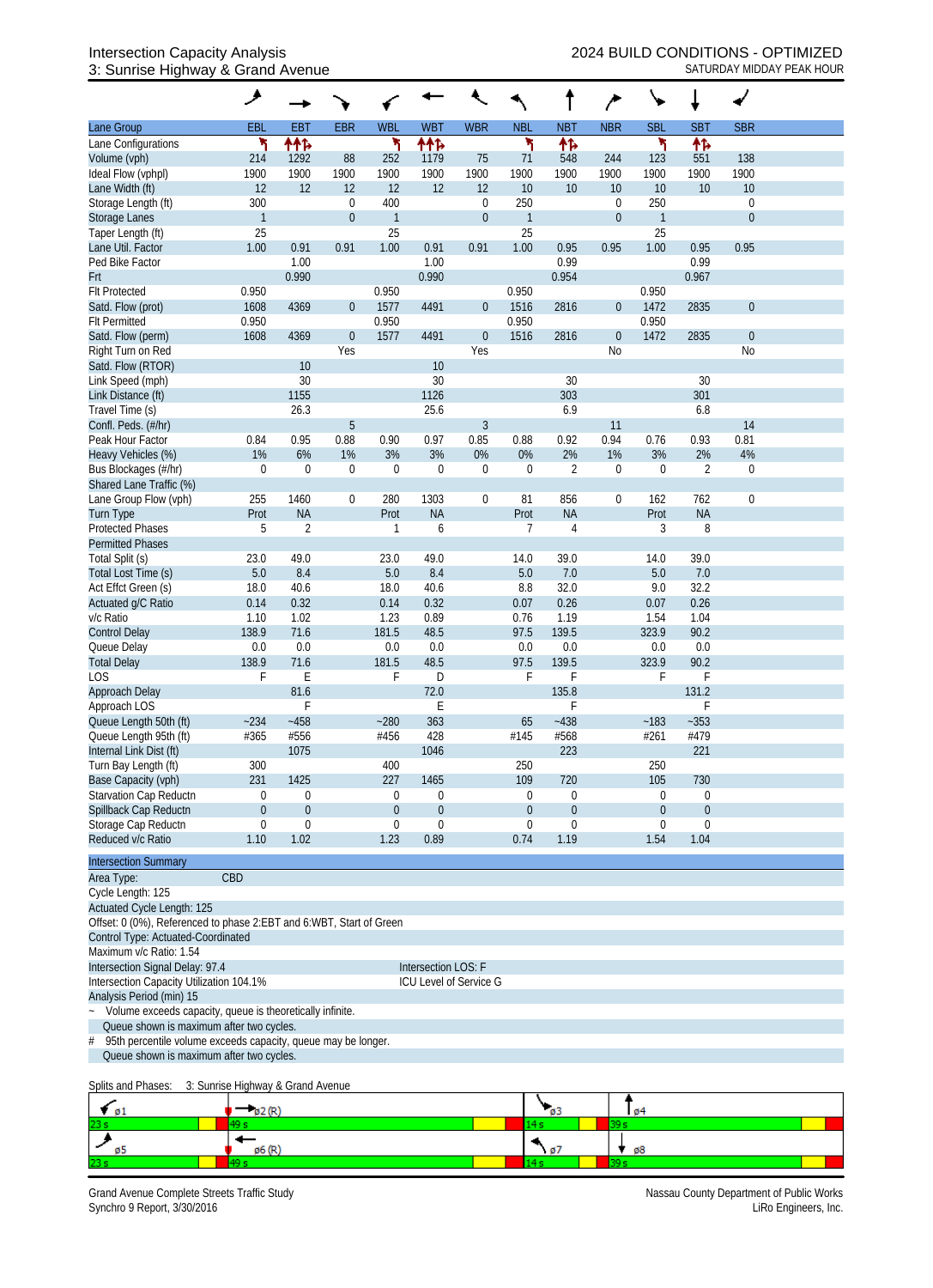|                                                                                                               | مر               |                |                  |                  |                        |                  |                 |                            | $\overline{ }$   |                |                       |                  |  |
|---------------------------------------------------------------------------------------------------------------|------------------|----------------|------------------|------------------|------------------------|------------------|-----------------|----------------------------|------------------|----------------|-----------------------|------------------|--|
| Lane Group                                                                                                    | EBL              | <b>EBT</b>     | <b>EBR</b>       | <b>WBL</b>       | <b>WBT</b>             | <b>WBR</b>       | <b>NBL</b>      | <b>NBT</b>                 | <b>NBR</b>       | <b>SBL</b>     | <b>SBT</b>            | <b>SBR</b>       |  |
| Lane Configurations                                                                                           |                  | Ф              |                  |                  | Ф                      |                  | ۲               | ħ                          |                  | ኻ              | ħ                     |                  |  |
| Volume (vph)<br>Ideal Flow (vphpl)                                                                            | 27<br>1900       | 10<br>1900     | 31<br>1900       | 10<br>1900       | $\, 8$<br>1900         | 11<br>1900       | 11<br>1900      | 824<br>1900                | 11<br>1900       | 6<br>1900      | 898<br>1900           | 19<br>1900       |  |
| Storage Length (ft)                                                                                           | $\boldsymbol{0}$ |                | $\boldsymbol{0}$ | $\boldsymbol{0}$ |                        | $\boldsymbol{0}$ | 200             |                            | $\boldsymbol{0}$ | 200            |                       | $\boldsymbol{0}$ |  |
| Storage Lanes                                                                                                 | $\boldsymbol{0}$ |                | $\boldsymbol{0}$ | $\mathbf{0}$     |                        | $\boldsymbol{0}$ | $\mathbf{1}$    |                            | $\mathbf 0$      |                |                       | $\overline{0}$   |  |
| Taper Length (ft)                                                                                             | 25               |                |                  | 25               |                        |                  | 25              |                            |                  | 25             |                       |                  |  |
| Lane Util. Factor                                                                                             | 1.00             | 1.00           | 1.00             | 1.00             | 1.00                   | 1.00             | 1.00            | 1.00                       | 1.00             | 1.00           | 1.00                  | 1.00             |  |
| Ped Bike Factor<br>Frt                                                                                        |                  | 0.98<br>0.928  |                  |                  | 0.98<br>0.955          |                  | 1.00            | 1.00<br>0.997              |                  | 1.00           | 1.00<br>0.995         |                  |  |
| <b>Flt Protected</b>                                                                                          |                  | 0.985          |                  |                  | 0.983                  |                  | 0.950           |                            |                  | 0.950          |                       |                  |  |
| Satd. Flow (prot)                                                                                             | 0                | 1506           | $\boldsymbol{0}$ | $\mathbf 0$      | 1551                   | $\mathbf{0}$     | 1608            | 1326                       | $\mathbf 0$      | 1608           | 1323                  | $\mathbf 0$      |  |
| <b>Flt Permitted</b>                                                                                          |                  | 0.877          |                  |                  | 0.774                  |                  | 0.144           |                            |                  | 0.213          |                       |                  |  |
| Satd. Flow (perm)                                                                                             | $\boldsymbol{0}$ | 1341           | $\boldsymbol{0}$ | $\boldsymbol{0}$ | 1217                   | $\boldsymbol{0}$ | 244             | 1326                       | $\boldsymbol{0}$ | 360            | 1323                  | $\mathbf 0$      |  |
| Right Turn on Red                                                                                             |                  |                | Yes              |                  |                        | Yes              |                 |                            | Yes              |                |                       | Yes              |  |
| Satd. Flow (RTOR)                                                                                             |                  | 55<br>30       |                  |                  | 17<br>30               |                  |                 | $\overline{2}$<br>30       |                  |                | $\mathfrak{Z}$<br>30  |                  |  |
| Link Speed (mph)<br>Link Distance (ft)                                                                        |                  | 721            |                  |                  | 584                    |                  |                 | 657                        |                  |                | 510                   |                  |  |
| Travel Time (s)                                                                                               |                  | 16.4           |                  |                  | 13.3                   |                  |                 | 14.9                       |                  |                | 11.6                  |                  |  |
| Confl. Peds. (#/hr)                                                                                           |                  |                | $\overline{4}$   | 5                |                        | 4                | 8               |                            | 11               | 11             |                       | 8                |  |
| Peak Hour Factor                                                                                              | 0.78             | 0.56           | 0.52             | 0.56             | 0.50                   | 0.63             | 0.63            | 0.96                       | 0.63             | 0.75           | 0.93                  | 0.56             |  |
| Heavy Vehicles (%)                                                                                            | 2%               | 2%             | 2%               | 2%               | 2%                     | 2%               | 1%              | 2%                         | 1%               | 1%             | 2%                    | 1%               |  |
| Bus Blockages (#/hr)                                                                                          | $\mathbf{0}$     | $\mathbf 0$    | $\boldsymbol{0}$ | $\boldsymbol{0}$ | $\overline{0}$         | $\overline{0}$   | $\theta$        | $\overline{2}$             | $\boldsymbol{0}$ | $\overline{0}$ | $\overline{2}$        | $\mathbf 0$      |  |
| Parking (#/hr)<br>Shared Lane Traffic (%)                                                                     |                  |                |                  |                  |                        |                  |                 | 20                         |                  |                | 20                    |                  |  |
| Lane Group Flow (vph)                                                                                         | $\boldsymbol{0}$ | 113            | $\boldsymbol{0}$ | $\mathbf 0$      | 51                     | $\boldsymbol{0}$ | 17              | 875                        | $\boldsymbol{0}$ | 8              | 1000                  | $\mathbf 0$      |  |
| Turn Type                                                                                                     | Perm             | <b>NA</b>      |                  | Perm             | <b>NA</b>              |                  | Perm            | <b>NA</b>                  |                  | Perm           | <b>NA</b>             |                  |  |
| <b>Protected Phases</b>                                                                                       |                  | $\mathfrak{Z}$ |                  |                  | $\overline{2}$         |                  |                 | 1                          |                  |                | $\overline{1}$        |                  |  |
| <b>Permitted Phases</b>                                                                                       | $\mathfrak{Z}$   |                |                  | $\overline{2}$   |                        |                  | $\mathbf{1}$    |                            |                  | $\mathbf{1}$   |                       |                  |  |
| Total Split (s)                                                                                               | 22.0             | 22.0           |                  | 13.0             | 13.0                   |                  | 55.0            | 55.0                       |                  | 55.0           | 55.0                  |                  |  |
| Total Lost Time (s)<br>Act Effct Green (s)                                                                    |                  | 5.5<br>9.8     |                  |                  | 5.5<br>$7.0\,$         |                  | 5.5<br>64.8     | 5.5<br>64.8                |                  | 5.5<br>64.8    | 5.5<br>64.8           |                  |  |
| Actuated g/C Ratio                                                                                            |                  | 0.11           |                  |                  | 0.08                   |                  | 0.72            | 0.72                       |                  | 0.72           | 0.72                  |                  |  |
| v/c Ratio                                                                                                     |                  | 0.58           |                  |                  | 0.46                   |                  | 0.10            | 0.92                       |                  | 0.03           | 1.05                  |                  |  |
| <b>Control Delay</b>                                                                                          |                  | 32.5           |                  |                  | 43.1                   |                  | 10.0            | 33.3                       |                  | 7.5            | 58.0                  |                  |  |
| Queue Delay                                                                                                   |                  | 0.0            |                  |                  | 0.0                    |                  | 0.0             | 0.0                        |                  | 0.0            | 0.0                   |                  |  |
| <b>Total Delay</b>                                                                                            |                  | 32.5           |                  |                  | 43.1                   |                  | 10.0            | 33.3                       |                  | 7.5            | 58.0                  |                  |  |
| LOS                                                                                                           |                  | C<br>32.5      |                  |                  | D<br>43.1              |                  | Α               | $\mathsf C$<br>32.8        |                  | Α              | E<br>57.6             |                  |  |
| Approach Delay<br>Approach LOS                                                                                |                  | С              |                  |                  | D                      |                  |                 | С                          |                  |                | E                     |                  |  |
| Queue Length 50th (ft)                                                                                        |                  | 32             |                  |                  | 19                     |                  | $\overline{4}$  | $-547$                     |                  |                | $-690$                |                  |  |
| Queue Length 95th (ft)                                                                                        |                  | 35             |                  |                  | 25                     |                  | 10              | #832                       |                  | m2             | #979                  |                  |  |
| Internal Link Dist (ft)                                                                                       |                  | 641            |                  |                  | 504                    |                  |                 | 577                        |                  |                | 430                   |                  |  |
| Turn Bay Length (ft)                                                                                          |                  |                |                  |                  |                        |                  | 200             |                            |                  | 200            |                       |                  |  |
| Base Capacity (vph)<br><b>Starvation Cap Reductn</b>                                                          |                  | 290<br>0       |                  |                  | 117<br>0               |                  | 175<br>$\Omega$ | 955<br>0                   |                  | 259<br>0       | 953<br>0              |                  |  |
| Spillback Cap Reductn                                                                                         |                  | $\theta$       |                  |                  | 0                      |                  | $\theta$        | $\boldsymbol{0}$           |                  | $\overline{0}$ | $\theta$              |                  |  |
| Storage Cap Reductn                                                                                           |                  | 0              |                  |                  | 0                      |                  | $\Omega$        | $\mathbf 0$                |                  | 0              | $\mathbf 0$           |                  |  |
| Reduced v/c Ratio                                                                                             |                  | 0.39           |                  |                  | 0.44                   |                  | 0.10            | 0.92                       |                  | 0.03           | 1.05                  |                  |  |
| <b>Intersection Summary</b>                                                                                   |                  |                |                  |                  |                        |                  |                 |                            |                  |                |                       |                  |  |
| CBD<br>Area Type:                                                                                             |                  |                |                  |                  |                        |                  |                 |                            |                  |                |                       |                  |  |
| Cycle Length: 90                                                                                              |                  |                |                  |                  |                        |                  |                 |                            |                  |                |                       |                  |  |
| Actuated Cycle Length: 90                                                                                     |                  |                |                  |                  |                        |                  |                 |                            |                  |                |                       |                  |  |
| Offset: 0 (0%), Referenced to phase 1:NBSB, Start of Green                                                    |                  |                |                  |                  |                        |                  |                 |                            |                  |                |                       |                  |  |
| Control Type: Actuated-Coordinated<br>Maximum v/c Ratio: 1.05                                                 |                  |                |                  |                  |                        |                  |                 |                            |                  |                |                       |                  |  |
| Intersection Signal Delay: 45.2                                                                               |                  |                |                  |                  | Intersection LOS: D    |                  |                 |                            |                  |                |                       |                  |  |
| Intersection Capacity Utilization 69.9%                                                                       |                  |                |                  |                  | ICU Level of Service C |                  |                 |                            |                  |                |                       |                  |  |
| Analysis Period (min) 15                                                                                      |                  |                |                  |                  |                        |                  |                 |                            |                  |                |                       |                  |  |
| Volume exceeds capacity, queue is theoretically infinite.                                                     |                  |                |                  |                  |                        |                  |                 |                            |                  |                |                       |                  |  |
| Queue shown is maximum after two cycles.                                                                      |                  |                |                  |                  |                        |                  |                 |                            |                  |                |                       |                  |  |
| 95th percentile volume exceeds capacity, queue may be longer.<br>#                                            |                  |                |                  |                  |                        |                  |                 |                            |                  |                |                       |                  |  |
| Queue shown is maximum after two cycles.<br>m Volume for 95th percentile queue is metered by upstream signal. |                  |                |                  |                  |                        |                  |                 |                            |                  |                |                       |                  |  |
|                                                                                                               |                  |                |                  |                  |                        |                  |                 |                            |                  |                |                       |                  |  |
| Splits and Phases:<br>4: Grand Avenue & Baldwin Avenue/Miller Place                                           |                  |                |                  |                  |                        |                  |                 |                            |                  |                |                       |                  |  |
| $\P_{\mathfrak{gl}(R)}$                                                                                       |                  |                |                  |                  |                        |                  |                 | $\overline{\sqrt{6}}$ $g2$ |                  |                | $\rightarrow$ $_{63}$ |                  |  |

i5 s

133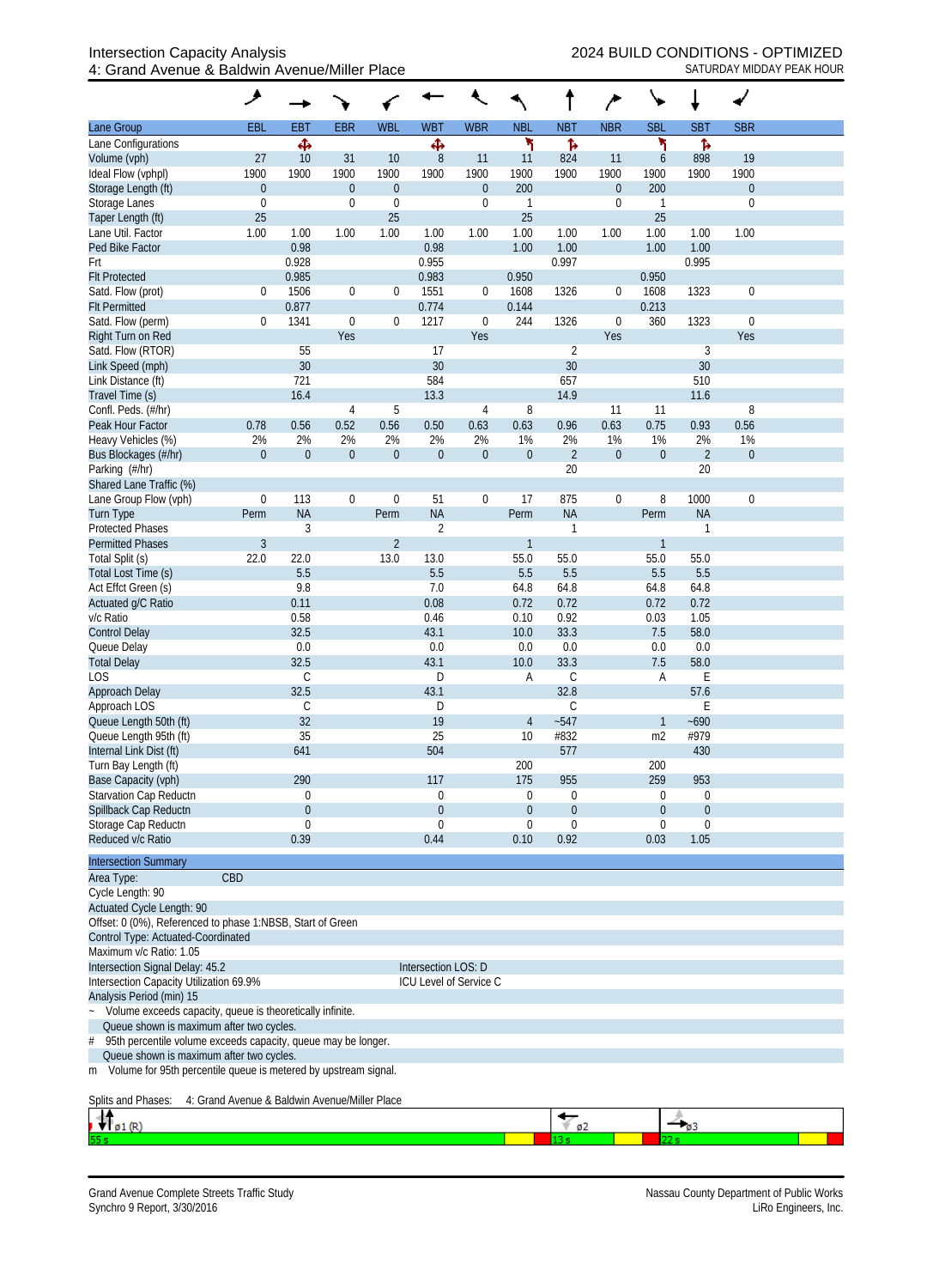|                                                                      |                   | ۴                | ₩                | ∔                 | ↶                   | ९                      |  |
|----------------------------------------------------------------------|-------------------|------------------|------------------|-------------------|---------------------|------------------------|--|
| Lane Group                                                           | <b>NBT</b>        | <b>NBR</b>       | <b>SBL</b>       | <b>SBT</b>        | <b>NWL</b>          | <b>NWR</b>             |  |
| Lane Configurations                                                  | 怍                 |                  |                  | 个个                |                     | ۴                      |  |
| Volume (vph)                                                         | 812               | $\mathbf{1}$     | $\boldsymbol{0}$ | 1108              | $\boldsymbol{0}$    | 244                    |  |
| Ideal Flow (vphpl)                                                   | 1900              | 1900             | 1900             | 1900              | 1900                | 1900                   |  |
| Lane Width (ft)                                                      | 11                | 11               | 11               | 11                | 12                  | 12                     |  |
| Lane Util. Factor                                                    | 0.95              | 0.95             | 1.00             | 0.95              | 1.00                | 1.00                   |  |
| Ped Bike Factor                                                      | 1.00              |                  |                  |                   |                     |                        |  |
| Frt                                                                  | 0.999             |                  |                  |                   |                     | 0.865                  |  |
| <b>Flt Protected</b>                                                 |                   |                  |                  |                   |                     |                        |  |
| Satd. Flow (prot)<br><b>Flt Permitted</b>                            | 2795              | $\boldsymbol{0}$ | $\boldsymbol{0}$ | 2755              | $\boldsymbol{0}$    | 1436                   |  |
| Satd. Flow (perm)                                                    | 2795              | $\boldsymbol{0}$ | $\boldsymbol{0}$ | 2755              | $\boldsymbol{0}$    | 1436                   |  |
| Right Turn on Red                                                    |                   | N <sub>o</sub>   |                  |                   |                     | <b>No</b>              |  |
| Satd. Flow (RTOR)                                                    |                   |                  |                  |                   |                     |                        |  |
| Link Speed (mph)                                                     | 30                |                  |                  | 30                | 30                  |                        |  |
| Link Distance (ft)                                                   | 329               |                  |                  | 379               | 335                 |                        |  |
| Travel Time (s)                                                      | 7.5               |                  |                  | 8.6               | 7.6                 |                        |  |
| Confl. Peds. (#/hr)                                                  |                   | 14               | 14               |                   |                     | $\overline{2}$         |  |
| Peak Hour Factor                                                     | 0.88              | 0.25             | 0.88             | 0.91              | 0.81                | 0.81                   |  |
| Heavy Vehicles (%)                                                   | 1%                | 2%               | 1%               | 2%                | 1%                  | 3%                     |  |
| Bus Blockages (#/hr)                                                 | $\boldsymbol{0}$  | $\mathbf 0$      | $\boldsymbol{0}$ | $\mathfrak{Z}$    | $\boldsymbol{0}$    | $\boldsymbol{0}$       |  |
| Parking (#/hr)                                                       | 20                |                  |                  | 20                |                     |                        |  |
| Shared Lane Traffic (%)                                              |                   | $\mathbf 0$      |                  |                   |                     | 301                    |  |
| Lane Group Flow (vph)<br>Turn Type                                   | 927<br><b>NA</b>  |                  | $\boldsymbol{0}$ | 1218<br><b>NA</b> | $\boldsymbol{0}$    | Prot                   |  |
| <b>Protected Phases</b>                                              | 2                 |                  |                  | 6                 |                     | 8                      |  |
| <b>Permitted Phases</b>                                              |                   |                  |                  | $\overline{2}$    |                     |                        |  |
| Total Split (s)                                                      | 56.0              |                  |                  | 56.0              |                     | 34.0                   |  |
| Total Lost Time (s)                                                  | 6.0               |                  |                  | 6.0               |                     | $6.0\,$                |  |
| Act Effct Green (s)                                                  | 54.1              |                  |                  | 54.1              |                     | 23.9                   |  |
| Actuated g/C Ratio                                                   | 0.60              |                  |                  | 0.60              |                     | 0.27                   |  |
| v/c Ratio                                                            | 0.55              |                  |                  | 0.74              |                     | 0.79                   |  |
| <b>Control Delay</b>                                                 | 9.5               |                  |                  | 8.7               |                     | 46.0                   |  |
| Queue Delay                                                          | 0.5               |                  |                  | 0.3               |                     | 0.0                    |  |
| <b>Total Delay</b>                                                   | 10.0              |                  |                  | 8.9               |                     | 46.0                   |  |
| <b>LOS</b>                                                           | B                 |                  |                  | A                 |                     | D                      |  |
| Approach Delay                                                       | 10.0              |                  |                  | 8.9               |                     |                        |  |
| Approach LOS                                                         | B                 |                  |                  | A                 |                     |                        |  |
| Queue Length 50th (ft)<br>Queue Length 95th (ft)                     | 107<br>160        |                  |                  | 95<br>174         |                     | 159<br>208             |  |
| Internal Link Dist (ft)                                              | 249               |                  |                  | 299               | 255                 |                        |  |
| Turn Bay Length (ft)                                                 |                   |                  |                  |                   |                     |                        |  |
| Base Capacity (vph)                                                  | 1680              |                  |                  | 1656              |                     | 446                    |  |
| Starvation Cap Reductn                                               | 324               |                  |                  | 84                |                     | 0                      |  |
| Spillback Cap Reductn                                                | 35                |                  |                  | $\theta$          |                     | $\boldsymbol{0}$       |  |
| Storage Cap Reductn                                                  | 0                 |                  |                  | 0                 |                     | 0                      |  |
| Reduced v/c Ratio                                                    | 0.68              |                  |                  | 0.77              |                     | 0.67                   |  |
|                                                                      |                   |                  |                  |                   |                     |                        |  |
| <b>Intersection Summary</b>                                          |                   |                  |                  |                   |                     |                        |  |
| Area Type:<br>Cycle Length: 90                                       | CBD               |                  |                  |                   |                     |                        |  |
| Actuated Cycle Length: 90                                            |                   |                  |                  |                   |                     |                        |  |
| Offset: 0 (0%), Referenced to phase 2:NBSB and 6:SBT, Start of Green |                   |                  |                  |                   |                     |                        |  |
| Control Type: Actuated-Coordinated                                   |                   |                  |                  |                   |                     |                        |  |
| Maximum v/c Ratio: 0.79                                              |                   |                  |                  |                   |                     |                        |  |
| Intersection Signal Delay: 13.9                                      |                   |                  |                  |                   | Intersection LOS: B |                        |  |
| Intersection Capacity Utilization 52.0%                              |                   |                  |                  |                   |                     | ICU Level of Service A |  |
| Analysis Period (min) 15                                             |                   |                  |                  |                   |                     |                        |  |
| Splits and Phases:                                                   | 5: Milburn Avenue |                  |                  |                   |                     |                        |  |
|                                                                      |                   |                  |                  |                   |                     |                        |  |
| $\varnothing$ 2 $(R)$<br>÷.                                          |                   |                  |                  |                   |                     |                        |  |
|                                                                      |                   |                  |                  |                   |                     |                        |  |
| ø6 (R)                                                               |                   |                  |                  |                   |                     |                        |  |
|                                                                      |                   |                  |                  |                   |                     |                        |  |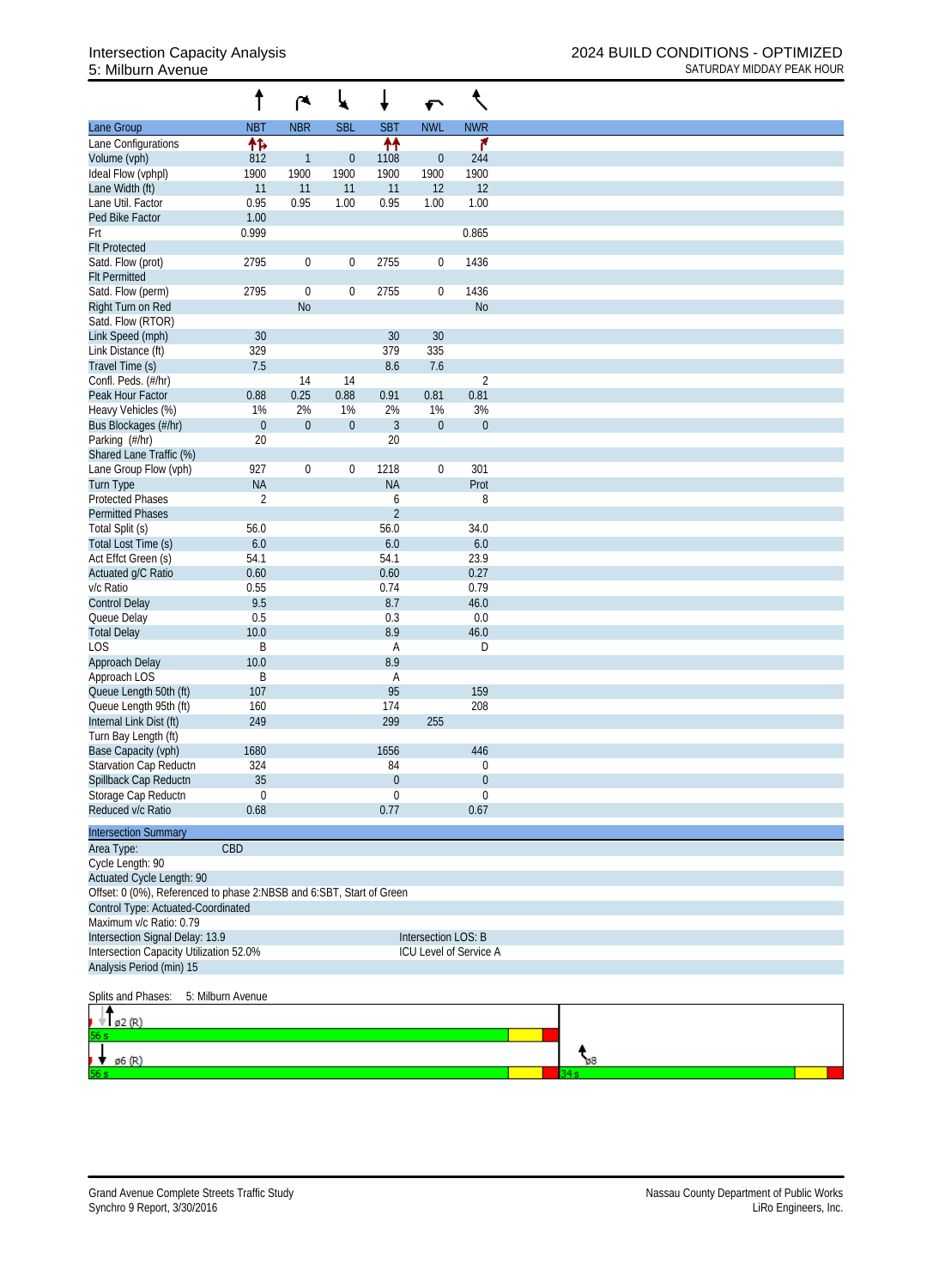|                                                                                                          |                  | €                             |                |                         |                     |                        |                    |  |
|----------------------------------------------------------------------------------------------------------|------------------|-------------------------------|----------------|-------------------------|---------------------|------------------------|--------------------|--|
| Lane Group                                                                                               | <b>WBL</b>       | <b>WBR</b>                    | <b>NBT</b>     | <b>NBR</b>              | <b>SBL</b>          | <b>SBT</b>             |                    |  |
| Lane Configurations                                                                                      | v                |                               | 伟              |                         |                     | 44                     |                    |  |
| Volume (vph)                                                                                             | 19               | $\, 8$                        | 1214           | 11                      | 11                  | 1188                   |                    |  |
| Ideal Flow (vphpl)                                                                                       | 1900             | 1900                          | 1900           | 1900                    | 1900                | 1900                   |                    |  |
| Lane Width (ft)                                                                                          | 12               | 12                            | 11             | 11                      | 11                  | 11                     |                    |  |
| Lane Util. Factor                                                                                        | 1.00             | 1.00                          | 0.95           | 0.95                    | 0.95                | 0.95                   |                    |  |
| Ped Bike Factor                                                                                          | 0.99             |                               | 1.00           |                         |                     | 1.00                   |                    |  |
| Frt                                                                                                      | 0.953            |                               | 0.998          |                         |                     |                        |                    |  |
| <b>Flt Protected</b>                                                                                     | 0.968            |                               |                |                         |                     | 0.999                  |                    |  |
| Satd. Flow (prot)                                                                                        | 1532             | 0                             | 2775           | $\boldsymbol{0}$        | $\overline{0}$      | 2768                   |                    |  |
| <b>Flt Permitted</b>                                                                                     | 0.968            |                               |                |                         |                     | 0.934                  |                    |  |
| Satd. Flow (perm)                                                                                        | 1532             | $\boldsymbol{0}$<br><b>No</b> | 2775           | $\boldsymbol{0}$<br>Yes | $\boldsymbol{0}$    | 2588                   |                    |  |
| Right Turn on Red<br>Satd. Flow (RTOR)                                                                   |                  |                               | $\overline{2}$ |                         |                     |                        |                    |  |
| Link Speed (mph)                                                                                         | 30               |                               | 30             |                         |                     | 30                     |                    |  |
| Link Distance (ft)                                                                                       | 918              |                               | 379            |                         |                     | 300                    |                    |  |
| Travel Time (s)                                                                                          | 20.9             |                               | 8.6            |                         |                     | 6.8                    |                    |  |
| Confl. Peds. (#/hr)                                                                                      |                  | 12                            |                | 14                      | 14                  |                        |                    |  |
| Peak Hour Factor                                                                                         | 0.64             | 0.50                          | 0.89           | 0.63                    | 0.83                | 0.95                   |                    |  |
| Heavy Vehicles (%)                                                                                       | 2%               | 2%                            | 1%             | 1%                      | 2%                  | 2%                     |                    |  |
| Bus Blockages (#/hr)                                                                                     | $\boldsymbol{0}$ | $\boldsymbol{0}$              | $\mathfrak{Z}$ | $\boldsymbol{0}$        | $\boldsymbol{0}$    | $\boldsymbol{0}$       |                    |  |
| Parking (#/hr)                                                                                           |                  |                               | 20             |                         |                     | 20                     |                    |  |
| Shared Lane Traffic (%)                                                                                  |                  |                               |                |                         |                     |                        |                    |  |
| Lane Group Flow (vph)                                                                                    | 46               | 0                             | 1381           | $\boldsymbol{0}$        | $\mathbf 0$         | 1264                   |                    |  |
| <b>Turn Type</b>                                                                                         | Prot             |                               | <b>NA</b>      |                         | Perm                | <b>NA</b>              |                    |  |
| <b>Protected Phases</b>                                                                                  | 8                |                               | $\overline{2}$ |                         |                     | 6                      |                    |  |
| <b>Permitted Phases</b>                                                                                  |                  |                               |                |                         | $\boldsymbol{6}$    |                        |                    |  |
| Total Split (s)                                                                                          | 34.0             |                               | 56.0           |                         | 56.0                | 56.0                   |                    |  |
| Total Lost Time (s)                                                                                      | 5.5              |                               | 5.5            |                         |                     | 5.5                    |                    |  |
| Act Effct Green (s)                                                                                      | 10.1             |                               | 75.9           |                         |                     | 75.9                   |                    |  |
| Actuated g/C Ratio                                                                                       | 0.11             |                               | 0.84           |                         |                     | 0.84                   |                    |  |
| v/c Ratio                                                                                                | 0.27             |                               | 0.59           |                         |                     | 0.58                   |                    |  |
| <b>Control Delay</b>                                                                                     | 38.2             |                               | 4.7            |                         |                     | 2.8                    |                    |  |
| Queue Delay                                                                                              | 0.0              |                               | 0.0            |                         |                     | 0.1                    |                    |  |
| <b>Total Delay</b>                                                                                       | 38.2             |                               | 4.7            |                         |                     | 2.8                    |                    |  |
| LOS                                                                                                      | D                |                               | Α              |                         |                     | Α                      |                    |  |
| Approach Delay                                                                                           | 38.2             |                               | 4.7            |                         |                     | 2.8                    |                    |  |
| Approach LOS<br>Queue Length 50th (ft)                                                                   | D<br>25          |                               | Α<br>95        |                         |                     | A<br>46                |                    |  |
| Queue Length 95th (ft)                                                                                   | 35               |                               | 189            |                         |                     | 91                     |                    |  |
| Internal Link Dist (ft)                                                                                  | 838              |                               | 299            |                         |                     | 220                    |                    |  |
| Turn Bay Length (ft)                                                                                     |                  |                               |                |                         |                     |                        |                    |  |
| Base Capacity (vph)                                                                                      | 485              |                               | 2340           |                         |                     | 2182                   |                    |  |
| Starvation Cap Reductn                                                                                   | 0                |                               | 15             |                         |                     | 103                    |                    |  |
| Spillback Cap Reductn                                                                                    | $\mathbf 0$      |                               | $\mathbf{1}$   |                         |                     | 21                     |                    |  |
| Storage Cap Reductn                                                                                      | $\mathbf 0$      |                               | $\mathbf 0$    |                         |                     | $\theta$               |                    |  |
| Reduced v/c Ratio                                                                                        | 0.09             |                               | 0.59           |                         |                     | 0.61                   |                    |  |
|                                                                                                          |                  |                               |                |                         |                     |                        |                    |  |
| <b>Intersection Summary</b>                                                                              |                  |                               |                |                         |                     |                        |                    |  |
| Area Type:                                                                                               | CBD              |                               |                |                         |                     |                        |                    |  |
| Cycle Length: 90                                                                                         |                  |                               |                |                         |                     |                        |                    |  |
| <b>Actuated Cycle Length: 90</b><br>Offset: 0 (0%), Referenced to phase 2:NBT and 6:SBTL, Start of Green |                  |                               |                |                         |                     |                        |                    |  |
| Control Type: Actuated-Coordinated                                                                       |                  |                               |                |                         |                     |                        |                    |  |
| Maximum v/c Ratio: 0.59                                                                                  |                  |                               |                |                         |                     |                        |                    |  |
| Intersection Signal Delay: 4.4                                                                           |                  |                               |                |                         | Intersection LOS: A |                        |                    |  |
| Intersection Capacity Utilization 63.1%                                                                  |                  |                               |                |                         |                     | ICU Level of Service B |                    |  |
| Analysis Period (min) 15                                                                                 |                  |                               |                |                         |                     |                        |                    |  |
| Splits and Phases:                                                                                       | 6: Lorenz Avenue |                               |                |                         |                     |                        |                    |  |
| ø2 (R)                                                                                                   |                  |                               |                |                         |                     |                        |                    |  |
|                                                                                                          |                  |                               |                |                         |                     |                        |                    |  |
| ø6 (R)                                                                                                   |                  |                               |                |                         |                     |                        | $\epsilon$ $_{98}$ |  |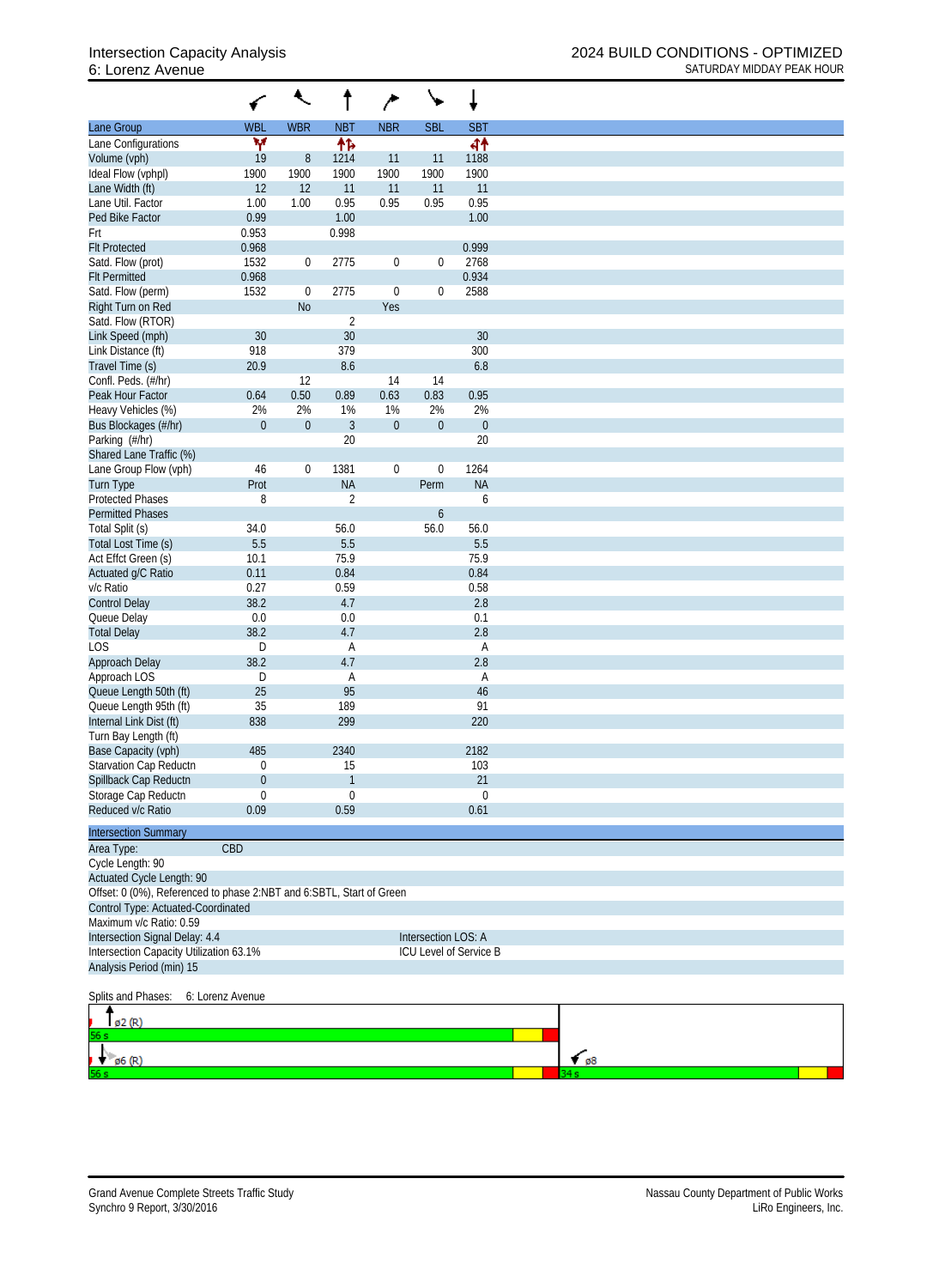|                                                                      | ۸                      |                        |                  |                      |                               |                   |      |
|----------------------------------------------------------------------|------------------------|------------------------|------------------|----------------------|-------------------------------|-------------------|------|
| Lane Group                                                           | EBL                    | <b>EBR</b>             | <b>NBL</b>       | <b>NBT</b>           | <b>SBT</b>                    | <b>SBR</b>        |      |
| Lane Configurations                                                  | Y                      |                        | ۲                | ↟↟                   | 作                             |                   |      |
| Volume (vph)                                                         | 131                    | 66                     | 39               | 1134                 | 1120                          | 90                |      |
| Ideal Flow (vphpl)                                                   | 1900                   | 1900                   | 1900             | 1900                 | 1900                          | 1900              |      |
| Lane Width (ft)<br>Storage Length (ft)                               | 12<br>$\boldsymbol{0}$ | 12<br>$\boldsymbol{0}$ | 11<br>200        | 11                   | 11                            | 11<br>$\mathbf 0$ |      |
| Storage Lanes                                                        | $\mathbf{1}$           | $\boldsymbol{0}$       | $\mathbf{1}$     |                      |                               | $\boldsymbol{0}$  |      |
| Taper Length (ft)                                                    | 25                     |                        | 100              |                      |                               |                   |      |
| Lane Util. Factor                                                    | 1.00                   | 1.00                   | 1.00             | 0.95                 | 0.95                          | 0.95              |      |
| Ped Bike Factor                                                      | 0.99                   |                        | 1.00             |                      | 1.00                          |                   |      |
| Frt                                                                  | 0.954                  |                        |                  |                      | 0.988                         |                   |      |
| <b>Flt Protected</b>                                                 | 0.968                  |                        | 0.950            |                      |                               |                   |      |
| Satd. Flow (prot)                                                    | 1544                   | $\overline{0}$         | 1525             | 2787                 | 2717                          | $\boldsymbol{0}$  |      |
| <b>Flt Permitted</b><br>Satd. Flow (perm)                            | 0.968<br>1544          | $\boldsymbol{0}$       | 0.162<br>260     | 2787                 | 2717                          | $\boldsymbol{0}$  |      |
| Right Turn on Red                                                    |                        | <b>No</b>              |                  |                      |                               | Yes               |      |
| Satd. Flow (RTOR)                                                    |                        |                        |                  |                      | 16                            |                   |      |
| Link Speed (mph)                                                     | 30                     |                        |                  | 30                   | 30                            |                   |      |
| Link Distance (ft)                                                   | 655                    |                        |                  | 360                  | 196                           |                   |      |
| Travel Time (s)                                                      | 14.9                   |                        |                  | 8.2                  | 4.5                           |                   |      |
| Confl. Peds. (#/hr)                                                  |                        | 12                     | 15               |                      |                               | 15                |      |
| Peak Hour Factor                                                     | 0.77                   | 0.76                   | 0.71             | 0.92                 | 0.93                          | 0.89              |      |
| Heavy Vehicles (%)                                                   | 1%                     | 2%                     | 3%               | 1%                   | 2%                            | 1%                |      |
| Bus Blockages (#/hr)                                                 | $\boldsymbol{0}$       | $\mathbf 0$            | $\boldsymbol{0}$ | $\overline{2}$<br>20 | 3<br>20                       | $\mathbf 0$       |      |
| Parking (#/hr)<br>Shared Lane Traffic (%)                            |                        |                        |                  |                      |                               |                   |      |
| Lane Group Flow (vph)                                                | 257                    | $\overline{0}$         | 55               | 1233                 | 1305                          | $\boldsymbol{0}$  |      |
| Turn Type                                                            | Prot                   |                        | Perm             | <b>NA</b>            | <b>NA</b>                     |                   |      |
| <b>Protected Phases</b>                                              | $\overline{4}$         |                        |                  | $\overline{2}$       | $\boldsymbol{6}$              |                   |      |
| <b>Permitted Phases</b>                                              |                        |                        | $\overline{2}$   |                      |                               |                   |      |
| Total Split (s)                                                      | 34.0                   |                        | 56.0             | 56.0                 | 56.0                          |                   |      |
| Total Lost Time (s)                                                  | 5.5                    |                        | 5.5              | 5.5                  | 5.5                           |                   |      |
| Act Effct Green (s)                                                  | 20.2                   |                        | 58.8             | 58.8                 | 58.8                          |                   |      |
| Actuated g/C Ratio                                                   | 0.22<br>0.74           |                        | 0.65             | 0.65<br>0.68         | 0.65<br>0.73                  |                   |      |
| v/c Ratio<br>Control Delay                                           | 45.1                   |                        | 0.33<br>8.4      | 7.3                  | 7.0                           |                   |      |
| Queue Delay                                                          | 0.0                    |                        | 0.0              | 0.6                  | 0.1                           |                   |      |
| <b>Total Delay</b>                                                   | 45.1                   |                        | 8.4              | 7.9                  | 7.1                           |                   |      |
| <b>LOS</b>                                                           | ${\sf D}$              |                        | A                | $\mathsf{A}$         | $\overline{A}$                |                   |      |
| Approach Delay                                                       | 45.1                   |                        |                  | 7.9                  | 7.1                           |                   |      |
| Approach LOS                                                         | ${\sf D}$              |                        |                  | $\mathsf{A}$         | $\overline{A}$                |                   |      |
| Queue Length 50th (ft)                                               | 136                    |                        | $\overline{7}$   | 177                  | 91                            |                   |      |
| Queue Length 95th (ft)                                               | 162                    |                        | m <sub>7</sub>   | 54                   | 86                            |                   |      |
| Internal Link Dist (ft)                                              | 575                    |                        |                  | 280                  | 116                           |                   |      |
| Turn Bay Length (ft)<br>Base Capacity (vph)                          | 488                    |                        | 200<br>169       | 1821                 | 1781                          |                   |      |
| Starvation Cap Reductn                                               | $\boldsymbol{0}$       |                        | $\boldsymbol{0}$ | 102                  | 55                            |                   |      |
| Spillback Cap Reductn                                                | $\boldsymbol{0}$       |                        | 0                | 240                  | $\boldsymbol{0}$              |                   |      |
| Storage Cap Reductn                                                  | $\boldsymbol{0}$       |                        | $\boldsymbol{0}$ | $\boldsymbol{0}$     | $\boldsymbol{0}$              |                   |      |
| Reduced v/c Ratio                                                    | 0.53                   |                        | 0.33             | 0.78                 | 0.76                          |                   |      |
|                                                                      |                        |                        |                  |                      |                               |                   |      |
| <b>Intersection Summary</b>                                          |                        |                        |                  |                      |                               |                   |      |
| Area Type:<br>Cycle Length: 90                                       | CBD                    |                        |                  |                      |                               |                   |      |
| Actuated Cycle Length: 90                                            |                        |                        |                  |                      |                               |                   |      |
| Offset: 0 (0%), Referenced to phase 2:NBTL and 6:SBT, Start of Green |                        |                        |                  |                      |                               |                   |      |
| Control Type: Actuated-Coordinated                                   |                        |                        |                  |                      |                               |                   |      |
| Maximum v/c Ratio: 0.74                                              |                        |                        |                  |                      |                               |                   |      |
| Intersection Signal Delay: 10.9                                      |                        |                        |                  |                      | Intersection LOS: B           |                   |      |
| Intersection Capacity Utilization 61.0%                              |                        |                        |                  |                      | <b>ICU Level of Service B</b> |                   |      |
| Analysis Period (min) 15                                             |                        |                        |                  |                      |                               |                   |      |
| m Volume for 95th percentile queue is metered by upstream signal.    |                        |                        |                  |                      |                               |                   |      |
| Splits and Phases:                                                   | 7: Seaman Avenue       |                        |                  |                      |                               |                   |      |
|                                                                      |                        |                        |                  |                      |                               |                   | ◢    |
| ø2 (R)                                                               |                        |                        |                  |                      |                               |                   | 34 s |
|                                                                      |                        |                        |                  |                      |                               |                   |      |
| ø6 (R)                                                               |                        |                        |                  |                      |                               |                   |      |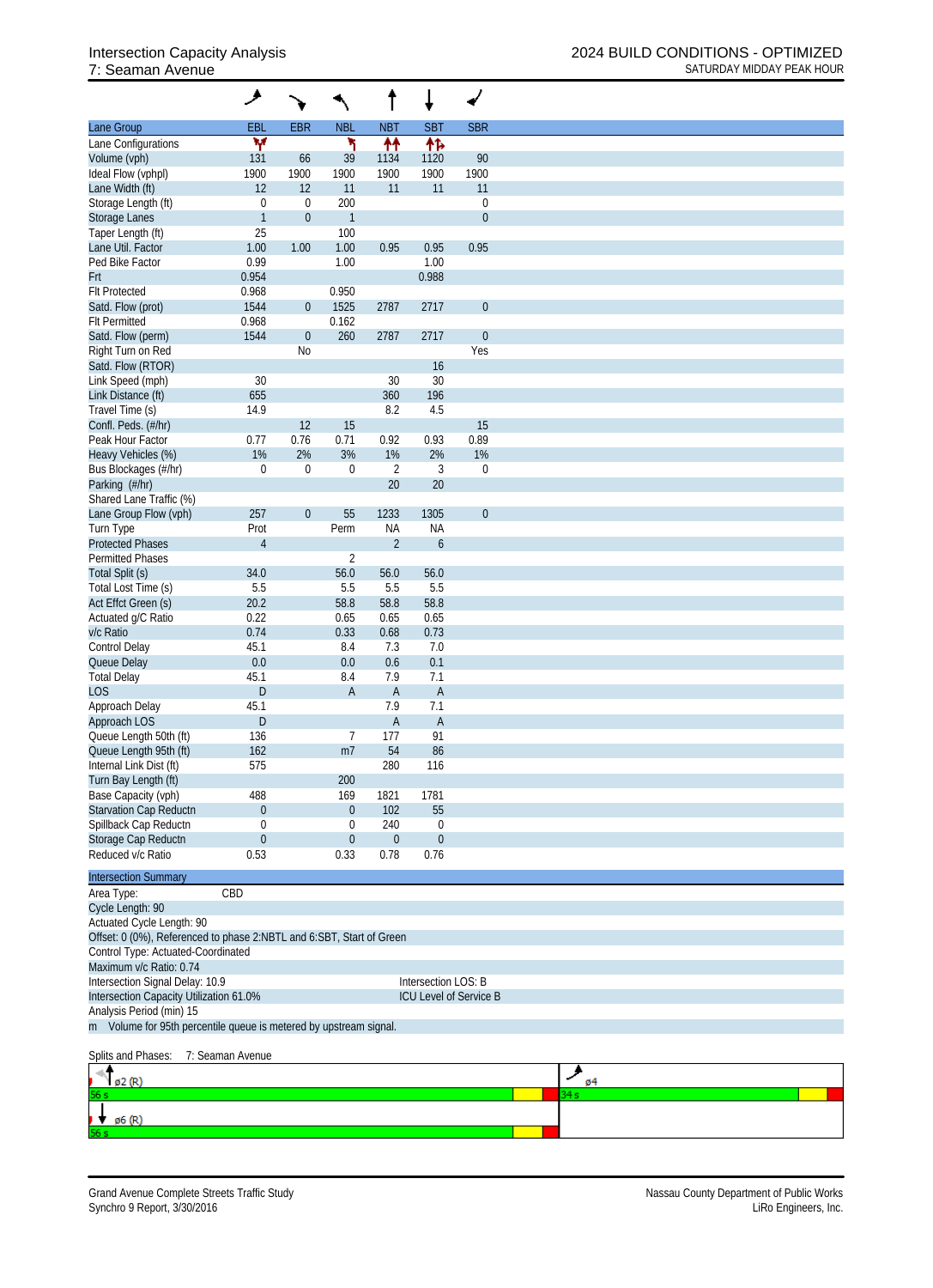|                                                                      | ✓                                | ↖                       |                  | ∕                                    | ╰╸                     |                          |
|----------------------------------------------------------------------|----------------------------------|-------------------------|------------------|--------------------------------------|------------------------|--------------------------|
| Lane Group                                                           | <b>WBL</b>                       | <b>WBR</b>              | <b>NBT</b>       | <b>NBR</b>                           | <b>SBL</b>             | <b>SBT</b>               |
| Lane Configurations                                                  | v                                |                         | 帏                |                                      | ۳                      | ₩                        |
| Volume (vph)                                                         | 128                              | 121                     | 1115             | 161                                  | 116                    | 1067                     |
| Ideal Flow (vphpl)                                                   | 1900                             | 1900                    | 1900             | 1900                                 | 1900                   | 1900                     |
| Lane Width (ft)                                                      | 12                               | 12                      | 11               | 11                                   | 11                     | 11                       |
| Storage Length (ft)<br>Storage Lanes                                 | $\boldsymbol{0}$<br>$\mathbf{1}$ | $\mathbf 0$<br>$\theta$ |                  | $\boldsymbol{0}$<br>$\boldsymbol{0}$ | 100<br>$\mathbf{1}$    |                          |
| Taper Length (ft)                                                    | 25                               |                         |                  |                                      | 25                     |                          |
| Lane Util. Factor                                                    | 1.00                             | 1.00                    | 0.95             | 0.95                                 | 1.00                   | 0.95                     |
| Ped Bike Factor                                                      |                                  |                         | 0.99             |                                      |                        |                          |
| Frt                                                                  | 0.933                            |                         | 0.980            |                                      |                        |                          |
| <b>Flt Protected</b>                                                 | 0.976                            |                         |                  |                                      | 0.950                  |                          |
| Satd. Flow (prot)                                                    | 1549                             | $\overline{0}$          | 2714             | $\theta$                             | 1555                   | 2749                     |
| <b>Flt Permitted</b>                                                 | 0.976                            |                         |                  |                                      | 0.144                  |                          |
| Satd. Flow (perm)                                                    | 1549                             | $\boldsymbol{0}$        | 2714             | $\boldsymbol{0}$                     | 236                    | 2749                     |
| Right Turn on Red                                                    |                                  | N <sub>o</sub>          |                  | Yes                                  |                        |                          |
| Satd. Flow (RTOR)                                                    |                                  |                         | 31               |                                      |                        |                          |
| Link Speed (mph)                                                     | 30                               |                         | 30               |                                      |                        | 30                       |
| Link Distance (ft)                                                   | 767                              |                         | 196              |                                      |                        | 252                      |
| Travel Time (s)                                                      | 17.4                             |                         | 4.5              |                                      |                        | 5.7                      |
| Confl. Peds. (#/hr)                                                  |                                  |                         |                  | 13                                   | 13                     |                          |
| Peak Hour Factor                                                     | 0.88                             | 0.84                    | 0.95             | 0.88                                 | 0.80                   | 0.92                     |
| Heavy Vehicles (%)                                                   | 0%                               | 1%                      | 1%               | 1%                                   | 1%                     | 2%                       |
| Bus Blockages (#/hr)                                                 | 0                                | 0                       | $\overline{2}$   | 0                                    | 0                      | 4                        |
| Parking (#/hr)                                                       |                                  |                         | 20               |                                      |                        | 20                       |
| Shared Lane Traffic (%)                                              | 289                              | $\overline{0}$          | 1357             | $\boldsymbol{0}$                     | 145                    | 1160                     |
| Lane Group Flow (vph)<br>Turn Type                                   | Prot                             |                         | <b>NA</b>        |                                      | Perm                   | <b>NA</b>                |
| <b>Protected Phases</b>                                              | 8                                |                         | $\overline{2}$   |                                      |                        | 6                        |
| <b>Permitted Phases</b>                                              |                                  |                         |                  |                                      | 6                      |                          |
| Total Split (s)                                                      | 34.0                             |                         | 56.0             |                                      | 56.0                   | 56.0                     |
| Total Lost Time (s)                                                  | 5.5                              |                         | 5.5              |                                      | 5.5                    | 5.5                      |
| Act Effct Green (s)                                                  | 21.7                             |                         | 57.3             |                                      | 57.3                   | 57.3                     |
| Actuated g/C Ratio                                                   | 0.24                             |                         | 0.64             |                                      | 0.64                   | 0.64                     |
| v/c Ratio                                                            | 0.77                             |                         | 0.78             |                                      | 0.97                   | 0.66                     |
| <b>Control Delay</b>                                                 | 45.5                             |                         | 11.5             |                                      | 71.2                   | 6.7                      |
| Queue Delay                                                          | 0.0                              |                         | 0.3              |                                      | 0.0                    | 0.6                      |
| <b>Total Delay</b>                                                   | 45.5                             |                         | 11.7             |                                      | 71.2                   | 7.4                      |
| <b>LOS</b>                                                           | D                                |                         | B                |                                      | E                      | $\mathsf{A}$             |
| Approach Delay                                                       | 45.5                             |                         | 11.7             |                                      |                        | 14.5                     |
| Approach LOS                                                         | D                                |                         | B                |                                      |                        | B                        |
| Queue Length 50th (ft)                                               | 153                              |                         | 207              |                                      | 26                     | 35                       |
| Queue Length 95th (ft)                                               | 215                              |                         | #104             |                                      | m#79                   | 73                       |
| Internal Link Dist (ft)                                              | 687                              |                         | 116              |                                      |                        | 172                      |
| Turn Bay Length (ft)                                                 |                                  |                         |                  |                                      | 100                    |                          |
| Base Capacity (vph)                                                  | 490                              |                         | 1737             |                                      | 150                    | 1748                     |
| Starvation Cap Reductn                                               | $\boldsymbol{0}$                 |                         | 65               |                                      | $\boldsymbol{0}$       | 252                      |
| Spillback Cap Reductn                                                | 0                                |                         | $\boldsymbol{0}$ |                                      | 0                      | 37                       |
| Storage Cap Reductn<br>Reduced v/c Ratio                             | $\mathbf 0$<br>0.59              |                         | $\theta$<br>0.81 |                                      | $\overline{0}$<br>0.97 | $\boldsymbol{0}$<br>0.78 |
|                                                                      |                                  |                         |                  |                                      |                        |                          |
| <b>Intersection Summary</b>                                          |                                  |                         |                  |                                      |                        |                          |
| Area Type:                                                           | CBD                              |                         |                  |                                      |                        |                          |
| Cycle Length: 90                                                     |                                  |                         |                  |                                      |                        |                          |
| Actuated Cycle Length: 90                                            |                                  |                         |                  |                                      |                        |                          |
| Offset: 0 (0%), Referenced to phase 2:NBT and 6:SBTL, Start of Green |                                  |                         |                  |                                      |                        |                          |
| Control Type: Actuated-Coordinated                                   |                                  |                         |                  |                                      |                        |                          |
| Maximum v/c Ratio: 0.97                                              |                                  |                         |                  |                                      |                        |                          |
| Intersection Signal Delay: 16.2                                      |                                  |                         |                  |                                      | Intersection LOS: B    |                          |
| Intersection Capacity Utilization 86.7%                              |                                  |                         |                  |                                      |                        | ICU Level of Service E   |
| Analysis Period (min) 15                                             |                                  |                         |                  |                                      |                        |                          |
| 95th percentile volume exceeds capacity, queue may be longer.        |                                  |                         |                  |                                      |                        |                          |
| Queue shown is maximum after two cycles.                             |                                  |                         |                  |                                      |                        |                          |
| m Volume for 95th percentile queue is metered by upstream signal.    |                                  |                         |                  |                                      |                        |                          |
|                                                                      |                                  |                         |                  |                                      |                        |                          |
| Splits and Phases:                                                   | 8: Seaman Avenue                 |                         |                  |                                      |                        |                          |
| ø2 (R)                                                               |                                  |                         |                  |                                      |                        |                          |
| 56 s                                                                 |                                  |                         |                  |                                      |                        |                          |

Grand Avenue Complete Streets Traffic Study Nassau County Department of Public Works Synchro 9 Report, 3/30/2016 LiRo Engineers, Inc.

 $\bigvee_{\emptyset6(R)}$ 

 $\frac{1}{\sqrt{8}}$ 34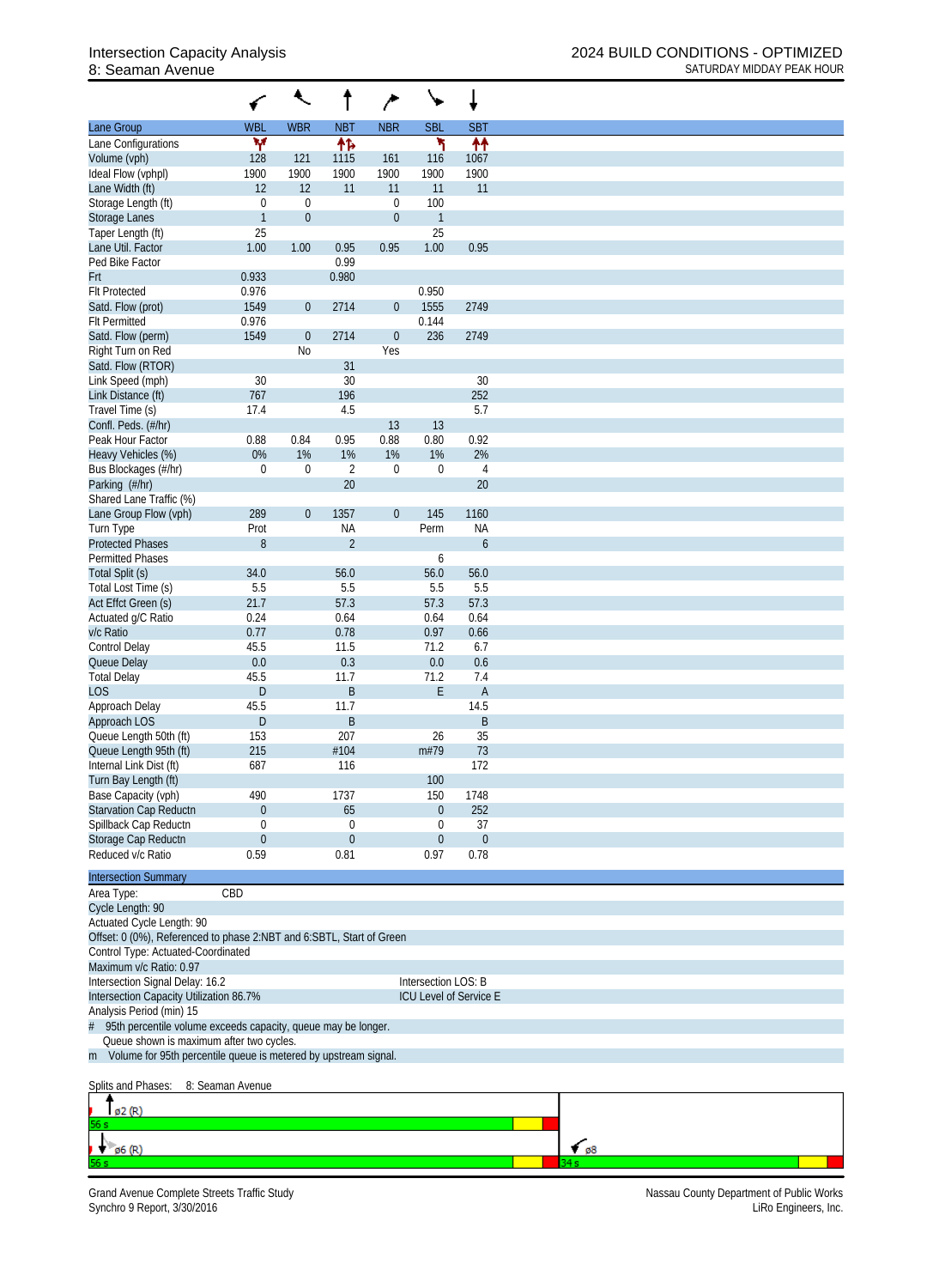## 9: St Lukes Place & Grand Avenue SATURDAY MIDDAY PEAK HOUR

|                                                                      | ۸                                |                  |                  |                |                     |                        |
|----------------------------------------------------------------------|----------------------------------|------------------|------------------|----------------|---------------------|------------------------|
| Lane Group                                                           | EBL                              | <b>EBR</b>       | <b>NBL</b>       | <b>NBT</b>     | <b>SBT</b>          | <b>SBR</b>             |
| Lane Configurations                                                  | v                                |                  | ۲                | ↟↟             | 伟                   |                        |
| Volume (vph)                                                         | 114                              | 29               | 27               | 1191           | 1204                | 105                    |
| Ideal Flow (vphpl)                                                   | 1900                             | 1900             | 1900             | 1900           | 1900                | 1900                   |
| Lane Width (ft)                                                      | 12                               | 12               | 11               | 11             | 11                  | 11                     |
| Storage Length (ft)                                                  | $\boldsymbol{0}$                 | $\mathbf 0$      | 75               |                |                     | $\boldsymbol{0}$       |
| Storage Lanes                                                        | $\mathbf{1}$                     | $\mathbf 0$      | $\mathbf{1}$     |                |                     | $\boldsymbol{0}$       |
| Taper Length (ft)                                                    | 25                               |                  | 25               |                |                     |                        |
| Lane Util. Factor                                                    | 1.00                             | 1.00             | 1.00             | 0.95           | 0.95                | 0.95                   |
| Ped Bike Factor                                                      | 1.00                             |                  | 1.00             |                | 1.00                |                        |
| Frt                                                                  | 0.974                            |                  |                  |                | 0.985               |                        |
| <b>Flt Protected</b>                                                 | 0.961                            |                  | 0.950            |                |                     |                        |
| Satd. Flow (prot)                                                    | 1565                             | $\overline{0}$   | 1555             | 2799           | 2721                | $\overline{0}$         |
| <b>Flt Permitted</b>                                                 | 0.961                            |                  | 0.147            |                |                     |                        |
| Satd. Flow (perm)                                                    | 1565                             | $\boldsymbol{0}$ | 240              | 2799           | 2721                | $\boldsymbol{0}$       |
| Right Turn on Red                                                    |                                  | <b>No</b>        |                  |                |                     | Yes                    |
| Satd. Flow (RTOR)                                                    |                                  |                  |                  |                | 22                  |                        |
| Link Speed (mph)                                                     | 30                               |                  |                  | 30             | 30                  |                        |
| Link Distance (ft)                                                   | 678                              |                  |                  | 252            | 852                 |                        |
| Travel Time (s)                                                      | 15.4                             |                  |                  | 5.7            | 19.4                |                        |
| Confl. Peds. (#/hr)                                                  |                                  | $\mathbf{1}$     | 14               |                |                     | 14                     |
| Peak Hour Factor                                                     | 0.79                             | 0.84             | 0.69             | 0.90           | 0.94                | 0.73                   |
| Heavy Vehicles (%)                                                   | 2%                               | 2%               | 1%               | 1%             | 2%                  | 2%                     |
| Parking (#/hr)                                                       |                                  |                  |                  | 20             | 20                  |                        |
| Shared Lane Traffic (%)                                              |                                  |                  |                  |                |                     |                        |
| Lane Group Flow (vph)                                                | 179                              | $\mathbf 0$      | 39               | 1323           | 1425                | $\mathbf 0$            |
| <b>Turn Type</b>                                                     | Prot                             |                  | Perm             | <b>NA</b>      | <b>NA</b>           |                        |
| <b>Protected Phases</b>                                              | $\overline{4}$                   |                  |                  | $\overline{2}$ | 6                   |                        |
| <b>Permitted Phases</b>                                              |                                  |                  | $\overline{2}$   |                |                     |                        |
| Total Split (s)                                                      | 34.0                             |                  | 56.0             | 56.0           | 56.0                |                        |
| Total Lost Time (s)                                                  | 5.5                              |                  | 5.5              | 5.5            | 5.5                 |                        |
| Act Effct Green (s)                                                  | 15.6                             |                  | 63.4             | 63.4           | 63.4                |                        |
| Actuated g/C Ratio                                                   | 0.17                             |                  | 0.70             | 0.70           | 0.70                |                        |
| v/c Ratio                                                            | 0.66                             |                  | 0.23             | 0.67           | 0.74                |                        |
| <b>Control Delay</b>                                                 | 46.0                             |                  | 5.4              | 4.1            | 12.1                |                        |
| Queue Delay                                                          | 0.0                              |                  | 0.0              | 0.4            | 0.1                 |                        |
| <b>Total Delay</b>                                                   | 46.0                             |                  | 5.4              | 4.5            | 12.3                |                        |
| LOS                                                                  | D                                |                  | Α                | A              | Β                   |                        |
| Approach Delay                                                       | 46.0                             |                  |                  | 4.5            | 12.3                |                        |
| Approach LOS                                                         | D                                |                  |                  | A              | Β                   |                        |
| Queue Length 50th (ft)                                               | 96                               |                  | $\overline{2}$   | 55             | 221                 |                        |
| Queue Length 95th (ft)                                               | 129                              |                  | m <sub>6</sub>   | 110            | 394                 |                        |
| Internal Link Dist (ft)                                              | 598                              |                  |                  | 172            | 772                 |                        |
| Turn Bay Length (ft)                                                 |                                  |                  | 75               |                |                     |                        |
| Base Capacity (vph)                                                  | 495                              |                  | 169              | 1972           | 1924                |                        |
| Starvation Cap Reductn                                               | 0                                |                  | 0                | 240            | $\overline{0}$      |                        |
| Spillback Cap Reductn                                                | $\boldsymbol{0}$                 |                  | $\boldsymbol{0}$ | $\theta$       | 64                  |                        |
| Storage Cap Reductn                                                  | 0                                |                  | $\boldsymbol{0}$ | $\mathbf 0$    | $\boldsymbol{0}$    |                        |
| Reduced v/c Ratio                                                    | 0.36                             |                  | 0.23             | 0.76           | 0.77                |                        |
|                                                                      |                                  |                  |                  |                |                     |                        |
| <b>Intersection Summary</b>                                          |                                  |                  |                  |                |                     |                        |
| Area Type:                                                           | CBD                              |                  |                  |                |                     |                        |
| Cycle Length: 90                                                     |                                  |                  |                  |                |                     |                        |
| <b>Actuated Cycle Length: 90</b>                                     |                                  |                  |                  |                |                     |                        |
| Offset: 0 (0%), Referenced to phase 2:NBTL and 6:SBT, Start of Green |                                  |                  |                  |                |                     |                        |
| Control Type: Actuated-Coordinated                                   |                                  |                  |                  |                |                     |                        |
| Maximum v/c Ratio: 0.74                                              |                                  |                  |                  |                |                     |                        |
| Intersection Signal Delay: 10.8                                      |                                  |                  |                  |                | Intersection LOS: B |                        |
| Intersection Capacity Utilization 59.2%                              |                                  |                  |                  |                |                     | ICU Level of Service B |
| Analysis Period (min) 15                                             |                                  |                  |                  |                |                     |                        |
| m Volume for 95th percentile queue is metered by upstream signal.    |                                  |                  |                  |                |                     |                        |
|                                                                      |                                  |                  |                  |                |                     |                        |
| Splits and Phases:                                                   | 9: St Lukes Place & Grand Avenue |                  |                  |                |                     |                        |
|                                                                      |                                  |                  |                  |                |                     |                        |

| g(2(R))                | <b>CALL</b> |  |
|------------------------|-------------|--|
| <b>56 L</b>            |             |  |
| $\mathbf{u}$<br>ø6 (R) |             |  |
| 56 s                   |             |  |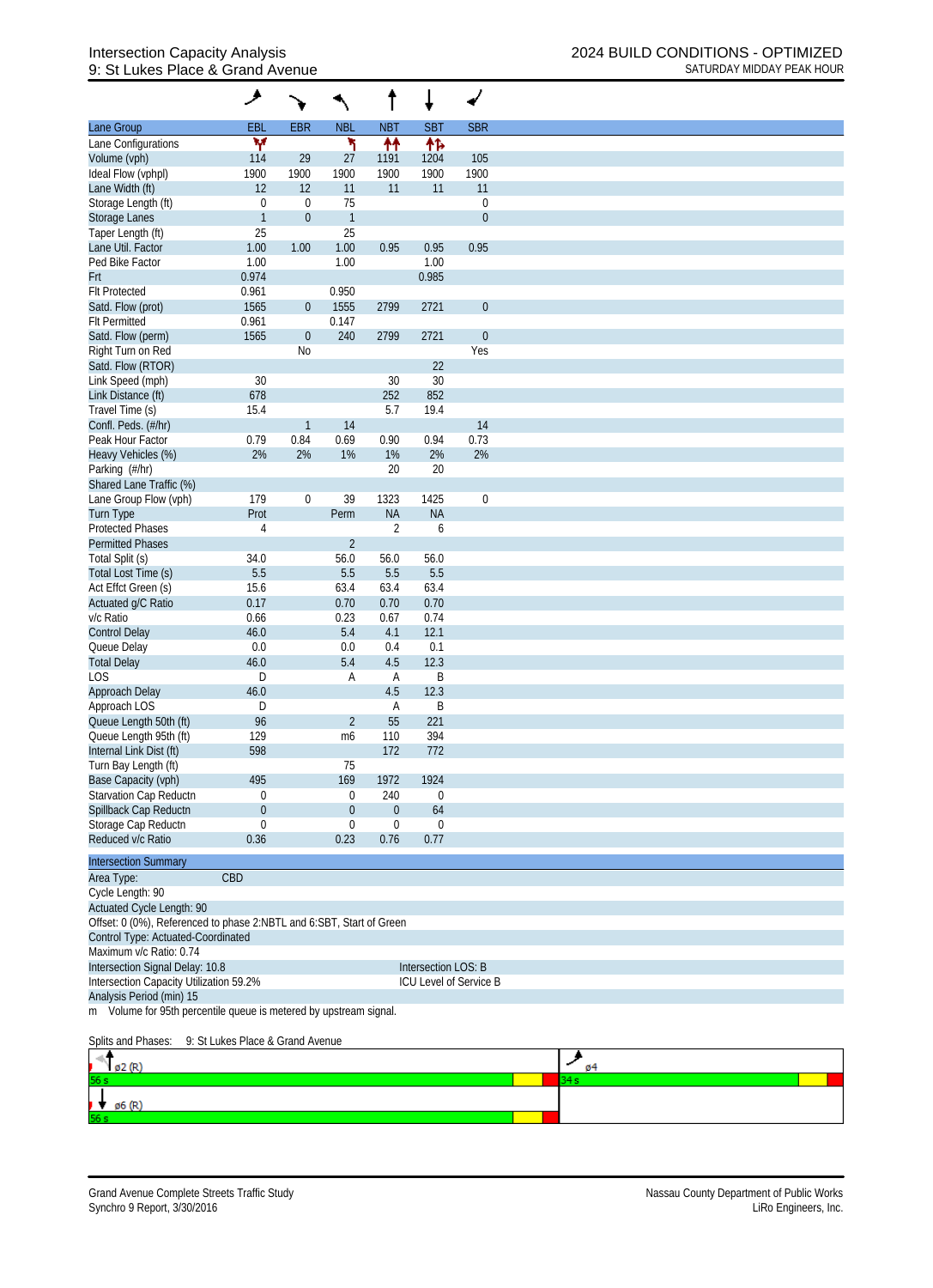### 10: Grand Avenue & High School Drive SATURDAY MIDDAY PEAK HOUR

| <b>EBR</b><br><b>WBL</b><br><b>NBR</b><br><b>SBL</b><br><b>SBT</b><br><b>SBR</b><br><b>EBL</b><br><b>EBT</b><br><b>WBT</b><br><b>WBR</b><br><b>NBL</b><br><b>NBT</b><br>Lane Group<br>۲<br>۲<br>₩<br>伟<br>Ф<br>Ф<br>Lane Configurations<br>$\mathfrak{Z}$<br>5<br>$\theta$<br>5<br>34<br>14<br>1284<br>25<br>$\overline{1}$<br>$\boldsymbol{0}$<br>14<br>1241<br>1900<br>1900<br>1900<br>1900<br>1900<br>1900<br>1900<br>1900<br>1900<br>1900<br>1900<br>1900<br>12<br>12<br>12<br>12<br>11<br>12<br>11<br>12<br>12<br>12<br>11<br>11<br>Storage Length (ft)<br>150<br>200<br>0<br>0<br>$\mathbf 0$<br>$\mathbf 0$<br>$\boldsymbol{0}$<br>$\boldsymbol{0}$<br>$\boldsymbol{0}$<br>$\boldsymbol{0}$<br>$\boldsymbol{0}$<br>$\boldsymbol{0}$<br>$\mathbf{1}$<br>$\boldsymbol{0}$<br>$\overline{0}$<br>$\mathbf{1}$<br>25<br>25<br>25<br>25<br>0.95<br>1.00<br>1.00<br>1.00<br>0.95<br>0.95<br>1.00<br>1.00<br>1.00<br>1.00<br>0.95<br>1.00<br>0.99<br>0.99<br>0.99<br>1.00<br>1.00<br>0.932<br>0.952<br>0.995<br>0.999<br><b>Flt Protected</b><br>0.976<br>0.969<br>0.950<br>0.950<br>1525<br>1525<br>$\overline{0}$<br>$\mathbf 0$<br>$\boldsymbol{0}$<br>$\theta$<br>$\boldsymbol{0}$<br>1608<br>3075<br>$\boldsymbol{0}$<br>1577<br>3050<br>Satd. Flow (prot)<br><b>Flt Permitted</b><br>0.842<br>0.796<br>0.950<br>0.208<br>$\boldsymbol{0}$<br>$\mathbf 0$<br>1253<br>349<br>$\boldsymbol{0}$<br>1577<br>Satd. Flow (perm)<br>$\mathbf 0$<br>1300<br>$\boldsymbol{0}$<br>3075<br>3050<br>$\theta$<br>Yes<br>Yes<br>Yes<br>Right Turn on Red<br>Yes<br>95<br>95<br>$\overline{2}$<br>Satd. Flow (RTOR)<br>$\overline{4}$<br>30<br>30<br>30<br>30<br>Link Speed (mph)<br>564<br>861<br>852<br>745<br>Link Distance (ft)<br>12.8<br>19.6<br>19.4<br>16.9<br>Travel Time (s)<br>27<br>25<br>25<br>Confl. Peds. (#/hr)<br>27<br>21<br>0.58<br>0.38<br>0.50<br>0.63<br>0.54<br>0.31<br>0.98<br>0.55<br>Peak Hour Factor<br>0.73<br>0.55<br>0.65<br>0.96<br>2%<br>2%<br>2%<br>2%<br>2%<br>2%<br>1%<br>1%<br>3%<br>2%<br>3%<br>Heavy Vehicles (%)<br>2%<br>$\overline{2}$<br>Bus Blockages (#/hr)<br>0<br>$\mathbf 0$<br>0<br>$\mathbf 0$<br>$\boldsymbol{0}$<br>$\mathbf 0$<br>4<br>$\boldsymbol{0}$<br>$\mathbf 0$<br>$\theta$<br>$\mathbf 0$<br>Shared Lane Traffic (%)<br>73<br>22<br>$\boldsymbol{0}$<br>16<br>0<br>$\mathbf 0$<br>$\mathbf 0$<br>16<br>1355<br>$\boldsymbol{0}$<br>1305<br>$\mathbf 0$<br>Lane Group Flow (vph)<br><b>NA</b><br><b>NA</b><br><b>NA</b><br>Prot<br><b>NA</b><br>Turn Type<br>Perm<br>Perm<br>Perm<br><b>Protected Phases</b><br>8<br>$\overline{2}$<br>5<br>4<br>6<br>$\boldsymbol{6}$<br><b>Permitted Phases</b><br>$\overline{4}$<br>8<br>6<br>32.0<br>32.0<br>27.0<br>27.0<br>48.0<br>Total Split (s)<br>32.0<br>32.0<br>21.0<br>6.0<br>6.0<br>6.0<br>6.0<br>4.0<br>6.0<br>Total Lost Time (s)<br>12.8<br>12.8<br>54.8<br>54.8<br>6.7<br>59.6<br>Act Effct Green (s)<br>0.16<br>0.16<br>0.68<br>0.68<br>0.08<br>0.74<br>Actuated g/C Ratio<br>v/c Ratio<br>0.06<br>0.26<br>0.07<br>0.64<br>0.17<br>0.57<br>0.4<br>5.8<br>12.2<br>14.8<br>35.7<br>8.8<br><b>Control Delay</b><br>0.0<br>Queue Delay<br>0.0<br>0.0<br>0.0<br>0.0<br>0.0<br>35.7<br><b>Total Delay</b><br>0.4<br>5.8<br>12.2<br>14.8<br>8.8<br>LOS<br>B<br>Α<br>B<br>D<br>Α<br>A<br>9.3<br>0.4<br>5.8<br>14.8<br>Approach Delay<br>Approach LOS<br>Β<br>Α<br>A<br>Α<br>Queue Length 50th (ft)<br>$\theta$<br>$\mathbf 0$<br>151<br>$\overline{2}$<br>141<br>11<br>#548<br>Queue Length 95th (ft)<br>m18<br>234<br>$\theta$<br>$\theta$<br>6<br>484<br>772<br>665<br>Internal Link Dist (ft)<br>781<br>Turn Bay Length (ft)<br>150<br>200<br>239<br>2108<br>335<br>Base Capacity (vph)<br>486<br>471<br>2272<br>Starvation Cap Reductn<br>0<br>0<br>0<br>0<br>0<br>0<br>Spillback Cap Reductn<br>$\mathbf{0}$<br>$\mathbf 0$<br>$\boldsymbol{0}$<br>$\theta$<br>$\boldsymbol{0}$<br>$\overline{0}$<br>Storage Cap Reductn<br>$\mathbf 0$<br>$\Omega$<br>$\mathbf 0$<br>0<br>0<br>0<br>Reduced v/c Ratio<br>0.03<br>0.07<br>0.64<br>0.57<br>0.15<br>0.07<br><b>Intersection Summary</b><br>CBD<br>Area Type:<br>Cycle Length: 80<br>Actuated Cycle Length: 80<br>Offset: 0 (0%), Referenced to phase 6:NBSB, Start of Green<br>Control Type: Actuated-Coordinated<br>Maximum v/c Ratio: 0.64<br>Intersection Signal Delay: 11.8<br>Intersection LOS: B<br>ICU Level of Service C<br>Intersection Capacity Utilization 65.6%<br>Analysis Period (min) 15<br>95th percentile volume exceeds capacity, queue may be longer.<br>Queue shown is maximum after two cycles.<br>m Volume for 95th percentile queue is metered by upstream signal. |                      | ۶ |  |  |  | $\overline{ }$ |  |  |
|-----------------------------------------------------------------------------------------------------------------------------------------------------------------------------------------------------------------------------------------------------------------------------------------------------------------------------------------------------------------------------------------------------------------------------------------------------------------------------------------------------------------------------------------------------------------------------------------------------------------------------------------------------------------------------------------------------------------------------------------------------------------------------------------------------------------------------------------------------------------------------------------------------------------------------------------------------------------------------------------------------------------------------------------------------------------------------------------------------------------------------------------------------------------------------------------------------------------------------------------------------------------------------------------------------------------------------------------------------------------------------------------------------------------------------------------------------------------------------------------------------------------------------------------------------------------------------------------------------------------------------------------------------------------------------------------------------------------------------------------------------------------------------------------------------------------------------------------------------------------------------------------------------------------------------------------------------------------------------------------------------------------------------------------------------------------------------------------------------------------------------------------------------------------------------------------------------------------------------------------------------------------------------------------------------------------------------------------------------------------------------------------------------------------------------------------------------------------------------------------------------------------------------------------------------------------------------------------------------------------------------------------------------------------------------------------------------------------------------------------------------------------------------------------------------------------------------------------------------------------------------------------------------------------------------------------------------------------------------------------------------------------------------------------------------------------------------------------------------------------------------------------------------------------------------------------------------------------------------------------------------------------------------------------------------------------------------------------------------------------------------------------------------------------------------------------------------------------------------------------------------------------------------------------------------------------------------------------------------------------------------------------------------------------------------------------------------------------------------------------------------------------------------------------------------------------------------------------------------------------------------------------------------------------------------------------------------------------------------------------------------------------------------------------------------------------------------------------------------------------------------------------------------------------------------------------------------------------------------------------------------------------------------------------------------------------------------------------------------------------------------------------------------------------------------------------------------------------------------------------------------------------------------------------------------------------------------------------------------------------------------------------|----------------------|---|--|--|--|----------------|--|--|
|                                                                                                                                                                                                                                                                                                                                                                                                                                                                                                                                                                                                                                                                                                                                                                                                                                                                                                                                                                                                                                                                                                                                                                                                                                                                                                                                                                                                                                                                                                                                                                                                                                                                                                                                                                                                                                                                                                                                                                                                                                                                                                                                                                                                                                                                                                                                                                                                                                                                                                                                                                                                                                                                                                                                                                                                                                                                                                                                                                                                                                                                                                                                                                                                                                                                                                                                                                                                                                                                                                                                                                                                                                                                                                                                                                                                                                                                                                                                                                                                                                                                                                                                                                                                                                                                                                                                                                                                                                                                                                                                                                                                                                         |                      |   |  |  |  |                |  |  |
|                                                                                                                                                                                                                                                                                                                                                                                                                                                                                                                                                                                                                                                                                                                                                                                                                                                                                                                                                                                                                                                                                                                                                                                                                                                                                                                                                                                                                                                                                                                                                                                                                                                                                                                                                                                                                                                                                                                                                                                                                                                                                                                                                                                                                                                                                                                                                                                                                                                                                                                                                                                                                                                                                                                                                                                                                                                                                                                                                                                                                                                                                                                                                                                                                                                                                                                                                                                                                                                                                                                                                                                                                                                                                                                                                                                                                                                                                                                                                                                                                                                                                                                                                                                                                                                                                                                                                                                                                                                                                                                                                                                                                                         |                      |   |  |  |  |                |  |  |
|                                                                                                                                                                                                                                                                                                                                                                                                                                                                                                                                                                                                                                                                                                                                                                                                                                                                                                                                                                                                                                                                                                                                                                                                                                                                                                                                                                                                                                                                                                                                                                                                                                                                                                                                                                                                                                                                                                                                                                                                                                                                                                                                                                                                                                                                                                                                                                                                                                                                                                                                                                                                                                                                                                                                                                                                                                                                                                                                                                                                                                                                                                                                                                                                                                                                                                                                                                                                                                                                                                                                                                                                                                                                                                                                                                                                                                                                                                                                                                                                                                                                                                                                                                                                                                                                                                                                                                                                                                                                                                                                                                                                                                         | Volume (vph)         |   |  |  |  |                |  |  |
|                                                                                                                                                                                                                                                                                                                                                                                                                                                                                                                                                                                                                                                                                                                                                                                                                                                                                                                                                                                                                                                                                                                                                                                                                                                                                                                                                                                                                                                                                                                                                                                                                                                                                                                                                                                                                                                                                                                                                                                                                                                                                                                                                                                                                                                                                                                                                                                                                                                                                                                                                                                                                                                                                                                                                                                                                                                                                                                                                                                                                                                                                                                                                                                                                                                                                                                                                                                                                                                                                                                                                                                                                                                                                                                                                                                                                                                                                                                                                                                                                                                                                                                                                                                                                                                                                                                                                                                                                                                                                                                                                                                                                                         | Ideal Flow (vphpl)   |   |  |  |  |                |  |  |
|                                                                                                                                                                                                                                                                                                                                                                                                                                                                                                                                                                                                                                                                                                                                                                                                                                                                                                                                                                                                                                                                                                                                                                                                                                                                                                                                                                                                                                                                                                                                                                                                                                                                                                                                                                                                                                                                                                                                                                                                                                                                                                                                                                                                                                                                                                                                                                                                                                                                                                                                                                                                                                                                                                                                                                                                                                                                                                                                                                                                                                                                                                                                                                                                                                                                                                                                                                                                                                                                                                                                                                                                                                                                                                                                                                                                                                                                                                                                                                                                                                                                                                                                                                                                                                                                                                                                                                                                                                                                                                                                                                                                                                         | Lane Width (ft)      |   |  |  |  |                |  |  |
|                                                                                                                                                                                                                                                                                                                                                                                                                                                                                                                                                                                                                                                                                                                                                                                                                                                                                                                                                                                                                                                                                                                                                                                                                                                                                                                                                                                                                                                                                                                                                                                                                                                                                                                                                                                                                                                                                                                                                                                                                                                                                                                                                                                                                                                                                                                                                                                                                                                                                                                                                                                                                                                                                                                                                                                                                                                                                                                                                                                                                                                                                                                                                                                                                                                                                                                                                                                                                                                                                                                                                                                                                                                                                                                                                                                                                                                                                                                                                                                                                                                                                                                                                                                                                                                                                                                                                                                                                                                                                                                                                                                                                                         |                      |   |  |  |  |                |  |  |
|                                                                                                                                                                                                                                                                                                                                                                                                                                                                                                                                                                                                                                                                                                                                                                                                                                                                                                                                                                                                                                                                                                                                                                                                                                                                                                                                                                                                                                                                                                                                                                                                                                                                                                                                                                                                                                                                                                                                                                                                                                                                                                                                                                                                                                                                                                                                                                                                                                                                                                                                                                                                                                                                                                                                                                                                                                                                                                                                                                                                                                                                                                                                                                                                                                                                                                                                                                                                                                                                                                                                                                                                                                                                                                                                                                                                                                                                                                                                                                                                                                                                                                                                                                                                                                                                                                                                                                                                                                                                                                                                                                                                                                         | <b>Storage Lanes</b> |   |  |  |  |                |  |  |
|                                                                                                                                                                                                                                                                                                                                                                                                                                                                                                                                                                                                                                                                                                                                                                                                                                                                                                                                                                                                                                                                                                                                                                                                                                                                                                                                                                                                                                                                                                                                                                                                                                                                                                                                                                                                                                                                                                                                                                                                                                                                                                                                                                                                                                                                                                                                                                                                                                                                                                                                                                                                                                                                                                                                                                                                                                                                                                                                                                                                                                                                                                                                                                                                                                                                                                                                                                                                                                                                                                                                                                                                                                                                                                                                                                                                                                                                                                                                                                                                                                                                                                                                                                                                                                                                                                                                                                                                                                                                                                                                                                                                                                         | Taper Length (ft)    |   |  |  |  |                |  |  |
|                                                                                                                                                                                                                                                                                                                                                                                                                                                                                                                                                                                                                                                                                                                                                                                                                                                                                                                                                                                                                                                                                                                                                                                                                                                                                                                                                                                                                                                                                                                                                                                                                                                                                                                                                                                                                                                                                                                                                                                                                                                                                                                                                                                                                                                                                                                                                                                                                                                                                                                                                                                                                                                                                                                                                                                                                                                                                                                                                                                                                                                                                                                                                                                                                                                                                                                                                                                                                                                                                                                                                                                                                                                                                                                                                                                                                                                                                                                                                                                                                                                                                                                                                                                                                                                                                                                                                                                                                                                                                                                                                                                                                                         | Lane Util. Factor    |   |  |  |  |                |  |  |
|                                                                                                                                                                                                                                                                                                                                                                                                                                                                                                                                                                                                                                                                                                                                                                                                                                                                                                                                                                                                                                                                                                                                                                                                                                                                                                                                                                                                                                                                                                                                                                                                                                                                                                                                                                                                                                                                                                                                                                                                                                                                                                                                                                                                                                                                                                                                                                                                                                                                                                                                                                                                                                                                                                                                                                                                                                                                                                                                                                                                                                                                                                                                                                                                                                                                                                                                                                                                                                                                                                                                                                                                                                                                                                                                                                                                                                                                                                                                                                                                                                                                                                                                                                                                                                                                                                                                                                                                                                                                                                                                                                                                                                         | Ped Bike Factor      |   |  |  |  |                |  |  |
|                                                                                                                                                                                                                                                                                                                                                                                                                                                                                                                                                                                                                                                                                                                                                                                                                                                                                                                                                                                                                                                                                                                                                                                                                                                                                                                                                                                                                                                                                                                                                                                                                                                                                                                                                                                                                                                                                                                                                                                                                                                                                                                                                                                                                                                                                                                                                                                                                                                                                                                                                                                                                                                                                                                                                                                                                                                                                                                                                                                                                                                                                                                                                                                                                                                                                                                                                                                                                                                                                                                                                                                                                                                                                                                                                                                                                                                                                                                                                                                                                                                                                                                                                                                                                                                                                                                                                                                                                                                                                                                                                                                                                                         | Frt                  |   |  |  |  |                |  |  |
|                                                                                                                                                                                                                                                                                                                                                                                                                                                                                                                                                                                                                                                                                                                                                                                                                                                                                                                                                                                                                                                                                                                                                                                                                                                                                                                                                                                                                                                                                                                                                                                                                                                                                                                                                                                                                                                                                                                                                                                                                                                                                                                                                                                                                                                                                                                                                                                                                                                                                                                                                                                                                                                                                                                                                                                                                                                                                                                                                                                                                                                                                                                                                                                                                                                                                                                                                                                                                                                                                                                                                                                                                                                                                                                                                                                                                                                                                                                                                                                                                                                                                                                                                                                                                                                                                                                                                                                                                                                                                                                                                                                                                                         |                      |   |  |  |  |                |  |  |
|                                                                                                                                                                                                                                                                                                                                                                                                                                                                                                                                                                                                                                                                                                                                                                                                                                                                                                                                                                                                                                                                                                                                                                                                                                                                                                                                                                                                                                                                                                                                                                                                                                                                                                                                                                                                                                                                                                                                                                                                                                                                                                                                                                                                                                                                                                                                                                                                                                                                                                                                                                                                                                                                                                                                                                                                                                                                                                                                                                                                                                                                                                                                                                                                                                                                                                                                                                                                                                                                                                                                                                                                                                                                                                                                                                                                                                                                                                                                                                                                                                                                                                                                                                                                                                                                                                                                                                                                                                                                                                                                                                                                                                         |                      |   |  |  |  |                |  |  |
|                                                                                                                                                                                                                                                                                                                                                                                                                                                                                                                                                                                                                                                                                                                                                                                                                                                                                                                                                                                                                                                                                                                                                                                                                                                                                                                                                                                                                                                                                                                                                                                                                                                                                                                                                                                                                                                                                                                                                                                                                                                                                                                                                                                                                                                                                                                                                                                                                                                                                                                                                                                                                                                                                                                                                                                                                                                                                                                                                                                                                                                                                                                                                                                                                                                                                                                                                                                                                                                                                                                                                                                                                                                                                                                                                                                                                                                                                                                                                                                                                                                                                                                                                                                                                                                                                                                                                                                                                                                                                                                                                                                                                                         |                      |   |  |  |  |                |  |  |
|                                                                                                                                                                                                                                                                                                                                                                                                                                                                                                                                                                                                                                                                                                                                                                                                                                                                                                                                                                                                                                                                                                                                                                                                                                                                                                                                                                                                                                                                                                                                                                                                                                                                                                                                                                                                                                                                                                                                                                                                                                                                                                                                                                                                                                                                                                                                                                                                                                                                                                                                                                                                                                                                                                                                                                                                                                                                                                                                                                                                                                                                                                                                                                                                                                                                                                                                                                                                                                                                                                                                                                                                                                                                                                                                                                                                                                                                                                                                                                                                                                                                                                                                                                                                                                                                                                                                                                                                                                                                                                                                                                                                                                         |                      |   |  |  |  |                |  |  |
|                                                                                                                                                                                                                                                                                                                                                                                                                                                                                                                                                                                                                                                                                                                                                                                                                                                                                                                                                                                                                                                                                                                                                                                                                                                                                                                                                                                                                                                                                                                                                                                                                                                                                                                                                                                                                                                                                                                                                                                                                                                                                                                                                                                                                                                                                                                                                                                                                                                                                                                                                                                                                                                                                                                                                                                                                                                                                                                                                                                                                                                                                                                                                                                                                                                                                                                                                                                                                                                                                                                                                                                                                                                                                                                                                                                                                                                                                                                                                                                                                                                                                                                                                                                                                                                                                                                                                                                                                                                                                                                                                                                                                                         |                      |   |  |  |  |                |  |  |
|                                                                                                                                                                                                                                                                                                                                                                                                                                                                                                                                                                                                                                                                                                                                                                                                                                                                                                                                                                                                                                                                                                                                                                                                                                                                                                                                                                                                                                                                                                                                                                                                                                                                                                                                                                                                                                                                                                                                                                                                                                                                                                                                                                                                                                                                                                                                                                                                                                                                                                                                                                                                                                                                                                                                                                                                                                                                                                                                                                                                                                                                                                                                                                                                                                                                                                                                                                                                                                                                                                                                                                                                                                                                                                                                                                                                                                                                                                                                                                                                                                                                                                                                                                                                                                                                                                                                                                                                                                                                                                                                                                                                                                         |                      |   |  |  |  |                |  |  |
|                                                                                                                                                                                                                                                                                                                                                                                                                                                                                                                                                                                                                                                                                                                                                                                                                                                                                                                                                                                                                                                                                                                                                                                                                                                                                                                                                                                                                                                                                                                                                                                                                                                                                                                                                                                                                                                                                                                                                                                                                                                                                                                                                                                                                                                                                                                                                                                                                                                                                                                                                                                                                                                                                                                                                                                                                                                                                                                                                                                                                                                                                                                                                                                                                                                                                                                                                                                                                                                                                                                                                                                                                                                                                                                                                                                                                                                                                                                                                                                                                                                                                                                                                                                                                                                                                                                                                                                                                                                                                                                                                                                                                                         |                      |   |  |  |  |                |  |  |
|                                                                                                                                                                                                                                                                                                                                                                                                                                                                                                                                                                                                                                                                                                                                                                                                                                                                                                                                                                                                                                                                                                                                                                                                                                                                                                                                                                                                                                                                                                                                                                                                                                                                                                                                                                                                                                                                                                                                                                                                                                                                                                                                                                                                                                                                                                                                                                                                                                                                                                                                                                                                                                                                                                                                                                                                                                                                                                                                                                                                                                                                                                                                                                                                                                                                                                                                                                                                                                                                                                                                                                                                                                                                                                                                                                                                                                                                                                                                                                                                                                                                                                                                                                                                                                                                                                                                                                                                                                                                                                                                                                                                                                         |                      |   |  |  |  |                |  |  |
|                                                                                                                                                                                                                                                                                                                                                                                                                                                                                                                                                                                                                                                                                                                                                                                                                                                                                                                                                                                                                                                                                                                                                                                                                                                                                                                                                                                                                                                                                                                                                                                                                                                                                                                                                                                                                                                                                                                                                                                                                                                                                                                                                                                                                                                                                                                                                                                                                                                                                                                                                                                                                                                                                                                                                                                                                                                                                                                                                                                                                                                                                                                                                                                                                                                                                                                                                                                                                                                                                                                                                                                                                                                                                                                                                                                                                                                                                                                                                                                                                                                                                                                                                                                                                                                                                                                                                                                                                                                                                                                                                                                                                                         |                      |   |  |  |  |                |  |  |
|                                                                                                                                                                                                                                                                                                                                                                                                                                                                                                                                                                                                                                                                                                                                                                                                                                                                                                                                                                                                                                                                                                                                                                                                                                                                                                                                                                                                                                                                                                                                                                                                                                                                                                                                                                                                                                                                                                                                                                                                                                                                                                                                                                                                                                                                                                                                                                                                                                                                                                                                                                                                                                                                                                                                                                                                                                                                                                                                                                                                                                                                                                                                                                                                                                                                                                                                                                                                                                                                                                                                                                                                                                                                                                                                                                                                                                                                                                                                                                                                                                                                                                                                                                                                                                                                                                                                                                                                                                                                                                                                                                                                                                         |                      |   |  |  |  |                |  |  |
|                                                                                                                                                                                                                                                                                                                                                                                                                                                                                                                                                                                                                                                                                                                                                                                                                                                                                                                                                                                                                                                                                                                                                                                                                                                                                                                                                                                                                                                                                                                                                                                                                                                                                                                                                                                                                                                                                                                                                                                                                                                                                                                                                                                                                                                                                                                                                                                                                                                                                                                                                                                                                                                                                                                                                                                                                                                                                                                                                                                                                                                                                                                                                                                                                                                                                                                                                                                                                                                                                                                                                                                                                                                                                                                                                                                                                                                                                                                                                                                                                                                                                                                                                                                                                                                                                                                                                                                                                                                                                                                                                                                                                                         |                      |   |  |  |  |                |  |  |
|                                                                                                                                                                                                                                                                                                                                                                                                                                                                                                                                                                                                                                                                                                                                                                                                                                                                                                                                                                                                                                                                                                                                                                                                                                                                                                                                                                                                                                                                                                                                                                                                                                                                                                                                                                                                                                                                                                                                                                                                                                                                                                                                                                                                                                                                                                                                                                                                                                                                                                                                                                                                                                                                                                                                                                                                                                                                                                                                                                                                                                                                                                                                                                                                                                                                                                                                                                                                                                                                                                                                                                                                                                                                                                                                                                                                                                                                                                                                                                                                                                                                                                                                                                                                                                                                                                                                                                                                                                                                                                                                                                                                                                         |                      |   |  |  |  |                |  |  |
|                                                                                                                                                                                                                                                                                                                                                                                                                                                                                                                                                                                                                                                                                                                                                                                                                                                                                                                                                                                                                                                                                                                                                                                                                                                                                                                                                                                                                                                                                                                                                                                                                                                                                                                                                                                                                                                                                                                                                                                                                                                                                                                                                                                                                                                                                                                                                                                                                                                                                                                                                                                                                                                                                                                                                                                                                                                                                                                                                                                                                                                                                                                                                                                                                                                                                                                                                                                                                                                                                                                                                                                                                                                                                                                                                                                                                                                                                                                                                                                                                                                                                                                                                                                                                                                                                                                                                                                                                                                                                                                                                                                                                                         |                      |   |  |  |  |                |  |  |
|                                                                                                                                                                                                                                                                                                                                                                                                                                                                                                                                                                                                                                                                                                                                                                                                                                                                                                                                                                                                                                                                                                                                                                                                                                                                                                                                                                                                                                                                                                                                                                                                                                                                                                                                                                                                                                                                                                                                                                                                                                                                                                                                                                                                                                                                                                                                                                                                                                                                                                                                                                                                                                                                                                                                                                                                                                                                                                                                                                                                                                                                                                                                                                                                                                                                                                                                                                                                                                                                                                                                                                                                                                                                                                                                                                                                                                                                                                                                                                                                                                                                                                                                                                                                                                                                                                                                                                                                                                                                                                                                                                                                                                         |                      |   |  |  |  |                |  |  |
|                                                                                                                                                                                                                                                                                                                                                                                                                                                                                                                                                                                                                                                                                                                                                                                                                                                                                                                                                                                                                                                                                                                                                                                                                                                                                                                                                                                                                                                                                                                                                                                                                                                                                                                                                                                                                                                                                                                                                                                                                                                                                                                                                                                                                                                                                                                                                                                                                                                                                                                                                                                                                                                                                                                                                                                                                                                                                                                                                                                                                                                                                                                                                                                                                                                                                                                                                                                                                                                                                                                                                                                                                                                                                                                                                                                                                                                                                                                                                                                                                                                                                                                                                                                                                                                                                                                                                                                                                                                                                                                                                                                                                                         |                      |   |  |  |  |                |  |  |
|                                                                                                                                                                                                                                                                                                                                                                                                                                                                                                                                                                                                                                                                                                                                                                                                                                                                                                                                                                                                                                                                                                                                                                                                                                                                                                                                                                                                                                                                                                                                                                                                                                                                                                                                                                                                                                                                                                                                                                                                                                                                                                                                                                                                                                                                                                                                                                                                                                                                                                                                                                                                                                                                                                                                                                                                                                                                                                                                                                                                                                                                                                                                                                                                                                                                                                                                                                                                                                                                                                                                                                                                                                                                                                                                                                                                                                                                                                                                                                                                                                                                                                                                                                                                                                                                                                                                                                                                                                                                                                                                                                                                                                         |                      |   |  |  |  |                |  |  |
|                                                                                                                                                                                                                                                                                                                                                                                                                                                                                                                                                                                                                                                                                                                                                                                                                                                                                                                                                                                                                                                                                                                                                                                                                                                                                                                                                                                                                                                                                                                                                                                                                                                                                                                                                                                                                                                                                                                                                                                                                                                                                                                                                                                                                                                                                                                                                                                                                                                                                                                                                                                                                                                                                                                                                                                                                                                                                                                                                                                                                                                                                                                                                                                                                                                                                                                                                                                                                                                                                                                                                                                                                                                                                                                                                                                                                                                                                                                                                                                                                                                                                                                                                                                                                                                                                                                                                                                                                                                                                                                                                                                                                                         |                      |   |  |  |  |                |  |  |
|                                                                                                                                                                                                                                                                                                                                                                                                                                                                                                                                                                                                                                                                                                                                                                                                                                                                                                                                                                                                                                                                                                                                                                                                                                                                                                                                                                                                                                                                                                                                                                                                                                                                                                                                                                                                                                                                                                                                                                                                                                                                                                                                                                                                                                                                                                                                                                                                                                                                                                                                                                                                                                                                                                                                                                                                                                                                                                                                                                                                                                                                                                                                                                                                                                                                                                                                                                                                                                                                                                                                                                                                                                                                                                                                                                                                                                                                                                                                                                                                                                                                                                                                                                                                                                                                                                                                                                                                                                                                                                                                                                                                                                         |                      |   |  |  |  |                |  |  |
|                                                                                                                                                                                                                                                                                                                                                                                                                                                                                                                                                                                                                                                                                                                                                                                                                                                                                                                                                                                                                                                                                                                                                                                                                                                                                                                                                                                                                                                                                                                                                                                                                                                                                                                                                                                                                                                                                                                                                                                                                                                                                                                                                                                                                                                                                                                                                                                                                                                                                                                                                                                                                                                                                                                                                                                                                                                                                                                                                                                                                                                                                                                                                                                                                                                                                                                                                                                                                                                                                                                                                                                                                                                                                                                                                                                                                                                                                                                                                                                                                                                                                                                                                                                                                                                                                                                                                                                                                                                                                                                                                                                                                                         |                      |   |  |  |  |                |  |  |
|                                                                                                                                                                                                                                                                                                                                                                                                                                                                                                                                                                                                                                                                                                                                                                                                                                                                                                                                                                                                                                                                                                                                                                                                                                                                                                                                                                                                                                                                                                                                                                                                                                                                                                                                                                                                                                                                                                                                                                                                                                                                                                                                                                                                                                                                                                                                                                                                                                                                                                                                                                                                                                                                                                                                                                                                                                                                                                                                                                                                                                                                                                                                                                                                                                                                                                                                                                                                                                                                                                                                                                                                                                                                                                                                                                                                                                                                                                                                                                                                                                                                                                                                                                                                                                                                                                                                                                                                                                                                                                                                                                                                                                         |                      |   |  |  |  |                |  |  |
|                                                                                                                                                                                                                                                                                                                                                                                                                                                                                                                                                                                                                                                                                                                                                                                                                                                                                                                                                                                                                                                                                                                                                                                                                                                                                                                                                                                                                                                                                                                                                                                                                                                                                                                                                                                                                                                                                                                                                                                                                                                                                                                                                                                                                                                                                                                                                                                                                                                                                                                                                                                                                                                                                                                                                                                                                                                                                                                                                                                                                                                                                                                                                                                                                                                                                                                                                                                                                                                                                                                                                                                                                                                                                                                                                                                                                                                                                                                                                                                                                                                                                                                                                                                                                                                                                                                                                                                                                                                                                                                                                                                                                                         |                      |   |  |  |  |                |  |  |
|                                                                                                                                                                                                                                                                                                                                                                                                                                                                                                                                                                                                                                                                                                                                                                                                                                                                                                                                                                                                                                                                                                                                                                                                                                                                                                                                                                                                                                                                                                                                                                                                                                                                                                                                                                                                                                                                                                                                                                                                                                                                                                                                                                                                                                                                                                                                                                                                                                                                                                                                                                                                                                                                                                                                                                                                                                                                                                                                                                                                                                                                                                                                                                                                                                                                                                                                                                                                                                                                                                                                                                                                                                                                                                                                                                                                                                                                                                                                                                                                                                                                                                                                                                                                                                                                                                                                                                                                                                                                                                                                                                                                                                         |                      |   |  |  |  |                |  |  |
|                                                                                                                                                                                                                                                                                                                                                                                                                                                                                                                                                                                                                                                                                                                                                                                                                                                                                                                                                                                                                                                                                                                                                                                                                                                                                                                                                                                                                                                                                                                                                                                                                                                                                                                                                                                                                                                                                                                                                                                                                                                                                                                                                                                                                                                                                                                                                                                                                                                                                                                                                                                                                                                                                                                                                                                                                                                                                                                                                                                                                                                                                                                                                                                                                                                                                                                                                                                                                                                                                                                                                                                                                                                                                                                                                                                                                                                                                                                                                                                                                                                                                                                                                                                                                                                                                                                                                                                                                                                                                                                                                                                                                                         |                      |   |  |  |  |                |  |  |
|                                                                                                                                                                                                                                                                                                                                                                                                                                                                                                                                                                                                                                                                                                                                                                                                                                                                                                                                                                                                                                                                                                                                                                                                                                                                                                                                                                                                                                                                                                                                                                                                                                                                                                                                                                                                                                                                                                                                                                                                                                                                                                                                                                                                                                                                                                                                                                                                                                                                                                                                                                                                                                                                                                                                                                                                                                                                                                                                                                                                                                                                                                                                                                                                                                                                                                                                                                                                                                                                                                                                                                                                                                                                                                                                                                                                                                                                                                                                                                                                                                                                                                                                                                                                                                                                                                                                                                                                                                                                                                                                                                                                                                         |                      |   |  |  |  |                |  |  |
|                                                                                                                                                                                                                                                                                                                                                                                                                                                                                                                                                                                                                                                                                                                                                                                                                                                                                                                                                                                                                                                                                                                                                                                                                                                                                                                                                                                                                                                                                                                                                                                                                                                                                                                                                                                                                                                                                                                                                                                                                                                                                                                                                                                                                                                                                                                                                                                                                                                                                                                                                                                                                                                                                                                                                                                                                                                                                                                                                                                                                                                                                                                                                                                                                                                                                                                                                                                                                                                                                                                                                                                                                                                                                                                                                                                                                                                                                                                                                                                                                                                                                                                                                                                                                                                                                                                                                                                                                                                                                                                                                                                                                                         |                      |   |  |  |  |                |  |  |
|                                                                                                                                                                                                                                                                                                                                                                                                                                                                                                                                                                                                                                                                                                                                                                                                                                                                                                                                                                                                                                                                                                                                                                                                                                                                                                                                                                                                                                                                                                                                                                                                                                                                                                                                                                                                                                                                                                                                                                                                                                                                                                                                                                                                                                                                                                                                                                                                                                                                                                                                                                                                                                                                                                                                                                                                                                                                                                                                                                                                                                                                                                                                                                                                                                                                                                                                                                                                                                                                                                                                                                                                                                                                                                                                                                                                                                                                                                                                                                                                                                                                                                                                                                                                                                                                                                                                                                                                                                                                                                                                                                                                                                         |                      |   |  |  |  |                |  |  |
|                                                                                                                                                                                                                                                                                                                                                                                                                                                                                                                                                                                                                                                                                                                                                                                                                                                                                                                                                                                                                                                                                                                                                                                                                                                                                                                                                                                                                                                                                                                                                                                                                                                                                                                                                                                                                                                                                                                                                                                                                                                                                                                                                                                                                                                                                                                                                                                                                                                                                                                                                                                                                                                                                                                                                                                                                                                                                                                                                                                                                                                                                                                                                                                                                                                                                                                                                                                                                                                                                                                                                                                                                                                                                                                                                                                                                                                                                                                                                                                                                                                                                                                                                                                                                                                                                                                                                                                                                                                                                                                                                                                                                                         |                      |   |  |  |  |                |  |  |
|                                                                                                                                                                                                                                                                                                                                                                                                                                                                                                                                                                                                                                                                                                                                                                                                                                                                                                                                                                                                                                                                                                                                                                                                                                                                                                                                                                                                                                                                                                                                                                                                                                                                                                                                                                                                                                                                                                                                                                                                                                                                                                                                                                                                                                                                                                                                                                                                                                                                                                                                                                                                                                                                                                                                                                                                                                                                                                                                                                                                                                                                                                                                                                                                                                                                                                                                                                                                                                                                                                                                                                                                                                                                                                                                                                                                                                                                                                                                                                                                                                                                                                                                                                                                                                                                                                                                                                                                                                                                                                                                                                                                                                         |                      |   |  |  |  |                |  |  |
|                                                                                                                                                                                                                                                                                                                                                                                                                                                                                                                                                                                                                                                                                                                                                                                                                                                                                                                                                                                                                                                                                                                                                                                                                                                                                                                                                                                                                                                                                                                                                                                                                                                                                                                                                                                                                                                                                                                                                                                                                                                                                                                                                                                                                                                                                                                                                                                                                                                                                                                                                                                                                                                                                                                                                                                                                                                                                                                                                                                                                                                                                                                                                                                                                                                                                                                                                                                                                                                                                                                                                                                                                                                                                                                                                                                                                                                                                                                                                                                                                                                                                                                                                                                                                                                                                                                                                                                                                                                                                                                                                                                                                                         |                      |   |  |  |  |                |  |  |
|                                                                                                                                                                                                                                                                                                                                                                                                                                                                                                                                                                                                                                                                                                                                                                                                                                                                                                                                                                                                                                                                                                                                                                                                                                                                                                                                                                                                                                                                                                                                                                                                                                                                                                                                                                                                                                                                                                                                                                                                                                                                                                                                                                                                                                                                                                                                                                                                                                                                                                                                                                                                                                                                                                                                                                                                                                                                                                                                                                                                                                                                                                                                                                                                                                                                                                                                                                                                                                                                                                                                                                                                                                                                                                                                                                                                                                                                                                                                                                                                                                                                                                                                                                                                                                                                                                                                                                                                                                                                                                                                                                                                                                         |                      |   |  |  |  |                |  |  |
|                                                                                                                                                                                                                                                                                                                                                                                                                                                                                                                                                                                                                                                                                                                                                                                                                                                                                                                                                                                                                                                                                                                                                                                                                                                                                                                                                                                                                                                                                                                                                                                                                                                                                                                                                                                                                                                                                                                                                                                                                                                                                                                                                                                                                                                                                                                                                                                                                                                                                                                                                                                                                                                                                                                                                                                                                                                                                                                                                                                                                                                                                                                                                                                                                                                                                                                                                                                                                                                                                                                                                                                                                                                                                                                                                                                                                                                                                                                                                                                                                                                                                                                                                                                                                                                                                                                                                                                                                                                                                                                                                                                                                                         |                      |   |  |  |  |                |  |  |
|                                                                                                                                                                                                                                                                                                                                                                                                                                                                                                                                                                                                                                                                                                                                                                                                                                                                                                                                                                                                                                                                                                                                                                                                                                                                                                                                                                                                                                                                                                                                                                                                                                                                                                                                                                                                                                                                                                                                                                                                                                                                                                                                                                                                                                                                                                                                                                                                                                                                                                                                                                                                                                                                                                                                                                                                                                                                                                                                                                                                                                                                                                                                                                                                                                                                                                                                                                                                                                                                                                                                                                                                                                                                                                                                                                                                                                                                                                                                                                                                                                                                                                                                                                                                                                                                                                                                                                                                                                                                                                                                                                                                                                         |                      |   |  |  |  |                |  |  |
|                                                                                                                                                                                                                                                                                                                                                                                                                                                                                                                                                                                                                                                                                                                                                                                                                                                                                                                                                                                                                                                                                                                                                                                                                                                                                                                                                                                                                                                                                                                                                                                                                                                                                                                                                                                                                                                                                                                                                                                                                                                                                                                                                                                                                                                                                                                                                                                                                                                                                                                                                                                                                                                                                                                                                                                                                                                                                                                                                                                                                                                                                                                                                                                                                                                                                                                                                                                                                                                                                                                                                                                                                                                                                                                                                                                                                                                                                                                                                                                                                                                                                                                                                                                                                                                                                                                                                                                                                                                                                                                                                                                                                                         |                      |   |  |  |  |                |  |  |
|                                                                                                                                                                                                                                                                                                                                                                                                                                                                                                                                                                                                                                                                                                                                                                                                                                                                                                                                                                                                                                                                                                                                                                                                                                                                                                                                                                                                                                                                                                                                                                                                                                                                                                                                                                                                                                                                                                                                                                                                                                                                                                                                                                                                                                                                                                                                                                                                                                                                                                                                                                                                                                                                                                                                                                                                                                                                                                                                                                                                                                                                                                                                                                                                                                                                                                                                                                                                                                                                                                                                                                                                                                                                                                                                                                                                                                                                                                                                                                                                                                                                                                                                                                                                                                                                                                                                                                                                                                                                                                                                                                                                                                         |                      |   |  |  |  |                |  |  |
|                                                                                                                                                                                                                                                                                                                                                                                                                                                                                                                                                                                                                                                                                                                                                                                                                                                                                                                                                                                                                                                                                                                                                                                                                                                                                                                                                                                                                                                                                                                                                                                                                                                                                                                                                                                                                                                                                                                                                                                                                                                                                                                                                                                                                                                                                                                                                                                                                                                                                                                                                                                                                                                                                                                                                                                                                                                                                                                                                                                                                                                                                                                                                                                                                                                                                                                                                                                                                                                                                                                                                                                                                                                                                                                                                                                                                                                                                                                                                                                                                                                                                                                                                                                                                                                                                                                                                                                                                                                                                                                                                                                                                                         |                      |   |  |  |  |                |  |  |
|                                                                                                                                                                                                                                                                                                                                                                                                                                                                                                                                                                                                                                                                                                                                                                                                                                                                                                                                                                                                                                                                                                                                                                                                                                                                                                                                                                                                                                                                                                                                                                                                                                                                                                                                                                                                                                                                                                                                                                                                                                                                                                                                                                                                                                                                                                                                                                                                                                                                                                                                                                                                                                                                                                                                                                                                                                                                                                                                                                                                                                                                                                                                                                                                                                                                                                                                                                                                                                                                                                                                                                                                                                                                                                                                                                                                                                                                                                                                                                                                                                                                                                                                                                                                                                                                                                                                                                                                                                                                                                                                                                                                                                         |                      |   |  |  |  |                |  |  |
|                                                                                                                                                                                                                                                                                                                                                                                                                                                                                                                                                                                                                                                                                                                                                                                                                                                                                                                                                                                                                                                                                                                                                                                                                                                                                                                                                                                                                                                                                                                                                                                                                                                                                                                                                                                                                                                                                                                                                                                                                                                                                                                                                                                                                                                                                                                                                                                                                                                                                                                                                                                                                                                                                                                                                                                                                                                                                                                                                                                                                                                                                                                                                                                                                                                                                                                                                                                                                                                                                                                                                                                                                                                                                                                                                                                                                                                                                                                                                                                                                                                                                                                                                                                                                                                                                                                                                                                                                                                                                                                                                                                                                                         |                      |   |  |  |  |                |  |  |
|                                                                                                                                                                                                                                                                                                                                                                                                                                                                                                                                                                                                                                                                                                                                                                                                                                                                                                                                                                                                                                                                                                                                                                                                                                                                                                                                                                                                                                                                                                                                                                                                                                                                                                                                                                                                                                                                                                                                                                                                                                                                                                                                                                                                                                                                                                                                                                                                                                                                                                                                                                                                                                                                                                                                                                                                                                                                                                                                                                                                                                                                                                                                                                                                                                                                                                                                                                                                                                                                                                                                                                                                                                                                                                                                                                                                                                                                                                                                                                                                                                                                                                                                                                                                                                                                                                                                                                                                                                                                                                                                                                                                                                         |                      |   |  |  |  |                |  |  |
|                                                                                                                                                                                                                                                                                                                                                                                                                                                                                                                                                                                                                                                                                                                                                                                                                                                                                                                                                                                                                                                                                                                                                                                                                                                                                                                                                                                                                                                                                                                                                                                                                                                                                                                                                                                                                                                                                                                                                                                                                                                                                                                                                                                                                                                                                                                                                                                                                                                                                                                                                                                                                                                                                                                                                                                                                                                                                                                                                                                                                                                                                                                                                                                                                                                                                                                                                                                                                                                                                                                                                                                                                                                                                                                                                                                                                                                                                                                                                                                                                                                                                                                                                                                                                                                                                                                                                                                                                                                                                                                                                                                                                                         |                      |   |  |  |  |                |  |  |
|                                                                                                                                                                                                                                                                                                                                                                                                                                                                                                                                                                                                                                                                                                                                                                                                                                                                                                                                                                                                                                                                                                                                                                                                                                                                                                                                                                                                                                                                                                                                                                                                                                                                                                                                                                                                                                                                                                                                                                                                                                                                                                                                                                                                                                                                                                                                                                                                                                                                                                                                                                                                                                                                                                                                                                                                                                                                                                                                                                                                                                                                                                                                                                                                                                                                                                                                                                                                                                                                                                                                                                                                                                                                                                                                                                                                                                                                                                                                                                                                                                                                                                                                                                                                                                                                                                                                                                                                                                                                                                                                                                                                                                         |                      |   |  |  |  |                |  |  |
|                                                                                                                                                                                                                                                                                                                                                                                                                                                                                                                                                                                                                                                                                                                                                                                                                                                                                                                                                                                                                                                                                                                                                                                                                                                                                                                                                                                                                                                                                                                                                                                                                                                                                                                                                                                                                                                                                                                                                                                                                                                                                                                                                                                                                                                                                                                                                                                                                                                                                                                                                                                                                                                                                                                                                                                                                                                                                                                                                                                                                                                                                                                                                                                                                                                                                                                                                                                                                                                                                                                                                                                                                                                                                                                                                                                                                                                                                                                                                                                                                                                                                                                                                                                                                                                                                                                                                                                                                                                                                                                                                                                                                                         |                      |   |  |  |  |                |  |  |
|                                                                                                                                                                                                                                                                                                                                                                                                                                                                                                                                                                                                                                                                                                                                                                                                                                                                                                                                                                                                                                                                                                                                                                                                                                                                                                                                                                                                                                                                                                                                                                                                                                                                                                                                                                                                                                                                                                                                                                                                                                                                                                                                                                                                                                                                                                                                                                                                                                                                                                                                                                                                                                                                                                                                                                                                                                                                                                                                                                                                                                                                                                                                                                                                                                                                                                                                                                                                                                                                                                                                                                                                                                                                                                                                                                                                                                                                                                                                                                                                                                                                                                                                                                                                                                                                                                                                                                                                                                                                                                                                                                                                                                         |                      |   |  |  |  |                |  |  |
|                                                                                                                                                                                                                                                                                                                                                                                                                                                                                                                                                                                                                                                                                                                                                                                                                                                                                                                                                                                                                                                                                                                                                                                                                                                                                                                                                                                                                                                                                                                                                                                                                                                                                                                                                                                                                                                                                                                                                                                                                                                                                                                                                                                                                                                                                                                                                                                                                                                                                                                                                                                                                                                                                                                                                                                                                                                                                                                                                                                                                                                                                                                                                                                                                                                                                                                                                                                                                                                                                                                                                                                                                                                                                                                                                                                                                                                                                                                                                                                                                                                                                                                                                                                                                                                                                                                                                                                                                                                                                                                                                                                                                                         |                      |   |  |  |  |                |  |  |
|                                                                                                                                                                                                                                                                                                                                                                                                                                                                                                                                                                                                                                                                                                                                                                                                                                                                                                                                                                                                                                                                                                                                                                                                                                                                                                                                                                                                                                                                                                                                                                                                                                                                                                                                                                                                                                                                                                                                                                                                                                                                                                                                                                                                                                                                                                                                                                                                                                                                                                                                                                                                                                                                                                                                                                                                                                                                                                                                                                                                                                                                                                                                                                                                                                                                                                                                                                                                                                                                                                                                                                                                                                                                                                                                                                                                                                                                                                                                                                                                                                                                                                                                                                                                                                                                                                                                                                                                                                                                                                                                                                                                                                         |                      |   |  |  |  |                |  |  |
|                                                                                                                                                                                                                                                                                                                                                                                                                                                                                                                                                                                                                                                                                                                                                                                                                                                                                                                                                                                                                                                                                                                                                                                                                                                                                                                                                                                                                                                                                                                                                                                                                                                                                                                                                                                                                                                                                                                                                                                                                                                                                                                                                                                                                                                                                                                                                                                                                                                                                                                                                                                                                                                                                                                                                                                                                                                                                                                                                                                                                                                                                                                                                                                                                                                                                                                                                                                                                                                                                                                                                                                                                                                                                                                                                                                                                                                                                                                                                                                                                                                                                                                                                                                                                                                                                                                                                                                                                                                                                                                                                                                                                                         |                      |   |  |  |  |                |  |  |
|                                                                                                                                                                                                                                                                                                                                                                                                                                                                                                                                                                                                                                                                                                                                                                                                                                                                                                                                                                                                                                                                                                                                                                                                                                                                                                                                                                                                                                                                                                                                                                                                                                                                                                                                                                                                                                                                                                                                                                                                                                                                                                                                                                                                                                                                                                                                                                                                                                                                                                                                                                                                                                                                                                                                                                                                                                                                                                                                                                                                                                                                                                                                                                                                                                                                                                                                                                                                                                                                                                                                                                                                                                                                                                                                                                                                                                                                                                                                                                                                                                                                                                                                                                                                                                                                                                                                                                                                                                                                                                                                                                                                                                         |                      |   |  |  |  |                |  |  |
|                                                                                                                                                                                                                                                                                                                                                                                                                                                                                                                                                                                                                                                                                                                                                                                                                                                                                                                                                                                                                                                                                                                                                                                                                                                                                                                                                                                                                                                                                                                                                                                                                                                                                                                                                                                                                                                                                                                                                                                                                                                                                                                                                                                                                                                                                                                                                                                                                                                                                                                                                                                                                                                                                                                                                                                                                                                                                                                                                                                                                                                                                                                                                                                                                                                                                                                                                                                                                                                                                                                                                                                                                                                                                                                                                                                                                                                                                                                                                                                                                                                                                                                                                                                                                                                                                                                                                                                                                                                                                                                                                                                                                                         |                      |   |  |  |  |                |  |  |
|                                                                                                                                                                                                                                                                                                                                                                                                                                                                                                                                                                                                                                                                                                                                                                                                                                                                                                                                                                                                                                                                                                                                                                                                                                                                                                                                                                                                                                                                                                                                                                                                                                                                                                                                                                                                                                                                                                                                                                                                                                                                                                                                                                                                                                                                                                                                                                                                                                                                                                                                                                                                                                                                                                                                                                                                                                                                                                                                                                                                                                                                                                                                                                                                                                                                                                                                                                                                                                                                                                                                                                                                                                                                                                                                                                                                                                                                                                                                                                                                                                                                                                                                                                                                                                                                                                                                                                                                                                                                                                                                                                                                                                         |                      |   |  |  |  |                |  |  |
|                                                                                                                                                                                                                                                                                                                                                                                                                                                                                                                                                                                                                                                                                                                                                                                                                                                                                                                                                                                                                                                                                                                                                                                                                                                                                                                                                                                                                                                                                                                                                                                                                                                                                                                                                                                                                                                                                                                                                                                                                                                                                                                                                                                                                                                                                                                                                                                                                                                                                                                                                                                                                                                                                                                                                                                                                                                                                                                                                                                                                                                                                                                                                                                                                                                                                                                                                                                                                                                                                                                                                                                                                                                                                                                                                                                                                                                                                                                                                                                                                                                                                                                                                                                                                                                                                                                                                                                                                                                                                                                                                                                                                                         |                      |   |  |  |  |                |  |  |
|                                                                                                                                                                                                                                                                                                                                                                                                                                                                                                                                                                                                                                                                                                                                                                                                                                                                                                                                                                                                                                                                                                                                                                                                                                                                                                                                                                                                                                                                                                                                                                                                                                                                                                                                                                                                                                                                                                                                                                                                                                                                                                                                                                                                                                                                                                                                                                                                                                                                                                                                                                                                                                                                                                                                                                                                                                                                                                                                                                                                                                                                                                                                                                                                                                                                                                                                                                                                                                                                                                                                                                                                                                                                                                                                                                                                                                                                                                                                                                                                                                                                                                                                                                                                                                                                                                                                                                                                                                                                                                                                                                                                                                         |                      |   |  |  |  |                |  |  |

Splits and Phases: 10: Grand Avenue & High School Drive

|     | ø2 |    |
|-----|----|----|
| 48. |    |    |
|     |    | ø8 |
| 21. |    |    |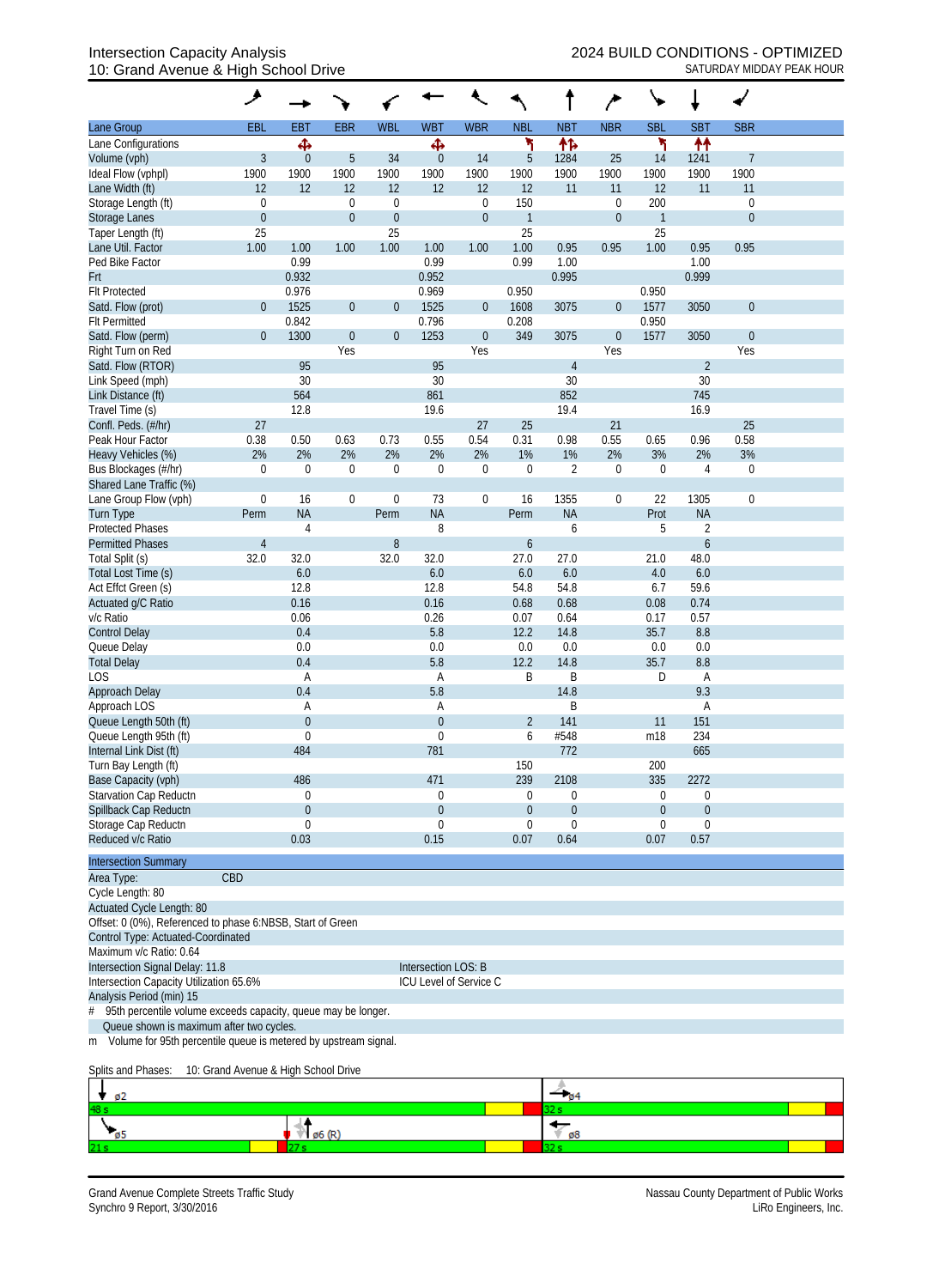## 11: Grand Avenue & Stowe Avenue SATURDAY MIDDAY PEAK HOUR

|                                                                    | ۶                               |                  |                  |                          |                     |                                 |                     |                   |                                      |                    |                   |                             |  |
|--------------------------------------------------------------------|---------------------------------|------------------|------------------|--------------------------|---------------------|---------------------------------|---------------------|-------------------|--------------------------------------|--------------------|-------------------|-----------------------------|--|
| Lane Group                                                         | EBL                             | <b>EBT</b>       | <b>EBR</b>       | <b>WBL</b>               | <b>WB1</b>          | <b>WBR</b>                      | <b>NBL</b>          | <b>NBT</b>        | <b>NBR</b>                           | <b>SBL</b>         | <b>SBT</b>        | <b>SBR</b>                  |  |
| Lane Configurations                                                |                                 | Ф                |                  |                          | 412                 |                                 | ۲                   | 怍                 |                                      | ۲                  | 作                 |                             |  |
| Volume (vph)                                                       | 44                              | 18               | 31               | 115                      | 12                  | 205                             | 47                  | 1156              | 54                                   | 219                | 1196              | 40                          |  |
| Ideal Flow (vphpl)                                                 | 1900                            | 1900             | 1900             | 1900                     | 1900                | 1900                            | 1900                | 1900              | 1900                                 | 1900               | 1900              | 1900                        |  |
| Lane Width (ft)                                                    | 12                              | 12               | 12               | 12                       | 12                  | 12                              | 11                  | 11                | 11                                   | 11                 | 11                | 11                          |  |
| Storage Length (ft)                                                | $\mathbf 0$                     |                  | 0                | $\mathbf 0$              |                     | $\mathbf 0$<br>$\boldsymbol{0}$ | 350<br>$\mathbf{1}$ |                   | $\boldsymbol{0}$<br>$\boldsymbol{0}$ | 120                |                   | $\mathbf 0$<br>$\mathbf{0}$ |  |
| <b>Storage Lanes</b><br>Taper Length (ft)                          | $\boldsymbol{0}$<br>25          |                  | $\boldsymbol{0}$ | $\boldsymbol{0}$<br>25   |                     |                                 | 25                  |                   |                                      | $\mathbf{1}$<br>25 |                   |                             |  |
| Lane Util. Factor                                                  | 1.00                            | 1.00             | 1.00             | 0.95                     | 0.95                | 0.95                            | 1.00                | 0.95              | 0.95                                 | 1.00               | 0.95              | 0.95                        |  |
| Ped Bike Factor                                                    |                                 | 0.99             |                  |                          | 0.98                |                                 | 1.00                | 1.00              |                                      |                    | 1.00              |                             |  |
| Frt                                                                |                                 | 0.948            |                  |                          | 0.907               |                                 |                     | 0.993             |                                      |                    | 0.994             |                             |  |
| <b>Flt Protected</b>                                               |                                 | 0.981            |                  |                          | 0.984               |                                 | 0.950               |                   |                                      | 0.950              |                   |                             |  |
| Satd. Flow (prot)                                                  | $\overline{0}$                  | 1540             | $\boldsymbol{0}$ | $\boldsymbol{0}$         | 2805                | $\overline{0}$                  | 1540                | 3079              | $\boldsymbol{0}$                     | 1555               | 3058              | $\theta$                    |  |
| <b>Flt Permitted</b>                                               |                                 | 0.580            |                  |                          | 0.766               |                                 | 0.209               |                   |                                      | 0.950              |                   |                             |  |
| Satd. Flow (perm)                                                  | $\overline{0}$                  | 908              | $\boldsymbol{0}$ | $\boldsymbol{0}$         | 2173                | $\boldsymbol{0}$                | 337                 | 3079              | $\boldsymbol{0}$                     | 1555               | 3058              | $\theta$                    |  |
| Right Turn on Red                                                  |                                 |                  | Yes              |                          |                     | Yes                             |                     |                   | Yes                                  |                    |                   | Yes                         |  |
| Satd. Flow (RTOR)                                                  |                                 | 40               |                  |                          | 233                 |                                 |                     | 7                 |                                      |                    | 9                 |                             |  |
| Link Speed (mph)                                                   |                                 | 30               |                  |                          | 30                  |                                 |                     | 30                |                                      |                    | 30                |                             |  |
| Link Distance (ft)                                                 |                                 | 653              |                  |                          | 595                 |                                 |                     | 745               |                                      |                    | 408               |                             |  |
| Travel Time (s)                                                    |                                 | 14.8             |                  |                          | 13.5                |                                 |                     | 16.9              |                                      |                    | 9.3               |                             |  |
| Confl. Peds. (#/hr)                                                | 8                               |                  | 17               | 17                       |                     | $\, 8$                          | 29                  |                   | 23                                   |                    |                   | 29                          |  |
| Peak Hour Factor                                                   | 0.68                            | 0.47             | 0.48             | 0.92                     | 0.69                | 0.88                            | 0.92                | 0.94              | 0.91                                 | 0.95               | 0.95              | 0.73                        |  |
| Heavy Vehicles (%)                                                 | 2%                              | 2%               | 2%               | 2%                       | 2%                  | 2%                              | 2%                  | 1%                | 2%                                   | 1%                 | 2%                | 1%                          |  |
| Shared Lane Traffic (%)                                            |                                 |                  |                  |                          |                     |                                 |                     |                   |                                      |                    |                   | $\overline{0}$              |  |
| Lane Group Flow (vph)<br>Turn Type                                 | $\overline{0}$<br>Perm          | 168<br><b>NA</b> | $\boldsymbol{0}$ | $\boldsymbol{0}$<br>Perm | 375<br><b>NA</b>    | $\boldsymbol{0}$                | 51<br>Perm          | 1289<br><b>NA</b> | $\boldsymbol{0}$                     | 231<br>Prot        | 1314<br><b>NA</b> |                             |  |
| <b>Protected Phases</b>                                            |                                 | $\overline{4}$   |                  |                          | 8                   |                                 |                     | 6                 |                                      | 5                  | $\overline{2}$    |                             |  |
| <b>Permitted Phases</b>                                            | 4                               |                  |                  | 8                        |                     |                                 | 6                   |                   |                                      |                    | 6                 |                             |  |
| Total Split (s)                                                    | 29.0                            | 29.0             |                  | 29.0                     | 29.0                |                                 | 34.0                | 34.0              |                                      | 17.0               | 51.0              |                             |  |
| Total Lost Time (s)                                                |                                 | 5.5              |                  |                          | 5.5                 |                                 | 5.5                 | 5.5               |                                      | 4.0                | 5.5               |                             |  |
| Act Effct Green (s)                                                |                                 | 14.4             |                  |                          | 14.4                |                                 | 34.0                | 34.0              |                                      | 16.6               | 54.6              |                             |  |
| Actuated g/C Ratio                                                 |                                 | 0.18             |                  |                          | 0.18                |                                 | 0.42                | 0.42              |                                      | 0.21               | 0.68              |                             |  |
| v/c Ratio                                                          |                                 | 0.86             |                  |                          | 0.64                |                                 | 0.36                | 0.98              |                                      | 0.72               | 0.63              |                             |  |
| Control Delay                                                      |                                 | 58.8             |                  |                          | 16.0                |                                 | 17.6                | 39.1              |                                      | 45.4               | 9.1               |                             |  |
| Queue Delay                                                        |                                 | 0.0              |                  |                          | 0.0                 |                                 | 0.0                 | 0.0               |                                      | 0.0                | 0.4               |                             |  |
| <b>Total Delay</b>                                                 |                                 | 58.8             |                  |                          | 16.0                |                                 | 17.6                | 39.1              |                                      | 45.4               | 9.5               |                             |  |
| <b>LOS</b>                                                         |                                 | E                |                  |                          | B                   |                                 | B                   | D                 |                                      | $\mathsf{D}%$      | A                 |                             |  |
| Approach Delay                                                     |                                 | 58.8             |                  |                          | 16.0                |                                 |                     | 38.3              |                                      |                    | 14.9              |                             |  |
| Approach LOS                                                       |                                 | E                |                  |                          | B                   |                                 |                     | D                 |                                      |                    | B                 |                             |  |
| Queue Length 50th (ft)                                             |                                 | 63               |                  |                          | 33                  |                                 | 18                  | $-378$            |                                      | 123                | 143               |                             |  |
| Queue Length 95th (ft)<br>Internal Link Dist (ft)                  |                                 | 44<br>573        |                  |                          | 35<br>515           |                                 | m14                 | #510<br>665       |                                      | m144               | m205<br>328       |                             |  |
| Turn Bay Length (ft)                                               |                                 |                  |                  |                          |                     |                                 | 350                 |                   |                                      | 120                |                   |                             |  |
| Base Capacity (vph)                                                |                                 | 294              |                  |                          | 802                 |                                 | 143                 | 1311              |                                      | 323                | 2089              |                             |  |
| <b>Starvation Cap Reductn</b>                                      |                                 | $\theta$         |                  |                          | $\boldsymbol{0}$    |                                 | $\overline{0}$      | $\boldsymbol{0}$  |                                      | $\overline{0}$     | 325               |                             |  |
| Spillback Cap Reductn                                              |                                 | $\theta$         |                  |                          | 0                   |                                 | 0                   | 0                 |                                      | $\theta$           | $\boldsymbol{0}$  |                             |  |
| Storage Cap Reductn                                                |                                 | $\theta$         |                  |                          | $\theta$            |                                 | $\boldsymbol{0}$    | 0                 |                                      | $\overline{0}$     | $\boldsymbol{0}$  |                             |  |
| Reduced v/c Ratio                                                  |                                 | 0.57             |                  |                          | 0.47                |                                 | 0.36                | 0.98              |                                      | 0.72               | 0.74              |                             |  |
| <b>Intersection Summary</b>                                        |                                 |                  |                  |                          |                     |                                 |                     |                   |                                      |                    |                   |                             |  |
| Area Type:                                                         | CBD                             |                  |                  |                          |                     |                                 |                     |                   |                                      |                    |                   |                             |  |
| Cycle Length: 80                                                   |                                 |                  |                  |                          |                     |                                 |                     |                   |                                      |                    |                   |                             |  |
| Actuated Cycle Length: 80                                          |                                 |                  |                  |                          |                     |                                 |                     |                   |                                      |                    |                   |                             |  |
| Offset: 0 (0%), Referenced to phase 6:NBSB, Start of Green         |                                 |                  |                  |                          |                     |                                 |                     |                   |                                      |                    |                   |                             |  |
| Control Type: Actuated-Coordinated                                 |                                 |                  |                  |                          |                     |                                 |                     |                   |                                      |                    |                   |                             |  |
| Maximum v/c Ratio: 0.98                                            |                                 |                  |                  |                          |                     |                                 |                     |                   |                                      |                    |                   |                             |  |
| Intersection Signal Delay: 26.3                                    |                                 |                  |                  |                          | Intersection LOS: C |                                 |                     |                   |                                      |                    |                   |                             |  |
| Intersection Capacity Utilization 97.1%                            |                                 |                  |                  |                          |                     | ICU Level of Service F          |                     |                   |                                      |                    |                   |                             |  |
| Analysis Period (min) 15                                           |                                 |                  |                  |                          |                     |                                 |                     |                   |                                      |                    |                   |                             |  |
| Volume exceeds capacity, queue is theoretically infinite.          |                                 |                  |                  |                          |                     |                                 |                     |                   |                                      |                    |                   |                             |  |
| Queue shown is maximum after two cycles.                           |                                 |                  |                  |                          |                     |                                 |                     |                   |                                      |                    |                   |                             |  |
| 95th percentile volume exceeds capacity, queue may be longer.<br># |                                 |                  |                  |                          |                     |                                 |                     |                   |                                      |                    |                   |                             |  |
| Queue shown is maximum after two cycles.                           |                                 |                  |                  |                          |                     |                                 |                     |                   |                                      |                    |                   |                             |  |
| m Volume for 95th percentile queue is metered by upstream signal.  |                                 |                  |                  |                          |                     |                                 |                     |                   |                                      |                    |                   |                             |  |
| Splits and Phases:                                                 | 11: Grand Avenue & Stowe Avenue |                  |                  |                          |                     |                                 |                     |                   |                                      |                    |                   |                             |  |
|                                                                    |                                 |                  |                  |                          |                     |                                 |                     |                   |                                      |                    |                   |                             |  |

| øz  |               |    |
|-----|---------------|----|
| 51s |               | __ |
|     | $\sim$ $\sim$ | ø8 |
| 17  |               |    |

Grand Avenue Complete Streets Traffic Study Nassau County Department of Public Works Synchro 9 Report, 3/30/2016 LiRo Engineers, Inc.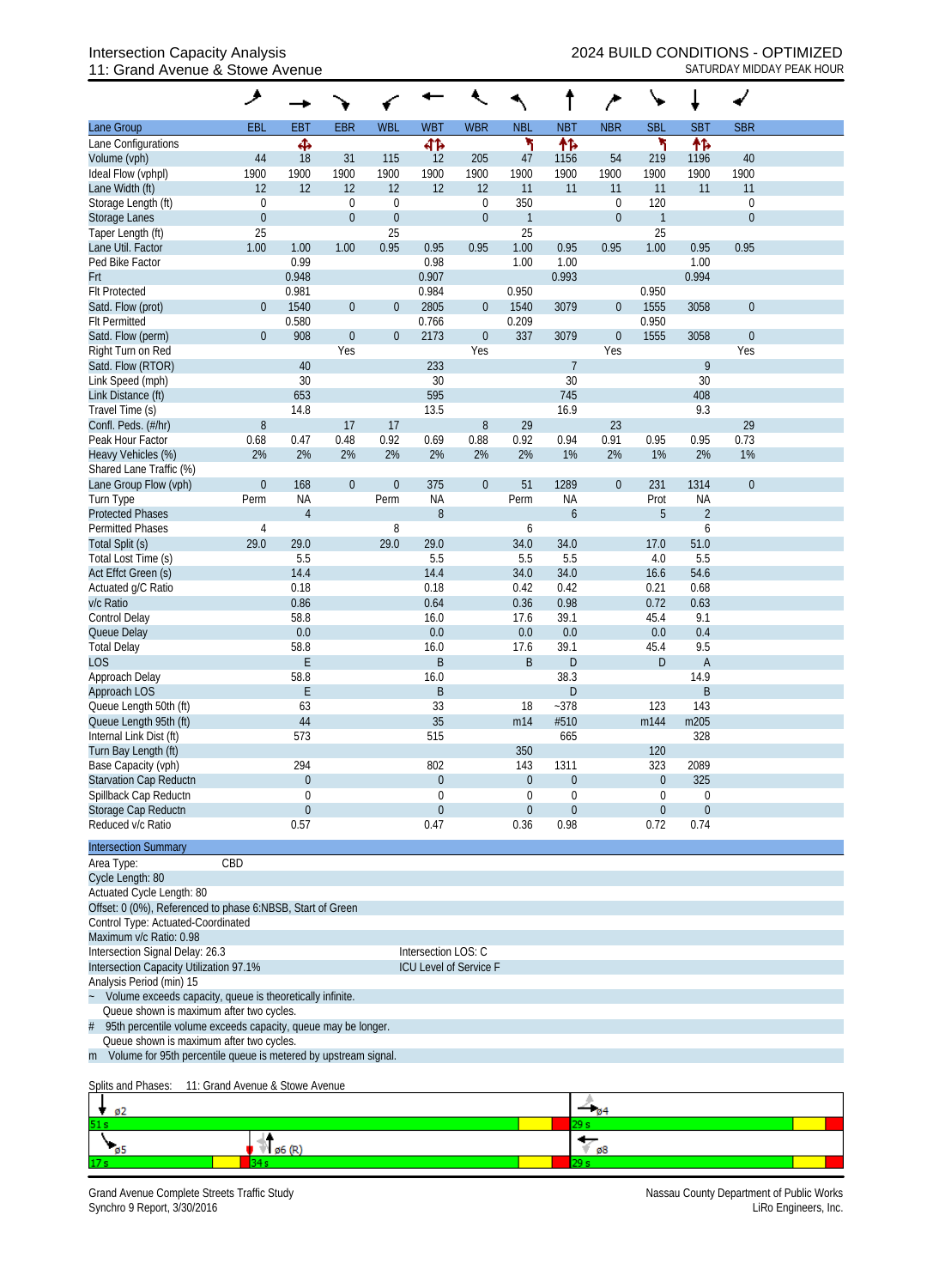## 12: Stanton Avenue & Grand Avenue SATURDAY MIDDAY PEAK HOUR

| EBL<br><b>EBT</b><br><b>EBR</b><br><b>WBL</b><br><b>WBT</b><br><b>WBR</b><br><b>NBL</b><br><b>NBT</b><br><b>NBR</b><br><b>SBL</b><br><b>SBT</b><br><b>SBR</b><br>Lane Group<br>बीर्क<br>đЪ<br>Ф<br>Lane Configurations<br>Ф<br>36<br>38<br>83<br>14<br>44<br>50<br>1173<br>123<br>40<br>41<br>Volume (vph)<br>7<br>1271<br>1900<br>1900<br>1900<br>1900<br>1900<br>1900<br>1900<br>1900<br>1900<br>1900<br>1900<br>1900<br>Ideal Flow (vphpl)<br>12<br>Lane Width (ft)<br>12<br>12<br>12<br>12<br>12<br>11<br>11<br>11<br>11<br>11<br>11<br>1.00<br>0.95<br>0.95<br>0.95<br>0.95<br>Lane Util. Factor<br>1.00<br>1.00<br>1.00<br>1.00<br>1.00<br>0.95<br>0.95<br>0.98<br>0.98<br>1.00<br>1.00<br>Ped Bike Factor<br>0.935<br>0.953<br>0.981<br>0.994<br>Frt<br>0.978<br>0.973<br>0.998<br>0.998<br><b>Flt Protected</b><br>1539<br>3007<br>2729<br>Satd. Flow (prot)<br>$\mathbf 0$<br>1514<br>$\boldsymbol{0}$<br>0<br>$\boldsymbol{0}$<br>$\boldsymbol{0}$<br>$\boldsymbol{0}$<br>$\boldsymbol{0}$<br>$\boldsymbol{0}$<br>0.784<br>0.790<br>0.744<br>0.814<br><b>Flt Permitted</b><br>2241<br>2226<br>Satd. Flow (perm)<br>1206<br>$\boldsymbol{0}$<br>0<br>1241<br>$\boldsymbol{0}$<br>$\boldsymbol{0}$<br>$\boldsymbol{0}$<br>$\boldsymbol{0}$<br>$\overline{0}$<br>$\mathbf{0}$<br>Right Turn on Red<br>Yes<br>Yes<br>Yes<br>Yes<br>27<br>28<br>Satd. Flow (RTOR)<br>33<br>8<br>30<br>30<br>30<br>30<br>Link Speed (mph)<br>408<br>549<br>Link Distance (ft)<br>666<br>765<br>9.3<br>Travel Time (s)<br>15.1<br>17.4<br>12.5<br>Confl. Peds. (#/hr)<br>15<br>12<br>12<br>15<br>30<br>19<br>19<br>30<br>0.88<br>0.69<br>0.93<br>0.65<br>0.64<br>0.70<br>Peak Hour Factor<br>0.71<br>0.81<br>0.79<br>0.92<br>0.79<br>0.96<br>2%<br>2%<br>2%<br>2%<br>2%<br>2%<br>2%<br>1%<br>2%<br>1%<br>2%<br>Heavy Vehicles (%)<br>1%<br>$\mathbf{0}$<br>$\boldsymbol{0}$<br>$\boldsymbol{0}$<br>$\boldsymbol{0}$<br>$\boldsymbol{0}$<br>$\mathbf 0$<br>3<br>$\boldsymbol{0}$<br>$\mathfrak{Z}$<br>$\theta$<br>$\boldsymbol{0}$<br>$\boldsymbol{0}$<br>Bus Blockages (#/hr)<br>20<br>Parking (#/hr)<br>Shared Lane Traffic (%)<br>$\mathbf 0$<br>$\boldsymbol{0}$<br>114<br>$\boldsymbol{0}$<br>$\boldsymbol{0}$<br>162<br>0<br>$\boldsymbol{0}$<br>1544<br>$\boldsymbol{0}$<br>$\boldsymbol{0}$<br>1434<br>Lane Group Flow (vph)<br><b>NA</b><br><b>NA</b><br><b>NA</b><br><b>NA</b><br>Perm<br><b>Turn Type</b><br>Perm<br>Perm<br>Perm<br>8<br>$\overline{2}$<br><b>Protected Phases</b><br>4<br>6<br>$\, 8$<br>$\overline{2}$<br><b>Permitted Phases</b><br>6<br>$\overline{4}$<br>34.0<br>Total Split (s)<br>34.0<br>34.0<br>34.0<br>46.0<br>46.0<br>46.0<br>46.0<br>5.5<br>5.5<br>5.5<br>5.5<br>Total Lost Time (s)<br>55.1<br>Act Effct Green (s)<br>13.9<br>13.9<br>55.1<br>0.17<br>0.69<br>0.17<br>0.69<br>Actuated g/C Ratio<br>0.99<br>v/c Ratio<br>0.49<br>0.67<br>0.93<br>28.7<br>31.3<br><b>Control Delay</b><br>37.0<br>26.2<br>0.0<br>0.0<br>0.0<br>Queue Delay<br>14.1<br>28.7<br>45.5<br>26.2<br><b>Total Delay</b><br>37.0<br>C<br>D<br>D<br>C<br>LOS<br>28.7<br>37.0<br>45.5<br>26.2<br>Approach Delay<br>Approach LOS<br>C<br>C<br>D<br>D<br>Queue Length 50th (ft)<br>39<br>60<br>164<br>276<br>Queue Length 95th (ft)<br>77<br>m#526<br>#557<br>96<br>Internal Link Dist (ft)<br>586<br>328<br>685<br>469<br>Turn Bay Length (ft)<br>Base Capacity (vph)<br>447<br>1552<br>1536<br>463<br>Starvation Cap Reductn<br>0<br>70<br>$\overline{0}$<br>$\Omega$<br>Spillback Cap Reductn<br>$\overline{0}$<br>0<br>0<br>0<br>Storage Cap Reductn<br>0<br>0<br>0<br>$\overline{0}$<br>Reduced v/c Ratio<br>0.26<br>0.35<br>1.04<br>0.93<br><b>Intersection Summary</b><br>CBD<br>Area Type:<br>Cycle Length: 80<br>Actuated Cycle Length: 80<br>Offset: 0 (0%), Referenced to phase 2:NBTL and 6:SBTL, Start of Green<br>Control Type: Actuated-Coordinated<br>Maximum v/c Ratio: 0.99<br>Intersection Signal Delay: 36.0<br>Intersection LOS: D<br>Intersection Capacity Utilization 105.4%<br>ICU Level of Service G<br>Analysis Period (min) 15<br>95th percentile volume exceeds capacity, queue may be longer.<br>$\#$<br>Queue shown is maximum after two cycles.<br>Volume for 95th percentile queue is metered by upstream signal.<br>m<br>12: Stanton Avenue & Grand Avenue |                    | ۸ |  |  |  |  |  |  |
|-------------------------------------------------------------------------------------------------------------------------------------------------------------------------------------------------------------------------------------------------------------------------------------------------------------------------------------------------------------------------------------------------------------------------------------------------------------------------------------------------------------------------------------------------------------------------------------------------------------------------------------------------------------------------------------------------------------------------------------------------------------------------------------------------------------------------------------------------------------------------------------------------------------------------------------------------------------------------------------------------------------------------------------------------------------------------------------------------------------------------------------------------------------------------------------------------------------------------------------------------------------------------------------------------------------------------------------------------------------------------------------------------------------------------------------------------------------------------------------------------------------------------------------------------------------------------------------------------------------------------------------------------------------------------------------------------------------------------------------------------------------------------------------------------------------------------------------------------------------------------------------------------------------------------------------------------------------------------------------------------------------------------------------------------------------------------------------------------------------------------------------------------------------------------------------------------------------------------------------------------------------------------------------------------------------------------------------------------------------------------------------------------------------------------------------------------------------------------------------------------------------------------------------------------------------------------------------------------------------------------------------------------------------------------------------------------------------------------------------------------------------------------------------------------------------------------------------------------------------------------------------------------------------------------------------------------------------------------------------------------------------------------------------------------------------------------------------------------------------------------------------------------------------------------------------------------------------------------------------------------------------------------------------------------------------------------------------------------------------------------------------------------------------------------------------------------------------------------------------------------------------------------------------------------------------------------------------------------------------------------------------------------------------------------------------------------------------------------------------------------------------------------------------------------------------------------------------------------------------------------------------------------------------------------------------------------------------------------------------------------------------------------------------------------------------------------------------------------------------------------------------------------------------------------------------------------------------------------------------------------------------------------------------------|--------------------|---|--|--|--|--|--|--|
|                                                                                                                                                                                                                                                                                                                                                                                                                                                                                                                                                                                                                                                                                                                                                                                                                                                                                                                                                                                                                                                                                                                                                                                                                                                                                                                                                                                                                                                                                                                                                                                                                                                                                                                                                                                                                                                                                                                                                                                                                                                                                                                                                                                                                                                                                                                                                                                                                                                                                                                                                                                                                                                                                                                                                                                                                                                                                                                                                                                                                                                                                                                                                                                                                                                                                                                                                                                                                                                                                                                                                                                                                                                                                                                                                                                                                                                                                                                                                                                                                                                                                                                                                                                                                                                                                           |                    |   |  |  |  |  |  |  |
|                                                                                                                                                                                                                                                                                                                                                                                                                                                                                                                                                                                                                                                                                                                                                                                                                                                                                                                                                                                                                                                                                                                                                                                                                                                                                                                                                                                                                                                                                                                                                                                                                                                                                                                                                                                                                                                                                                                                                                                                                                                                                                                                                                                                                                                                                                                                                                                                                                                                                                                                                                                                                                                                                                                                                                                                                                                                                                                                                                                                                                                                                                                                                                                                                                                                                                                                                                                                                                                                                                                                                                                                                                                                                                                                                                                                                                                                                                                                                                                                                                                                                                                                                                                                                                                                                           |                    |   |  |  |  |  |  |  |
|                                                                                                                                                                                                                                                                                                                                                                                                                                                                                                                                                                                                                                                                                                                                                                                                                                                                                                                                                                                                                                                                                                                                                                                                                                                                                                                                                                                                                                                                                                                                                                                                                                                                                                                                                                                                                                                                                                                                                                                                                                                                                                                                                                                                                                                                                                                                                                                                                                                                                                                                                                                                                                                                                                                                                                                                                                                                                                                                                                                                                                                                                                                                                                                                                                                                                                                                                                                                                                                                                                                                                                                                                                                                                                                                                                                                                                                                                                                                                                                                                                                                                                                                                                                                                                                                                           |                    |   |  |  |  |  |  |  |
|                                                                                                                                                                                                                                                                                                                                                                                                                                                                                                                                                                                                                                                                                                                                                                                                                                                                                                                                                                                                                                                                                                                                                                                                                                                                                                                                                                                                                                                                                                                                                                                                                                                                                                                                                                                                                                                                                                                                                                                                                                                                                                                                                                                                                                                                                                                                                                                                                                                                                                                                                                                                                                                                                                                                                                                                                                                                                                                                                                                                                                                                                                                                                                                                                                                                                                                                                                                                                                                                                                                                                                                                                                                                                                                                                                                                                                                                                                                                                                                                                                                                                                                                                                                                                                                                                           |                    |   |  |  |  |  |  |  |
|                                                                                                                                                                                                                                                                                                                                                                                                                                                                                                                                                                                                                                                                                                                                                                                                                                                                                                                                                                                                                                                                                                                                                                                                                                                                                                                                                                                                                                                                                                                                                                                                                                                                                                                                                                                                                                                                                                                                                                                                                                                                                                                                                                                                                                                                                                                                                                                                                                                                                                                                                                                                                                                                                                                                                                                                                                                                                                                                                                                                                                                                                                                                                                                                                                                                                                                                                                                                                                                                                                                                                                                                                                                                                                                                                                                                                                                                                                                                                                                                                                                                                                                                                                                                                                                                                           |                    |   |  |  |  |  |  |  |
|                                                                                                                                                                                                                                                                                                                                                                                                                                                                                                                                                                                                                                                                                                                                                                                                                                                                                                                                                                                                                                                                                                                                                                                                                                                                                                                                                                                                                                                                                                                                                                                                                                                                                                                                                                                                                                                                                                                                                                                                                                                                                                                                                                                                                                                                                                                                                                                                                                                                                                                                                                                                                                                                                                                                                                                                                                                                                                                                                                                                                                                                                                                                                                                                                                                                                                                                                                                                                                                                                                                                                                                                                                                                                                                                                                                                                                                                                                                                                                                                                                                                                                                                                                                                                                                                                           |                    |   |  |  |  |  |  |  |
|                                                                                                                                                                                                                                                                                                                                                                                                                                                                                                                                                                                                                                                                                                                                                                                                                                                                                                                                                                                                                                                                                                                                                                                                                                                                                                                                                                                                                                                                                                                                                                                                                                                                                                                                                                                                                                                                                                                                                                                                                                                                                                                                                                                                                                                                                                                                                                                                                                                                                                                                                                                                                                                                                                                                                                                                                                                                                                                                                                                                                                                                                                                                                                                                                                                                                                                                                                                                                                                                                                                                                                                                                                                                                                                                                                                                                                                                                                                                                                                                                                                                                                                                                                                                                                                                                           |                    |   |  |  |  |  |  |  |
|                                                                                                                                                                                                                                                                                                                                                                                                                                                                                                                                                                                                                                                                                                                                                                                                                                                                                                                                                                                                                                                                                                                                                                                                                                                                                                                                                                                                                                                                                                                                                                                                                                                                                                                                                                                                                                                                                                                                                                                                                                                                                                                                                                                                                                                                                                                                                                                                                                                                                                                                                                                                                                                                                                                                                                                                                                                                                                                                                                                                                                                                                                                                                                                                                                                                                                                                                                                                                                                                                                                                                                                                                                                                                                                                                                                                                                                                                                                                                                                                                                                                                                                                                                                                                                                                                           |                    |   |  |  |  |  |  |  |
|                                                                                                                                                                                                                                                                                                                                                                                                                                                                                                                                                                                                                                                                                                                                                                                                                                                                                                                                                                                                                                                                                                                                                                                                                                                                                                                                                                                                                                                                                                                                                                                                                                                                                                                                                                                                                                                                                                                                                                                                                                                                                                                                                                                                                                                                                                                                                                                                                                                                                                                                                                                                                                                                                                                                                                                                                                                                                                                                                                                                                                                                                                                                                                                                                                                                                                                                                                                                                                                                                                                                                                                                                                                                                                                                                                                                                                                                                                                                                                                                                                                                                                                                                                                                                                                                                           |                    |   |  |  |  |  |  |  |
|                                                                                                                                                                                                                                                                                                                                                                                                                                                                                                                                                                                                                                                                                                                                                                                                                                                                                                                                                                                                                                                                                                                                                                                                                                                                                                                                                                                                                                                                                                                                                                                                                                                                                                                                                                                                                                                                                                                                                                                                                                                                                                                                                                                                                                                                                                                                                                                                                                                                                                                                                                                                                                                                                                                                                                                                                                                                                                                                                                                                                                                                                                                                                                                                                                                                                                                                                                                                                                                                                                                                                                                                                                                                                                                                                                                                                                                                                                                                                                                                                                                                                                                                                                                                                                                                                           |                    |   |  |  |  |  |  |  |
|                                                                                                                                                                                                                                                                                                                                                                                                                                                                                                                                                                                                                                                                                                                                                                                                                                                                                                                                                                                                                                                                                                                                                                                                                                                                                                                                                                                                                                                                                                                                                                                                                                                                                                                                                                                                                                                                                                                                                                                                                                                                                                                                                                                                                                                                                                                                                                                                                                                                                                                                                                                                                                                                                                                                                                                                                                                                                                                                                                                                                                                                                                                                                                                                                                                                                                                                                                                                                                                                                                                                                                                                                                                                                                                                                                                                                                                                                                                                                                                                                                                                                                                                                                                                                                                                                           |                    |   |  |  |  |  |  |  |
|                                                                                                                                                                                                                                                                                                                                                                                                                                                                                                                                                                                                                                                                                                                                                                                                                                                                                                                                                                                                                                                                                                                                                                                                                                                                                                                                                                                                                                                                                                                                                                                                                                                                                                                                                                                                                                                                                                                                                                                                                                                                                                                                                                                                                                                                                                                                                                                                                                                                                                                                                                                                                                                                                                                                                                                                                                                                                                                                                                                                                                                                                                                                                                                                                                                                                                                                                                                                                                                                                                                                                                                                                                                                                                                                                                                                                                                                                                                                                                                                                                                                                                                                                                                                                                                                                           |                    |   |  |  |  |  |  |  |
|                                                                                                                                                                                                                                                                                                                                                                                                                                                                                                                                                                                                                                                                                                                                                                                                                                                                                                                                                                                                                                                                                                                                                                                                                                                                                                                                                                                                                                                                                                                                                                                                                                                                                                                                                                                                                                                                                                                                                                                                                                                                                                                                                                                                                                                                                                                                                                                                                                                                                                                                                                                                                                                                                                                                                                                                                                                                                                                                                                                                                                                                                                                                                                                                                                                                                                                                                                                                                                                                                                                                                                                                                                                                                                                                                                                                                                                                                                                                                                                                                                                                                                                                                                                                                                                                                           |                    |   |  |  |  |  |  |  |
|                                                                                                                                                                                                                                                                                                                                                                                                                                                                                                                                                                                                                                                                                                                                                                                                                                                                                                                                                                                                                                                                                                                                                                                                                                                                                                                                                                                                                                                                                                                                                                                                                                                                                                                                                                                                                                                                                                                                                                                                                                                                                                                                                                                                                                                                                                                                                                                                                                                                                                                                                                                                                                                                                                                                                                                                                                                                                                                                                                                                                                                                                                                                                                                                                                                                                                                                                                                                                                                                                                                                                                                                                                                                                                                                                                                                                                                                                                                                                                                                                                                                                                                                                                                                                                                                                           |                    |   |  |  |  |  |  |  |
|                                                                                                                                                                                                                                                                                                                                                                                                                                                                                                                                                                                                                                                                                                                                                                                                                                                                                                                                                                                                                                                                                                                                                                                                                                                                                                                                                                                                                                                                                                                                                                                                                                                                                                                                                                                                                                                                                                                                                                                                                                                                                                                                                                                                                                                                                                                                                                                                                                                                                                                                                                                                                                                                                                                                                                                                                                                                                                                                                                                                                                                                                                                                                                                                                                                                                                                                                                                                                                                                                                                                                                                                                                                                                                                                                                                                                                                                                                                                                                                                                                                                                                                                                                                                                                                                                           |                    |   |  |  |  |  |  |  |
|                                                                                                                                                                                                                                                                                                                                                                                                                                                                                                                                                                                                                                                                                                                                                                                                                                                                                                                                                                                                                                                                                                                                                                                                                                                                                                                                                                                                                                                                                                                                                                                                                                                                                                                                                                                                                                                                                                                                                                                                                                                                                                                                                                                                                                                                                                                                                                                                                                                                                                                                                                                                                                                                                                                                                                                                                                                                                                                                                                                                                                                                                                                                                                                                                                                                                                                                                                                                                                                                                                                                                                                                                                                                                                                                                                                                                                                                                                                                                                                                                                                                                                                                                                                                                                                                                           |                    |   |  |  |  |  |  |  |
|                                                                                                                                                                                                                                                                                                                                                                                                                                                                                                                                                                                                                                                                                                                                                                                                                                                                                                                                                                                                                                                                                                                                                                                                                                                                                                                                                                                                                                                                                                                                                                                                                                                                                                                                                                                                                                                                                                                                                                                                                                                                                                                                                                                                                                                                                                                                                                                                                                                                                                                                                                                                                                                                                                                                                                                                                                                                                                                                                                                                                                                                                                                                                                                                                                                                                                                                                                                                                                                                                                                                                                                                                                                                                                                                                                                                                                                                                                                                                                                                                                                                                                                                                                                                                                                                                           |                    |   |  |  |  |  |  |  |
|                                                                                                                                                                                                                                                                                                                                                                                                                                                                                                                                                                                                                                                                                                                                                                                                                                                                                                                                                                                                                                                                                                                                                                                                                                                                                                                                                                                                                                                                                                                                                                                                                                                                                                                                                                                                                                                                                                                                                                                                                                                                                                                                                                                                                                                                                                                                                                                                                                                                                                                                                                                                                                                                                                                                                                                                                                                                                                                                                                                                                                                                                                                                                                                                                                                                                                                                                                                                                                                                                                                                                                                                                                                                                                                                                                                                                                                                                                                                                                                                                                                                                                                                                                                                                                                                                           |                    |   |  |  |  |  |  |  |
|                                                                                                                                                                                                                                                                                                                                                                                                                                                                                                                                                                                                                                                                                                                                                                                                                                                                                                                                                                                                                                                                                                                                                                                                                                                                                                                                                                                                                                                                                                                                                                                                                                                                                                                                                                                                                                                                                                                                                                                                                                                                                                                                                                                                                                                                                                                                                                                                                                                                                                                                                                                                                                                                                                                                                                                                                                                                                                                                                                                                                                                                                                                                                                                                                                                                                                                                                                                                                                                                                                                                                                                                                                                                                                                                                                                                                                                                                                                                                                                                                                                                                                                                                                                                                                                                                           |                    |   |  |  |  |  |  |  |
|                                                                                                                                                                                                                                                                                                                                                                                                                                                                                                                                                                                                                                                                                                                                                                                                                                                                                                                                                                                                                                                                                                                                                                                                                                                                                                                                                                                                                                                                                                                                                                                                                                                                                                                                                                                                                                                                                                                                                                                                                                                                                                                                                                                                                                                                                                                                                                                                                                                                                                                                                                                                                                                                                                                                                                                                                                                                                                                                                                                                                                                                                                                                                                                                                                                                                                                                                                                                                                                                                                                                                                                                                                                                                                                                                                                                                                                                                                                                                                                                                                                                                                                                                                                                                                                                                           |                    |   |  |  |  |  |  |  |
|                                                                                                                                                                                                                                                                                                                                                                                                                                                                                                                                                                                                                                                                                                                                                                                                                                                                                                                                                                                                                                                                                                                                                                                                                                                                                                                                                                                                                                                                                                                                                                                                                                                                                                                                                                                                                                                                                                                                                                                                                                                                                                                                                                                                                                                                                                                                                                                                                                                                                                                                                                                                                                                                                                                                                                                                                                                                                                                                                                                                                                                                                                                                                                                                                                                                                                                                                                                                                                                                                                                                                                                                                                                                                                                                                                                                                                                                                                                                                                                                                                                                                                                                                                                                                                                                                           |                    |   |  |  |  |  |  |  |
|                                                                                                                                                                                                                                                                                                                                                                                                                                                                                                                                                                                                                                                                                                                                                                                                                                                                                                                                                                                                                                                                                                                                                                                                                                                                                                                                                                                                                                                                                                                                                                                                                                                                                                                                                                                                                                                                                                                                                                                                                                                                                                                                                                                                                                                                                                                                                                                                                                                                                                                                                                                                                                                                                                                                                                                                                                                                                                                                                                                                                                                                                                                                                                                                                                                                                                                                                                                                                                                                                                                                                                                                                                                                                                                                                                                                                                                                                                                                                                                                                                                                                                                                                                                                                                                                                           |                    |   |  |  |  |  |  |  |
|                                                                                                                                                                                                                                                                                                                                                                                                                                                                                                                                                                                                                                                                                                                                                                                                                                                                                                                                                                                                                                                                                                                                                                                                                                                                                                                                                                                                                                                                                                                                                                                                                                                                                                                                                                                                                                                                                                                                                                                                                                                                                                                                                                                                                                                                                                                                                                                                                                                                                                                                                                                                                                                                                                                                                                                                                                                                                                                                                                                                                                                                                                                                                                                                                                                                                                                                                                                                                                                                                                                                                                                                                                                                                                                                                                                                                                                                                                                                                                                                                                                                                                                                                                                                                                                                                           |                    |   |  |  |  |  |  |  |
|                                                                                                                                                                                                                                                                                                                                                                                                                                                                                                                                                                                                                                                                                                                                                                                                                                                                                                                                                                                                                                                                                                                                                                                                                                                                                                                                                                                                                                                                                                                                                                                                                                                                                                                                                                                                                                                                                                                                                                                                                                                                                                                                                                                                                                                                                                                                                                                                                                                                                                                                                                                                                                                                                                                                                                                                                                                                                                                                                                                                                                                                                                                                                                                                                                                                                                                                                                                                                                                                                                                                                                                                                                                                                                                                                                                                                                                                                                                                                                                                                                                                                                                                                                                                                                                                                           |                    |   |  |  |  |  |  |  |
|                                                                                                                                                                                                                                                                                                                                                                                                                                                                                                                                                                                                                                                                                                                                                                                                                                                                                                                                                                                                                                                                                                                                                                                                                                                                                                                                                                                                                                                                                                                                                                                                                                                                                                                                                                                                                                                                                                                                                                                                                                                                                                                                                                                                                                                                                                                                                                                                                                                                                                                                                                                                                                                                                                                                                                                                                                                                                                                                                                                                                                                                                                                                                                                                                                                                                                                                                                                                                                                                                                                                                                                                                                                                                                                                                                                                                                                                                                                                                                                                                                                                                                                                                                                                                                                                                           |                    |   |  |  |  |  |  |  |
|                                                                                                                                                                                                                                                                                                                                                                                                                                                                                                                                                                                                                                                                                                                                                                                                                                                                                                                                                                                                                                                                                                                                                                                                                                                                                                                                                                                                                                                                                                                                                                                                                                                                                                                                                                                                                                                                                                                                                                                                                                                                                                                                                                                                                                                                                                                                                                                                                                                                                                                                                                                                                                                                                                                                                                                                                                                                                                                                                                                                                                                                                                                                                                                                                                                                                                                                                                                                                                                                                                                                                                                                                                                                                                                                                                                                                                                                                                                                                                                                                                                                                                                                                                                                                                                                                           |                    |   |  |  |  |  |  |  |
|                                                                                                                                                                                                                                                                                                                                                                                                                                                                                                                                                                                                                                                                                                                                                                                                                                                                                                                                                                                                                                                                                                                                                                                                                                                                                                                                                                                                                                                                                                                                                                                                                                                                                                                                                                                                                                                                                                                                                                                                                                                                                                                                                                                                                                                                                                                                                                                                                                                                                                                                                                                                                                                                                                                                                                                                                                                                                                                                                                                                                                                                                                                                                                                                                                                                                                                                                                                                                                                                                                                                                                                                                                                                                                                                                                                                                                                                                                                                                                                                                                                                                                                                                                                                                                                                                           |                    |   |  |  |  |  |  |  |
|                                                                                                                                                                                                                                                                                                                                                                                                                                                                                                                                                                                                                                                                                                                                                                                                                                                                                                                                                                                                                                                                                                                                                                                                                                                                                                                                                                                                                                                                                                                                                                                                                                                                                                                                                                                                                                                                                                                                                                                                                                                                                                                                                                                                                                                                                                                                                                                                                                                                                                                                                                                                                                                                                                                                                                                                                                                                                                                                                                                                                                                                                                                                                                                                                                                                                                                                                                                                                                                                                                                                                                                                                                                                                                                                                                                                                                                                                                                                                                                                                                                                                                                                                                                                                                                                                           |                    |   |  |  |  |  |  |  |
|                                                                                                                                                                                                                                                                                                                                                                                                                                                                                                                                                                                                                                                                                                                                                                                                                                                                                                                                                                                                                                                                                                                                                                                                                                                                                                                                                                                                                                                                                                                                                                                                                                                                                                                                                                                                                                                                                                                                                                                                                                                                                                                                                                                                                                                                                                                                                                                                                                                                                                                                                                                                                                                                                                                                                                                                                                                                                                                                                                                                                                                                                                                                                                                                                                                                                                                                                                                                                                                                                                                                                                                                                                                                                                                                                                                                                                                                                                                                                                                                                                                                                                                                                                                                                                                                                           |                    |   |  |  |  |  |  |  |
|                                                                                                                                                                                                                                                                                                                                                                                                                                                                                                                                                                                                                                                                                                                                                                                                                                                                                                                                                                                                                                                                                                                                                                                                                                                                                                                                                                                                                                                                                                                                                                                                                                                                                                                                                                                                                                                                                                                                                                                                                                                                                                                                                                                                                                                                                                                                                                                                                                                                                                                                                                                                                                                                                                                                                                                                                                                                                                                                                                                                                                                                                                                                                                                                                                                                                                                                                                                                                                                                                                                                                                                                                                                                                                                                                                                                                                                                                                                                                                                                                                                                                                                                                                                                                                                                                           |                    |   |  |  |  |  |  |  |
|                                                                                                                                                                                                                                                                                                                                                                                                                                                                                                                                                                                                                                                                                                                                                                                                                                                                                                                                                                                                                                                                                                                                                                                                                                                                                                                                                                                                                                                                                                                                                                                                                                                                                                                                                                                                                                                                                                                                                                                                                                                                                                                                                                                                                                                                                                                                                                                                                                                                                                                                                                                                                                                                                                                                                                                                                                                                                                                                                                                                                                                                                                                                                                                                                                                                                                                                                                                                                                                                                                                                                                                                                                                                                                                                                                                                                                                                                                                                                                                                                                                                                                                                                                                                                                                                                           |                    |   |  |  |  |  |  |  |
|                                                                                                                                                                                                                                                                                                                                                                                                                                                                                                                                                                                                                                                                                                                                                                                                                                                                                                                                                                                                                                                                                                                                                                                                                                                                                                                                                                                                                                                                                                                                                                                                                                                                                                                                                                                                                                                                                                                                                                                                                                                                                                                                                                                                                                                                                                                                                                                                                                                                                                                                                                                                                                                                                                                                                                                                                                                                                                                                                                                                                                                                                                                                                                                                                                                                                                                                                                                                                                                                                                                                                                                                                                                                                                                                                                                                                                                                                                                                                                                                                                                                                                                                                                                                                                                                                           |                    |   |  |  |  |  |  |  |
|                                                                                                                                                                                                                                                                                                                                                                                                                                                                                                                                                                                                                                                                                                                                                                                                                                                                                                                                                                                                                                                                                                                                                                                                                                                                                                                                                                                                                                                                                                                                                                                                                                                                                                                                                                                                                                                                                                                                                                                                                                                                                                                                                                                                                                                                                                                                                                                                                                                                                                                                                                                                                                                                                                                                                                                                                                                                                                                                                                                                                                                                                                                                                                                                                                                                                                                                                                                                                                                                                                                                                                                                                                                                                                                                                                                                                                                                                                                                                                                                                                                                                                                                                                                                                                                                                           |                    |   |  |  |  |  |  |  |
|                                                                                                                                                                                                                                                                                                                                                                                                                                                                                                                                                                                                                                                                                                                                                                                                                                                                                                                                                                                                                                                                                                                                                                                                                                                                                                                                                                                                                                                                                                                                                                                                                                                                                                                                                                                                                                                                                                                                                                                                                                                                                                                                                                                                                                                                                                                                                                                                                                                                                                                                                                                                                                                                                                                                                                                                                                                                                                                                                                                                                                                                                                                                                                                                                                                                                                                                                                                                                                                                                                                                                                                                                                                                                                                                                                                                                                                                                                                                                                                                                                                                                                                                                                                                                                                                                           |                    |   |  |  |  |  |  |  |
|                                                                                                                                                                                                                                                                                                                                                                                                                                                                                                                                                                                                                                                                                                                                                                                                                                                                                                                                                                                                                                                                                                                                                                                                                                                                                                                                                                                                                                                                                                                                                                                                                                                                                                                                                                                                                                                                                                                                                                                                                                                                                                                                                                                                                                                                                                                                                                                                                                                                                                                                                                                                                                                                                                                                                                                                                                                                                                                                                                                                                                                                                                                                                                                                                                                                                                                                                                                                                                                                                                                                                                                                                                                                                                                                                                                                                                                                                                                                                                                                                                                                                                                                                                                                                                                                                           |                    |   |  |  |  |  |  |  |
|                                                                                                                                                                                                                                                                                                                                                                                                                                                                                                                                                                                                                                                                                                                                                                                                                                                                                                                                                                                                                                                                                                                                                                                                                                                                                                                                                                                                                                                                                                                                                                                                                                                                                                                                                                                                                                                                                                                                                                                                                                                                                                                                                                                                                                                                                                                                                                                                                                                                                                                                                                                                                                                                                                                                                                                                                                                                                                                                                                                                                                                                                                                                                                                                                                                                                                                                                                                                                                                                                                                                                                                                                                                                                                                                                                                                                                                                                                                                                                                                                                                                                                                                                                                                                                                                                           |                    |   |  |  |  |  |  |  |
|                                                                                                                                                                                                                                                                                                                                                                                                                                                                                                                                                                                                                                                                                                                                                                                                                                                                                                                                                                                                                                                                                                                                                                                                                                                                                                                                                                                                                                                                                                                                                                                                                                                                                                                                                                                                                                                                                                                                                                                                                                                                                                                                                                                                                                                                                                                                                                                                                                                                                                                                                                                                                                                                                                                                                                                                                                                                                                                                                                                                                                                                                                                                                                                                                                                                                                                                                                                                                                                                                                                                                                                                                                                                                                                                                                                                                                                                                                                                                                                                                                                                                                                                                                                                                                                                                           |                    |   |  |  |  |  |  |  |
|                                                                                                                                                                                                                                                                                                                                                                                                                                                                                                                                                                                                                                                                                                                                                                                                                                                                                                                                                                                                                                                                                                                                                                                                                                                                                                                                                                                                                                                                                                                                                                                                                                                                                                                                                                                                                                                                                                                                                                                                                                                                                                                                                                                                                                                                                                                                                                                                                                                                                                                                                                                                                                                                                                                                                                                                                                                                                                                                                                                                                                                                                                                                                                                                                                                                                                                                                                                                                                                                                                                                                                                                                                                                                                                                                                                                                                                                                                                                                                                                                                                                                                                                                                                                                                                                                           |                    |   |  |  |  |  |  |  |
|                                                                                                                                                                                                                                                                                                                                                                                                                                                                                                                                                                                                                                                                                                                                                                                                                                                                                                                                                                                                                                                                                                                                                                                                                                                                                                                                                                                                                                                                                                                                                                                                                                                                                                                                                                                                                                                                                                                                                                                                                                                                                                                                                                                                                                                                                                                                                                                                                                                                                                                                                                                                                                                                                                                                                                                                                                                                                                                                                                                                                                                                                                                                                                                                                                                                                                                                                                                                                                                                                                                                                                                                                                                                                                                                                                                                                                                                                                                                                                                                                                                                                                                                                                                                                                                                                           |                    |   |  |  |  |  |  |  |
|                                                                                                                                                                                                                                                                                                                                                                                                                                                                                                                                                                                                                                                                                                                                                                                                                                                                                                                                                                                                                                                                                                                                                                                                                                                                                                                                                                                                                                                                                                                                                                                                                                                                                                                                                                                                                                                                                                                                                                                                                                                                                                                                                                                                                                                                                                                                                                                                                                                                                                                                                                                                                                                                                                                                                                                                                                                                                                                                                                                                                                                                                                                                                                                                                                                                                                                                                                                                                                                                                                                                                                                                                                                                                                                                                                                                                                                                                                                                                                                                                                                                                                                                                                                                                                                                                           |                    |   |  |  |  |  |  |  |
|                                                                                                                                                                                                                                                                                                                                                                                                                                                                                                                                                                                                                                                                                                                                                                                                                                                                                                                                                                                                                                                                                                                                                                                                                                                                                                                                                                                                                                                                                                                                                                                                                                                                                                                                                                                                                                                                                                                                                                                                                                                                                                                                                                                                                                                                                                                                                                                                                                                                                                                                                                                                                                                                                                                                                                                                                                                                                                                                                                                                                                                                                                                                                                                                                                                                                                                                                                                                                                                                                                                                                                                                                                                                                                                                                                                                                                                                                                                                                                                                                                                                                                                                                                                                                                                                                           |                    |   |  |  |  |  |  |  |
|                                                                                                                                                                                                                                                                                                                                                                                                                                                                                                                                                                                                                                                                                                                                                                                                                                                                                                                                                                                                                                                                                                                                                                                                                                                                                                                                                                                                                                                                                                                                                                                                                                                                                                                                                                                                                                                                                                                                                                                                                                                                                                                                                                                                                                                                                                                                                                                                                                                                                                                                                                                                                                                                                                                                                                                                                                                                                                                                                                                                                                                                                                                                                                                                                                                                                                                                                                                                                                                                                                                                                                                                                                                                                                                                                                                                                                                                                                                                                                                                                                                                                                                                                                                                                                                                                           |                    |   |  |  |  |  |  |  |
|                                                                                                                                                                                                                                                                                                                                                                                                                                                                                                                                                                                                                                                                                                                                                                                                                                                                                                                                                                                                                                                                                                                                                                                                                                                                                                                                                                                                                                                                                                                                                                                                                                                                                                                                                                                                                                                                                                                                                                                                                                                                                                                                                                                                                                                                                                                                                                                                                                                                                                                                                                                                                                                                                                                                                                                                                                                                                                                                                                                                                                                                                                                                                                                                                                                                                                                                                                                                                                                                                                                                                                                                                                                                                                                                                                                                                                                                                                                                                                                                                                                                                                                                                                                                                                                                                           |                    |   |  |  |  |  |  |  |
|                                                                                                                                                                                                                                                                                                                                                                                                                                                                                                                                                                                                                                                                                                                                                                                                                                                                                                                                                                                                                                                                                                                                                                                                                                                                                                                                                                                                                                                                                                                                                                                                                                                                                                                                                                                                                                                                                                                                                                                                                                                                                                                                                                                                                                                                                                                                                                                                                                                                                                                                                                                                                                                                                                                                                                                                                                                                                                                                                                                                                                                                                                                                                                                                                                                                                                                                                                                                                                                                                                                                                                                                                                                                                                                                                                                                                                                                                                                                                                                                                                                                                                                                                                                                                                                                                           |                    |   |  |  |  |  |  |  |
|                                                                                                                                                                                                                                                                                                                                                                                                                                                                                                                                                                                                                                                                                                                                                                                                                                                                                                                                                                                                                                                                                                                                                                                                                                                                                                                                                                                                                                                                                                                                                                                                                                                                                                                                                                                                                                                                                                                                                                                                                                                                                                                                                                                                                                                                                                                                                                                                                                                                                                                                                                                                                                                                                                                                                                                                                                                                                                                                                                                                                                                                                                                                                                                                                                                                                                                                                                                                                                                                                                                                                                                                                                                                                                                                                                                                                                                                                                                                                                                                                                                                                                                                                                                                                                                                                           |                    |   |  |  |  |  |  |  |
|                                                                                                                                                                                                                                                                                                                                                                                                                                                                                                                                                                                                                                                                                                                                                                                                                                                                                                                                                                                                                                                                                                                                                                                                                                                                                                                                                                                                                                                                                                                                                                                                                                                                                                                                                                                                                                                                                                                                                                                                                                                                                                                                                                                                                                                                                                                                                                                                                                                                                                                                                                                                                                                                                                                                                                                                                                                                                                                                                                                                                                                                                                                                                                                                                                                                                                                                                                                                                                                                                                                                                                                                                                                                                                                                                                                                                                                                                                                                                                                                                                                                                                                                                                                                                                                                                           |                    |   |  |  |  |  |  |  |
|                                                                                                                                                                                                                                                                                                                                                                                                                                                                                                                                                                                                                                                                                                                                                                                                                                                                                                                                                                                                                                                                                                                                                                                                                                                                                                                                                                                                                                                                                                                                                                                                                                                                                                                                                                                                                                                                                                                                                                                                                                                                                                                                                                                                                                                                                                                                                                                                                                                                                                                                                                                                                                                                                                                                                                                                                                                                                                                                                                                                                                                                                                                                                                                                                                                                                                                                                                                                                                                                                                                                                                                                                                                                                                                                                                                                                                                                                                                                                                                                                                                                                                                                                                                                                                                                                           |                    |   |  |  |  |  |  |  |
|                                                                                                                                                                                                                                                                                                                                                                                                                                                                                                                                                                                                                                                                                                                                                                                                                                                                                                                                                                                                                                                                                                                                                                                                                                                                                                                                                                                                                                                                                                                                                                                                                                                                                                                                                                                                                                                                                                                                                                                                                                                                                                                                                                                                                                                                                                                                                                                                                                                                                                                                                                                                                                                                                                                                                                                                                                                                                                                                                                                                                                                                                                                                                                                                                                                                                                                                                                                                                                                                                                                                                                                                                                                                                                                                                                                                                                                                                                                                                                                                                                                                                                                                                                                                                                                                                           |                    |   |  |  |  |  |  |  |
|                                                                                                                                                                                                                                                                                                                                                                                                                                                                                                                                                                                                                                                                                                                                                                                                                                                                                                                                                                                                                                                                                                                                                                                                                                                                                                                                                                                                                                                                                                                                                                                                                                                                                                                                                                                                                                                                                                                                                                                                                                                                                                                                                                                                                                                                                                                                                                                                                                                                                                                                                                                                                                                                                                                                                                                                                                                                                                                                                                                                                                                                                                                                                                                                                                                                                                                                                                                                                                                                                                                                                                                                                                                                                                                                                                                                                                                                                                                                                                                                                                                                                                                                                                                                                                                                                           |                    |   |  |  |  |  |  |  |
|                                                                                                                                                                                                                                                                                                                                                                                                                                                                                                                                                                                                                                                                                                                                                                                                                                                                                                                                                                                                                                                                                                                                                                                                                                                                                                                                                                                                                                                                                                                                                                                                                                                                                                                                                                                                                                                                                                                                                                                                                                                                                                                                                                                                                                                                                                                                                                                                                                                                                                                                                                                                                                                                                                                                                                                                                                                                                                                                                                                                                                                                                                                                                                                                                                                                                                                                                                                                                                                                                                                                                                                                                                                                                                                                                                                                                                                                                                                                                                                                                                                                                                                                                                                                                                                                                           |                    |   |  |  |  |  |  |  |
|                                                                                                                                                                                                                                                                                                                                                                                                                                                                                                                                                                                                                                                                                                                                                                                                                                                                                                                                                                                                                                                                                                                                                                                                                                                                                                                                                                                                                                                                                                                                                                                                                                                                                                                                                                                                                                                                                                                                                                                                                                                                                                                                                                                                                                                                                                                                                                                                                                                                                                                                                                                                                                                                                                                                                                                                                                                                                                                                                                                                                                                                                                                                                                                                                                                                                                                                                                                                                                                                                                                                                                                                                                                                                                                                                                                                                                                                                                                                                                                                                                                                                                                                                                                                                                                                                           |                    |   |  |  |  |  |  |  |
|                                                                                                                                                                                                                                                                                                                                                                                                                                                                                                                                                                                                                                                                                                                                                                                                                                                                                                                                                                                                                                                                                                                                                                                                                                                                                                                                                                                                                                                                                                                                                                                                                                                                                                                                                                                                                                                                                                                                                                                                                                                                                                                                                                                                                                                                                                                                                                                                                                                                                                                                                                                                                                                                                                                                                                                                                                                                                                                                                                                                                                                                                                                                                                                                                                                                                                                                                                                                                                                                                                                                                                                                                                                                                                                                                                                                                                                                                                                                                                                                                                                                                                                                                                                                                                                                                           |                    |   |  |  |  |  |  |  |
|                                                                                                                                                                                                                                                                                                                                                                                                                                                                                                                                                                                                                                                                                                                                                                                                                                                                                                                                                                                                                                                                                                                                                                                                                                                                                                                                                                                                                                                                                                                                                                                                                                                                                                                                                                                                                                                                                                                                                                                                                                                                                                                                                                                                                                                                                                                                                                                                                                                                                                                                                                                                                                                                                                                                                                                                                                                                                                                                                                                                                                                                                                                                                                                                                                                                                                                                                                                                                                                                                                                                                                                                                                                                                                                                                                                                                                                                                                                                                                                                                                                                                                                                                                                                                                                                                           |                    |   |  |  |  |  |  |  |
|                                                                                                                                                                                                                                                                                                                                                                                                                                                                                                                                                                                                                                                                                                                                                                                                                                                                                                                                                                                                                                                                                                                                                                                                                                                                                                                                                                                                                                                                                                                                                                                                                                                                                                                                                                                                                                                                                                                                                                                                                                                                                                                                                                                                                                                                                                                                                                                                                                                                                                                                                                                                                                                                                                                                                                                                                                                                                                                                                                                                                                                                                                                                                                                                                                                                                                                                                                                                                                                                                                                                                                                                                                                                                                                                                                                                                                                                                                                                                                                                                                                                                                                                                                                                                                                                                           |                    |   |  |  |  |  |  |  |
|                                                                                                                                                                                                                                                                                                                                                                                                                                                                                                                                                                                                                                                                                                                                                                                                                                                                                                                                                                                                                                                                                                                                                                                                                                                                                                                                                                                                                                                                                                                                                                                                                                                                                                                                                                                                                                                                                                                                                                                                                                                                                                                                                                                                                                                                                                                                                                                                                                                                                                                                                                                                                                                                                                                                                                                                                                                                                                                                                                                                                                                                                                                                                                                                                                                                                                                                                                                                                                                                                                                                                                                                                                                                                                                                                                                                                                                                                                                                                                                                                                                                                                                                                                                                                                                                                           |                    |   |  |  |  |  |  |  |
|                                                                                                                                                                                                                                                                                                                                                                                                                                                                                                                                                                                                                                                                                                                                                                                                                                                                                                                                                                                                                                                                                                                                                                                                                                                                                                                                                                                                                                                                                                                                                                                                                                                                                                                                                                                                                                                                                                                                                                                                                                                                                                                                                                                                                                                                                                                                                                                                                                                                                                                                                                                                                                                                                                                                                                                                                                                                                                                                                                                                                                                                                                                                                                                                                                                                                                                                                                                                                                                                                                                                                                                                                                                                                                                                                                                                                                                                                                                                                                                                                                                                                                                                                                                                                                                                                           |                    |   |  |  |  |  |  |  |
|                                                                                                                                                                                                                                                                                                                                                                                                                                                                                                                                                                                                                                                                                                                                                                                                                                                                                                                                                                                                                                                                                                                                                                                                                                                                                                                                                                                                                                                                                                                                                                                                                                                                                                                                                                                                                                                                                                                                                                                                                                                                                                                                                                                                                                                                                                                                                                                                                                                                                                                                                                                                                                                                                                                                                                                                                                                                                                                                                                                                                                                                                                                                                                                                                                                                                                                                                                                                                                                                                                                                                                                                                                                                                                                                                                                                                                                                                                                                                                                                                                                                                                                                                                                                                                                                                           |                    |   |  |  |  |  |  |  |
|                                                                                                                                                                                                                                                                                                                                                                                                                                                                                                                                                                                                                                                                                                                                                                                                                                                                                                                                                                                                                                                                                                                                                                                                                                                                                                                                                                                                                                                                                                                                                                                                                                                                                                                                                                                                                                                                                                                                                                                                                                                                                                                                                                                                                                                                                                                                                                                                                                                                                                                                                                                                                                                                                                                                                                                                                                                                                                                                                                                                                                                                                                                                                                                                                                                                                                                                                                                                                                                                                                                                                                                                                                                                                                                                                                                                                                                                                                                                                                                                                                                                                                                                                                                                                                                                                           | Splits and Phases: |   |  |  |  |  |  |  |

| $\sqrt{92(R)}$ |     |  |
|----------------|-----|--|
| 46 s           | 34  |  |
| $\sqrt{6}$ (R) | -68 |  |
| 46 s           | 34. |  |